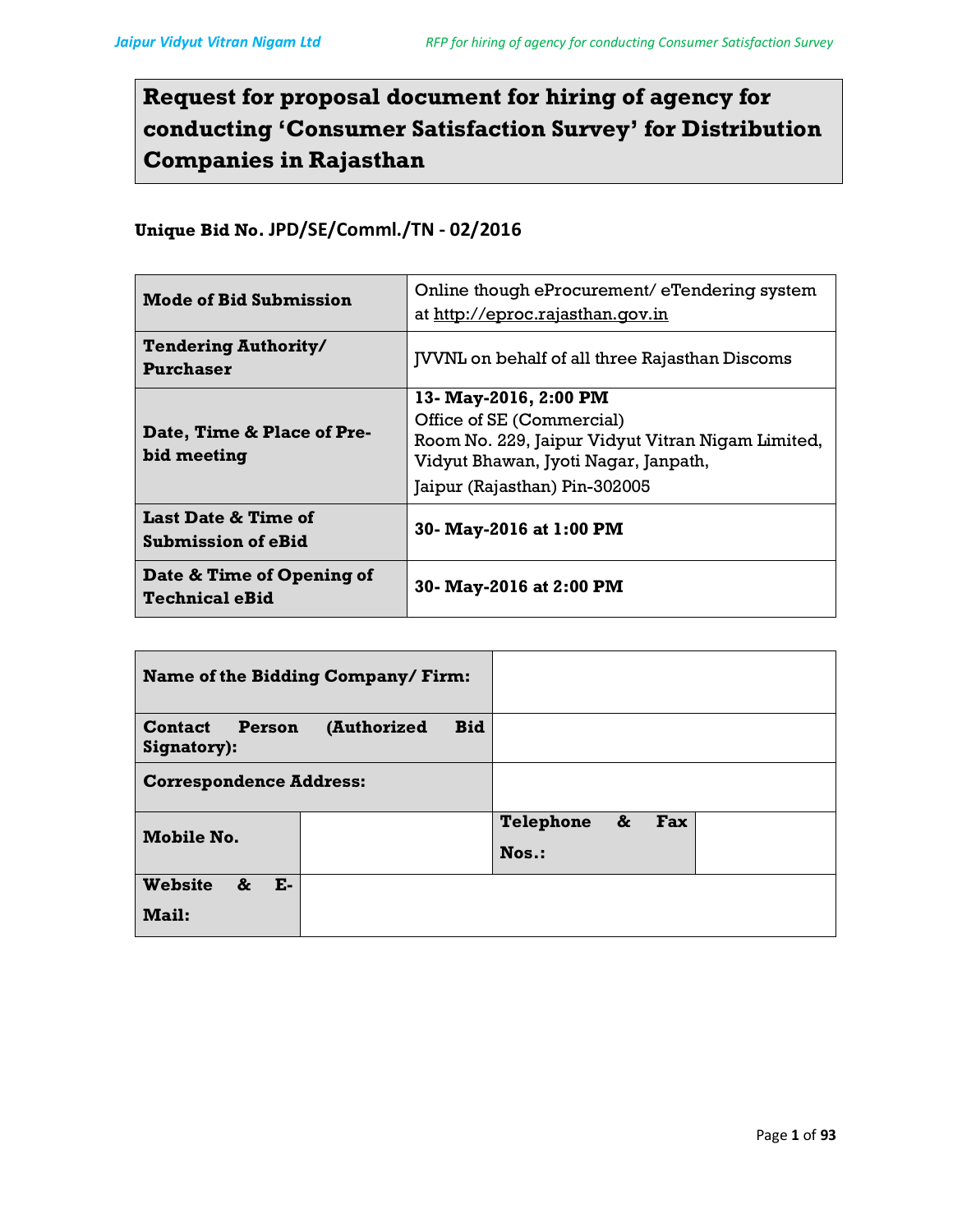| The Agreement to be signed between the successful<br>bidder and Rajasthan Discoms                             |  |  |  |
|---------------------------------------------------------------------------------------------------------------|--|--|--|
| "Affiliates" means with respect to a Person, any Person                                                       |  |  |  |
| more                                                                                                          |  |  |  |
| intermediaries, controls, is controlled by or is under                                                        |  |  |  |
|                                                                                                               |  |  |  |
| common control with such first Person. "Control" and,<br>with correlative meanings, the terms "controlled by" |  |  |  |
| and "under common control with" mean (a) the power                                                            |  |  |  |
| to direct the management or policies of a Person, whether                                                     |  |  |  |
| through ownership of voting securities or by contract                                                         |  |  |  |
| relating to voting rights or corporate governance,                                                            |  |  |  |
| resolution, regulation or otherwise, or (b) to own 50% or                                                     |  |  |  |
| more of the outstanding voting securities or other                                                            |  |  |  |
| ownership interest of such Person. "Person" means any                                                         |  |  |  |
|                                                                                                               |  |  |  |
|                                                                                                               |  |  |  |
| The bidder's representative/ officer vested (explicitly,                                                      |  |  |  |
| implicitly, or through conduct) with the powers to commit                                                     |  |  |  |
| the authorizing organization to a binding agreement. Also                                                     |  |  |  |
| called signing officer/ authority having the Power of                                                         |  |  |  |
| Attorney (PoA) from the competent authority of the                                                            |  |  |  |
| respective bidding firm.<br>"Bidder" means any firm/ survey agency/ company/                                  |  |  |  |
|                                                                                                               |  |  |  |
| contractor/supplier/vendor responding to Invitation for                                                       |  |  |  |
| Bids / Request for Proposal / Notice Inviting Tender and<br>which is participating in the Bid.                |  |  |  |
|                                                                                                               |  |  |  |
| "Bidding Documents" refers to this RFP and the<br>Contract collectively.                                      |  |  |  |
|                                                                                                               |  |  |  |
|                                                                                                               |  |  |  |
| <b>Contract Monitoring Committee</b><br>"Coercive Practices" means harming or threatening to                  |  |  |  |
| harm, directly or indirectly, persons, or their property to                                                   |  |  |  |
|                                                                                                               |  |  |  |
| influence their participation in a bidding process, or                                                        |  |  |  |
|                                                                                                               |  |  |  |
| "Collusive Practices" means a scheme or arrangement                                                           |  |  |  |
| between two or more Bidders, with or without the                                                              |  |  |  |
| knowledge of the Discom, designed to influence the                                                            |  |  |  |
|                                                                                                               |  |  |  |
| action of any party in a bidding process or the execution                                                     |  |  |  |
| "Company" or "Companies" shall refer to a company                                                             |  |  |  |
|                                                                                                               |  |  |  |
| "Consumer" will have the same meaning as that of                                                              |  |  |  |
|                                                                                                               |  |  |  |

# ABBREVIATIONS & DEFINITIONS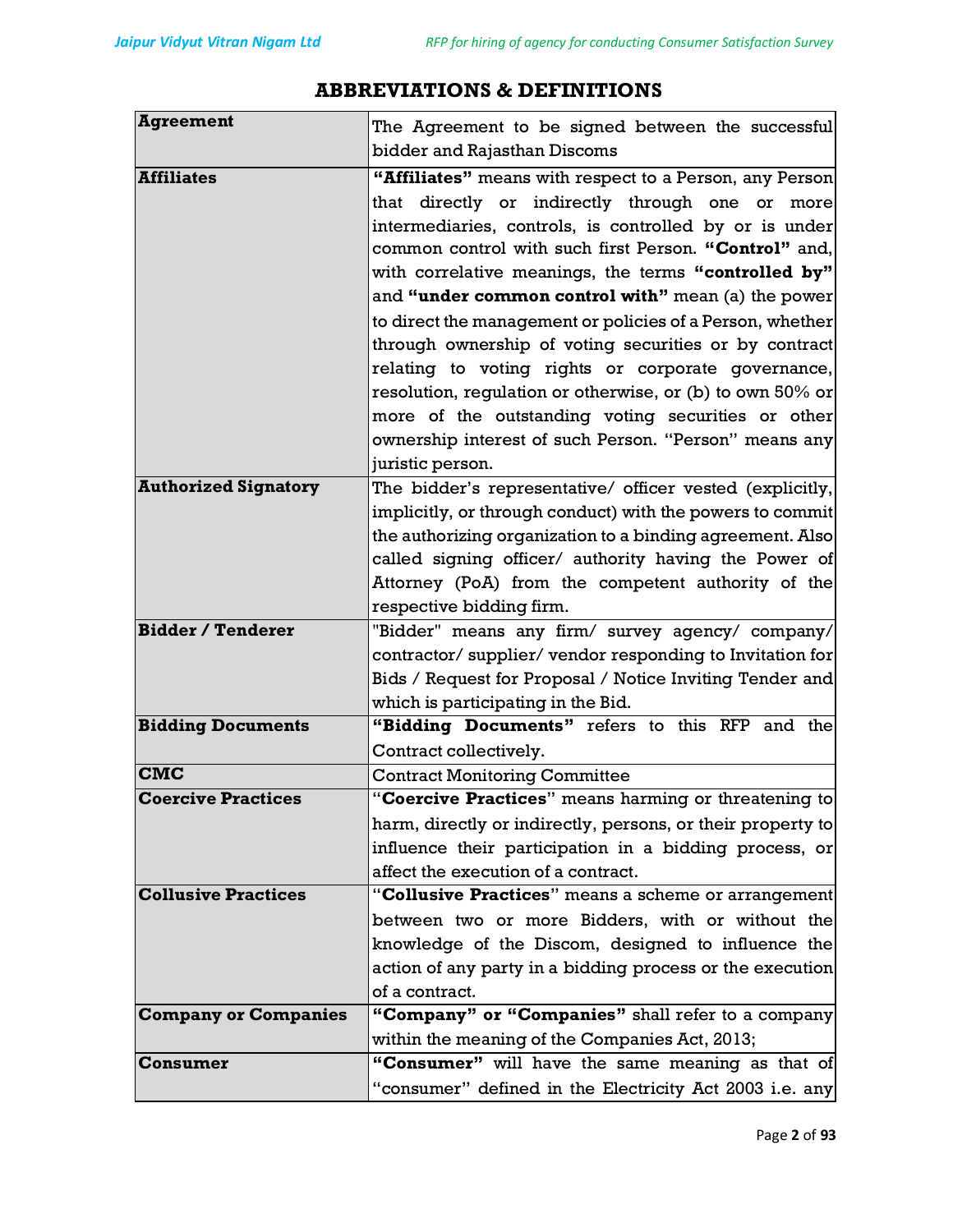|                            | person who is supplied with electricity for his own use by    |  |  |
|----------------------------|---------------------------------------------------------------|--|--|
|                            | a licensee or the Government or by any other person           |  |  |
|                            | engaged in the business of supplying electricity to the       |  |  |
|                            | public under the Act or any other law for the time being      |  |  |
|                            | in force and includes any person whose premises are for       |  |  |
|                            | the time being connected for the purpose of receiving         |  |  |
|                            | electricity with the works of a licensee, the Government      |  |  |
|                            | or such other person, as the case may be.                     |  |  |
| <b>Contract</b>            | The "Contract" means a legally enforceable agreement          |  |  |
|                            | entered into between Rajasthan Discoms and the selected       |  |  |
|                            | bidder(s) with mutual obligations.                            |  |  |
| <b>Contractor/Survey</b>   | "Contractor/ Survey<br>Agency"<br>means<br>an                 |  |  |
| <b>Agency</b>              | individual/private or government entity whose bid to          |  |  |
|                            | perform the Contract has been accepted by the Discom          |  |  |
|                            | and it is named as such in the Contract, and includes the     |  |  |
|                            | legal successors or permitted assigns of the Contractor.      |  |  |
| <b>Core Sales Turnover</b> | "Core Sales Turnover" means sales from the normal and         |  |  |
|                            | continued businesses in a twelve months period and            |  |  |
|                            | excludes any extra-ordinary income and other income.          |  |  |
| <b>Contract Price</b>      | "Contract Price" means the price payable to the               |  |  |
|                            | Contractor as specified in the Contract, subject to such      |  |  |
|                            | adjustments & additions thereto or deductions therefrom,      |  |  |
|                            | as may be made pursuant to the Contract.                      |  |  |
| <b>Corrupt Practice</b>    | "Corrupt Practice" means<br>the<br>offering,<br>giving        |  |  |
|                            | receiving, or soliciting, directly or indirectly, of anything |  |  |
|                            | of value to influence the action of any party in the bidding  |  |  |
|                            | process or the execution of a contract.                       |  |  |
| Day                        | "Day" means a Calendar day                                    |  |  |
| <b>Discom</b>              | "Discom" means the entity receiving the works or              |  |  |
|                            | services i.e Power distribution companies of Rajasthan        |  |  |
|                            | viz. Jaipur Vidyut Vitran Nigam Limited (JVVNL), Ajmer        |  |  |
|                            | Vidyut Vitran Nigam Limited (AVVNL) and Jodhpur               |  |  |
|                            | Vidyut Vitran Nigam Limited (JdVVNL). Also referred to        |  |  |
|                            | as "Rajasthan Discoms".                                       |  |  |
| <b>EMD</b>                 | <b>Earnest Money Deposit</b>                                  |  |  |
| GoR                        | Government of Rajasthan                                       |  |  |
| <b>GST</b>                 | Goods and Service Tax which may be levied during the          |  |  |
|                            | currency of the contract subject to gazette notification.     |  |  |
| <b>INR</b>                 | <b>Indian Rupee</b>                                           |  |  |
| <b>ITB</b>                 | <b>Instruction to Bidders</b>                                 |  |  |
| LD                         | <b>Liquidated Damages</b>                                     |  |  |
| LoI                        | "Letter of Intent" or "LOI" shall mean the letter to be       |  |  |
|                            | issued by the Discom to the Bidder who has been               |  |  |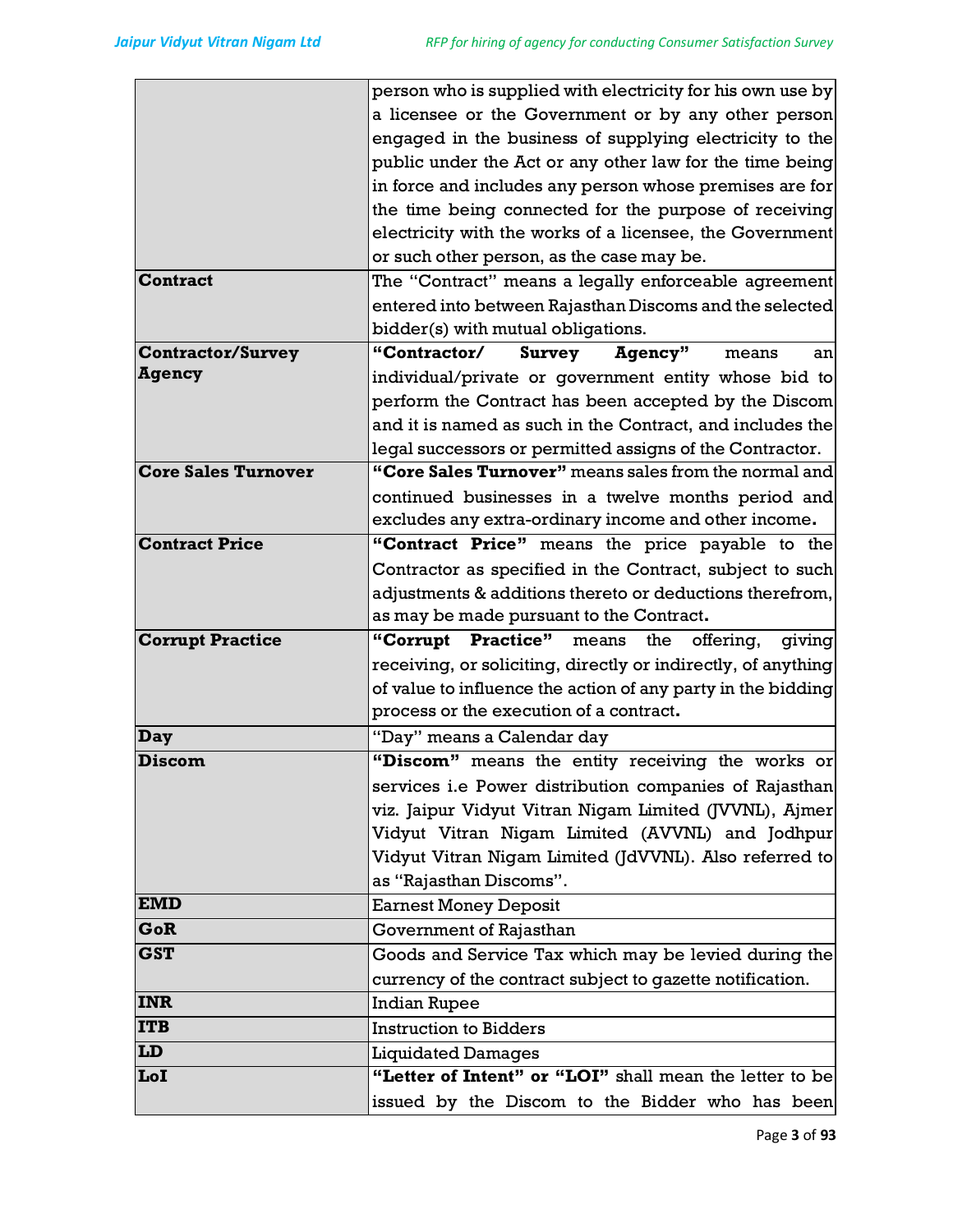|                                                | identified as the selected/successful Bidder for the award   |  |  |
|------------------------------------------------|--------------------------------------------------------------|--|--|
|                                                | of the Contract.                                             |  |  |
| <b>MIS</b>                                     | <b>Management Information System</b>                         |  |  |
| Month                                          | Month refers to calendar month                               |  |  |
| <b>NIT</b>                                     | <b>Notice Inviting Tender</b>                                |  |  |
| <b>PAN</b>                                     | <b>Permanent Account Number</b>                              |  |  |
| <b>PBG</b>                                     | Performance Bank Guarantee                                   |  |  |
| Parastatal                                     | Organizations Owned or Controlled, wholly or partially       |  |  |
|                                                | by the government                                            |  |  |
| PC                                             | <b>Procurement Committee</b>                                 |  |  |
| Project                                        | "Project" refers to the provision of MBC and other           |  |  |
|                                                | associated services in the Project Site.                     |  |  |
| <b>Project Site</b>                            | The "Project Site", wherever applicable, means the           |  |  |
|                                                | designated place or places where the<br>project              |  |  |
|                                                | implementation is to be carried out.                         |  |  |
| <b>PSD</b>                                     | <b>Performance Security Deposit</b>                          |  |  |
| Employer/Discom/                               | Person or entity that is a recipient of a works and services |  |  |
| Procuring                                      | provided by the Selected Bidder under a purchase order       |  |  |
| Entity/Purchaser/<br>Tendering                 | or contract of sale. JVVNL & AVVNL & JdVVNL in this RFP      |  |  |
| <b>Authority/Buyer</b>                         | document.                                                    |  |  |
| "Qualifying                                    | "Qualifying Requirement" or "QR" refers to the               |  |  |
| Requirement",                                  | preliminary requirements which must be satisfied by a        |  |  |
| "Qualification                                 | Bidder to participate in the bidding process initiated by    |  |  |
| Requirement" or "QR"                           | this RFP.                                                    |  |  |
| <b>RFP</b>                                     | Request for Proposal, an early stage in bidding process,     |  |  |
|                                                | issuing an invitation for bidders, through a bidding         |  |  |
|                                                | process, to submit a proposal on a specific commodity or     |  |  |
|                                                | service.                                                     |  |  |
| <b>Services</b>                                | "Services" means the services to be delivered by the         |  |  |
|                                                | successful bidder and as required to run the project         |  |  |
|                                                | successfully as per the contract. A service is the           |  |  |
|                                                | intangible equivalent of an economic good. It involves all   |  |  |
|                                                | the services mentioned in "Scope of Work".                   |  |  |
| <b>Survey Agency/ Vendor/</b>                  |                                                              |  |  |
| Successful Bidder/<br><b>Service Provider/</b> | The bidder who will be finally selected and who gets into    |  |  |
| <b>Contractor/Selected</b>                     | an agreement with the Discom for completing the              |  |  |
| <b>Bidder</b>                                  | services/work mentioned in this bidding document.            |  |  |
| <b>SoW</b>                                     | "Scope of Work" or "SOW" refers to the detailed              |  |  |
|                                                | responsibilities of the Contractor and the Discom vis-à-vis  |  |  |
|                                                | the Project, to be fully detailed in the Contract in         |  |  |
|                                                | conformity with the works/responsibilities identified in     |  |  |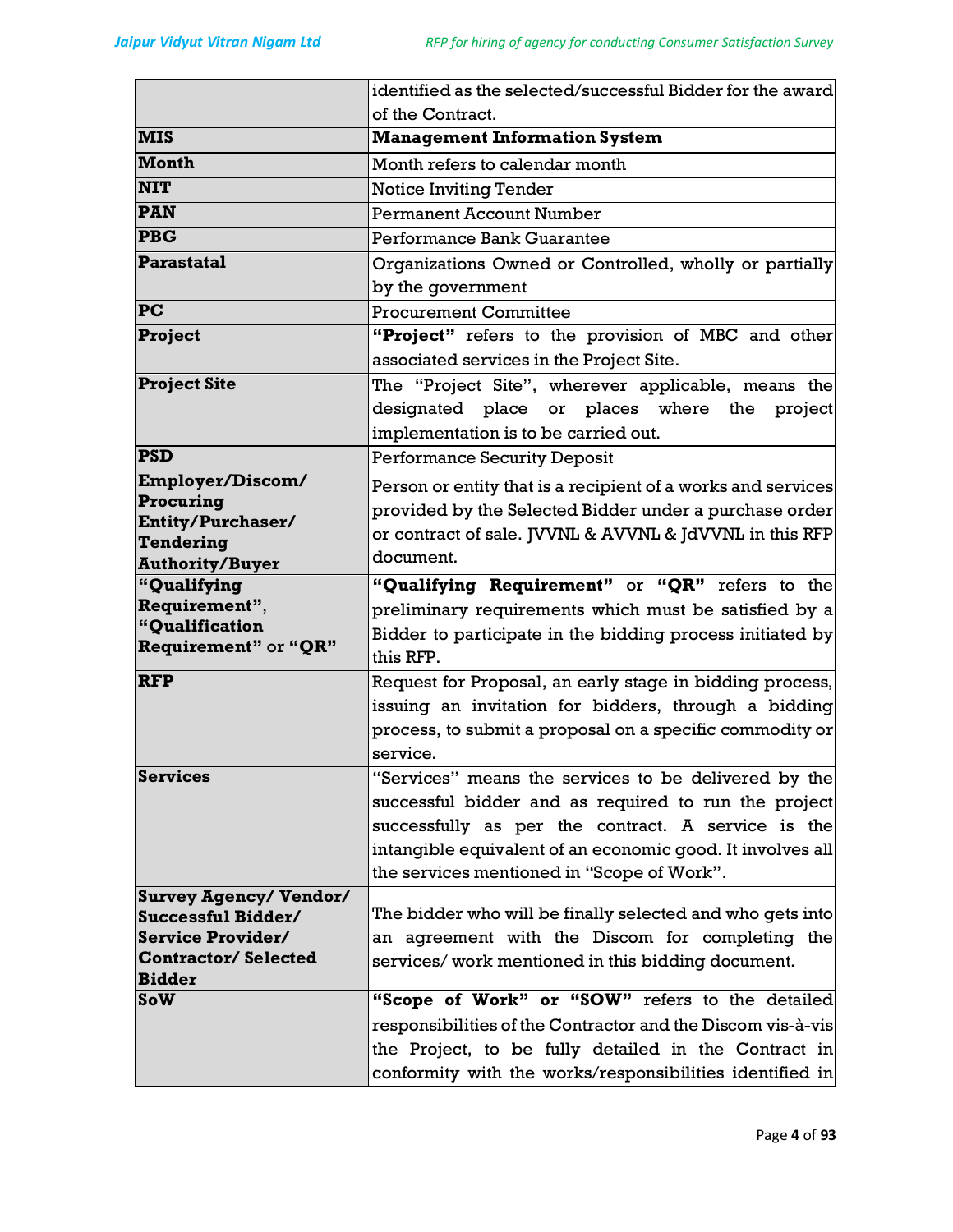|                         | this document as "Contractor SOW" and "Discom<br>sow". |  |  |
|-------------------------|--------------------------------------------------------|--|--|
| <b>State Government</b> | Government of Rajasthan                                |  |  |
| TC                      | Technical Committee                                    |  |  |
| <b>TIN</b>              | Tax Identification Number                              |  |  |
| <b>VAT</b>              | Value Added Tax                                        |  |  |
| WO/PO                   | Work Order/ Purchase Order                             |  |  |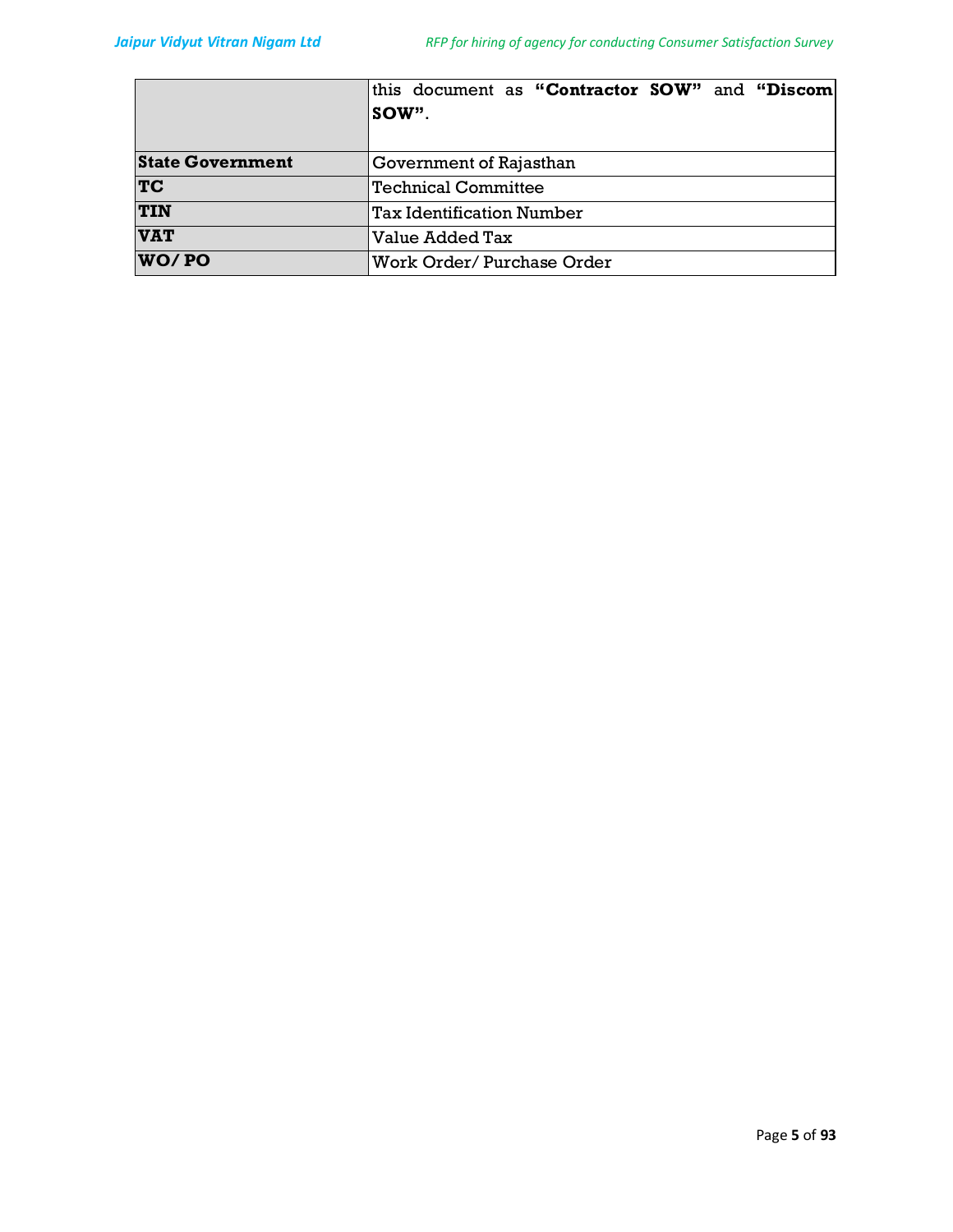# A.INVITATION FOR BIDS (IFB) AND NOTICE INVITING BID (NIB)

# Unique Bid No. JPD/SE/Comml./TN - 02/2016

|                                                         | · Name: Jaipur Vidyut Vitran Nigam Ltd.( on behalf of         |  |
|---------------------------------------------------------|---------------------------------------------------------------|--|
|                                                         | <b>Rajasthan Distribution Companies)</b>                      |  |
| Name & Address of the                                   | • Address: Room No. 229, Jaipur Vidyut Vitran Nigam           |  |
| <b>Discom</b>                                           | Limited, Vidyut Bhawan, Jyoti Nagar, Janpath, Jaipur          |  |
|                                                         | (Rajasthan) Pin-302005                                        |  |
|                                                         | • Name: Mr. A.K Singh                                         |  |
|                                                         | • Designation: Superintending Engineer (Commercial)           |  |
| Name & Address of the                                   | • Address: Room No. 229, Jaipur Vidyut Vitran Nigam           |  |
| <b>Project Officer In-charge</b>                        | Limited, Vidyut Bhawan, Jyoti Nagar, Janpath, Jaipur          |  |
| (POIC)                                                  |                                                               |  |
|                                                         | (Rajasthan) Pin-302005                                        |  |
|                                                         | • Email: 'secomml@jvvnl.in'                                   |  |
|                                                         | Contract document for appointment of agency for               |  |
| <b>Subject Matter of Work</b>                           | conducting 'Consumer Satisfaction Survey' for Distribution    |  |
|                                                         | Companies in Rajasthan                                        |  |
|                                                         | Single-stage Two part (envelop) open competitive e-Bid        |  |
| <b>Bid Procedure</b>                                    | procedure at http://eproc.rajasthan.gov.in                    |  |
| <b>Bid Evaluation Criteria</b>                          | Quality Cost Based Selection (QCBS)                           |  |
| (Selection Method)                                      |                                                               |  |
|                                                         | • Websites: http://eproc.rajasthan.gov.in                     |  |
|                                                         | • Tender Document Fees of Rs 15000/- (Rupees Fifteen          |  |
| <b>Websites for</b>                                     | Thousand Five Hundred Only)                                   |  |
| downloading Bidding<br>Document,                        | • Processing Fees of Rs 1,000/- (Rupees One Thousand          |  |
| Corrigendum's,                                          | Only)<br>The Banker's Cheque/ Demand Draft should be drawn in |  |
| <b>Addendums etc.</b>                                   | favour of "Accounts Officer (Cash), JVVNL" payable at         |  |
|                                                         |                                                               |  |
|                                                         | "Jaipur" from any Scheduled Commercial Bank.                  |  |
|                                                         | Amount (INR): 1,50,000 /- (One Lakh Fifty Thousand Only)      |  |
|                                                         | Mode of Payment for Bid Security : The Banker's<br>$\bullet$  |  |
| <b>Bid Security (EMD) and</b><br><b>Mode of Payment</b> | Cheque/Demand Draft/Bank guarantee should be drawn            |  |
|                                                         | in favour of "Accounts Officer (Cash), JVVNL" payable         |  |
|                                                         | at "Jaipur" from any Scheduled Commercial Bank.               |  |
|                                                         |                                                               |  |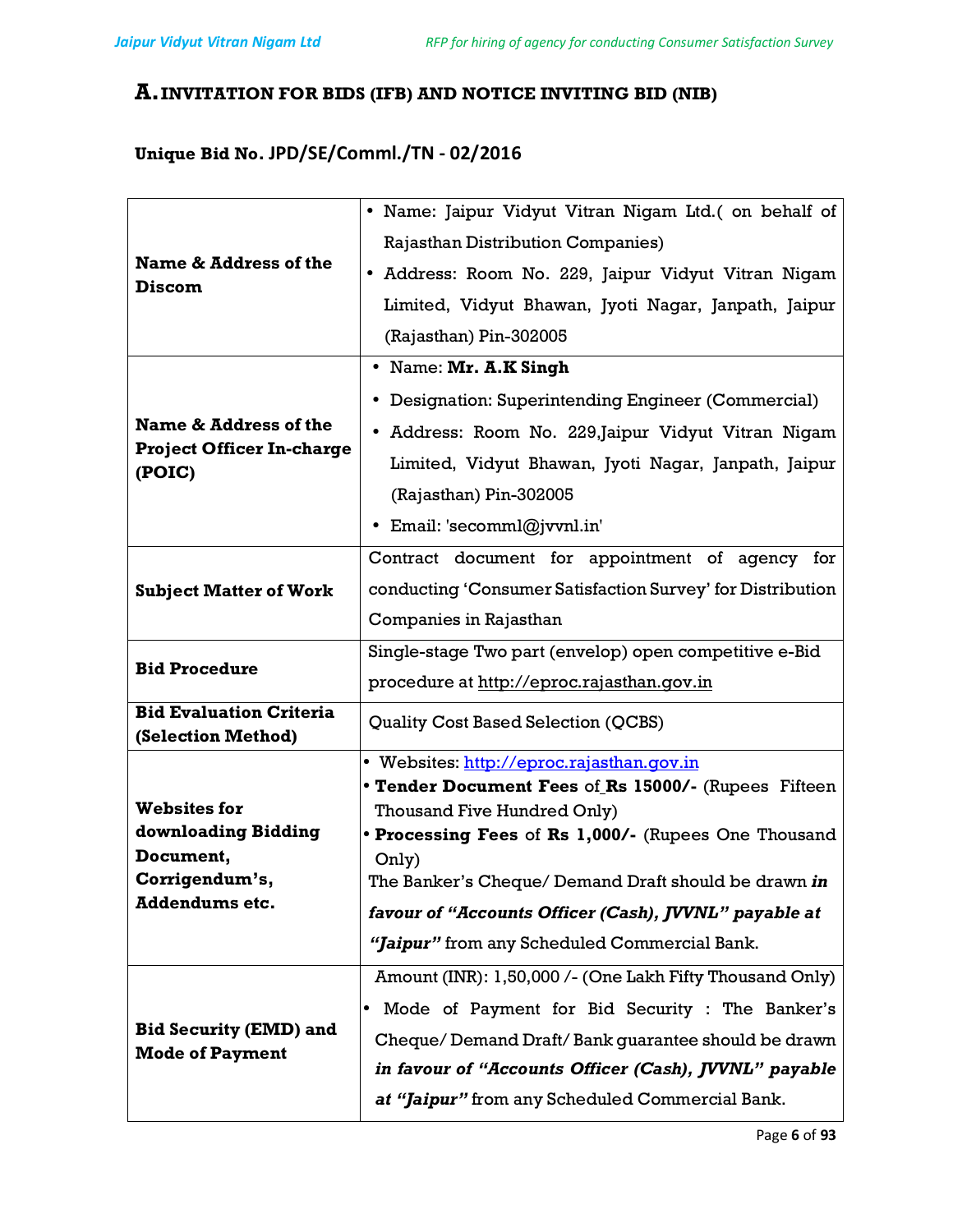| <b>Period of Sale of Bidding</b>                                                                                                                               | <b>Start Date: 29.04.2016</b>                            |  |
|----------------------------------------------------------------------------------------------------------------------------------------------------------------|----------------------------------------------------------|--|
| Document (Start/End                                                                                                                                            | <b>End Date: 30.05.2016</b>                              |  |
| Date)                                                                                                                                                          |                                                          |  |
|                                                                                                                                                                | Date of Pre-bid Meeting: 13.05.2016 on 2:00 PM           |  |
| Date/Time/Place of                                                                                                                                             | Place: Office of SE (Commercial) Room No. 229, Jaipur    |  |
| <b>Pre-bid Meeting</b>                                                                                                                                         | Vidyut Vitran Nigam Limited, Vidyut Bhawan, Jyoti Nagar, |  |
|                                                                                                                                                                | Janpath, Jaipur (Rajasthan) Pin-302005                   |  |
|                                                                                                                                                                | <b>Manner:</b> Online at e-Proc website                  |  |
| <b>Manner, Start/ End Date</b>                                                                                                                                 | (http://eproc.rajasthan.gov.in)                          |  |
| for the submission of<br><b>Bids</b>                                                                                                                           | <b>Start Date: 20.05.2016</b>                            |  |
|                                                                                                                                                                | <b>End Date: 30.05.2016</b>                              |  |
| <b>Submission of Banker's</b><br><b>Cheque/Demand Draft /</b><br><b>Bank guarantee for</b><br><b>Tender Fee, Bid</b><br><b>Security, and Processing</b><br>Fee | Up to: 30.05.2016                                        |  |
|                                                                                                                                                                | Date: 30.05.2016<br>$\bullet$                            |  |
|                                                                                                                                                                | Time: 2:00 PM                                            |  |
| Date/Time/Place of<br><b>Technical Bid Opening</b>                                                                                                             | • Place: Office of SE(Commercial) Room No. 229, Jaipur   |  |
|                                                                                                                                                                | Vidyut Vitran Nigam Limited, Vidyut Bhawan, Jyoti Nagar, |  |
|                                                                                                                                                                | Janpath, Jaipur (Rajasthan) Pin-302005                   |  |
| Date/Time/Place of                                                                                                                                             | Will be intimated later to the Technically qualified     |  |
| <b>Financial Bid Opening</b>                                                                                                                                   | bidders                                                  |  |
| <b>Bid Validity</b>                                                                                                                                            | 180 Days from the date of Technical bid opening          |  |
| <b>EMD Validity</b>                                                                                                                                            | 180 Days from the date of Technical bid opening          |  |
| Note:                                                                                                                                                          |                                                          |  |

Superintending Engineer (Commercial) Room No. 229, Jaipur Vidyut Vitran Nigam Limited, Vidyut Bhawan, Jyoti Nagar, Janpath, Jaipur Rajasthan-302005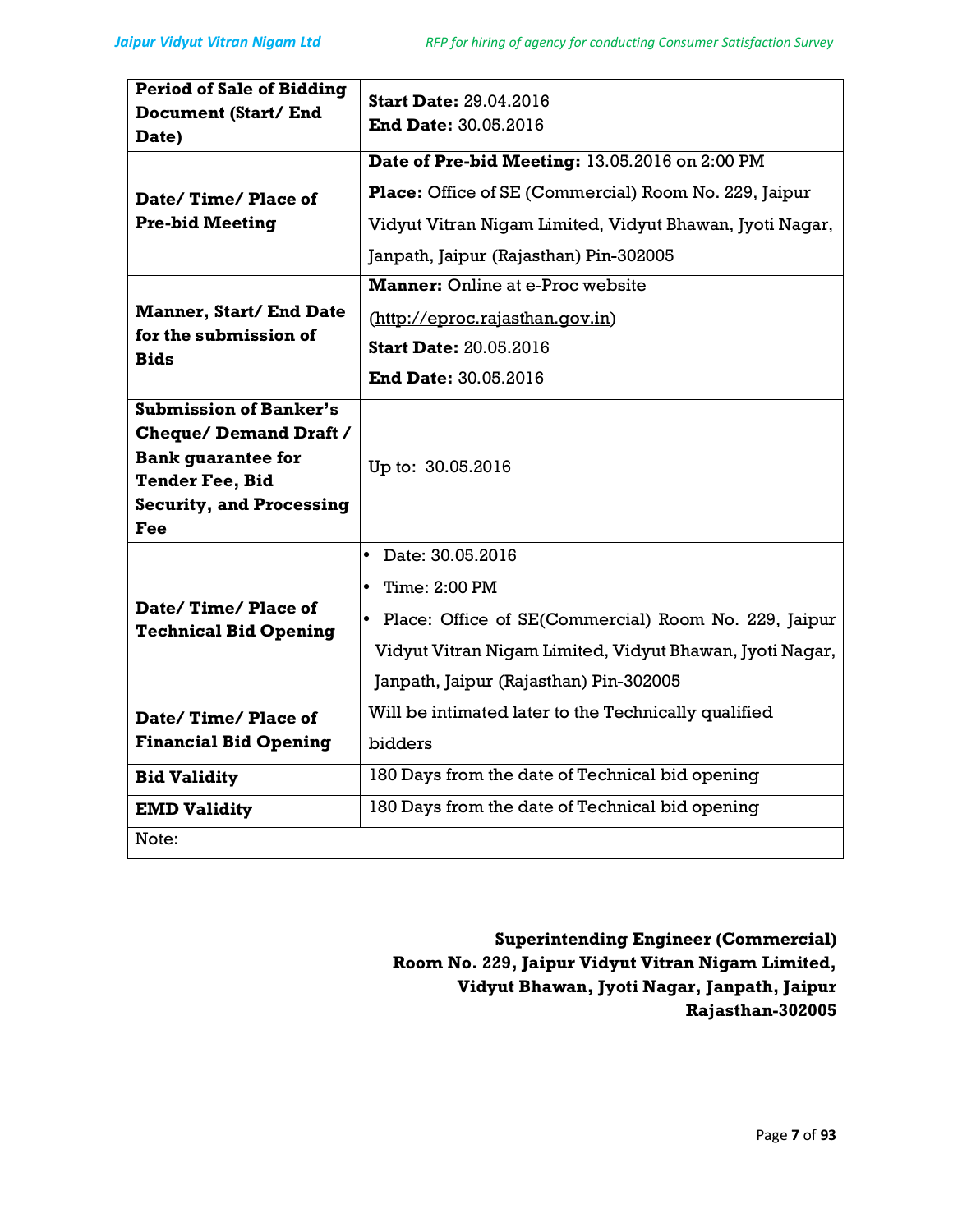# 1 BACKGROUND INFORMATION

# 1.1 Thematic Focus

Rajasthan Power Distribution Companies intends to engage a Consulting firm/Survey Agency/Market research organization to conduct consumer satisfaction survey across Rajasthan on representative sample basis in each sub-division under Rajasthan Power Distribution Companies. Discoms are desirous to know the present satisfaction level of the consumer served by them and to identify the critical areas for improvement. The successful bidder shall provide services that includes (but not limited to):

- Designing questionnaire for survey and reporting formats;
- Collect, Compile and collate information of Consumer perception and satisfaction on the processes, policy, system and services rendered by Discoms. The Consumer experience and ease of usage of the self-help web portal needs to be ascertained in detail;
- Document and map expectations and needs of Consumers;
- Assess Consumers' perceptions of effectiveness of Discom's service in meeting their expectations;
- Analyze findings and identify critical areas of improvement and opportunities; and
- Conduct post assessment presentation, reporting on the results and information learned

# 1.2 Project Objectives and Benefits

Objective: To assess and improve the level of consumer satisfaction by mapping the existing policies, procedures and parameters with the consumer expectation.

1.2.1 Background- Jaipur, Jodhpur and Ajmer Discoms are public utility companies under the Department of Energy, Govt. of Rajasthan, which are engaged in the power distribution work across all 33 districts of Rajasthan state, serving about 1.25 Crores consumers with  $\sim 6$  lakh connections added annually. It is of prime importance for the management to assess the level of consumer satisfaction and to gauge their requirements to align the business processes and procedures to develop a system that meets consumer's expectations and earns their loyalty.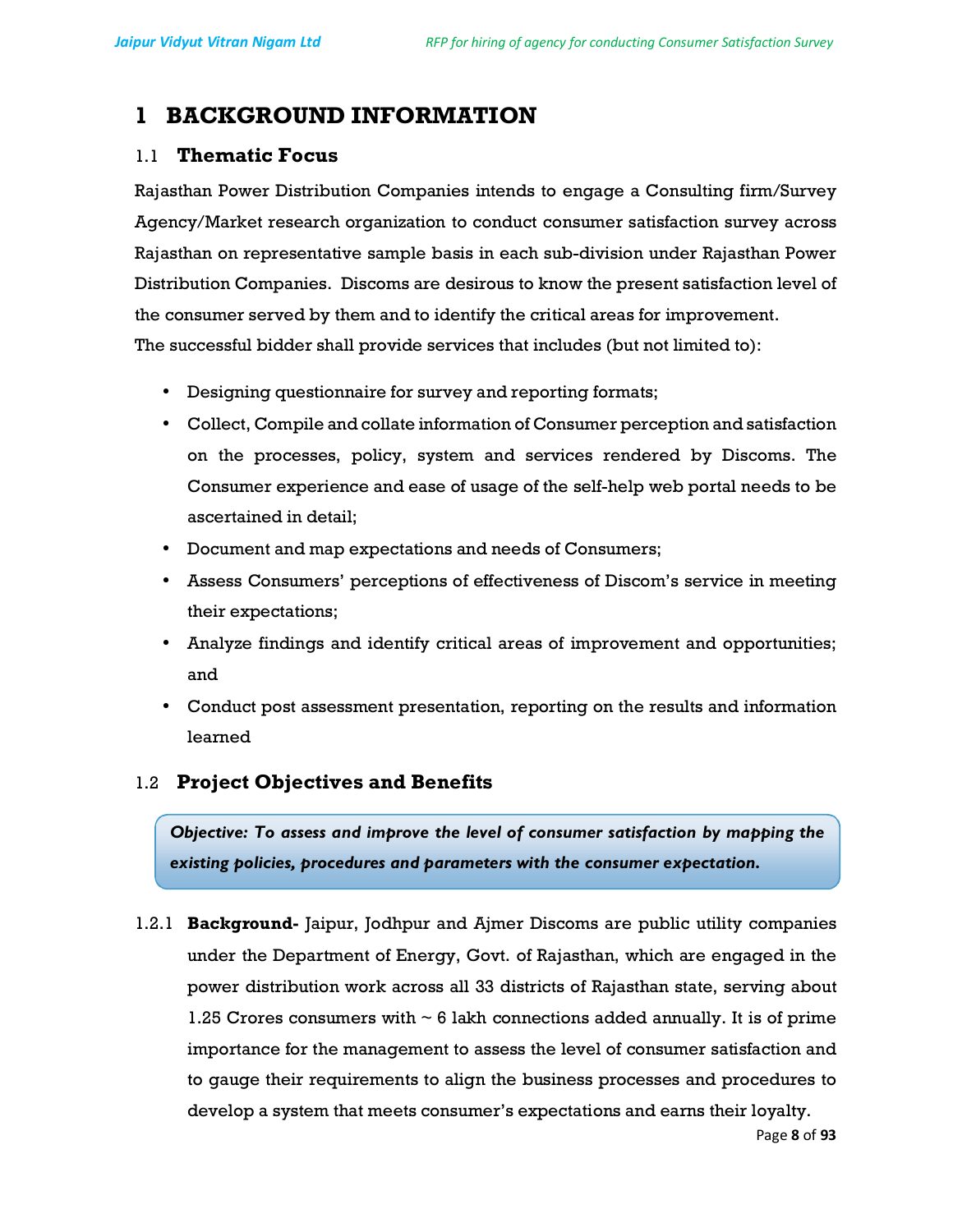#### 1.2.2 Benefits of conducting Consumer satisfaction survey:

- It would be helpful to assess present level of consumer satisfaction.
- Management could identify the areas where improvements in services is required.
- Discoms could develop a plan to implement its consumer's friendly policies to increase consumers' satisfaction level.
- 1.2.3 Objective of the RFP: This RFP intends to engage a Consulting firm/Survey Agency/Market research organization to conduct consumer satisfaction survey. Main thrust of this RfP is to assess the present level of satisfaction among consumers and to identify their expectations meeting which, level of satisfaction could be improved. Considering the objective of the survey, this assignment is of extreme importance. Thus, Discoms intends to select the bidder that possess the requisites skills, manpower and professionalism to conclude this task in time bound manner and with insightful actionable recommendations for management.
- 1.2.4 Critical Factors for the Project: We understand that this is a significant project which is of high importance to all the stakeholders and critical factors for this project are:
	- Selection of representative sample of consumers
	- Designing of questionnaire and survey format that could capture the unbiased and holistic consumer perception and level of satisfaction
	- Team of adept and skillful surveyors to administer the survey
	- Support of Discom officials during the survey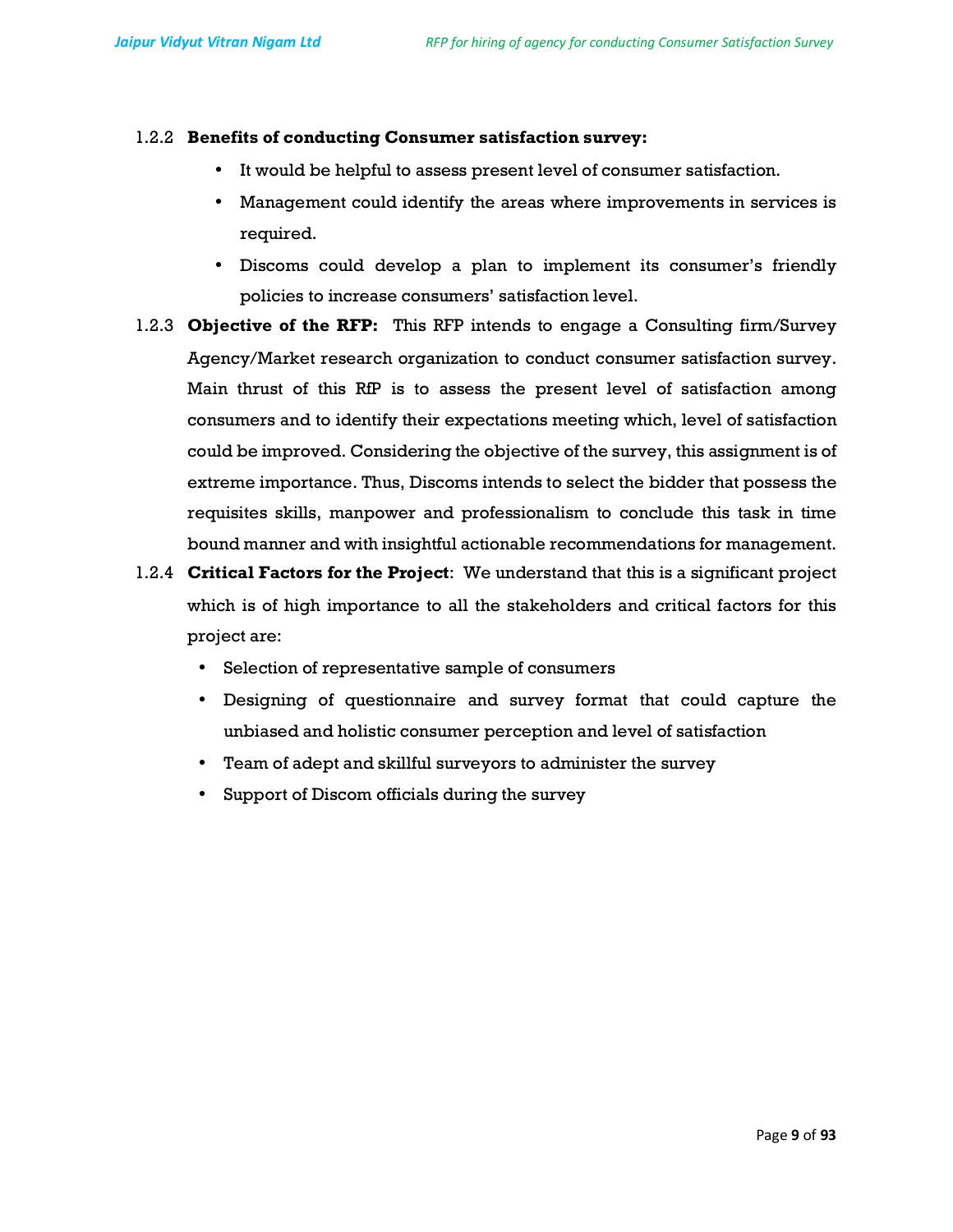# 2 ELIGIBILITY CRITERIA

2.1 The details of Pre-qualification requirements, Technical requirements and Financial requirements is provided in the table below. The bidders are required to furnish details along with requisite documents along with Technical Bid.

| Sr.<br>No      | <b>Qualification Requirements</b>                                                                                                                                                                                                                                                                                                                          | <b>Document Required</b>                                                                                                                                                                                                                                                     |  |  |
|----------------|------------------------------------------------------------------------------------------------------------------------------------------------------------------------------------------------------------------------------------------------------------------------------------------------------------------------------------------------------------|------------------------------------------------------------------------------------------------------------------------------------------------------------------------------------------------------------------------------------------------------------------------------|--|--|
|                | <b>Pre-Qualification Requirement</b>                                                                                                                                                                                                                                                                                                                       |                                                                                                                                                                                                                                                                              |  |  |
| $\mathbf{1}$   | The<br>Bidder must be a<br>company,<br>registered under the Companies Act,<br>1956 or a partnership firm registered<br>Partnership<br>under<br>Act<br>or<br>a<br>Proprietorship firm & operational.                                                                                                                                                        | Self-attested<br>of<br>the<br>copy<br>Certificate<br>of<br>Incorporation/<br>Certificate / Certificate<br>Registration<br>of Commencement of Business                                                                                                                        |  |  |
| $\overline{a}$ | The Bidder should be registered with<br>the Service Tax department                                                                                                                                                                                                                                                                                         | (i) Service Tax registration certificate<br>(ii) Pan Card                                                                                                                                                                                                                    |  |  |
| 3              | The bidder should primarily deal in<br>services<br>with<br>consulting<br>market<br>research and its allied activities.                                                                                                                                                                                                                                     | Copy of work orders                                                                                                                                                                                                                                                          |  |  |
| 4              | The<br>bidder must not have been<br>blacklisted by any of the Central/State<br>power utilities in India for fraudulent or<br>corrupt practices.                                                                                                                                                                                                            | The<br>bidder<br>should<br>provide<br>an<br>undertaking (self-certificate) that the<br>bidder has not been blacklisted for<br>fraudulent or corrupt practices by any<br>of the Central/ State power utilities in<br>India in attached format<br>as per<br><b>Annexure IV</b> |  |  |
|                | <b>Technical Requirement</b>                                                                                                                                                                                                                                                                                                                               |                                                                                                                                                                                                                                                                              |  |  |
| 5              | The Bidder must have done minimum<br>one similar work for electricity/ water<br>utilities for any govt. department/<br>undertaking in last 10 years with<br>coverage of at least 16000 samples.<br>The bidder should have conducted at<br>least<br>impact<br>one<br>assessment/<br>evaluation<br>survey/study in power<br>sector/ Government of Rajasthan. | a) Copy of work order(s) mentioning<br>the nature of work, the period during<br>which the work was done, the value of<br>the completed work<br>(b) Copy of completion certificate<br>against the submitted work order(s)<br>Or                                               |  |  |
|                |                                                                                                                                                                                                                                                                                                                                                            | In case of ongoing work: Certificate<br>issued by any Central/State utility<br>stating the worth of work completed<br>and the tenure to complete such work                                                                                                                   |  |  |
|                | <b>Financial Requirement</b>                                                                                                                                                                                                                                                                                                                               |                                                                                                                                                                                                                                                                              |  |  |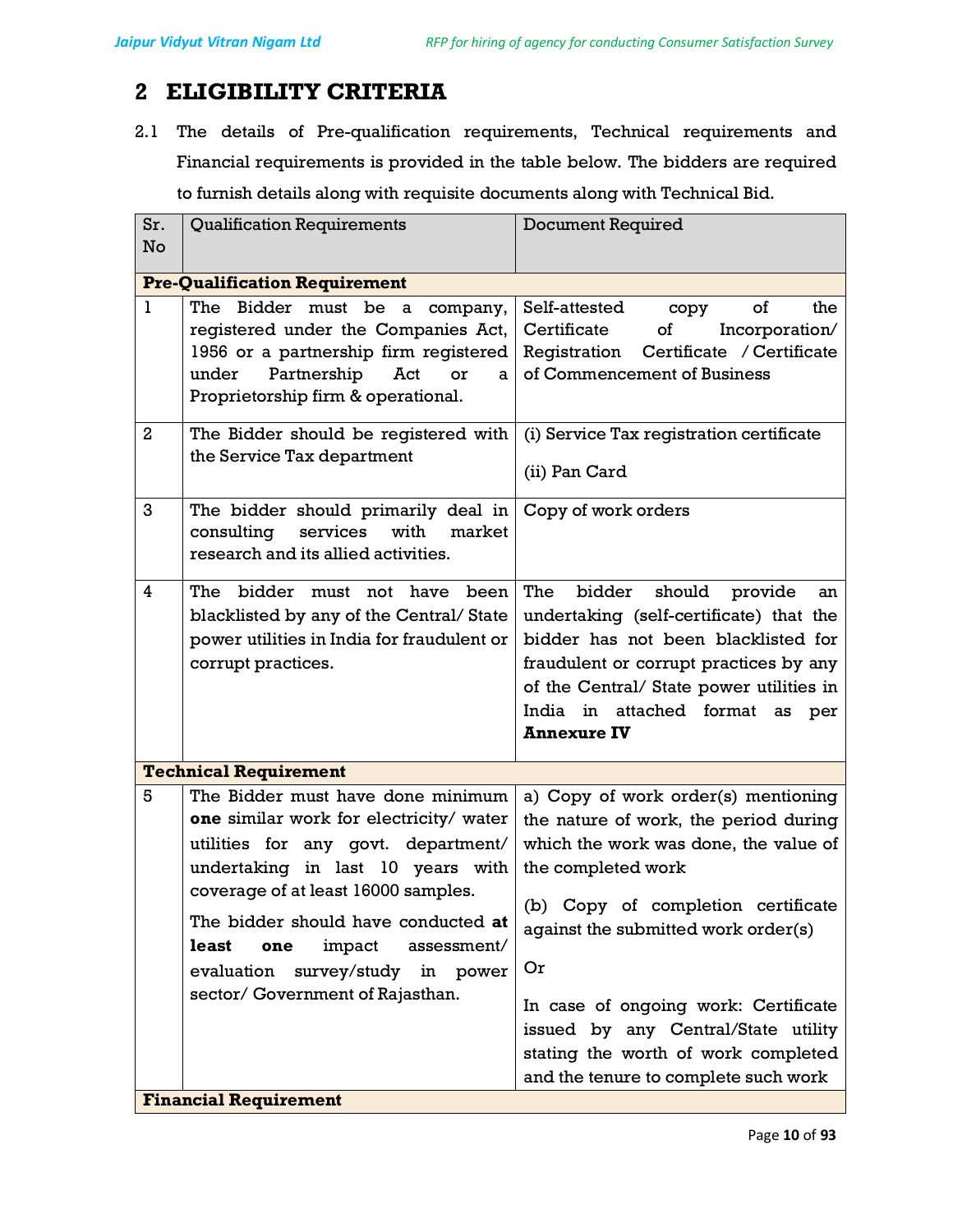| $6\phantom{1}$ | The Bidder should have an average<br>annual turnover of INR Rs. 2 crores in<br>last three (3) financial years (i.e. 2013-<br>14, 2014-15 & 2015-16) from consulting/<br>advisory business / consumer survey<br>Note: In case FY16 financial statement is<br>not available then, FY13 turnover can<br>be considered                                 | Copy of annual Audited balance<br>sheets and profit and loss statements<br>should be enclosed for the last three<br>financial years along with and CA<br>Certificate indicating turnover during<br>last three financial years, i.e.,<br>$FY$ 2013-14 in Crore $Rs$<br>FY 2014-15 in Crore Rs<br>FY 2015-16 in Crore Rs |
|----------------|----------------------------------------------------------------------------------------------------------------------------------------------------------------------------------------------------------------------------------------------------------------------------------------------------------------------------------------------------|------------------------------------------------------------------------------------------------------------------------------------------------------------------------------------------------------------------------------------------------------------------------------------------------------------------------|
| $\mathbf{7}$   | The bidder must submit a letter of Letter of authorization on Company's<br>authorization from the Company letter head in attached format as per<br>authorizing a person to sign the <b>Annexure III.</b><br>documents on behalf of the company,<br>submit<br>technical, Commercial<br>information and attend meetings on<br>behalf of the company. |                                                                                                                                                                                                                                                                                                                        |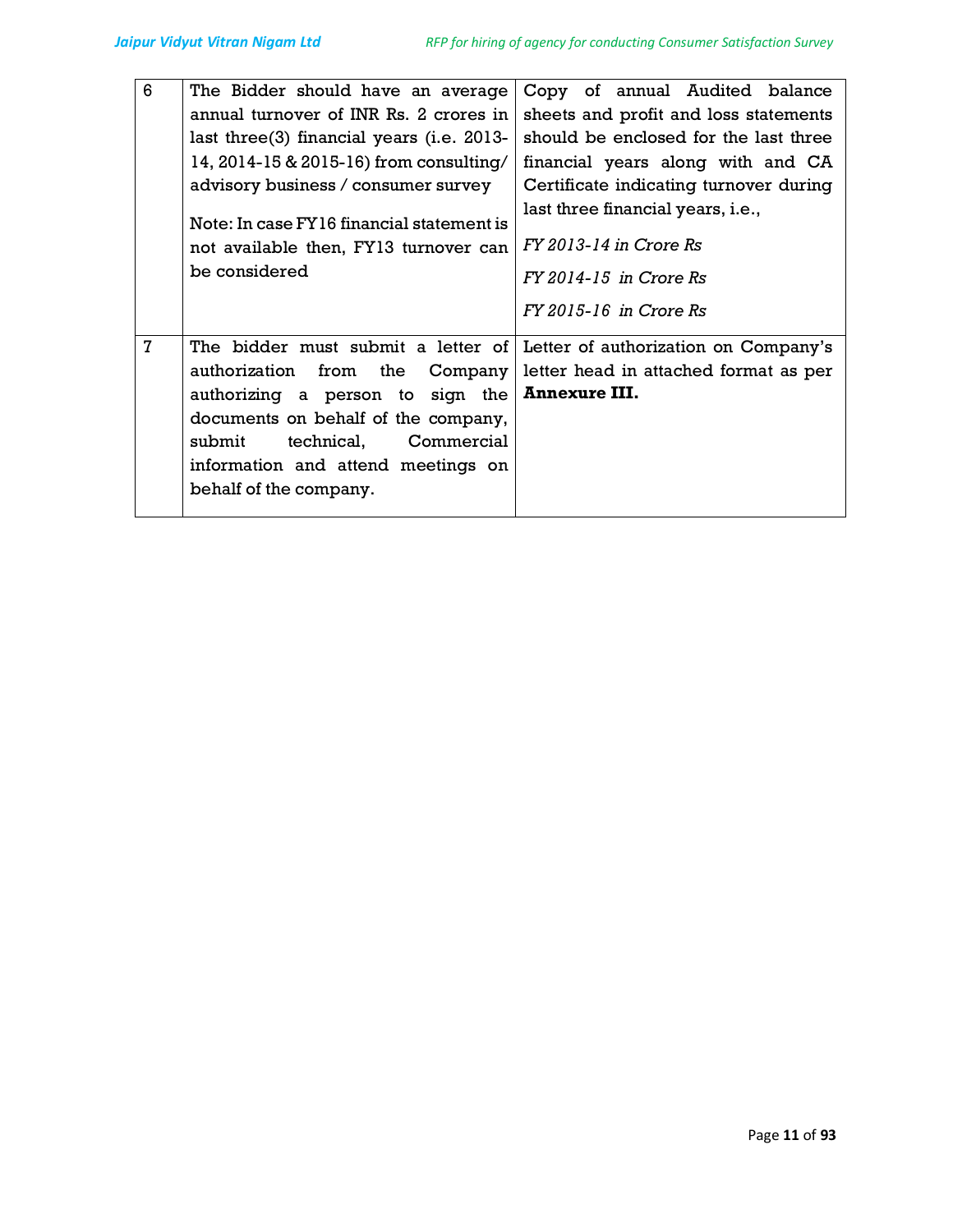# 3 SCOPE OF WORK, DELIVERABLES AND TIMELINES

### 3.1 Scope of Work

- 3.1.1 The work relates to conducting consumer satisfaction survey for consumers of Rajasthan Power Distribution Companies. Through the proposed survey, Discoms would like to comprehend the present level of satisfaction among consumers and to identify their expectations meeting which, level of satisfaction could be improved with respect to the following different service parameters.
	- Ease of getting a new electricity connection
	- Reliability of the supply
	- Billing and bill distribution process (Clarity, understanding, timeliness and accuracy)
	- Behaviour of electricity department employees
	- Grievance related to New connections, No current complaint, Wrong billing, Meter reading, Replacement of defective meters, Replacement of damaged transformers
- 3.1.2 For each of the above, the survey should be able to capture the relative importance of the metric to the customer, as well as the customer's level of satisfaction with the metric. A sample format of the survey form, for illustrative purpose only, is provided in Annexure-XII. The survey agency shall draft their own survey form while taking consultation and approval of Discom officials.
- 3.1.3 The surveys would be conducted in an interval of 1 year, during the months of October/November for next three years i.e. in 2016-17, 2017-18, and 2018-19.
- 3.1.4 The scope of work is broadly divided into three stages. Stage-I: "Designing Stage", during which methodology for selection of villages and identified villages thereof, survey forms and means of conducting survey would be devised by the agency. Stage-II: "Administering Stage", during which the survey work would be carried out by the team of professional in the identified villages within the specified time. Stage-III: "Analysing Stage", during which the agency is expected to analyse the result of satisfaction survey and present actionable recommendations to the management to improve the consumers' perception and services.
- 3.1.5 The detailed scope of work is as under.
- 3.1.6 Stage-I : Designing Stage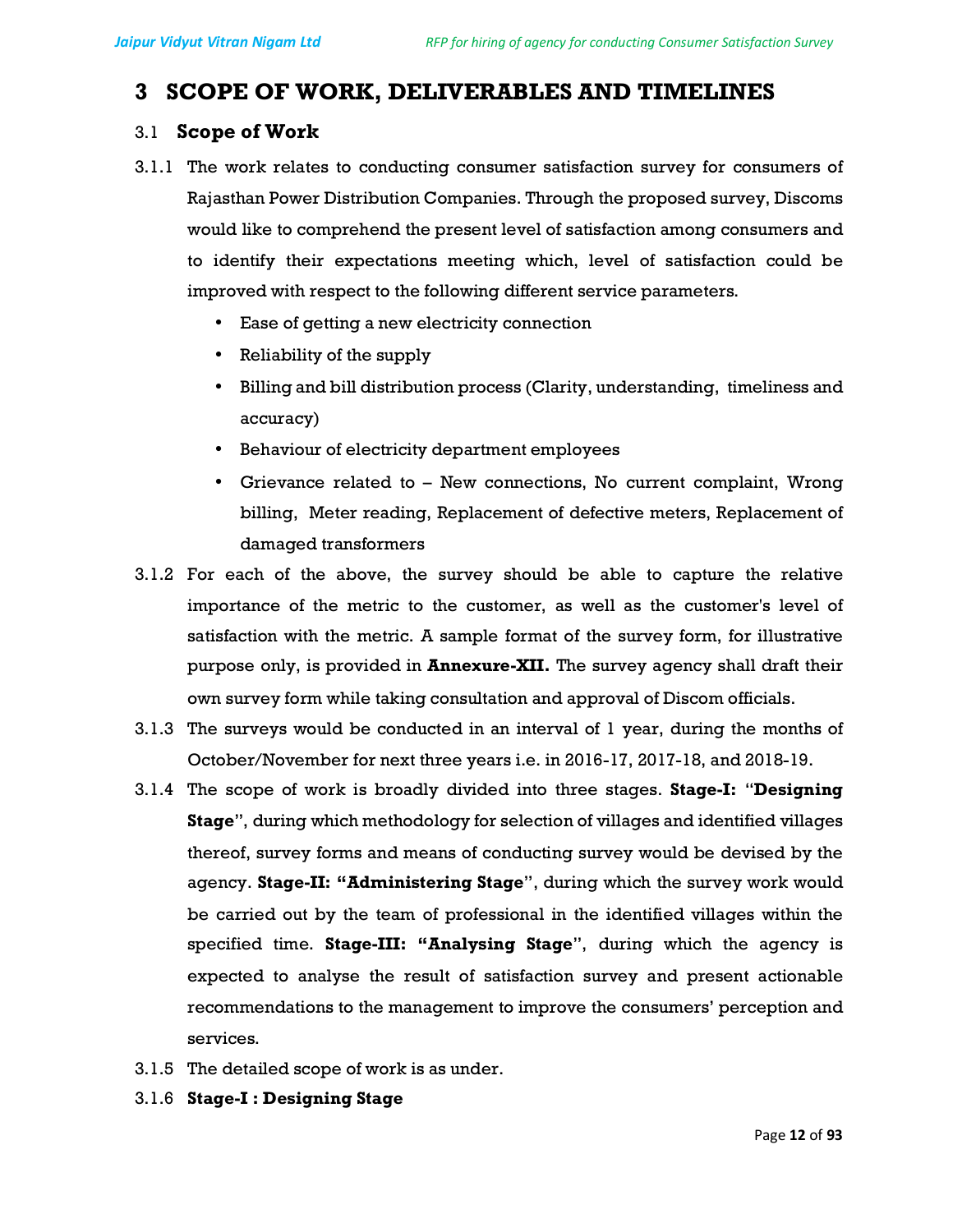- 3.1.6.1 Discom would provide sub-division wise details of consumer with list of number of consumers among various categories, number of villages under each subdivision and bifurcation of villages between urban and rural category. Based on the scientific methodology for sampling, the agency shall identify the list of villages for conducting the survey. While preparing the list of villages, the agency shall make sure that the sample should be representative of Discom-wise all consumers. Further, the sampling plan shall be guided by the clause 3.1.9.
- 3.1.6.2 The agency shall prepare questionnaire for survey. The questionnaire shall be designed so that it should be equally comprehensible for rural, urban, educated and uneducated group of samples. The questionnaire shall be designed to cover all parameters required to know the level of consumer satisfaction in terms of an overall "consumer satisfaction index", as well as the consumer satisfaction index for each parameter. Standard principle of designing questionnaire for survey/research shall be applied by the agency. The questionnaire so designed shall be objective only.
- 3.1.6.3 The agency shall design the format for survey form. Further, the agency is also entrusted to identify various means suitable for different groups of consumers.
- 3.1.6.4 The agency shall make a presentation before a bid evaluation committee, covering details of sampling methodology being adopted, list of identified villages, survey form & questionnaire and proposed means to carry out survey for different group of consumers.
- 3.1.6.5 The agency shall adopt and incorporate the comments/feedback, if any, of the committee and shall take its approval before commencing the work specified under stage-II.

#### 3.1.7 Stage-II: Administering Stage

This includes (but is not restricted to) the following activities and services: -

- 3.1.7.1 The agency shall get the survey form filled by the consumers of the identified villages through interviewing. Telephonic responses shall not be considered.
- 3.1.7.2 In addition to the above item the surveyor shall also cover the opinion of :
	- 3.1.7.2.1 Public Representatives: During the study surveyor will also take opinion of the public representative of the area like MP/MLA/Pradhan/ Sarpanch/Panch/Members of Zila Parishad, Panchayat etc. regarding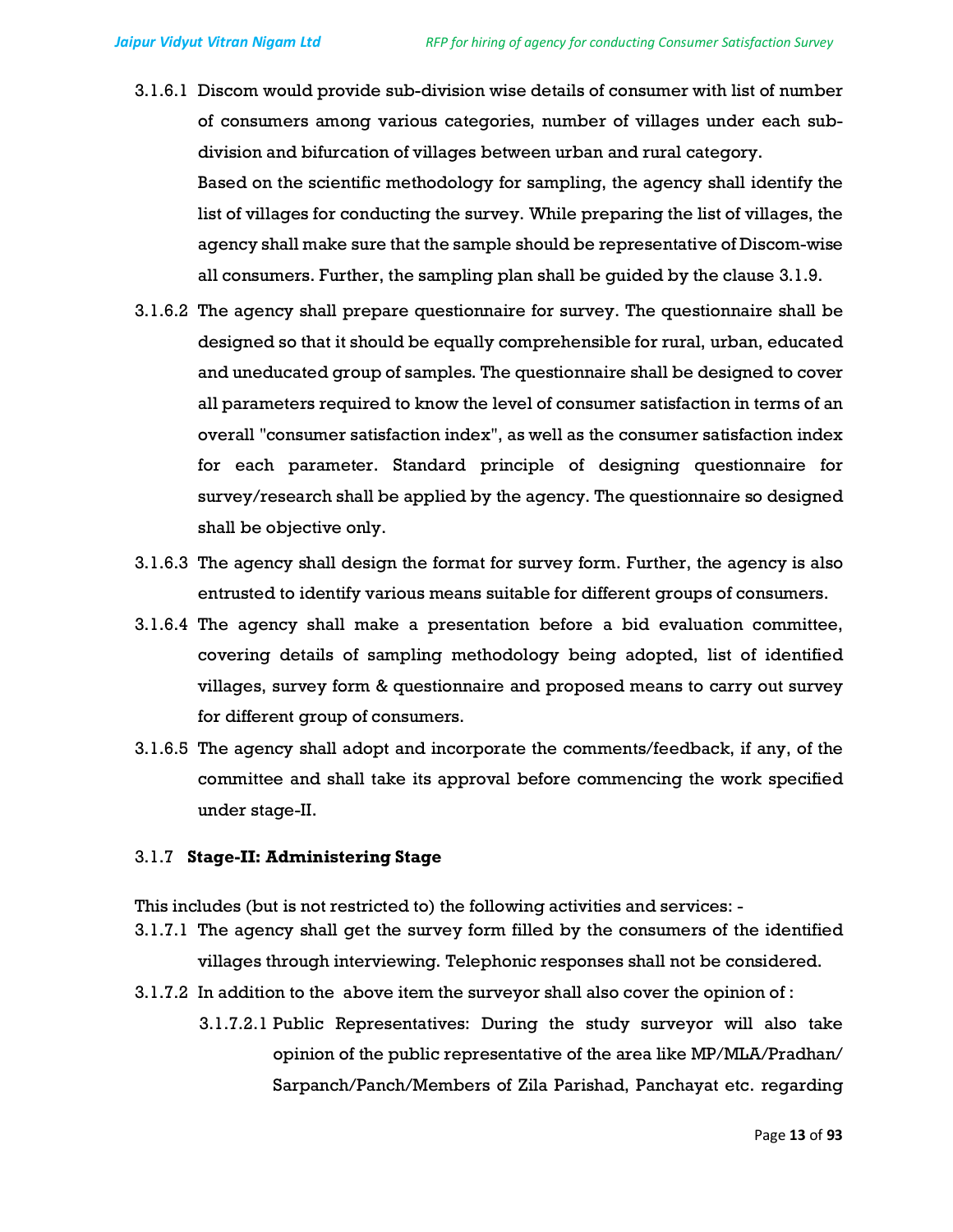quality of the supply, hours of supply, grievance redressal status, problems facing by the consumers if any for new connection etc.

- 3.1.7.2.2 Govt. Officers: Take opinion of DM/BDO/Engineers of PHED/Doctors/Teachers/Patwari/Secy Panchayat regarding supply.
- 3.1.7.2.3 NGOS: Take opinion survey from NGOS during the visits if working in the area.
- 3.1.7.3 Physical assessment of Distribution System (surveyor opinion): Survey study will also include checking actual supply hours and no current complaints redressal system for counter checking of the opinion collected from the various agencies and visit the following places:

| S. No         | Places                  | To check                                   |  |
|---------------|-------------------------|--------------------------------------------|--|
|               | 33/11 kV sub-station    | Supply hours & voltage level               |  |
| $\mathcal{L}$ | Complaints centres      | Verify the status of no current complaints |  |
| 3             | Sub-divisional officers | Regarding New connections & grievance      |  |
|               |                         | redressal pendency                         |  |
| 4             | Consumers premises      | for confirming voltage level if below from |  |
|               |                         | prescribed level                           |  |
| 5             | Locality                | General condition of Network installation  |  |
|               |                         | $(line, 11/4 kV Sub-station)$              |  |

### 3.1.8 Stage-III: Analyzing Stage

- 3.1.8.1 The agency shall analyse the outcome of the survey that should not be limited to following:
	- 3.1.8.1.1 Circle wise comparison of consumer satisfaction level
	- 3.1.8.1.2 Analysing the reason due to which consumers of one circle are found to be more satisfied than other circles
	- 3.1.8.1.3 Recommendation to improve the consumer satisfaction level based on compiled subjective responses or feedback of the consumer
	- 3.1.8.1.4 Analysing the parameter wise response of the consumer and suggest the management about few key parameters that would change the consumer perception about Discom's services and existing satisfaction level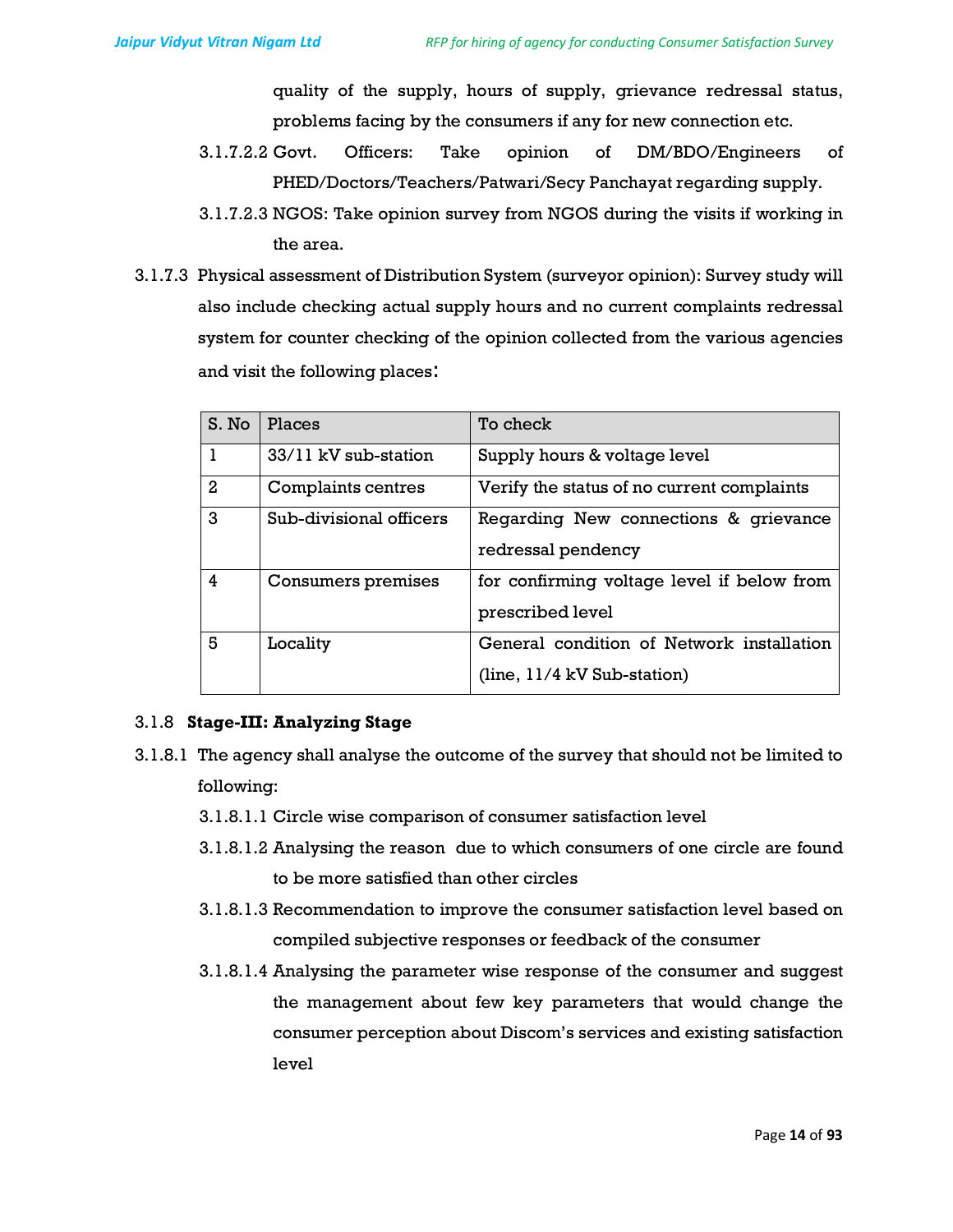#### 3.1.9 Guidelines for designing and administering the survey

3.1.9.1 Guidelines for Designing Questionnaire: The questionnaire shall be designed

to know the present satisfaction level of the consumers served by Discom particularly in respect of following service parameters:

3.1.9.1.1 Quality of the Supply:

- Voltage level
- Reliability of the Supply
- Frequency of Interruptions.
- No current complaint redressal.
- Damaged transformer replacement.
- General maintenance of line and substation.

#### 3.1.9.1.2 Customer Care:

- Workmanship of Discom employees toward restoration of No current complaints and attending of faults
- $\bullet$  Handling of grievances related to  $-$  New connections, Wrong Billing, Meter reading, Debiting of Audit and vigilance charges, Replacement of defective meters,
- Behaviour Discom's officials and technician with the consumers

#### 3.1.9.1.3 Safety aspects:

Survey shall also include the study of awareness level of consumers in respect of taking safety precautions for:

- Electrical appliances
- Internal wiring
- Maintain safe distance from live lines to its own constructions
- In case of fatal & non-fatal accidents
- Handling of Discom network by unauthorized personnel/contractor/self for misuse/theft/restoration of supply.

#### 3.1.9.1.4 DSM Activities:

- Present status of uses of energy efficient appliances
- Awareness Level
- Acceptance level of DSM activities.
- 3.1.9.1.5 Consumers Approach:

Acceptance /awareness /readiness to learn regarding: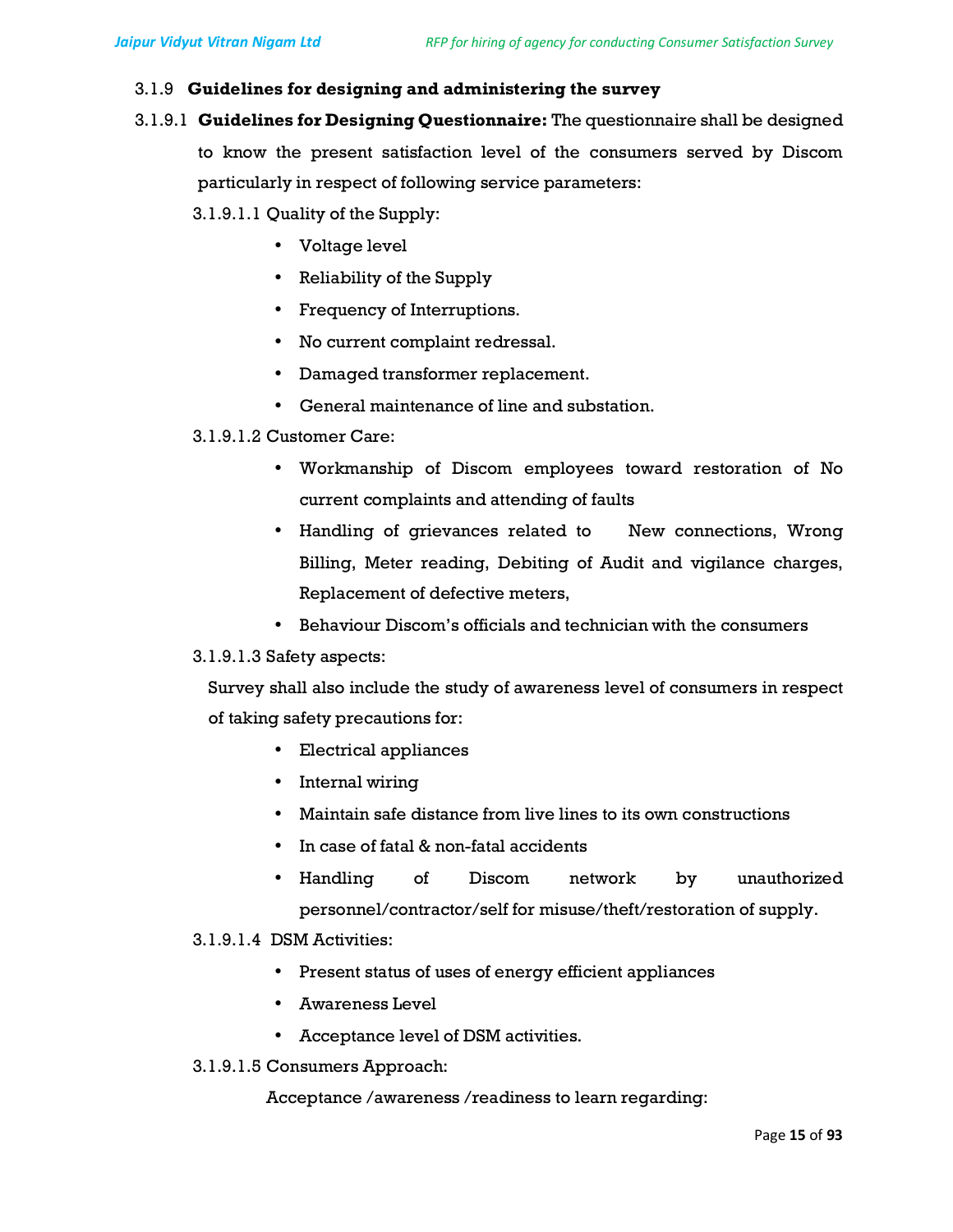- Their rights
- Safety aspects
- DSM activities

#### 3.1.9.2 Guidelines for administering the survey:

- 3.1.9.2.1 The survey should be carried out simultaneously for all sub-divisions for a circle in the same period, likely to be completed within 72 hours. The opinion expressed during the survey may be physically verified as far as possible to ensure reliability;
- 3.1.9.2.2 Survey shall be completed within 30 days for all 37 circles.
- 3.1.9.2.3 Respondents shall be selected randomly to conduct the survey. Subdivision will be the smallest unit for survey for analysis.
- 3.1.9.2.4 The survey results for each of the parameters should be separately analysed with respect to:-
	- Circle
	- Division in the circle
	- Sub-Division in the circle
	- Rural/urban break-up
	- Customer category- agricultural, domestic, industrial etc.
- 3.1.9.2.5 From each sub-division, the survey should be conducted for a minimum of 30 people, with the minimum total population covered being 16,000 respondents. The agency may choose to cover a larger number of respondents for their convenience, for no extra cost
- 3.1.9.2.6 For each sub-division, the respondents should be selected roughly the same ratio  $(+/- 10\%$ , rounded up to the nearest whole number) as the customer make-up of the sub-division, which will be provided by the discom, for the following customer types
	- DS
	- NDS
	- Agricultural
	- Industrial & other consumers.
- 3.1.9.2.7 At least five villages/localities shall be selected on random basis for conducting the survey in each Sub-division on the following basis:

#### A) For Rural Sub-division: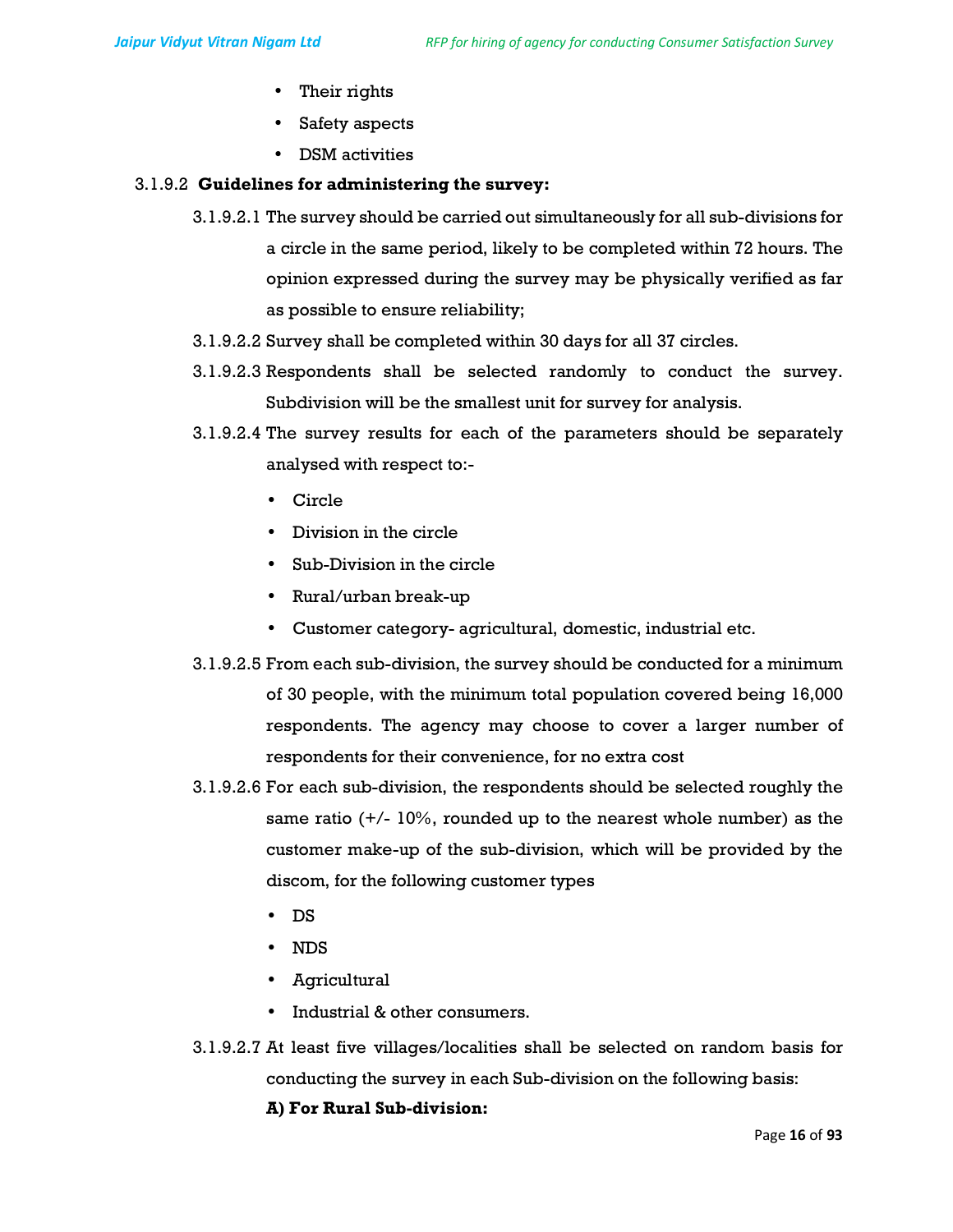- Distance between two villages shall be not less than 8 km.
- One town / city of the Sub-division in which population is more than 5000.
- One village should be selected from the area of each JEN of the subdivision.
- One village out of 5 villages situated at maximum distance from Subdivisional headquarters.
- One village situated at the tail end out of longest 5 feeders of the Subdivision
- Category wise consumers shall be selected randomly but shall be representative sample of all consumer in each locality / village.

#### B) For Industrial Area Sub-division:

- Industrial Area should be divided in to minimum four sectors based on the following criteria:
- Four sector / division which was already divided by RIICO or by the developer. Or.
- On the basis of East / West / North / South
- Category wise consumers shall be selected randomly but shall be representative sample of all consumer in each area of selection:

#### C) Urban Area:

- At least five localities / areas should be selected for conducting survey. Selection will be based as under:
	- o At least One Industrial area
	- o One locality from planned township
	- o One locality from commercially thick population such as established markets / shopping centers.
	- o One locality entirely used for residential purpose
	- o One locality of farthest end of the Sub-division
- Category wise consumers shall be selected randomly but shall be representative sample of all consumer in each area of selection from locality / village.

### 3.2 Duties & Responsibilities of DISCOM: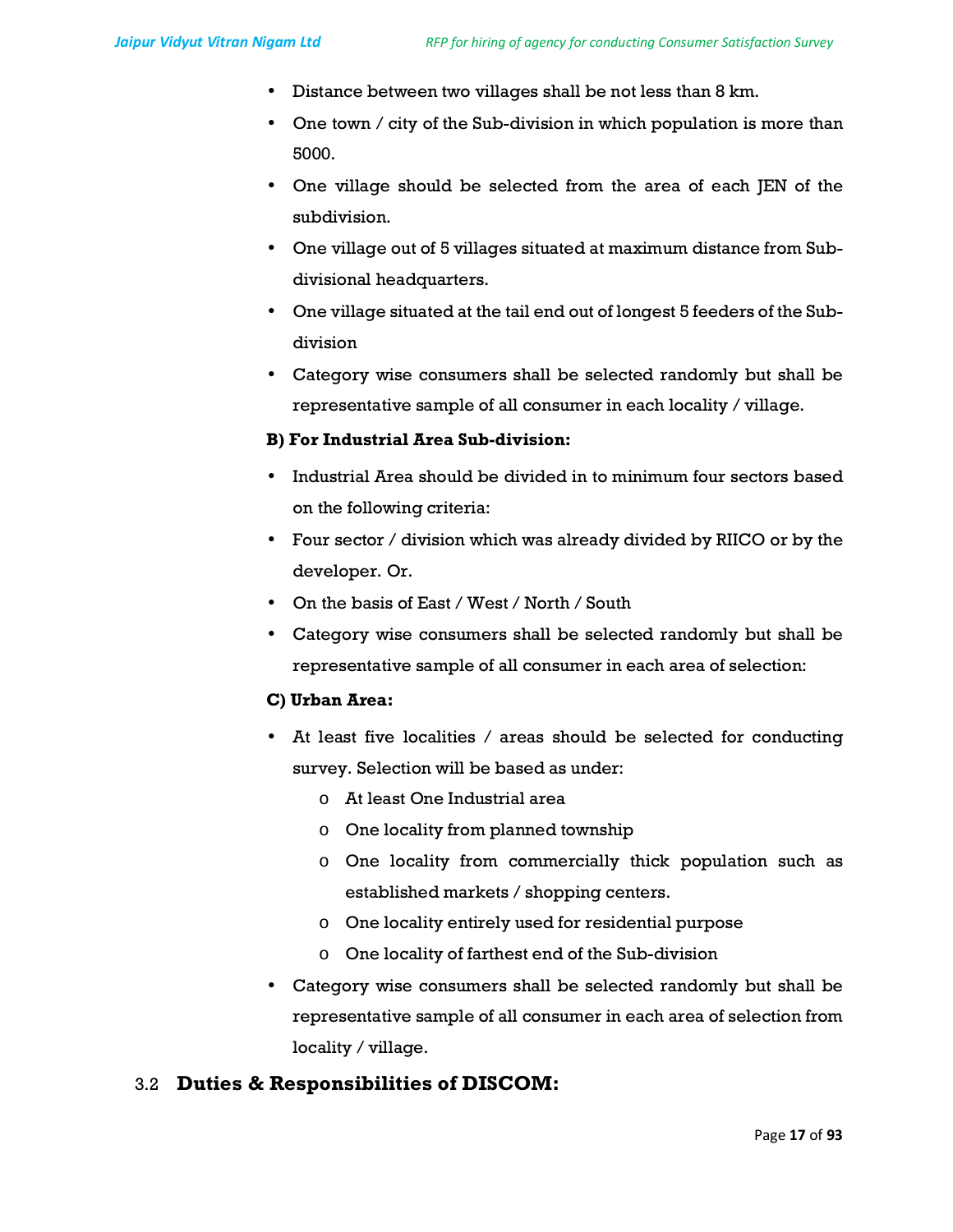- 3.2.1 The Discom shall perform all its responsibilities in accordance with the general conditions of the contract.
- 3.2.2 The Discom shall provide office space to the Survey Agency for carrying out their activities as per the scope of work.
- 3.2.3 The Discom shall endeavour to provide the agency a list of number of consumers among various categories, number of villages under each sub-division and bifurcation of villages between urban and rural category.
- 3.2.4 The details shall be provided in a soft copy in a format to be mutually agreed with the Contractor. At the same time as this soft copy is produced, a printed version of the same, also in a format to be mutually agreed with the agency, shall be produced.
- 3.2.5 Access to/ Use of Discom Premises by agency:
	- i. The agency's staff shall have access to the offices / premises of the Discoms covered under the geographical location of area under scope of work at any time on any day, including public holidays.
	- ii. For the performance of its obligations under the Contract, upon written request of the agency, the Responsible Officer may provide such reasonable storage and / or office space at any other premises of the Discom that may, from time to time, be required by the agency.
- 3.2.6 Standard of performance (SoP) issued by regulatory commission: The Discom will also provide copies of existing standard of performance operating procedures issued by the Rajasthan Electricity Regulatory Commission (RERC). During the currency of contract, if SoP is revised/amended by RERC, the same shall be provided by the Discom.
- 3.2.7 Inclusion of the Survey Agency under the Indian Penal Code: The Survey Agency shall always act on behalf of the Discom, and since the employees of the Discom are covered by Gazette notification to be government servants for the purposes of sections 353 and 332 of the Indian Penal Code, the Discom shall make all reasonable endeavors to notify the name of the Survey Agency to so qualify as a government servant for the sole purposes of the performance of the Project.

# 3.3 Responsibilities of the Survey agency

3.3.1 The Bidder shall provide the service and manpower in accordance with the provisions of bidding document and/ or contract;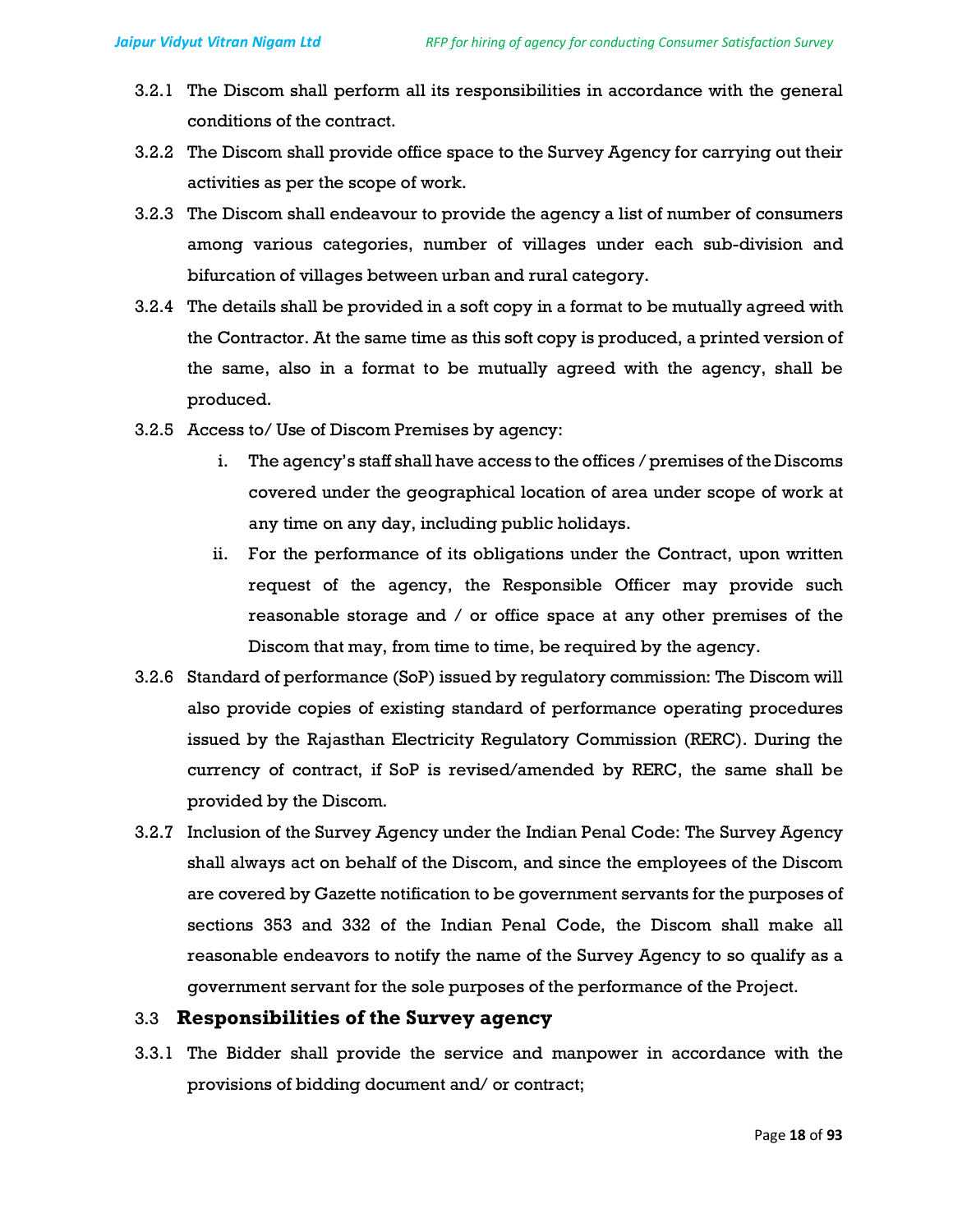- 3.3.2 The bidder is expected to carry out the assignment with due diligence and in accordance with prevailing standards of the profession;
- 3.3.3 The Bidder shall deploy the sufficient manpower and infrastructure within 30 days of placing the work order by Discom. Beyond thirty days, LD would be imposed as per the clause 5.27.4 and may even terminate the contract as per clause 5.21.
- 3.3.4 The representative of the survey agency will maintain office decorum. They will be courteous, polite and cooperative.
- 3.3.5 The representative of the survey agency will be responsible for any damage to equipment, property and third party liabilities caused by their acts in the premise of the Discoms. For any damages, the extent of damage as decided by the Discoms will be final.
- 3.3.6 The agency will need to possess multi-dimensional capability to adequately meet the requirement of the contract/ award;
- 3.3.7 The agency will bring proven knowledge and experience of handling project monitoring and efficiency improvement assignments.
- 3.3.8 The agency and its designated man power shall bring their own laptops and data card for carrying out their activities.

### 3.4 Deliverables and Timelines

3.4.1 Time is the essence of contract for implementation of such a visionary scheme. Therefore, Discom necessitate that contractor shall have a dedicated team for execution and monitoring of this scheme. Contractors are thus instructed to bid only if they have sufficient time and resource to execute this scheme in stipulated time. The Project deliverables and timelines are as follows:

| Sl. No. | Reference to SOW                                                          | Deliverable                                                                                                                                                                                   | Timeline                                |
|---------|---------------------------------------------------------------------------|-----------------------------------------------------------------------------------------------------------------------------------------------------------------------------------------------|-----------------------------------------|
|         | Undertake all activities<br>mentioned in Clause<br>3.1.6 of Scope of Work | Draft Report and<br>preliminary<br>presentation covering<br>methodology for<br>selection of villages<br>and identified villages<br>thereof, survey forms<br>and means of<br>conducting survey |                                         |
|         |                                                                           | Final Report and<br>presentation (after                                                                                                                                                       | 30 days from issuance<br>of work order, |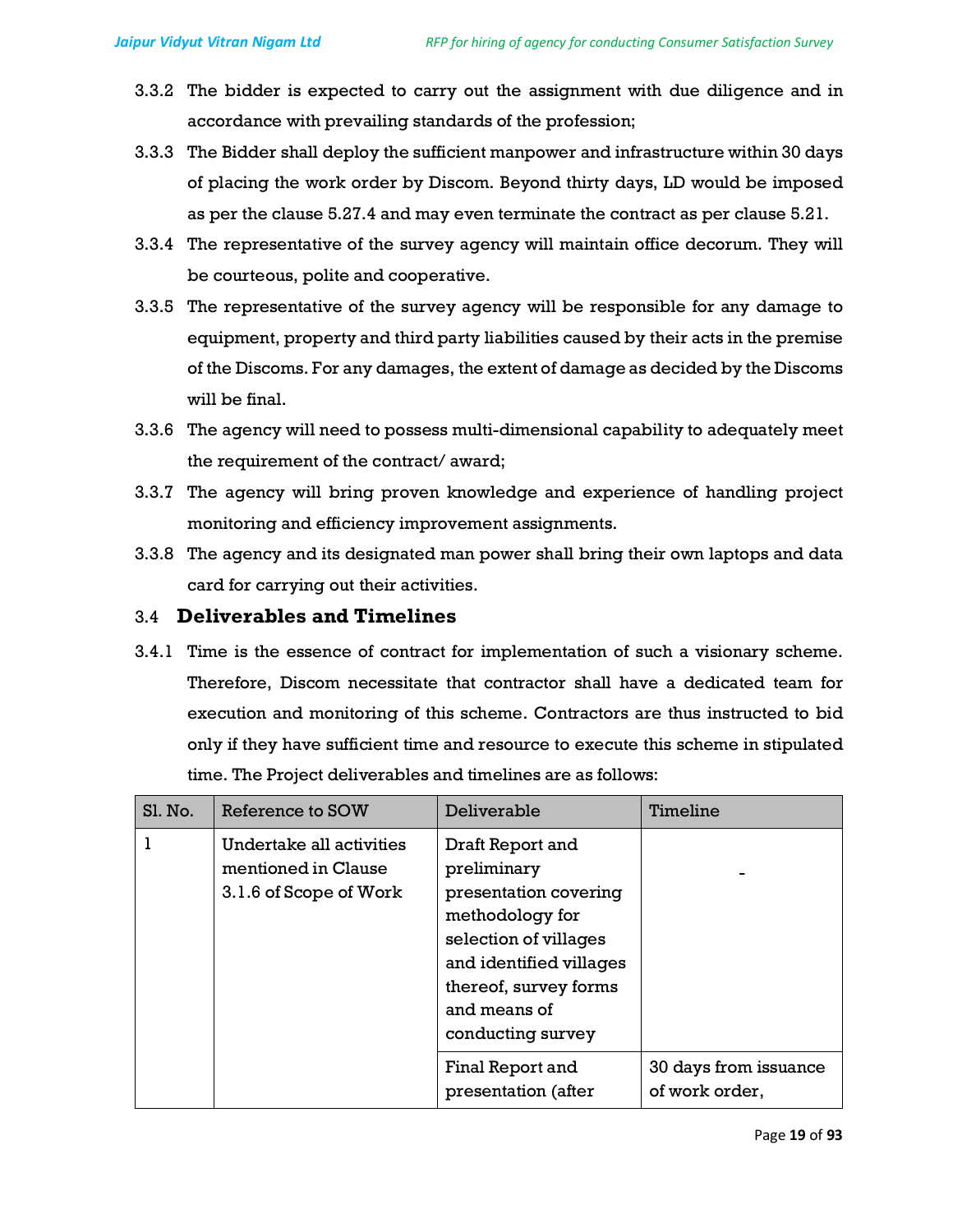|   |                                                                           | incorporating<br>feedback/comments<br>of the committee) | assuming comments<br>will be given by<br>Discom within 7 days<br>on receipt of draft<br>report/presentation |
|---|---------------------------------------------------------------------------|---------------------------------------------------------|-------------------------------------------------------------------------------------------------------------|
| 2 | Undertake all activities<br>mentioned in Clause<br>3.1.7 of Scope of Work | <b>Survey Report</b><br>(separately for each<br>circle) | 30 days from<br>submission of final<br>report of stage-I                                                    |
| 3 | Undertake all activities<br>mentioned in Clause<br>3.1.8 of Scope of Work | Analysis Report and<br>Recommendation                   | 15 days from<br>submission of final<br>report of stage-II                                                   |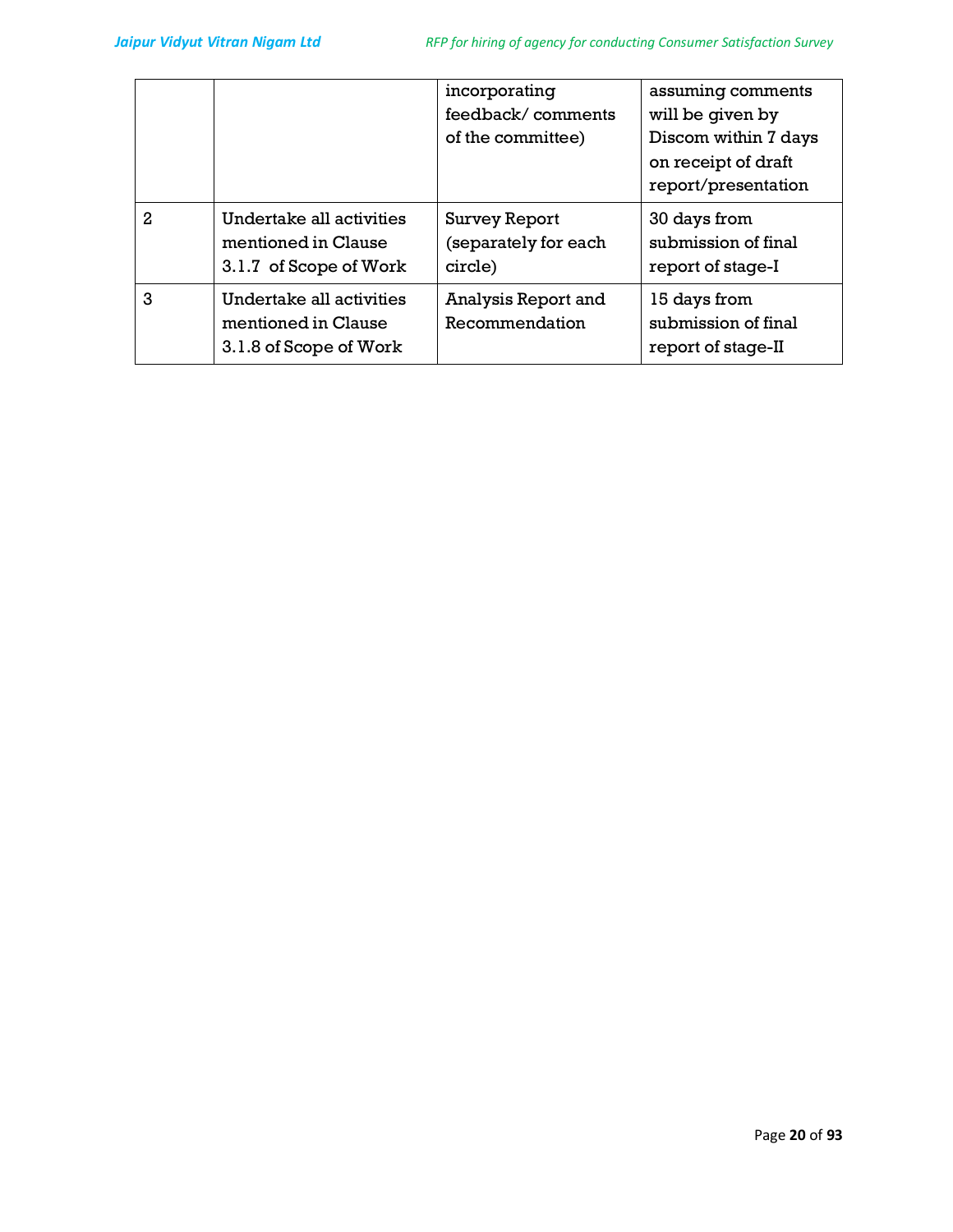# 4 INSTRUCTION TO BIDDERS (ITB) & BIDDING PROCESS

### 4.1 General

- 4.1.1 To participate in online bidding process, Bidders must procure a Digital Signature Certificate (Type III) as per Information Technology Act-2000 using which they can digitally sign their electronic bids. Bidders can procure the same from any CCA approved certifying agency, i.e. TCS, Safecrypt, Ncode etc. Bidders who already have a valid Digital Signature Certificate (DSC) need not procure a new DSC. Also, bidders must register on http://eproc.rajasthan.gov.in (bidders already registered on http://eproc.rajasthan.gov.in before 30-09-2011 must register again).
- 4.1.2 Bidder (authorised signatory) shall submit their offer on-line in Electronic formats both for technical and financial proposal. However, Instrument for Tender Fees, JVVNL Processing Fees and Bid Security should be submitted physically at the designated office of Discom as prescribed in NIT and scanned copy of same should also be uploaded along with the technical Bid/ cover.
- 4.1.3 In case, any of the bidders fails to physically submit the Instrument for Tender Fee, Bid Security, and JVVNL Processing Fee up to 1:00 PM on 30<sup>th</sup> -May-2016, its Bid shall not be accepted. The Instrument should be drawn in favour of "Accounts **Officer (Cash), JVVNL**" and payable at "Jaipur" from any Scheduled Commercial Bank.
- 4.1.4 Discom will not be responsible for delay in online submission due to any reason. For this, bidders are requested to upload the complete bid well advance in time so as to avoid  $11<sup>th</sup>$  hour issues like slow speed; choking of web site due to heavy load or any other unforeseen problems.
- 4.1.5 Bidders are also advised to refer "Bidders Manual Kit" available at e-Procurement website for further details about the e-Tendering process.
- 4.1.6 Discom disclaims any factual or other errors in this document (the onus is purely on the individual bidders to verify such information) and the information provided herein are intended only to help the bidders to prepare a logical bid-proposal
- 4.1.7 The provisions of RTPP Act 2012 and Rules thereto shall be applicable for this procurement. Furthermore, in case of any inconsistency in any of the provisions of this bidding document with the RTPP Act 2012 and Rules thereto, the later shall prevail.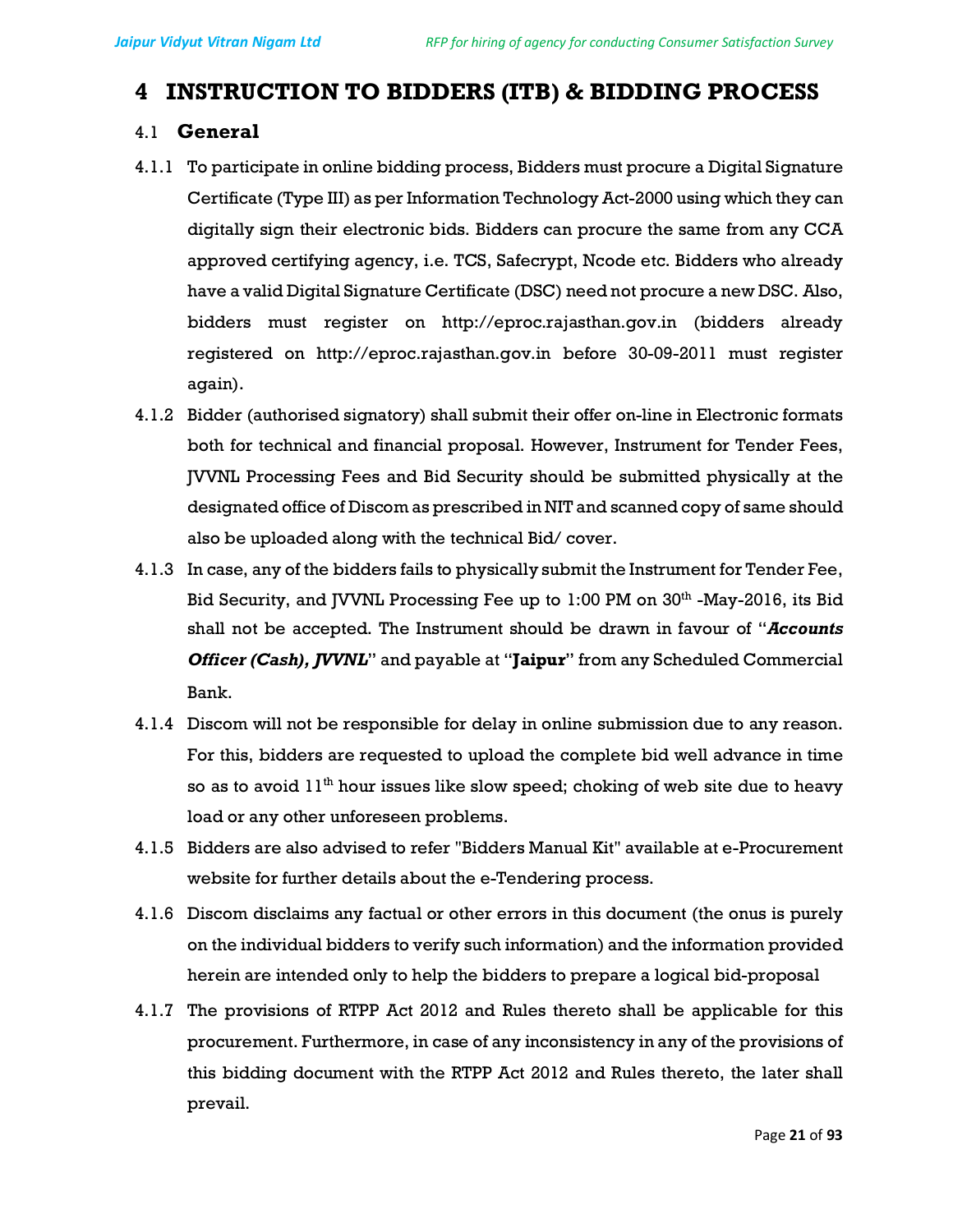# 4.2 Sale of Bidding/ Tender Documents:

4.2.1 The sale of bidding documents shall be commenced from the date given in NIT. The complete bidding document shall also be placed on the Discom and e-Procurement portal. The prospective bidders shall be permitted to download the bidding document from the websites and pay its price while submitting the Bid to the Discom.

# 4.3 Pre-bid Meeting/ Clarifications

- 4.3.1 Any prospective bidder may, in writing seek clarifications from the Discom in respect of the bidding documents. Discom will only accept bidder queries sent through email as per the Template in "**Annexure V**" on or before the date and time specified in NIT.
- 4.3.2 A pre-bid conference is also scheduled by the Discom as per the details mentioned in the NIT and to clarify doubts of potential bidders in respect of the procurement and the records of such conference shall be intimated to all bidders and where applicable, shall be published on the respective websites.
- 4.3.3 The Bidder or its official representative (not more than two representatives per bidder) is invited to attend the pre-bid meeting. The objective of this meeting is to address the queries of the prospective bidders related to the Project/ bidding document and also to understand/address any concerns of the bidders related to the RFP.
- 4.3.4 As a result of discussions in the pre-bid conference, if modifications in the bidding document, specifications of services are considered necessary, they may be done by issuing an addendum/ corrigendum and its copies shall be sent through Email/ post to all the bidders having purchased the bidding document without identifying the source. The corrigendum/ addendum and the Final bidding document will be placed on all the websites as specified in the NIT.
- 4.3.5 Response to bidder queries provided during the pre-bid conference will not have any impact on the RFP scope, requirements or the terms & conditions until and unless queries are provided in the format indicated and response has been published/ communicated and addendum/ corrigendum is released indicated as above.
- 4.3.6 Discom will not entertain or respond to bidders' queries and clarifications received after the pre–bid meeting.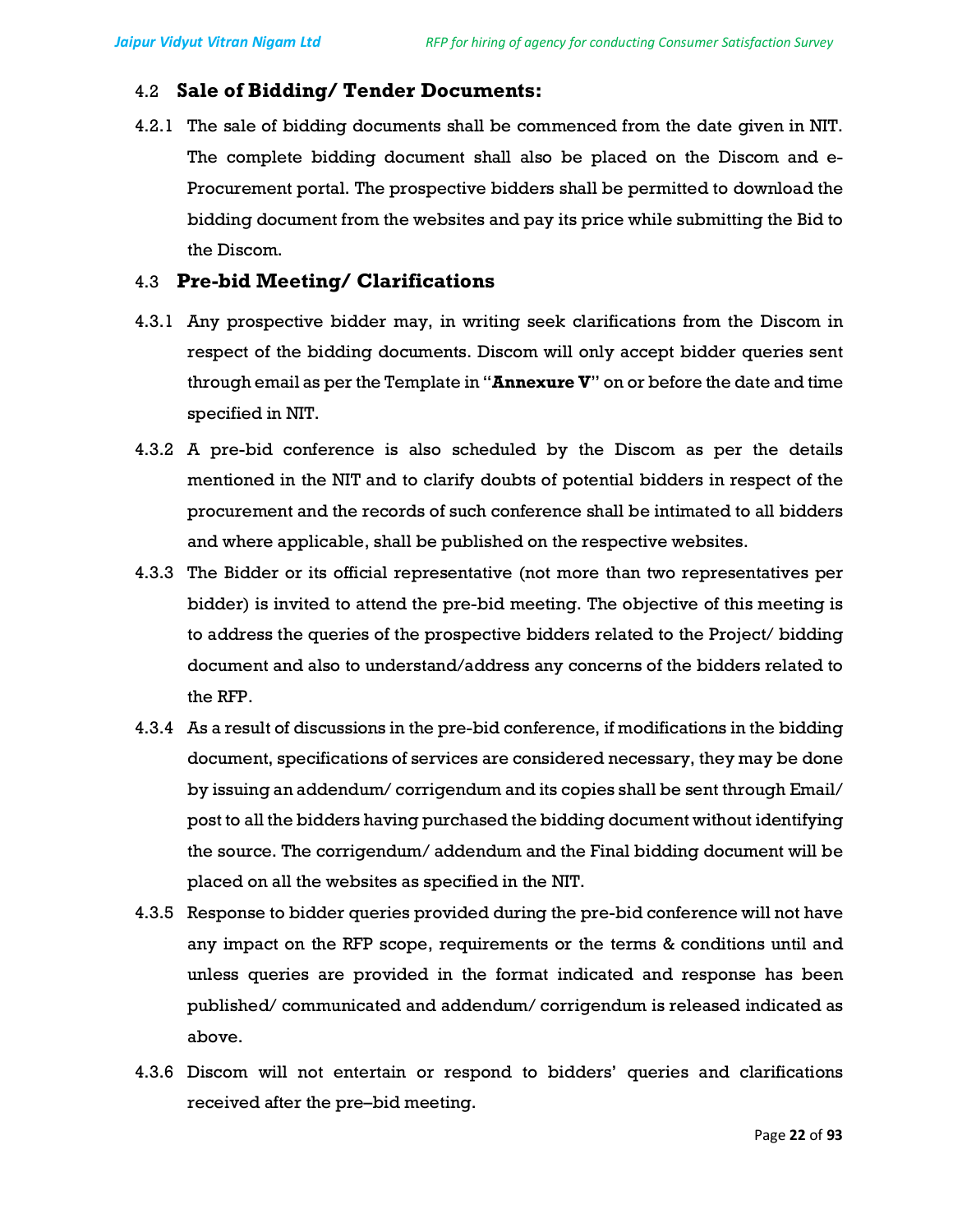4.3.7 The Discom reserves the right not to respond to any/ all queries raised or clarifications sought if, in their opinion and at their sole discretion, they consider that it would be inappropriate to do so or do not find any merit in it.

#### 4.4 Changes in the Bidding Document

- 4.4.1 At any time, prior to the deadline for submission of Bids, the Discom may for any reason, whether on its own initiative or as a result of a request for clarification by a bidder, modify the bidding documents by issuing an addendum in accordance with the provisions below.
- 4.4.2 In case, any modification is made to the bidding document or any clarification is issued which materially affects the terms contained in the bidding document, the Discom shall publish such modification or clarification in the same manner as the publication of the initial bidding document.
- 4.4.3 In case, a clarification or modification is issued to the bidding document, the Discom may, prior to the last date for submission of Bids, extend such time limit in order to allow the bidders sufficient time to take into account the clarification or modification, as the case may be, while submitting their Bids.
- 4.4.4 Any bidder, who has submitted his Bid in response to the original invitation, shall have the opportunity to modify or re-submit it, as the case may be, within the period of time originally allotted or such extended time as may be allowed for submission of Bids, when changes are made to the bidding document by the Discom.
- 4.4.5 Provided that the Bid last submitted or the Bid as modified by the bidder shall be considered for evaluation.

### 4.5 Period of Validity of Bids

- 4.5.1 Bids submitted by the bidders shall remain valid during the period specified in the NIT/ bidding document. A Bid valid for a shorter period may be rejected by the Discom as non-responsive Bid.
- 4.5.2 Prior to the expiry of the period of validity of Bids, the Discom, in exceptional circumstances, may request the bidders to extend the bid validity period for an additional specified period of time. A bidder may refuse the request and such refusal shall be treated as withdrawal of Bid and in such circumstances bid security shall not be forfeited.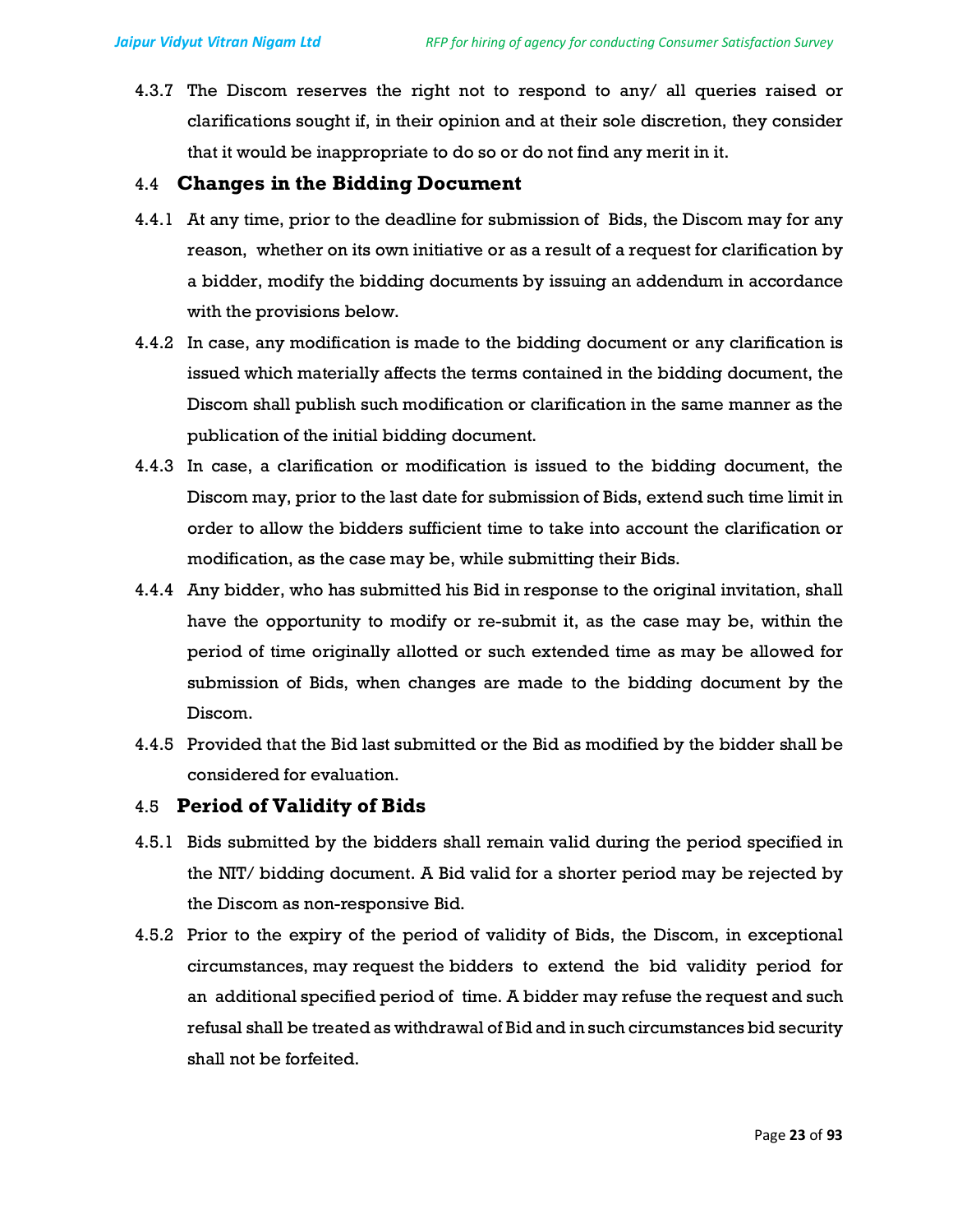4.5.3 Bidders that agree to an extension of the period of validity of their Bids shall extend or get extended the period of validity of bid securities submitted by them or submit new bid securities to cover the extended period of validity of their bids. A bidder whose bid security is not extended, or that has not submitted a new bid security, is considered to have refused the request to extend the period of validity of its Bid.

# 4.6 Format and Signing of Bids

- 4.6.1 Bidders must submit their bids online at eProcurement portal i.e. http://eproc.rajasthan.gov.in.
- 4.6.2 All the documents uploaded should be digitally signed with the DSC of authorized signatory.
- 4.6.3 A Two part three cover system shall be followed for the Bid:
	- i. Fees Details
	- ii. Technical Bid, including eligibility & technical documents
	- iii. Financial Bid

| S. No.                                 | <b>Documents Type</b>                  | <b>Document Format</b>                    |  |  |
|----------------------------------------|----------------------------------------|-------------------------------------------|--|--|
| <b>Cover-1: Fee Details</b>            |                                        |                                           |  |  |
| 1 <sub>1</sub>                         | Bidding document Fee (Tender Fee)      | Proof of submission (PDF): Demand         |  |  |
|                                        |                                        | Drafts (DD) for Tender Fees, e-           |  |  |
|                                        |                                        | Tender Processing Fees and EMD            |  |  |
|                                        |                                        | should be submitted physically at the     |  |  |
|                                        |                                        | designated office of the Discom as        |  |  |
|                                        |                                        | prescribed in NIT and scanned copy        |  |  |
|                                        |                                        | of same should also be uploaded           |  |  |
|                                        |                                        | along with the technical bid/cover.       |  |  |
| 2.                                     | <b>Tender Processing Fee (eProc)</b>   | Scanned copy of same should also be       |  |  |
|                                        |                                        | uploaded along with the technical         |  |  |
|                                        |                                        | bid/cover.                                |  |  |
| 3.                                     | <b>Bid Security (EMD)</b>              | Scanned copy of same should also be       |  |  |
|                                        |                                        | uploaded along with the technical         |  |  |
|                                        |                                        | bid/cover.                                |  |  |
| <b>Cover-2: Technical Bid Document</b> |                                        |                                           |  |  |
| 4.                                     | <b>Eligibility Criteria References</b> | As per format given in <b>Annexure II</b> |  |  |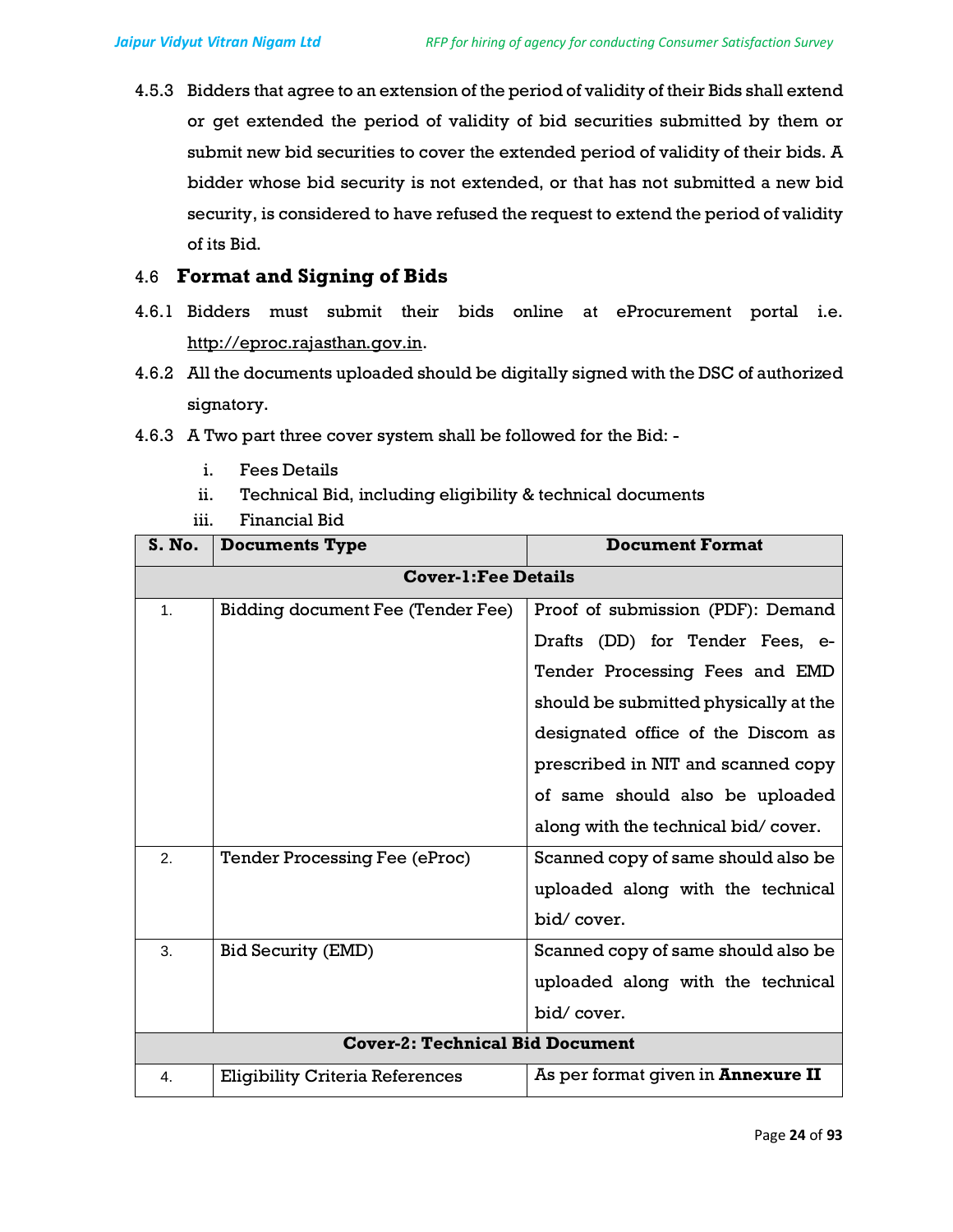| 5.  | <b>Bidder's Authorization Certificate</b> | As per format given in <b>Annexure III</b> |
|-----|-------------------------------------------|--------------------------------------------|
| 6.  | Self-declaration - no blacklisting        | As per format given in <b>Annexure IV</b>  |
| 7.  | All the documents mentioned in the        | Requisite<br>supporting<br>documents       |
|     | "Eligibility Criteria" in support of the  | meeting<br>eligibility<br>criteria<br>as   |
|     | eligibility                               | specified in Chapter 2                     |
| 8.  | <b>Technical Proposal Submission form</b> | On Bidder's original letter head and       |
|     |                                           | as per format provided in <b>Annexure</b>  |
|     |                                           | I-A and duly signed by authorized          |
|     |                                           | signatory as per Annexure III              |
| 9.  |                                           | Brief organization profile of the          |
|     | <b>Bidder's organization Profile</b>      | <b>Bidder</b>                              |
| 10. | Firm's<br>references<br>showcase<br>to    |                                            |
|     | experience along with<br>relevant         | As per <b>Annexure I-B</b>                 |
|     | necessary proofs and credentials          |                                            |
| 11. | Signed and latest CVs of proposed         |                                            |
|     | Professional<br>for<br>each               | position   As per Annexure I-C             |
|     | mentioned in RFP in attached format       |                                            |
|     | <b>Cover-3: Financial Bid Document</b>    |                                            |
| 12. | Covering Letter - Financial Bid           | On bidder's letter head duly signed        |
|     |                                           | authorized signatory as per<br>by          |
|     |                                           | <b>Annexure-VI (PDF)</b>                   |
| 13. | <b>Financial Bid</b>                      |                                            |
|     |                                           | Financial/ Price Bid to be filled with     |
|     |                                           | details of prices as per<br>Price          |
|     |                                           | Schedule in MS Excel Format (.xls          |
|     |                                           | format of price Bid) published on E-       |
|     |                                           | proc website.                              |

<sup>4.6.4</sup> The bid forms/templates/annexure etc., wherever applicable, shall be typed or written in indelible ink and shall be signed (all the pages) by a person duly authorized to sign, in token of acceptance of all the terms and conditions of the bidding document. This authorization shall consist of a written confirmation as specified in the bidding document and shall be attached to the bid.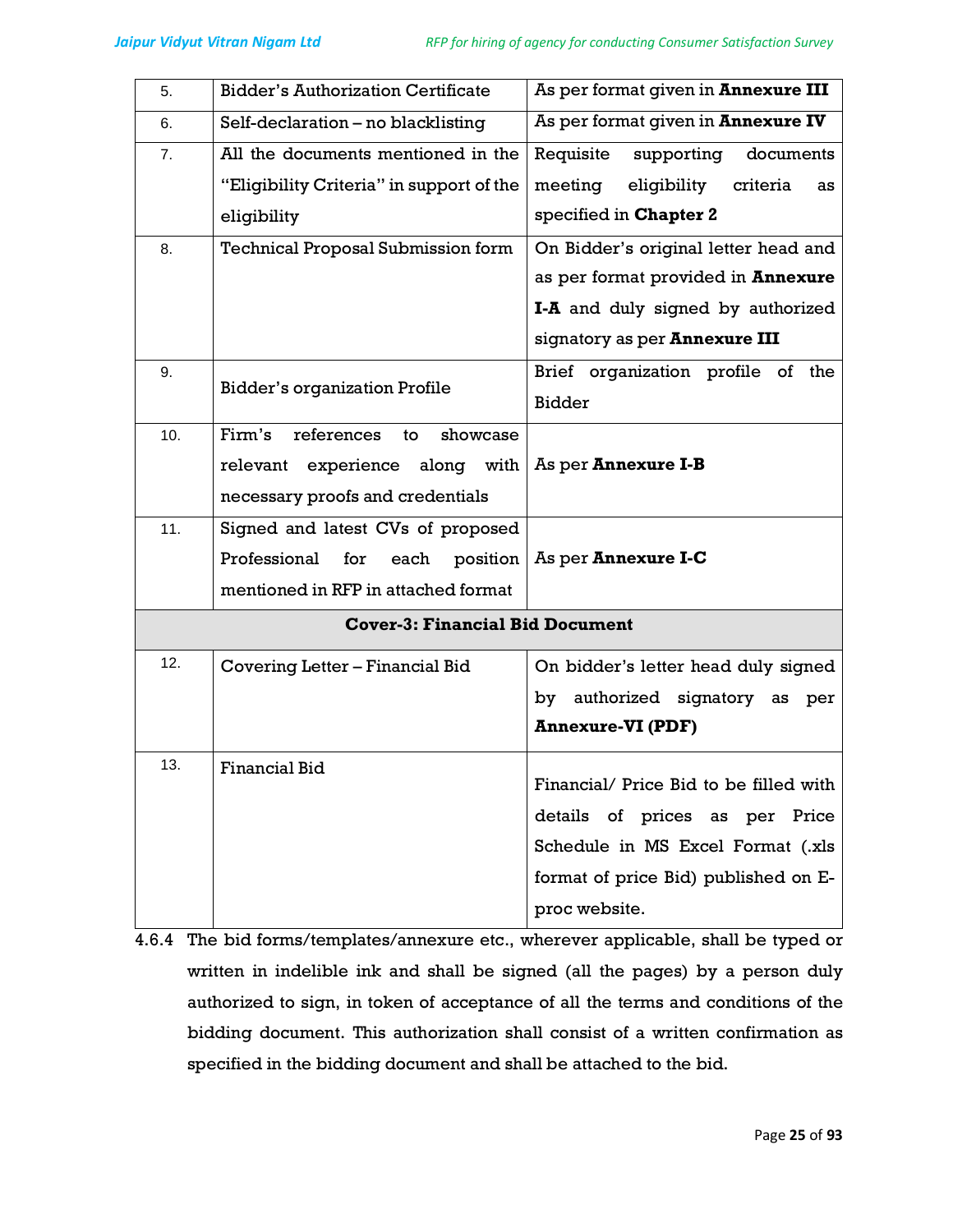- 4.6.5 Any amendments such as interlineations, erasures, or overwriting shall be valid only if they are signed or initialled by the authorized person signing the bid.
- 4.6.6 The bid, duly signed (digitally) by Auth. Signatory, should be uploaded on the eproc portal in respective file/ format.
- 4.6.7 Bidders must submit their bids online at eproc portal. Bids received by another other means shall not be accepted.
- 4.6.8 If bids are not submitted as per the details mentioned in this bidding document and eProc website, the Discom shall reject the bid.
- 4.7 Cost & Language of Bidding
- 4.7.1 The Bidder shall bear all costs associated with the preparation and submission of its Bid, and the Discom shall not be responsible or liable for those costs, regardless of the conduct or outcome of the bidding process.
- 4.7.2 The Bid, as well as all correspondence and documents relating to the Bid exchanged by the Bidder and the Discom, shall be written only in English Language. Supporting documents and printed literature that are part of the Bid may be in another language provided they are accompanied by an accurate translation of the relevant passages in English/ Hindi language, in which case, for purposes of interpretation of the Bid, such translation shall govern.

### 4.8 Alternative/ Multiple Bids

4.8.1 Alternative/ Multiple Bids shall not be considered at all.

#### 4.9 Bid Security (EMD)

- 4.9.1 Every bidder, if not exempted, participating in the bidding process will be required to furnish the bid security as specified in the NIT.
- 4.9.2 Government of Rajasthan and Union Government undertakings, corporations, companies; autonomous bodies managed or controlled by Government are not required to submit the EMD. Receipt of EMD or Registration certificate or Certificate that the bidder is a Government undertaking/ Corporation/ Company/ autonomous body as mentioned above shall necessarily accompany the sealed bid without which the bid shall be rejected forthwith.
- 4.9.3 Bid Security for the amount of Rs.1,50,000/ (Rupees One lakh Fifty Thousands only) shall be deposited in the form specified in the NIT.
- 4.9.4 Bid security of a bidder lying with the Discom in respect of other bids awaiting decision shall not be adjusted towards bid security for the fresh bids. The bid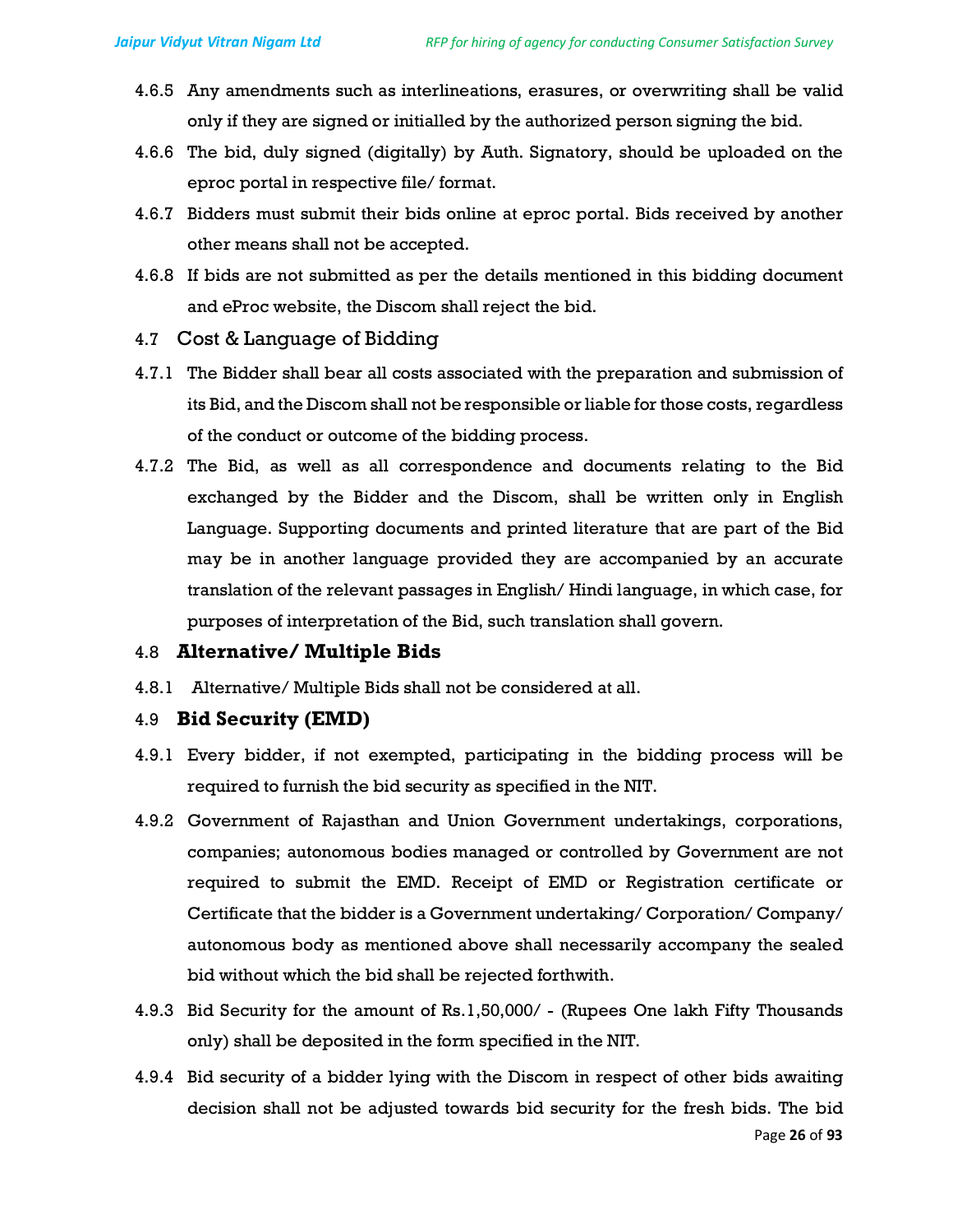security originally deposited may, however, be taken into consideration in case bids are re-invited.

- 4.9.5 The bid security may be given in the form of a banker's cheque or demand draft or Bank Guarantee, in specified format, of a scheduled bank. The bid security must remain valid thirty days beyond the original or extended validity period of the bid.
- 4.9.6 The issuer of the bid security and the confirmer, if any, of the bid security, as well as the form and terms of the bid security, must be acceptable to the Discom.
- 4.9.7 Prior to presenting a submission, a bidder may request the Discom to confirm the acceptability of proposed issuer of a bid security or of a proposed confirmer, if required. The Discom shall respond promptly to such a request.
- 4.9.8 The bid security of unsuccessful bidders shall be refunded soon after final acceptance of successful bid and signing of Agreement.
- 4.9.9 The Bid security taken from a bidder shall be forfeited, including the interest, if any, in the following cases, namely:
	- i. when the bidder withdraws or modifies its bid after opening of bids;
	- ii. when the bidder does not execute the agreement, if any, after placement of supply/ work order within the specified period;
	- iii. when the bidder fails to commence the supply of the goods or service or execute work as per supply/ work order within the time specified;
	- iv. when the bidder does not deposit the performance security within specified period after the supply/ work order is placed; and
	- v. To adjust any dues against the firm from any other contract with Discom.
	- vi. if the bidder breaches any provision of code of integrity, prescribed for bidders, specified in the bidding document.
- 4.9.10 Notice will be given to the bidder with reasonable time before bid security deposited is forfeited.
- 4.9.11 No interest shall be payable on the bid security.
- 4.9.12 In case of the successful bidder, the amount of bid security may be adjusted in arriving at the amount of the Performance Security, or refunded if the successful bidder furnishes the full amount of performance security.
- 4.9.13 The Discom shall promptly return the bid security after the earliest of the following events, namely:-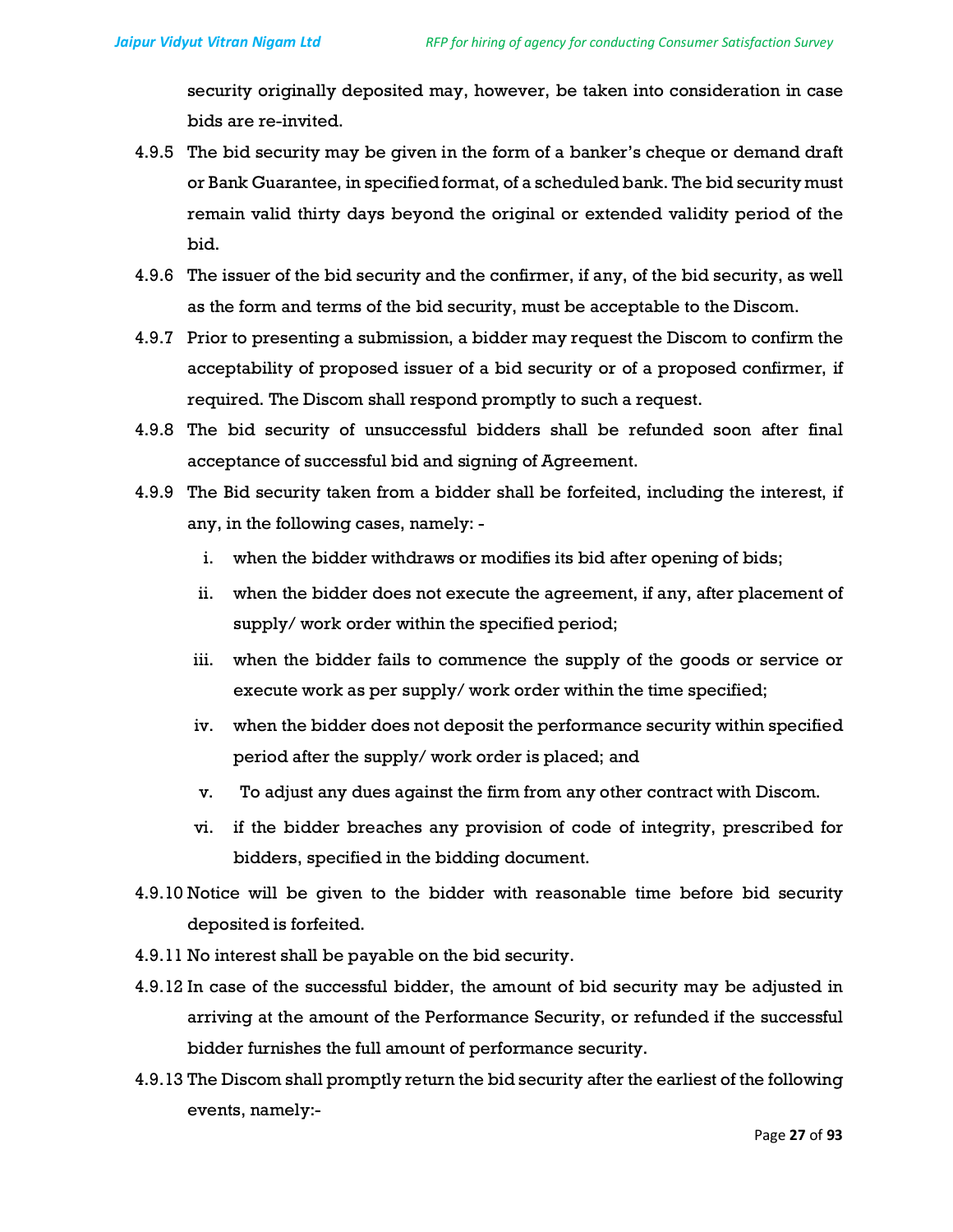- i. The expiry of validity of bid security;
- ii. The execution of agreement for procurement and performance security is furnished by the successful bidder;
- iii. The cancellation of the bidding process; or
- iv. The withdrawal of bid prior to the deadline for presenting bids, unless the bidding documents stipulate that no such withdrawal is permitted.
- 4.9.14 Any Bid submitted without the EMD will be summarily rejected.

#### 4.10 Bid Prices

- 4.10.1 All the prices would be quoted only in Indian Rupees (INR) currency.
- 4.10.2 Prices/ Rates shall be written both in words and figures. There would not be errors and/ or over-writings. Corrections/ alterations, if any, would be made clearly and initialled with date.
- 4.10.3 Service tax applicable would be shown separately in the Format for Price Quotation only.
- 4.10.4 The prices and discounts quoted by the Bidder in the Price Schedule/ Commercial/ Financial Bid shall conform to the requirements specified therein.
- 4.10.5 If a Price Schedule shows items listed but not priced, their prices shall be assumed to be included in the prices of other items. Items not listed in the Price Schedule shall be assumed not to be included in the Bid, and provided that the Bid is substantially responsive, the corresponding adjustment shall be applied in accordance with the provisions of bid document.
- 4.10.6 The price to be quoted in the Bid Submission Sheet shall be the total price of the Bid including any discounts offered.
- 4.10.7 Prices quoted by the Bidder shall be fixed during currency of the Contract and not subject to variation on any account. A Bid submitted with an adjustable price quotation shall be treated as nonresponsive and shall be rejected.
- 4.10.8 The price quoted by the bidder shall be inclusive of all expenditure except service tax which will be payable on actual basis as per applicable rates.
- 4.10.9 Unless otherwise indicated in the bid document, prices quoted shall correspond to 100% of the services to be provided.

### 4.11 Deadline for the submission of Bids

4.11.1 Bids shall be received online at e-Procurement portal and up to the time and date specified in the NIT.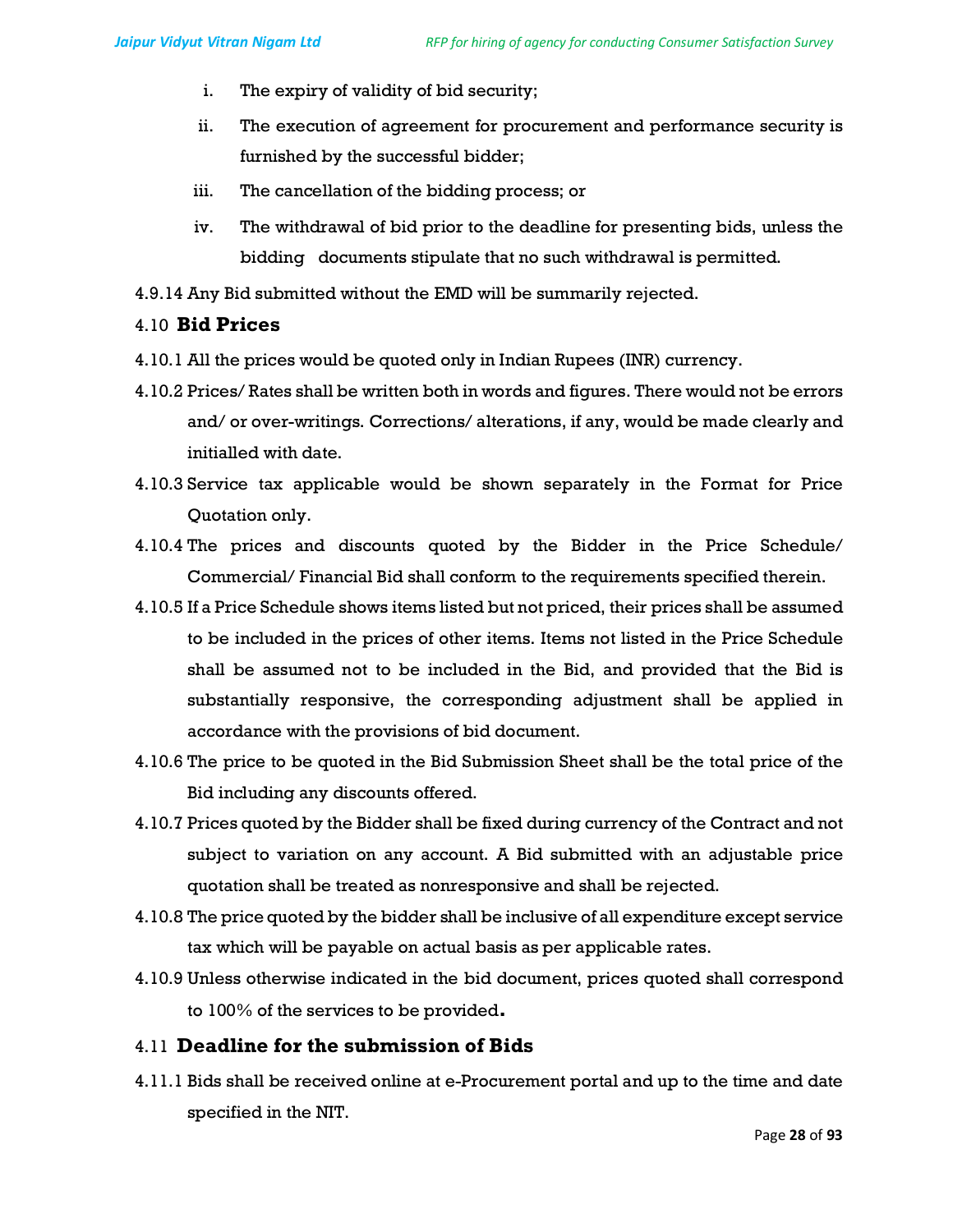- 4.11.2 Normally, the date of submission and opening of Bids would not be extended. In exceptional circumstances or when the bidding document are required to be substantially modified as a result of discussions in pre-bid meeting/ conference or otherwise and the time with the prospective bidders for preparation of Bids appears insufficient, the date may be extended by the Discom. In such case the publicity of extended time and date shall be given in the manner, as was given at the time of issuing the original NIT and shall also be placed on the State Public Procurement Portal, if applicable. It would be ensured that after issue of corrigendum, reasonable time is available to the bidders for preparation and submission of their Bids. The Discom shall also publish such modifications in the bidding document in the same manner as the publication of initial bidding document. However, if the modifications in bidding document, specifications of goods and service are substantial, fresh publication of original bid inquiry may also be issued.
- 4.11.3 If, in the office of the Bids receiving and opening authority, the last date of submission or opening of Bids is a non-working day, the Bids shall be received or opened on the next working day.
- 4.11.4 The tendering authority may, at its discretion, extend the deadline for the submission of bids by amending the bidding document, in which case all rights and obligations of the tendering authority and bidders previously subject to the deadline shall thereafter be subject to the deadline as extended.

#### 4.12 Withdrawal, Substitution, and Modification of Bids

- 4.12.1 If permitted on e-Procurement portal, a Bidder may withdraw its Bid or re-submit its Bid (technical and/ or financial cover) as per the instructions/ procedure mentioned at e-Procurement website under the section "Bidder's Manual Kit".
- 4.12.2 Bids withdrawn shall not be opened and processes further.

#### 4.13 Opening of Bids

- 4.13.1 The Bids shall be opened by the bid opening & evaluation committee on the date and time mentioned in the NIT in the presence of the bidders or their authorized representatives who choose to be present.
- 4.13.2 The committee may co-opt experienced persons in the committee to conduct the process of Bid opening.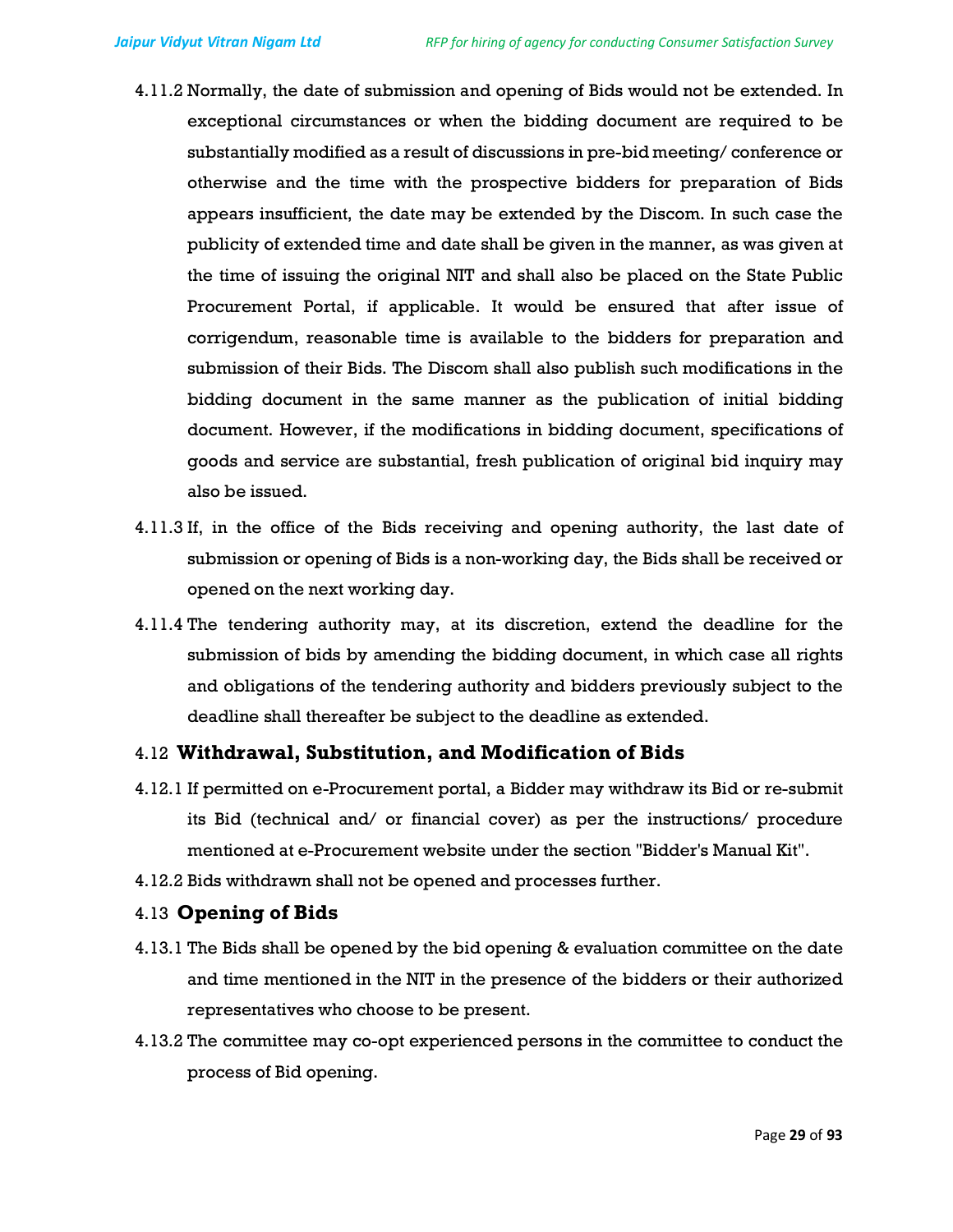- 4.13.3 The committee shall prepare a list of the bidders or their representatives attending the opening of Bids and obtain their signatures on the same. The list shall also contain the representative's name and telephone number and corresponding bidders' names and addresses. The authority letters, if any, brought by the representatives shall be attached to the list. The list shall be signed by all the members of Bid opening committee with date and time of opening of the Bids.
- 4.13.4 All the documents comprising of technical Bid/ cover shall be opened & downloaded from the e-Procurement website (only for the bidders who have submitted the prescribed fee(s) to [VVNL).
- 4.13.5 The committee shall conduct a preliminary scrutiny of the opened technical Bids to assess the prima-facie responsiveness and ensure that the:
	- i. bid is accompanied by bidding document fee, bid security or bid securing declaration, and processing fee (if applicable);
	- ii. bid is valid for the period, specified in the bidding document;
	- iii. bid is unconditional and the bidder has agreed to give the required performance security; and
	- iv. other conditions, as specified in the bidding document are fulfilled.
	- v. any other information which the committee may consider appropriate.
- 4.13.6 No Bid shall be rejected at the time of Bid opening except the Bids not accompanied with the proof of payment or instrument of the required price of bidding document, processing fee and bid security.
- 4.14 All the technical bid covers, except the Commercial/ Financial cover, shall be opened one at a time, and the following read out and recorded: the name of the bidder; the presence of the processing fee, tender fee, EMD and any other details as the tendering authority may consider appropriate.
- 4.15 The Tendering authority shall prepare a record of the bid opening that shall include, at a minimum: the name of the bidder and the presence or absence of processing fee, Tender fee, and EMD. The bidder's representatives who are present shall be required to sign the attendance sheet.
- 4.16 The Commercial/ Financial cover shall be kept unopened and shall be opened later on the date and time intimated to the bidders who qualify in the evaluation of technical bids.
- 4.17 Selection Method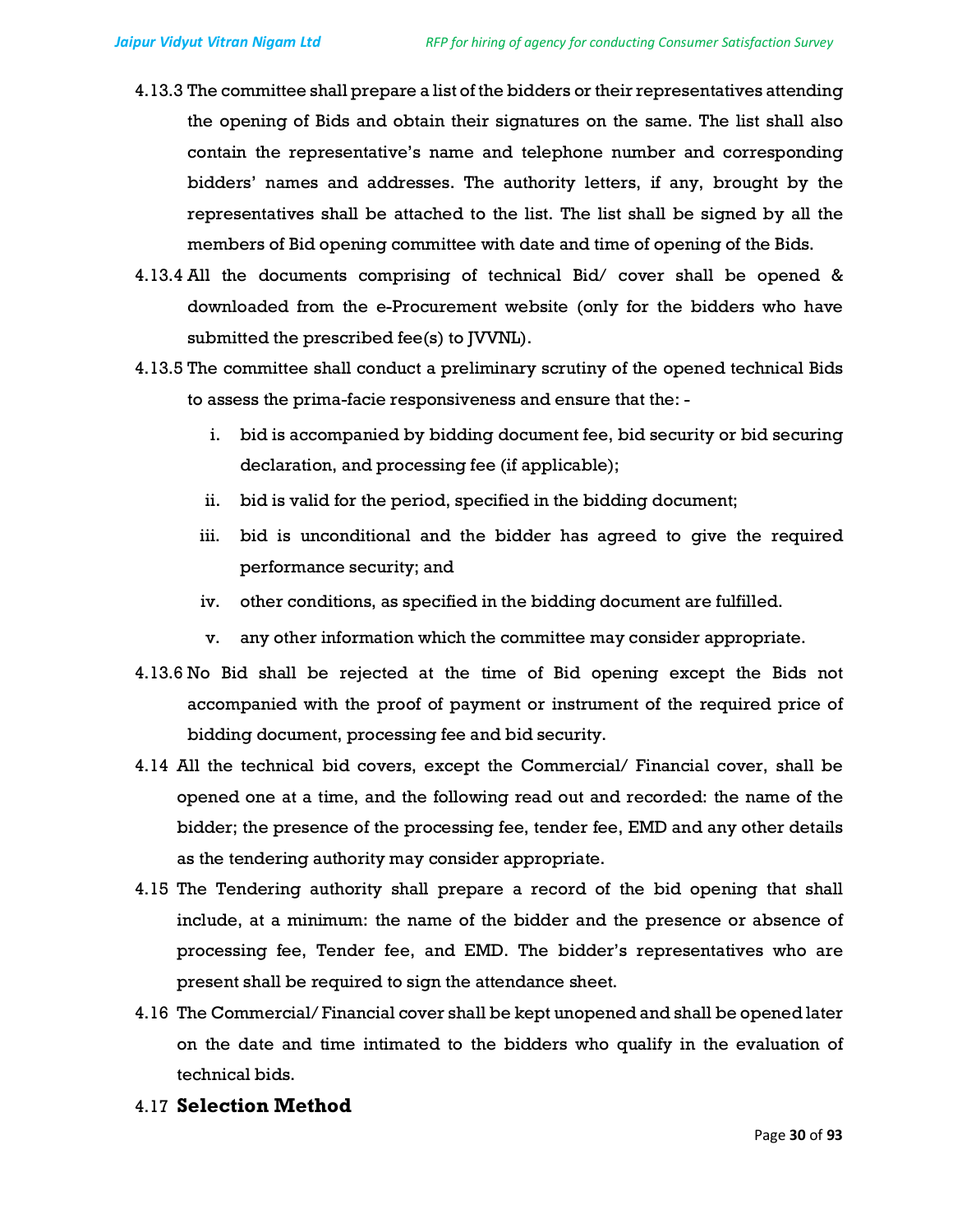4.17.1 Bidder would be selected on the basis of Quality cum Cost Based Selection Method (QCBS).

# 4.18 Clarification of Bids

- 4.18.1 To assist in the examination, evaluation, comparison and qualification of the Bids, the bid evaluation committee may, at its discretion, ask any bidder for a clarification regarding its Bid. The committee's request for clarification and the response of the bidder shall be through the e-Procurement portal.
- 4.18.2 Any clarification submitted by a bidder with regard to its Bid that is not in response to a request by the committee shall not be considered.
- 4.18.3 No change in the prices or substance of the Bid shall be sought, offered, or permitted, except to confirm the correction of arithmetic errors discovered by the committee in the evaluation of the financial Bids.
- 4.18.4 No substantive change to qualification information or to a submission, including changes aimed at making an unqualified bidder, qualified or an unresponsive submission, responsive shall be sought, offered or permitted.

# 4.19 Evaluation & Tabulation of Technical Bids

#### 4.19.1 Evaluation method

- 4.19.1.1The bids shall be evaluated based on both techno-Commercial and financial considerations. The survey agency is required to provide the following information/ document along with the technical bid, namely:-
	- a brief note indicating the ability of the survey agency to perform the task, particularly their manpower and infrastructure capability;
	- past experience of the survey agency in undertaking works of similar nature as given under scope of work
	- profile of key personnel to be engaged for the assignment envisaged under this Tender document; and
	- financial capability.
- 4.19.1.2The technical bids will be technically evaluated giving due consideration to the survey agency's conformity with the tender conditions, its capability to perform the assignment, past experience in carrying out works of similar nature, profile of personnel to be engaged for this assignment and financial capability.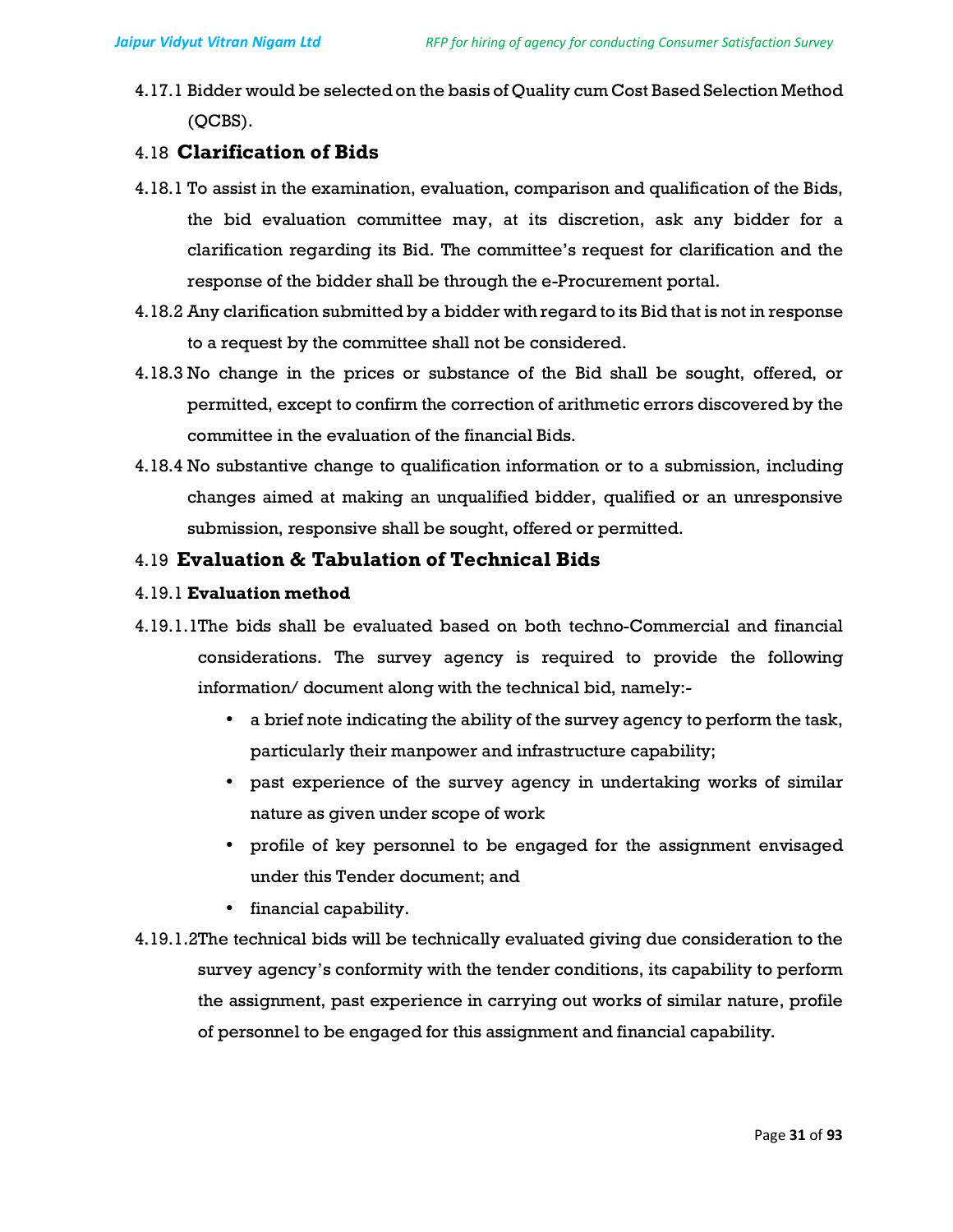- 4.19.1.3The survey agencies shall have to make presentation before the committee constituted for this purpose. The presentation will be evaluated by the committee and scored based on the coverage and quality of following theme areas:
	- Understanding of the terms of references
	- Approach and methodology covering details of processes and procedure to be applied by the agency during the course of contract
	- Synopsis of similar work done and the value added for the management
	- Pen-profile of the key professional proposed for managing and mentoring the work under the contract
	- Team structure proposed to execute the assignment

4.19.1.4 For technical bid evaluation the scoring shall be done as per follows:

| S. No.         | <b>Evaluation Criteria</b>                                                                                                                                                                    | <b>Marks</b>                                                                                                                                                                                                                                                                                                                                                                                                                                                                |
|----------------|-----------------------------------------------------------------------------------------------------------------------------------------------------------------------------------------------|-----------------------------------------------------------------------------------------------------------------------------------------------------------------------------------------------------------------------------------------------------------------------------------------------------------------------------------------------------------------------------------------------------------------------------------------------------------------------------|
| 1              | Experience of executing atleast one<br>similar work for electricity/ water<br>utilities for any govt. department/<br>undertaking in last 10 years with<br>coverage of at least 16000 samples. | <b>Max Marks: 20</b><br>5<br>marks will be awarded for each<br>additional work executed successfully by<br>firm<br>for<br>the<br>Govt.<br>Departments<br>/Undertakings.                                                                                                                                                                                                                                                                                                     |
| $\mathbf{2}$   | The bidder should have conducted<br>at least one impact assessment/<br>evaluation survey/study in power<br>sector/ Government of Rajasthan.                                                   | <b>Max Marks: 20</b><br>10 marks will be awarded for each<br>additional impact assessment/ evaluation<br>survey/study work executed successfully<br>by the firm for power sector in Rajasthan.                                                                                                                                                                                                                                                                              |
| 3              | Presentation before the committee<br>as per clause 4.19.1.3                                                                                                                                   | <b>Max Marks: 40</b>                                                                                                                                                                                                                                                                                                                                                                                                                                                        |
| $\overline{4}$ | Qualifications and competence of<br>the Team leader for the assignment                                                                                                                        | <b>Max Marks: 10</b><br>a) Team leader shall have minimum 10<br>years of experienece in supervising the<br>survey work for Govt. Departments<br>/Undertakings. 2 marks will be awarded for<br>additional year<br>each<br>of experience<br>maximum up to 6 marks<br>b) Team leader shall have experienece of<br>supervising the survey work for minimum 4<br>states in India. 2 marks will be awarded for<br>experience in each additional<br>state<br>maximum up to 4 marks |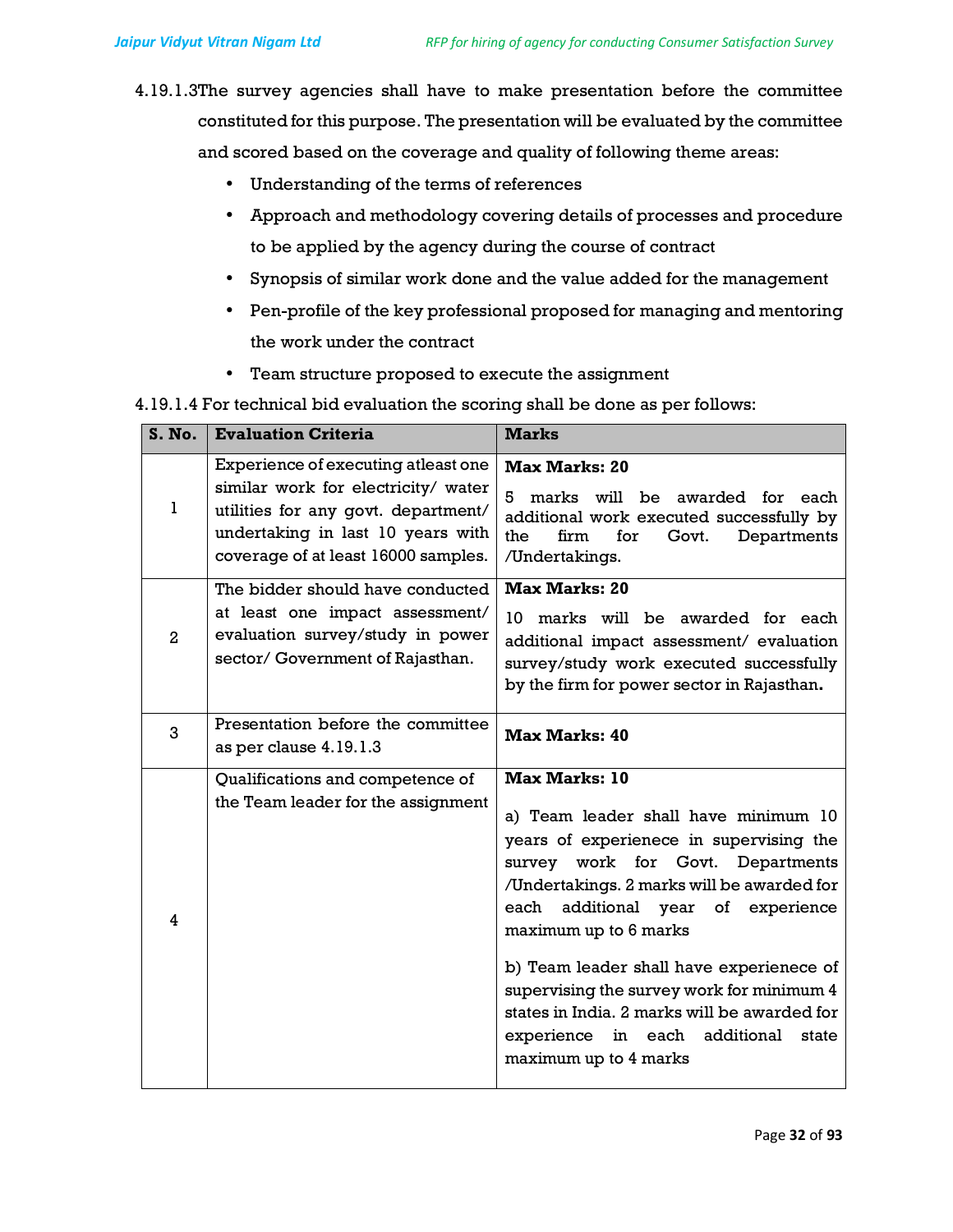| S. No. | <b>Evaluation Criteria</b>                                                           | <b>Marks</b>                                                                                                                                                                                                                                                                                                                                                                                                                               |
|--------|--------------------------------------------------------------------------------------|--------------------------------------------------------------------------------------------------------------------------------------------------------------------------------------------------------------------------------------------------------------------------------------------------------------------------------------------------------------------------------------------------------------------------------------------|
| 5      | Qualifications and competence of<br>Lead surveyor<br>for<br>the<br>the<br>assignment | <b>Max Marks: 5</b><br>a) Lead surveyor shall have minimum 7<br>years of experienece in survey work for<br>Govt. Departments / Undertakings. 1 mark<br>will be awarded for each additional year of<br>experience maximum up to 3 marks<br>b) Lead Surveyor shall have experienece of<br>executing survey work for minimum 4<br>states in India. 1 mark will be awarded for<br>experience in each additional state<br>maximum up to 2 marks |
| 6      | Qualifications and competence of<br>the Analytic Team leader for the<br>assignment   | <b>Max Marks: 5</b><br>Analytic Team leader shall have minimum 5<br>years of experienece in analyzing and<br>interpretation of outcomes of survey for<br>government utilities. 1 mark will be<br>awarded for each additional year of<br>experience maximum up to 5 marks                                                                                                                                                                   |
|        | <b>Total Points</b>                                                                  | 100                                                                                                                                                                                                                                                                                                                                                                                                                                        |

#### The minimum technical score required to pass is: 70 Marks

- 4.19.2 After evaluating the Technical Bids, Discom shall notify the technically qualified bidders, the date, time and place for opening of the Financial Bids.
- 4.19.3 Scores of the Financial valuation would be weighed by dividing the lowest quote (Fmin) with the financial quote of the bidder (Fb) who is being evaluated and then multiplying the result by 100 to obtain Normalized financial score (Fn).
- 4.19.4 Similarly the scores of the Technical evaluation would be weighed by dividing obtained technical marks of bidder (Tb) who is being evaluated with maximum technical marks (Tmax) and then multiplying the result by 100 to obtain normalized technical score (Tn).
- 4.19.5 The normalized financial score (Fn) and normalized technical score (Tn) would be multiplied with weights assigned separately and then be added up to get the Total score for the bidder (Bt). The total score for the bidder (Bt) would be considered basis for selection.
- 4.19.6 The weight assigned for technical score is 0.70 and for financial score is 0.30.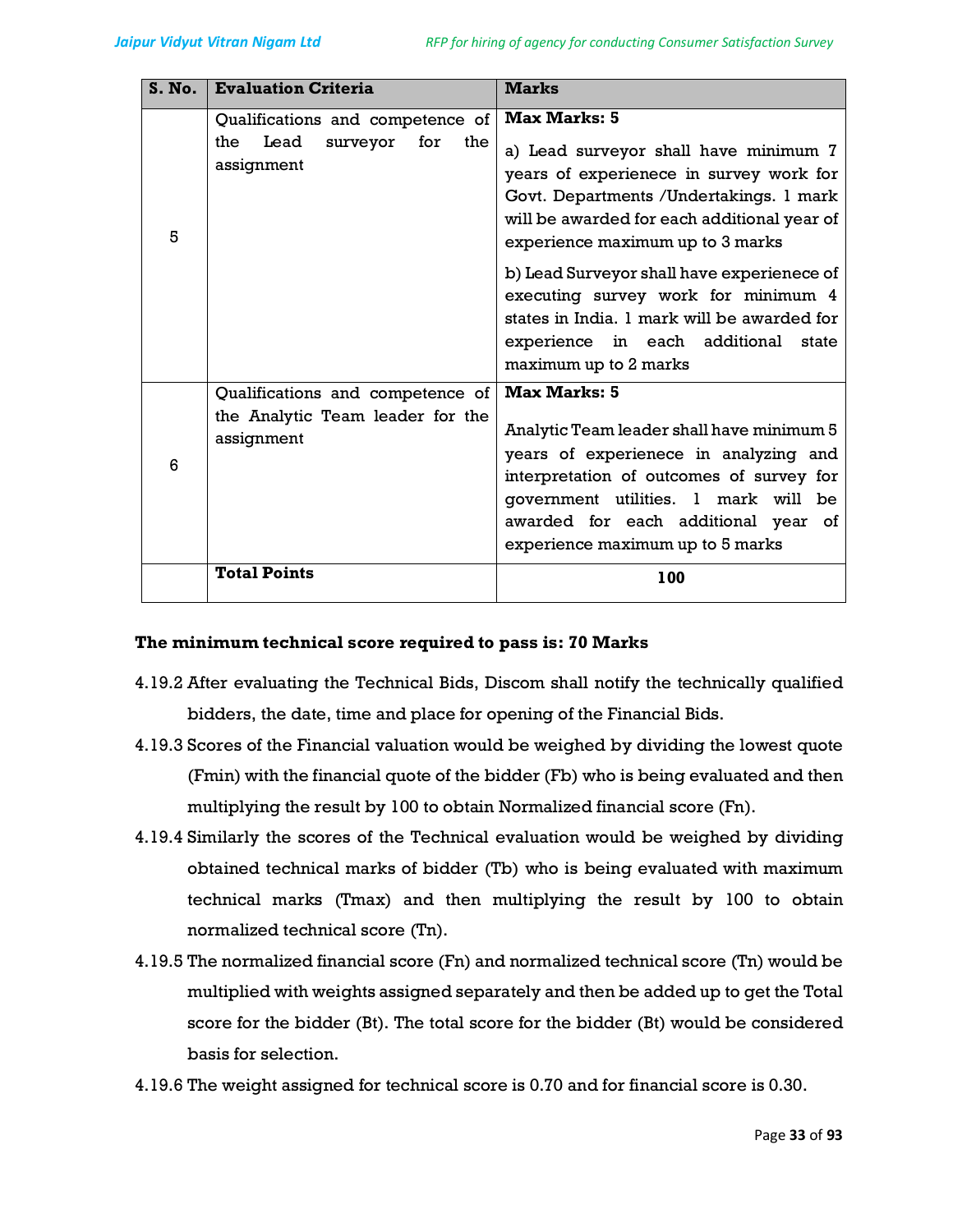4.19.7 The overall score for each bidder will be calculated using the formula below:

 $B_n=0.70 \times T_n + 0.30 \times F_n$ 

Where,

 $B_n$ = Overall score of the bidder in consideration

- $T_n$  = Normalized technical score of the bidder in consideration =  $(T_b/T_{max}) \times 100$
- $T_b$  = Technical Marks of the bidder in consideration
- $T_{\text{max}}$  = maximum marks obtained by any bidder

 $F_n$  = Normalized financial score of the bidder in consideration=  $(F_{min}/F_b)$  \* 100

 $F<sub>b</sub>$  is Evaluated Cost of bidder under consideration

 $F_{min}$  is Minimum evaluated cost of any bidder

- 4.19.8 The bidder with highest total score shall be ranked first and would be considered for selection.
- 4.19.9 The Discom, in observance of best practices, shall:
	- a) Maintain the bid evaluation process strictly confidential as per the details below.
	- b) Reject any attempts or pressures to distort the outcome of the evaluation, including fraud and corruption.
	- c) Strictly apply only and all of the evaluation and qualification criteria specified in the bidding document.
- 4.19.10Determination of Responsiveness
	- i. The bid evaluation committee shall determine the responsiveness of a Bid on the basis of bidding document and the provisions of pre-qualification/ eligibility criteria of the bidding document.
	- ii. A responsive Bid is one that meets the requirements of the bidding document without any material deviation, reservation, or omission where:
		- a. "deviation" is a departure from the requirements specified in the bidding document;
		- b. "reservation" is the setting of limiting conditions or withholding from complete acceptance of the requirements specified in the bidding document; and
		- c. "Omission" is the failure to submit part or all of the information or documentation required in the bidding document.
	- iii. A material deviation, reservation, or omission is one that,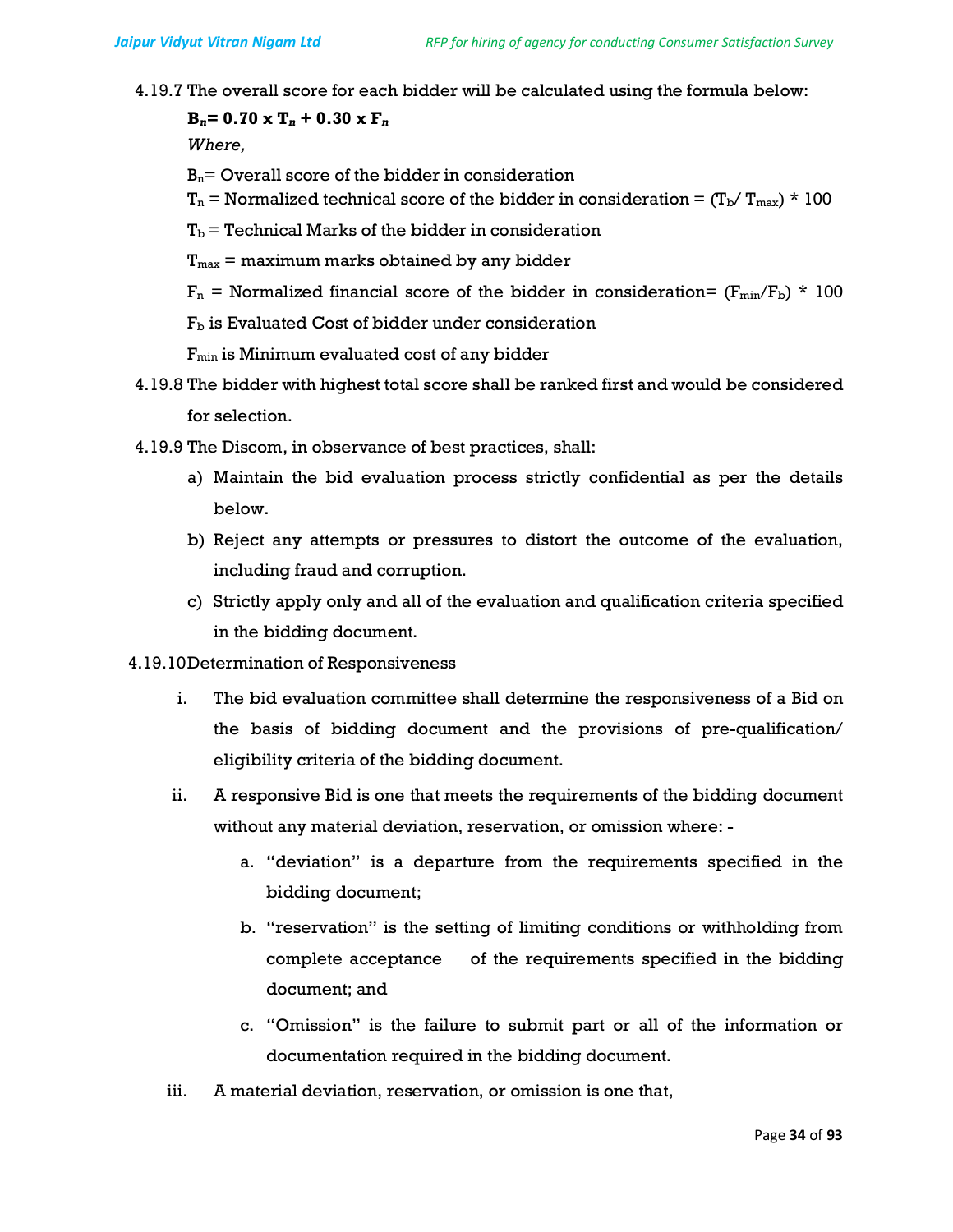- a. if accepted, shall:-
	- $\checkmark$  affect in any substantial way the scope, quality, or performance of the subject matter of procurement specified in the bidding documents; or
	- $\checkmark$  limits in any substantial way, inconsistent with the bidding documents, the Discom's rights or the bidder's obligations under the proposed contract; or
- b. if rectified, shall unfairly affect the competitive position of other bidders presenting responsive Bids.
- iv. The bid evaluation committee shall examine the technical aspects of the Bid in particular, to confirm that all requirements of bidding document have been met without any material deviation, reservation or omission.
- v. The Discom shall regard a Bid as responsive if it conforms to all requirements set out in the bidding document, or it contains minor deviations that do not materially alter or depart from the characteristics, terms, conditions and other requirements set out in the bidding document, or if it contains errors or oversights that can be corrected without touching on the substance of the Bid.
- 4.19.11Non-material Non-conformities in Bids
	- i. The bid evaluation committee may waive any non-conformities in the Bid that do not constitute a material deviation, reservation or omission, the Bid shall be deemed to be substantially responsive.
	- ii. The bid evaluation committee may request the bidder to submit the necessary information or document like audited statement of accounts/ CA Certificate, Registration Certificate, VAT/ CST clearance certificate, ISO/ CMMi Certificates, etc. within a reasonable period of time. Failure of the bidder to comply with the request may result in the rejection of its Bid.
	- iii. The bid evaluation committee may rectify non-material nonconformities or omissions on the basis of the information or documentation received from the bidder under (b) above. To this effect, the bid price shall be adjusted, for comparison purposes only, to reflect the price of the missing or nonconforming item or component. The adjustment shall be made using the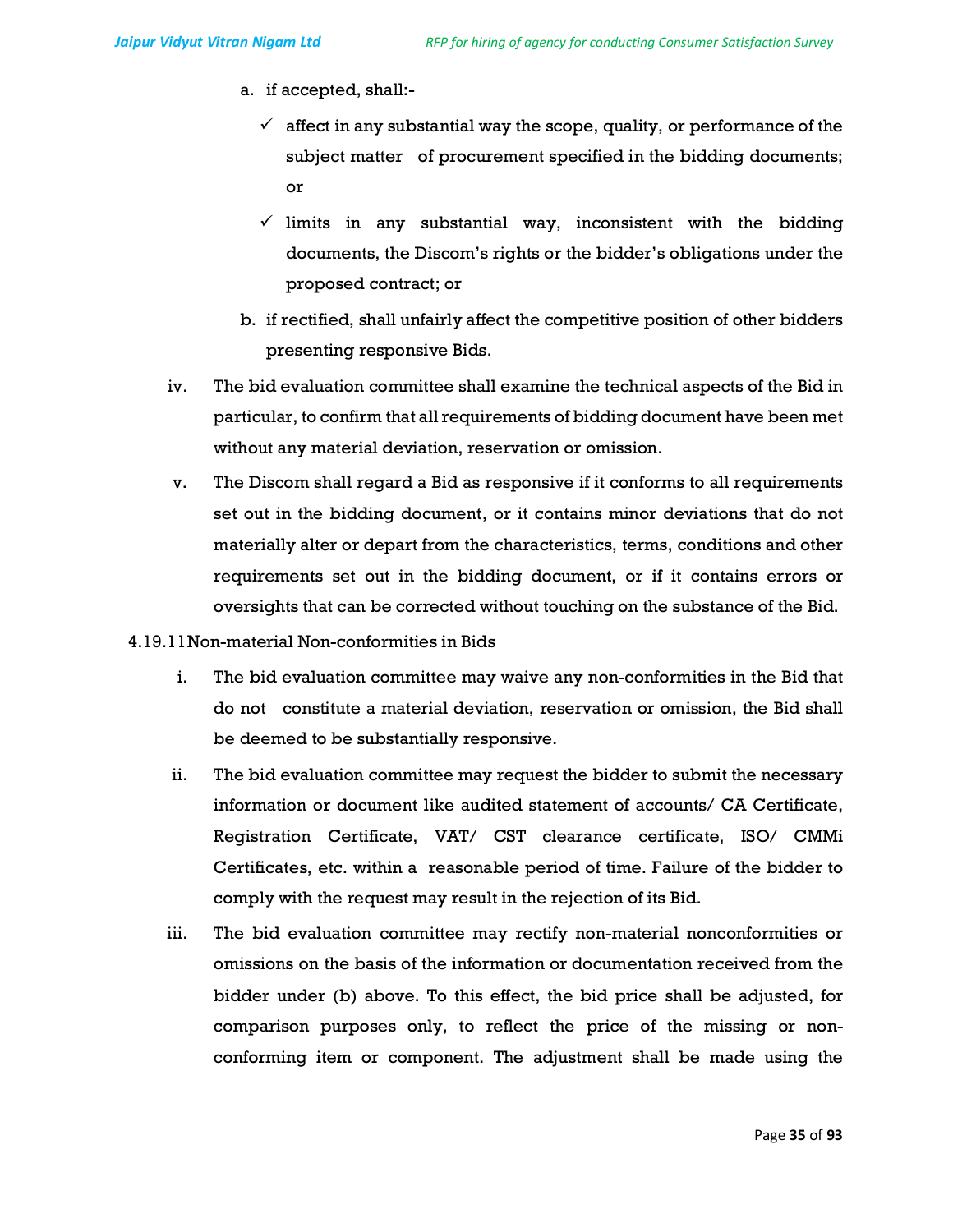method indicated in pre-qualification and Evaluation Criteria of this bidding document.

- 4.19.12The eligible bidders whose bid is determined to be substantially responsive shall be considered to be qualified in the technical evaluation, unless disqualified pursuant to clause 5.20, and shall be informed in writing about the date, time and place of opening of their financial bids.
- 4.19.13The firms which could not qualify in technical evaluation will be informed about this fact. Their financial bid will be returned unopened and EMD refunded after completion of the bid process i.e. award of the contract to the successful bidder(s).

### 4.20 Evaluation & Tabulation of Financial Bids

- 4.20.1 The financial bids of bidders who qualify in technical evaluation shall be opened at the notified time, date and place by the members of the designated Procurement Committee in the presence of the bidders or their representatives who choose to be present.
- 4.20.2 The process of opening, marking and signing on the envelopes and offers of financial bids shall be similar to that of technical bids.
- 4.20.3 The names of the firms, the rates given by them and conditions put, if any, shall be read out and recorded in tender opening register.
- 4.20.4 To evaluate a bid, the tendering authority shall consider the following: -
- 4.20.4.1The bid price as quoted in accordance with bidding document.
- 4.20.4.2Price adjustment for correction of arithmetic errors in accordance with bidding document.
- 4.20.5 The tendering authority's evaluation of a bid will exclude and not take into account-
- 4.20.5.1Any allowance for price adjustment during the period of performance of the Contract, if provided in the Bid.
- 4.20.6 The evaluation shall include all costs and all taxes and duties applicable to the bidder as per law of the Central/ State Government/ Local Authorities.
- 4.20.7 conditional Bids are liable to be rejected;

### 4.21 Correction of Arithmetic Errors in Financial Bids:

4.21.1 The bid evaluation committee shall correct arithmetical errors in substantially responsive Bids, on the following basis, namely: -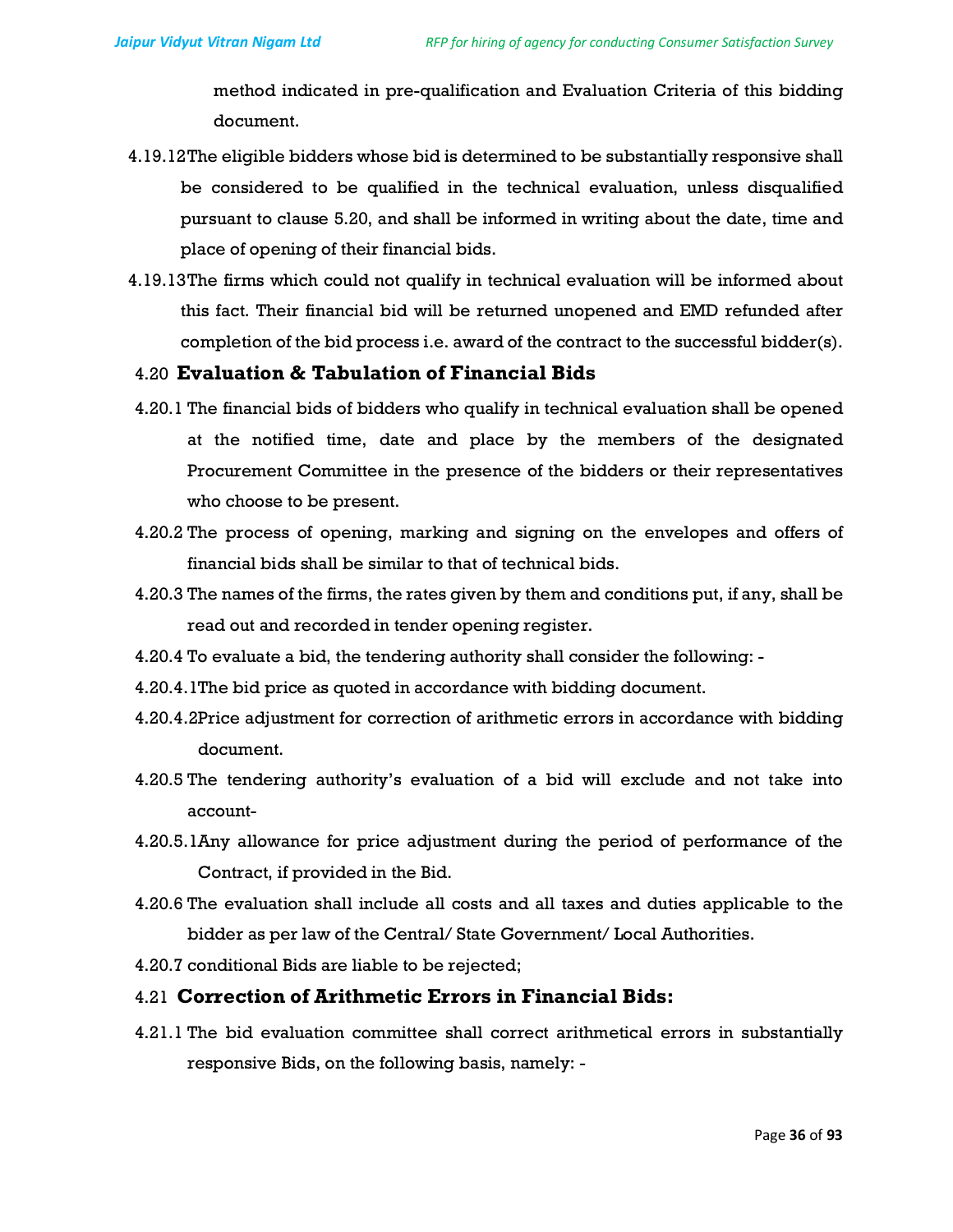- a) if there is a discrepancy between the unit price and the total price that is obtained by multiplying the unit price and quantity, the unit price shall prevail and the total price shall be corrected, unless in the opinion of the bid evaluation committee there is an obvious misplacement of the decimal point in the unit price, in which case the total price as quoted shall govern and the unit price shall be corrected;
- b) if there is an error in a total corresponding to the addition or subtraction of subtotals, the subtotals shall prevail and the total shall be corrected; and
- c) if there is a discrepancy between words and figures, the amount in words shall prevail, unless the amount expressed in words is related to an arithmetic error, in which case the amount in figures shall prevail subject to clause (a) and (b) above.

#### 4.22 Price/ purchase preference in evaluation:

4.22.1 Price and/ or purchase preference notified by the State Government (GoR) and as mentioned in the bidding document shall be considered in the evaluation of Bids and award of contract.

#### 4.23 Negotiations

- 4.23.1 Except in case of procurement by method of single source procurement or procurement by competitive negotiations, to the extent possible, no negotiations shall be conducted after the pre-bid stage. All clarifications needed to be sought shall be sought in the pre-bid stage itself.
- 4.23.2 Negotiations may, however, be undertaken only with the lowest or most advantageous bidder when the rates are considered to be much higher than the prevailing market rates.
- 4.23.3 The bid evaluation committee shall have full powers to undertake negotiations. Detailed reasons and results of negotiations shall be recorded in the proceedings.
- 4.23.4 The lowest or most advantageous bidder shall be informed in writing either through messenger or by registered letter and e-mail (if available). A minimum time of seven days shall be given for calling negotiations. In case of urgency the bid evaluation committee, after recording reasons, may reduce the time, provided the lowest or most advantageous bidder has received the intimation and consented to regarding holding of negotiations.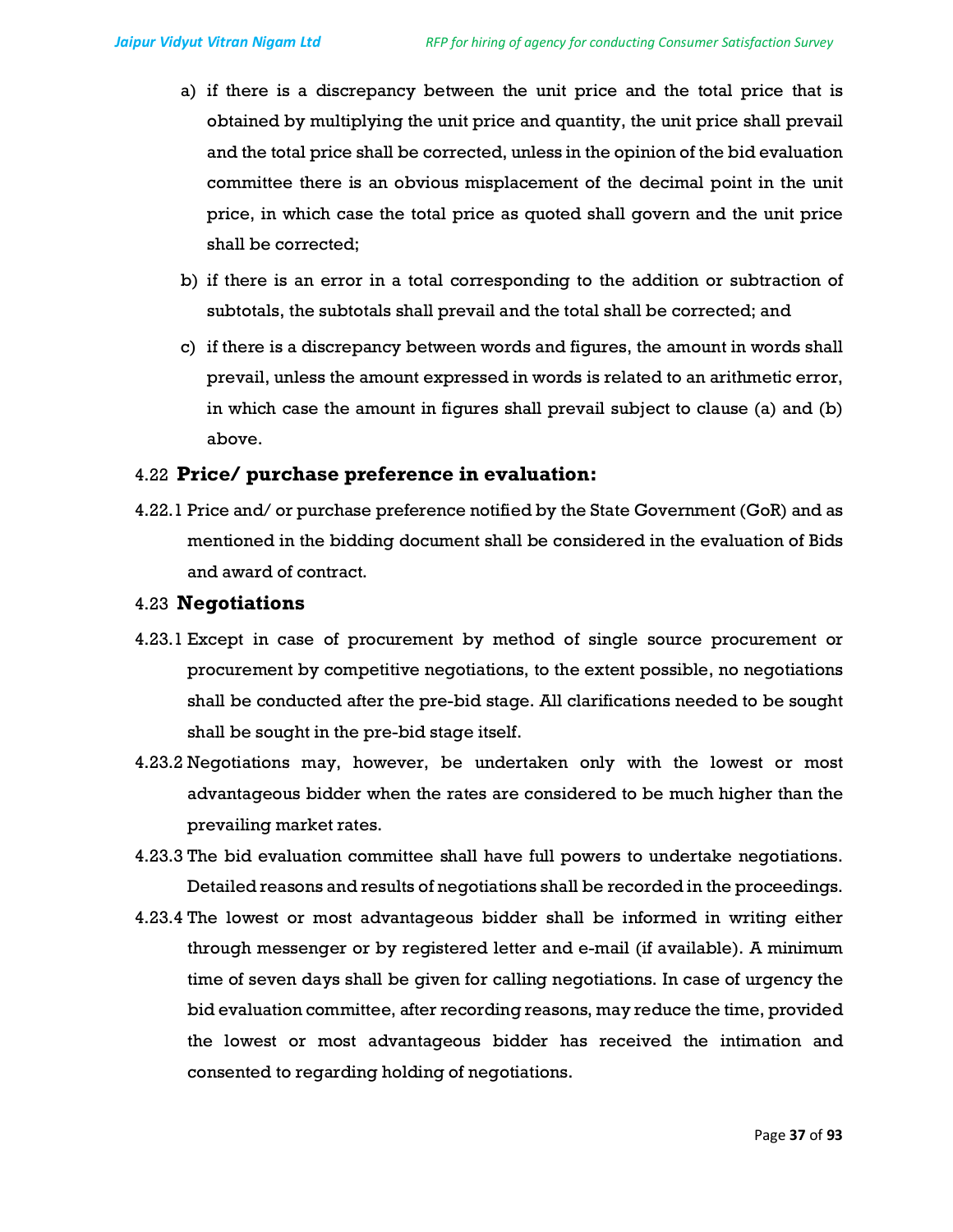- 4.23.5 Negotiations shall not make the original offer made by the bidder inoperative. The bid evaluation committee shall have option to consider the original offer in case the bidder decides to increase rates originally quoted or imposes any new terms or conditions.
- 4.23.6 In case of non-satisfactory achievement of rates from lowest or most advantageous bidder, the bid evaluation committee may choose to make a written counter offer to the lowest or most advantageous bidder and if this is not accepted by him, the committee may decide to reject and re-invite Bids or to make the same counteroffer first to the second lowest or most advantageous bidder, then to the third lowest or most advantageous bidder and so on in the order of their initial standing and work/ supply order be awarded to the bidder who accepts the counteroffer. This procedure would be used in exceptional cases only.
- 4.23.7 In case the rates even after the negotiations are considered very high, fresh Bids shall be invited.

## 4.24 Exclusion of Bids/ Disqualification

- 4.24.1 The Discom shall exclude/ disqualify a Bid, if:
	- i. The bid is not submitted in accordance with the bidding document.
	- ii. The bidder does not meet the minimum eligibility criteria as mentioned in the bidding document.
	- iii. The bidder has imposed conditions in his bid.
	- iv. During validity of the bid or its extended period, if any, increases his quoted prices.
	- v. The bidder has made misleading or false representations in the forms, statements and attachments submitted in proof of the eligibility requirements.
	- vi. The bidder has submitted the bid after due date and time.
	- vii. The bidder is found to have a record of poor performance such as abandoning work, not properly completing the contract, inordinately delaying completion, being involved in litigation or financial failures, etc.
	- viii. The bidder has submitted bid, which is not accompanied by required documentation and EMD.
	- ix. The bidder has failed to provide clarifications related thereto, when sought.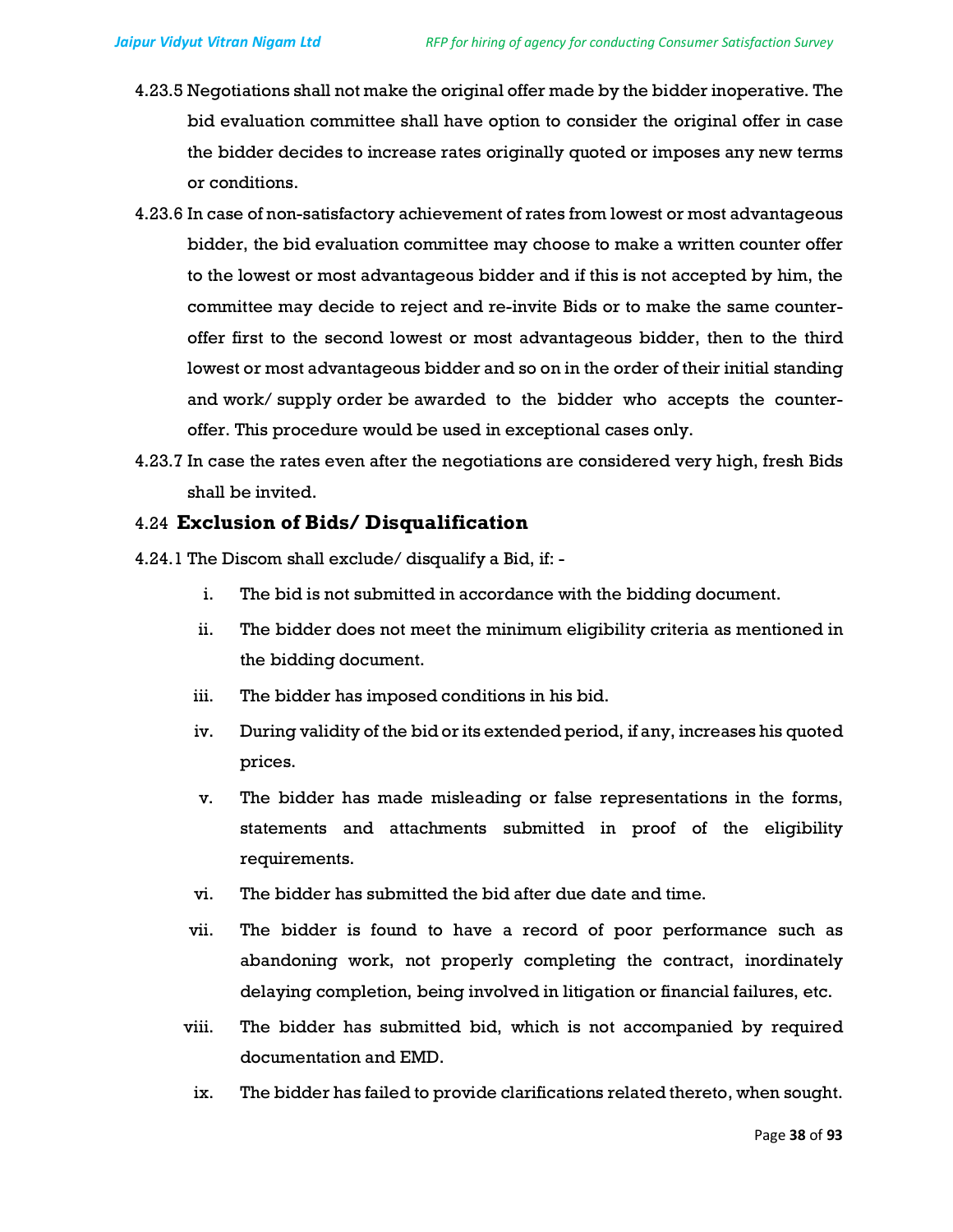- x. The bidder has submitted more than one bid. This will cause disqualification of all bids submitted by such bidders including forfeiture of the EMD.
- xi. The bidder is found to canvass, influence or attempt to influence in any manner for the qualification or selection process, including without limitation, by offering bribes or other illegal gratification shall be disqualified from the process at any stage.
- xii. The Bid materially departs from the requirements specified in the bidding document or it contains false information;
- xiii. The bidder, submitting the Bid, his agent or any one acting on his behalf, gave or agreed to give, to any officer or employee of the Discom or other governmental authority a gratification in any form, or any other thing of value, so as to unduly influence the bidding process;
- xiv. A bidder, in the opinion of the Discom, has a conflict of interest materially affecting fair competition.
- 4.24.2 A Bid shall be excluded/ disqualified as soon as the cause for its exclusion/ disqualification is discovered.
- 4.24.3 Every decision of the Discom to exclude a Bid shall be for reasons to be recorded in writing and shall be:
	- i. Communicated to the concerned bidder in writing;
	- ii. Published on the State Public Procurement Portal, if applicable.

#### 4.25 Lack of competition

- 4.25.1 A situation may arise where, if after evaluation of Bids, the bid evaluation committee may end-up with one responsive Bid only. In such situation, the bid evaluation committee would check as to whether while floating the NIT all necessary requirements to encourage competition like standard bid conditions, industry friendly specifications, wide publicity, sufficient time for formulation of Bids, etc. were fulfilled. If not, the NIT would be re-floated after rectifying deficiencies. The bid process shall be considered valid even if there is one responsive Bid, provided that:
	- i. The Bid is technically qualified;
	- ii. The price quoted by the bidder is assessed to be reasonable;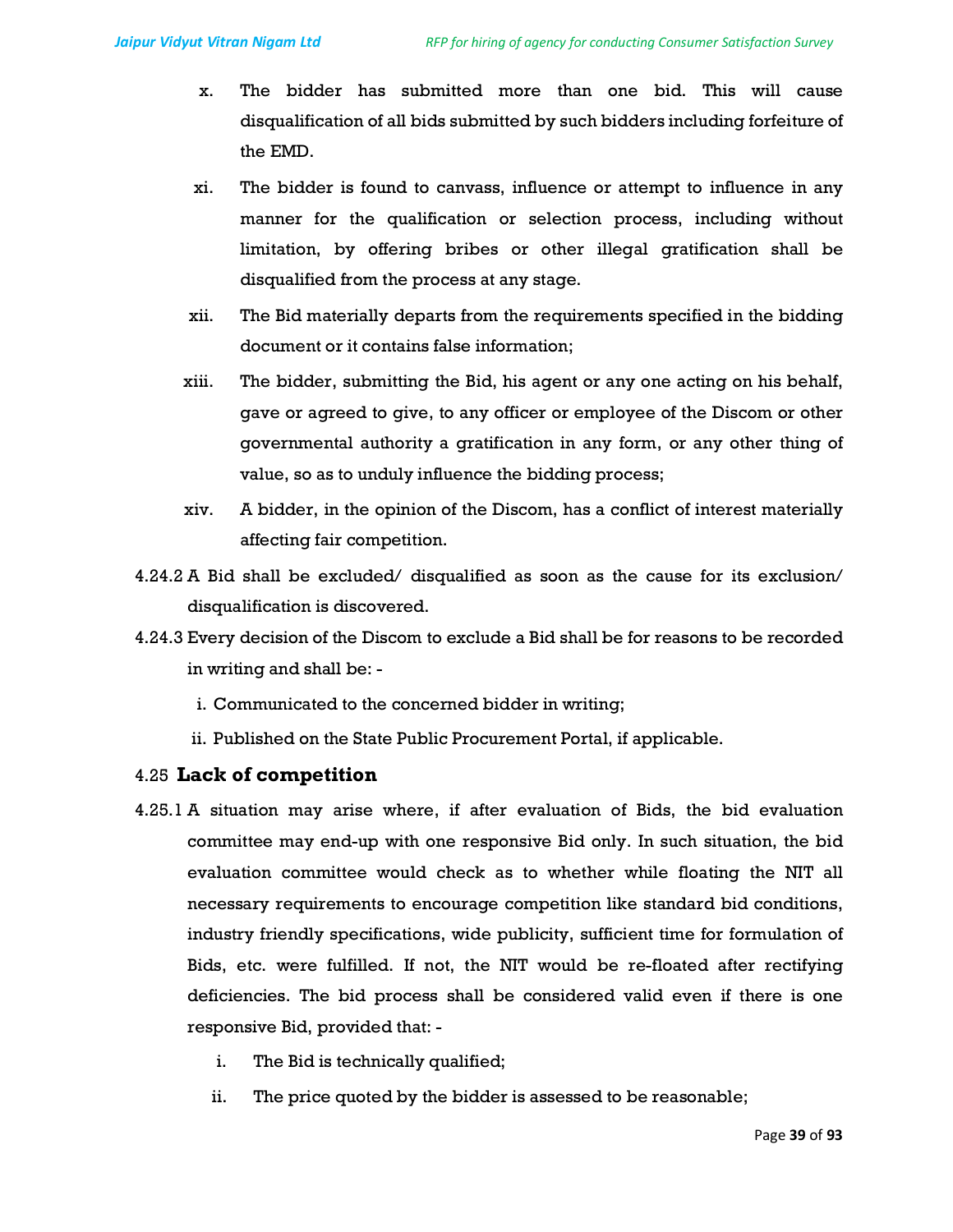- iii. The Bid is unconditional and complete in all respects;
- iv. There are no obvious indicators of cartelization amongst bidders; and
- v. The bidder is qualified as per the provisions of pre-qualification/ eligibility criteria in the bidding document
- 4.25.2 The bid evaluation committee shall prepare a justification note for approval by the next higher authority of the Discom, with the concurrence of the accounts member.
- 4.25.3 In case of dissent by any member of bid evaluation committee, the next higher authority in delegation of financial powers shall decide as to whether to sanction the single Bid or re-invite Bids after recording reasons.
- 4.25.4 If a decision to re-invite the Bids is taken, market assessment shall be carried out for estimation of market depth, eligibility criteria and cost estimate.

#### 4.26 Acceptance of the successful Bid and award of contract

- 4.26.1 Prior to the expiration of the period of bid validity, the tendering authority shall notify the successful bidder, in writing, that its bid has been accepted.
- 4.26.2 The Discom shall award the Contract to the bidder whose offer has been determined to be the best bid and is substantially responsive to the bidding document, provided further that the bidder is determined to be qualified to perform the Contract satisfactorily.
- 4.26.3 Decision on bids shall be taken within original validity period of offers which shall be kept as per NIT. If the decision on acceptance or rejection of a bid cannot be taken within the original bid validity period due to unavoidable circumstances, all the bidders shall be requested to extend validity period of their bids up to a specified date.
- 4.26.4 As soon as a bid is accepted by the Discom, its written intimation would be sent to the concerned bidder. If the issuance of formal Work Order is likely to take time, a LoI may be sent in the meanwhile. In the same intimation the bidder may be asked to execute an agreement in prescribed format on a non-judicial stamp of prescribed value and deposit the amount of prescribed performance security deposit within 15 days from the date of issue of acceptance.
- 4.26.5 The acceptance of an offer is complete as soon as the letter of communication is posted to the correct address of the bidder.
- 4.26.6 The acceptance of the bid shall also be placed on website of Discom for general information to all.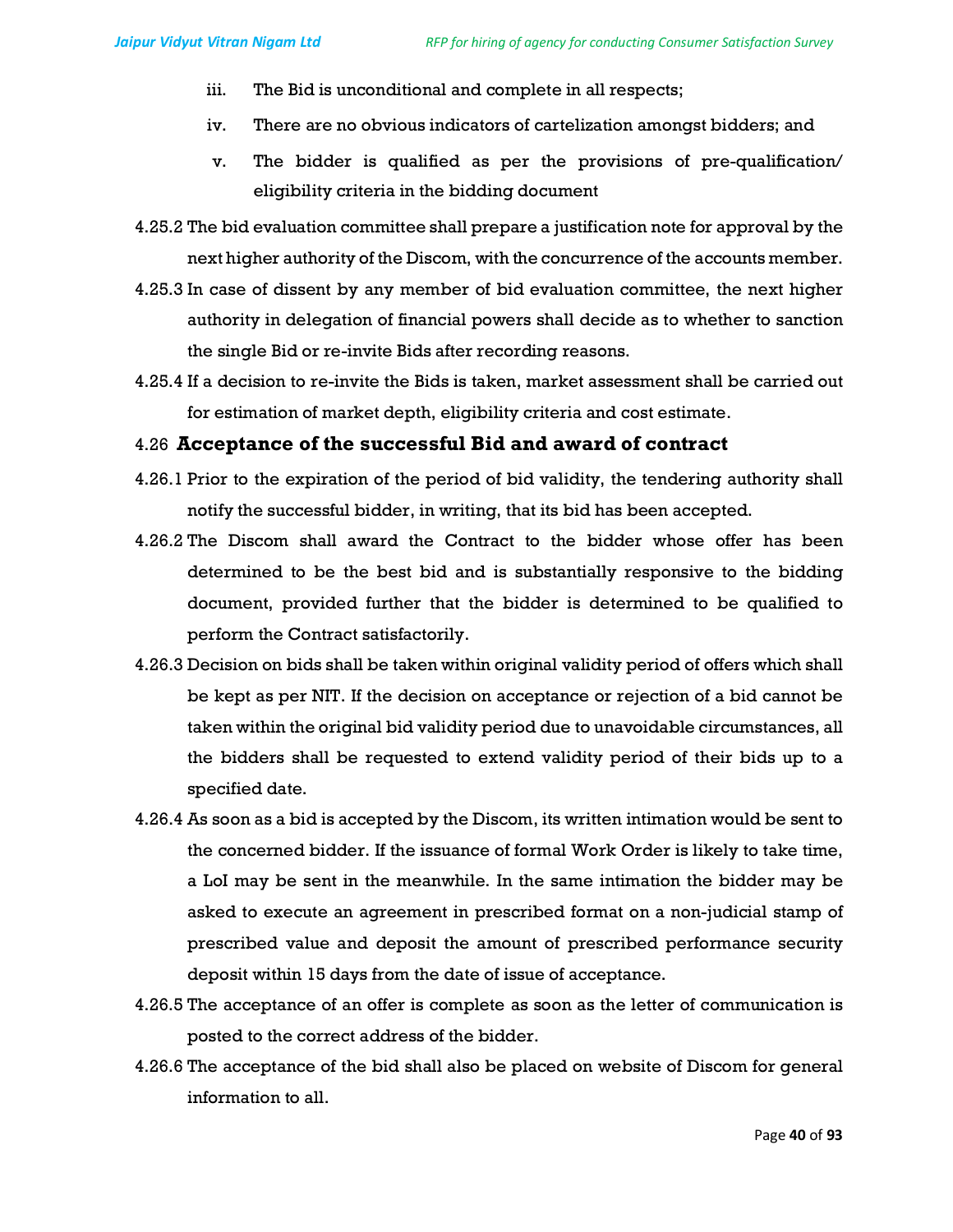4.26.7 The bidders whose bids could not be accepted shall also be informed and asked to collect their EMD soon after the agreement with the successful bidder is executed and his performance security deposit is obtained. Until a formal Contract is prepared and executed, the notification of award shall constitute a binding Contract.

#### 4.27 Information and publication of award:

4.27.1 Information of award of contract shall be communicated to all participating bidders and published on the respective website(s) as specified in NIT.

#### 4.28 Discom's right to accept or reject any or all Bids:

4.28.1 The Discom reserves the right to accept or reject any Bid, and to annul (cancel) the bidding process and reject all Bids at any time prior to award of contract, without thereby incurring any liability to the bidders.

# 4.29 Right to vary quantum of work

- 4.29.1 At the time of award of contract, the number of consumers/subdivision/division/circle to surveyed, or services originally specified in the bidding documents may be increased, but such increase shall not exceed 20% of the quantity specified in the bidding documents. It shall be without any change in the unit prices or other terms and conditions of the Bid and the bidding documents.
- 4.29.2 If the Discom thinks at any time during the period of contract that it does not want the total number of consumers/sub-division/division/circle to be surveyed as against the number specified in the bidding documents due to change in circumstances, the bidder shall not be entitled for any claim or compensation.
- 4.29.3 Repeat orders for similar additional work may be placed on the rates and conditions given in the contract. The limits of repeat order shall be as under:
	- i. 50% of the value of services of the original contract.

# 4.30 Dividing quantum of work among more than one bidder at the time of award of contract.-

4.30.1 At the discretion of the Discom, the work may be divided among the bidders, if the Discom thinks that any single bidder is not able to handle work as specified under scope of work. The division of work may be the as far as possible, as follows:

(a) Lowest Bidder: 50% of total quantum of work

(b)Second lowest Bidder accepting lowest rate: 30% of total quantum of work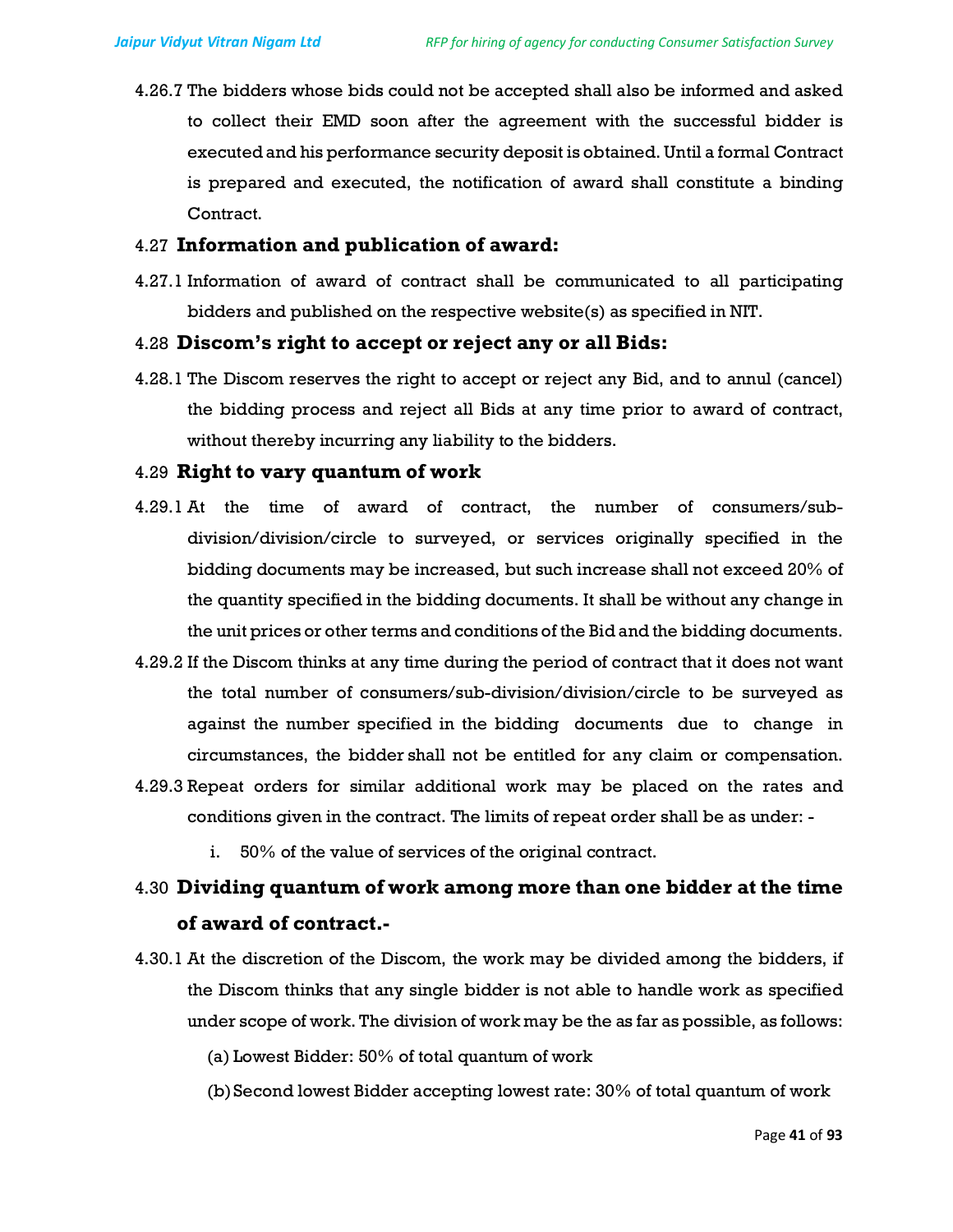(c) Third lowest Bidder accepting lowest rate: 20% of total quantum of work

4.30.2 For dividing the quantities, offers will be made to all the Bidders after the lowest rate has been discovered, after negotiations, if any.

#### 4.31 Performance Security Deposit

- 4.31.1 In case of successful Bidder, the Earnest Money will be adjusted in arriving at the amount of the Performance Security Deposit.
- 4.31.2 The Survey Agency shall, within fifteen (15) days of the notification of Work/ Contract award, provide a Performance Security deposit of 5% of the total contract value for the due performance of the Contract
- 4.31.3 The proceeds of the Performance Security deposit shall be payable to the Purchaser as compensation for any loss resulting from the Survey Agency's failure to complete its obligations under the Contract.
- 4.31.4 Form of Performance Security deposit: PSD in the form of cash will not be accepted. It may be deposited in the form of Bank Draft or Banker's Cheque. in case the amount of PSD exceeds Rupees fifteen Lacs the rest of amount against PSD may be deposited in the form of Bank Guarantee.
- 4.31.5 Refund of Performance Security deposit: The Performance Security deposit shall be refunded after 6 months from the expiry of the contract period subject to successful completion of the assignment as mentioned in bidding document and after effecting recoveries, if any.
- 4.31.6 Forfeiture of Performance Security deposit: Performance Security deposit shall be forfeited in the following cases: -
- 4.31.7 When any terms and condition of the contract is breached.
- 4.31.8 When the Bidder fails to commence, fails to fulfil the services obligations after partially executing the work order.
- 4.31.9 To adjust any dues against the firm from any other contract with Discoms.
- 4.31.10No interest will be paid by Discoms on the amount of earnest money and performance security deposit.
- 4.31.11Proper notice will be given to the Bidder with reasonable time before earnest money/ performance security deposit is forfeited.
- 4.31.12Forfeiture of earnest money / performance security deposit shall be without prejudice to any other right of Discoms to claim any damages as admissible under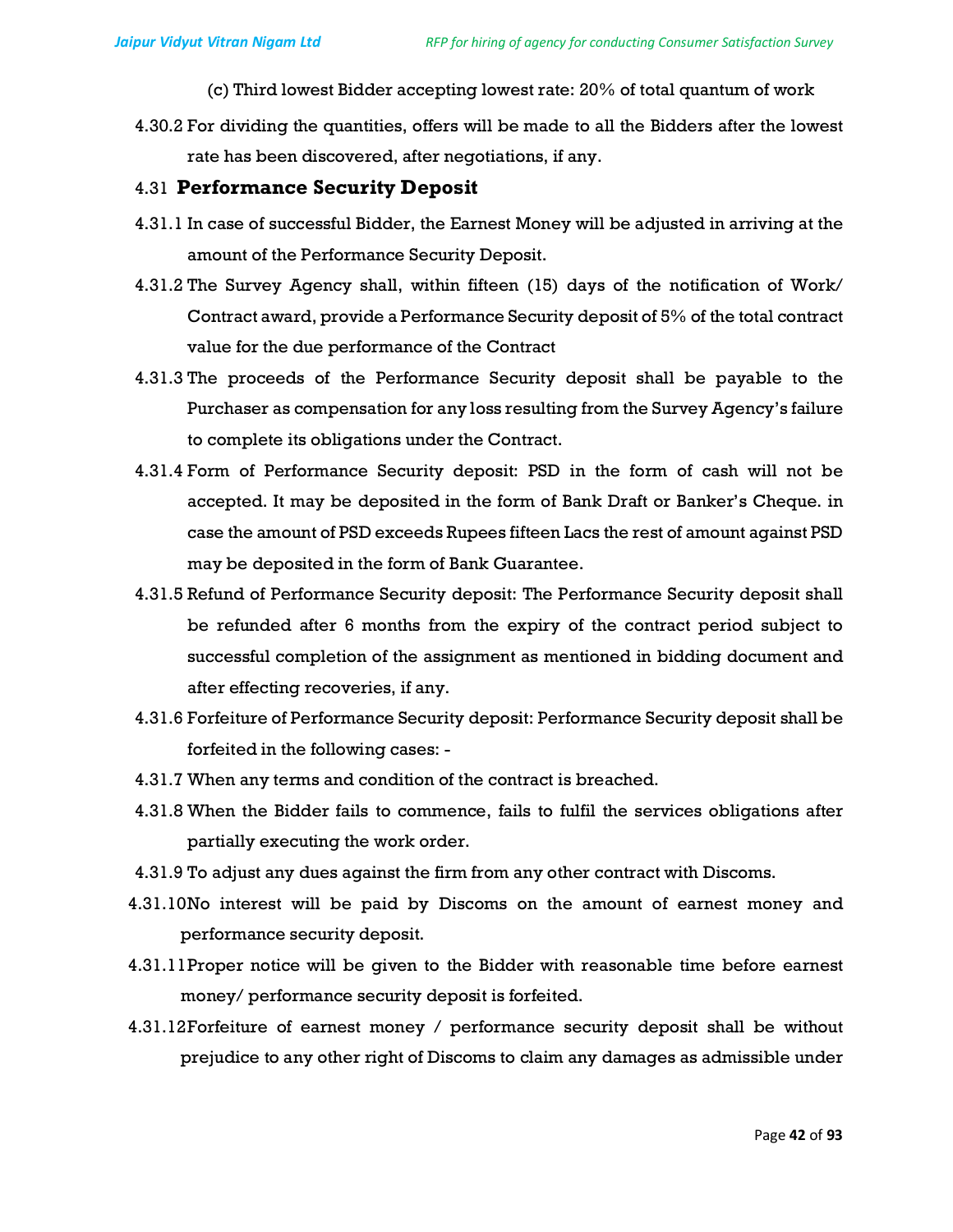the law as well as to take such action against the Bidder such as severing future business relation or black listing, etc.

## 4.32 Execution of Agreement for Contract

- 4.32.1 A contract shall come into force from the date on which the letter of contract is dispatched to the bidder.
- 4.32.2 The successful bidder shall sign the Agreement for Contract within 15 days from the date on which the letter of contract or letter of intent is dispatched to the successful bidder. In case the bidder fails to sign the agreement within the stipulated time, the contract shall be liable for cancellation and the EMD will be forfeited.
- 4.32.3 If the bidder, who has been selected for contract, fails to sign a written agreement for contract or fails to furnish the required security deposit within specified period, the Discom shall take action against the successful bidder as per the provisions of the bidding document. The Discom may, in such case, cancel the contract with the bidder and debar the bidder to participate in any future bid.
- 4.32.4 The bidder will be required to execute the agreement for contract on a nonjudicial stamp of specified value at its cost and to be purchase from anywhere in Rajasthan only.

#### 4.33 Confidentiality

- 4.33.1 Notwithstanding anything contained in this bidding document but subject to the provisions of any other law for the time being in force providing for disclosure of information, the Discom shall not disclose any information if such disclosure, in its opinion, is likely to:
	- i. Impede enforcement of any law;
	- ii. Affect the security or strategic interests of India;
	- iii. Affect the intellectual property rights or legitimate Commercial interests of bidders;
	- iv. Affect the legitimate Commercial interests of the Discom in situations that may include when the procurement relates to a project in which the Discom is to make a competitive bid, or the intellectual property rights of the Discom.
- 4.33.2 The Discom shall treat all communications with bidders related to the bidding process in such manner as to avoid their disclosure to competing bidders or to any other person not authorised to have access to such information.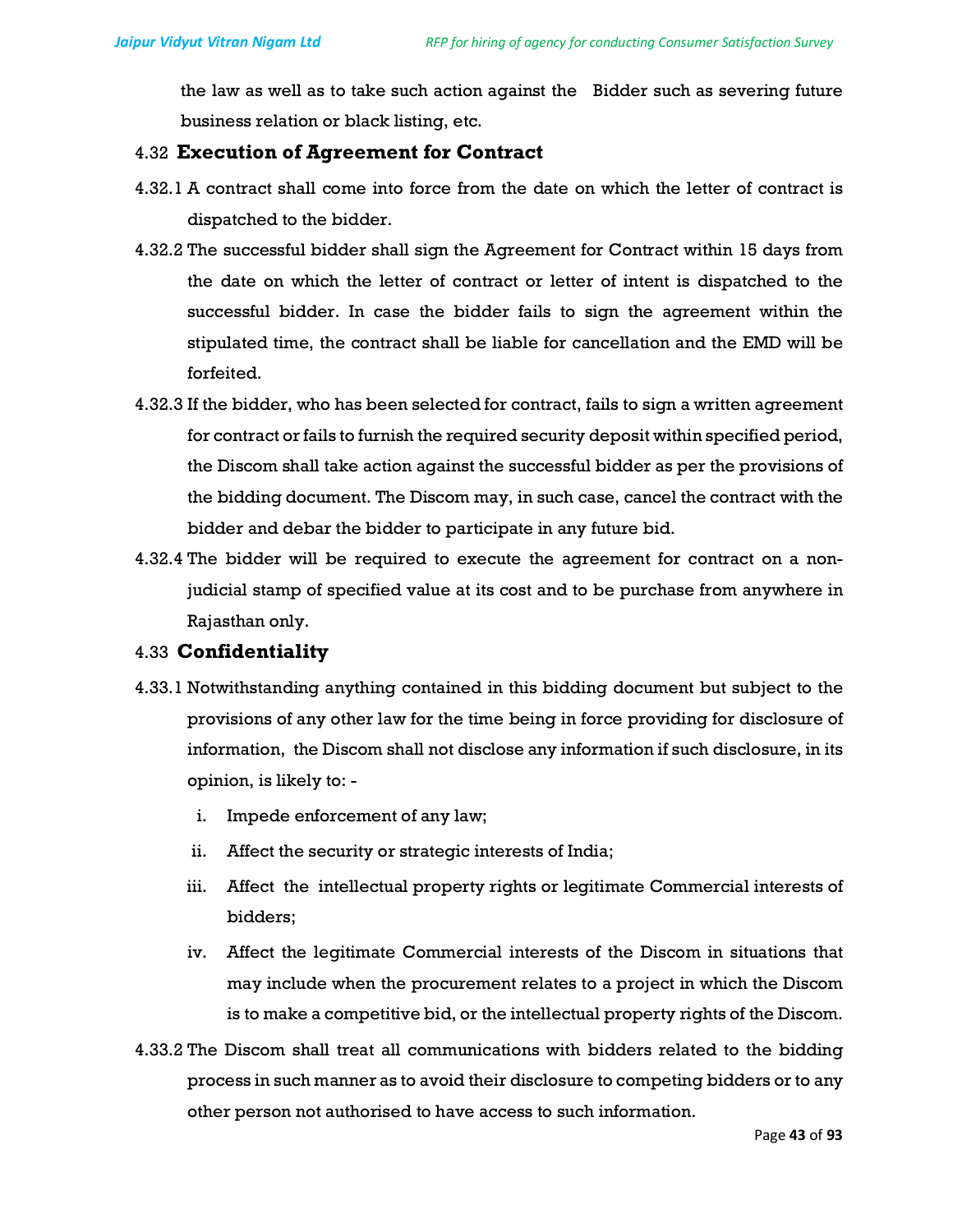- 4.33.3 The Discom may impose on bidders and sub-contractors, if there are any for fulfilling the terms of the contract, conditions aimed at protecting information, the disclosure of which violates (a) above.
- 4.33.4 In addition to the restrictions specified above, the Discom, while procuring a subject matter of such nature which requires the Discom to maintain confidentiality, may impose condition for protecting confidentiality of such information.
	- i. The Discom and the Bidder shall keep confidential and shall not, without the written consent of the other party hereto, divulge to any third party any documents, data, or other information furnished directly or indirectly by the other party hereto in connection with the Contract, whether such information has been furnished prior to, during or following completion or termination of the Contract.
	- ii. The Discom shall not use such documents, data, and other information received from the Bidder for any purposes unrelated to the Contract. Similarly, the Bidder shall not use such documents, data, and other information received from the Discom for any purpose other than the work and services required for the performance of the Contract
	- iii. The obligation of a party under sub-clauses above, however, shall not apply to information that:
		- a) the Discom or Bidder need to share with the JVVNL/AVVNL/JdVVNL or other institutions participating in the Contract;
		- b) now or hereafter enters the public domain through no fault of that party;
		- c) can be proven to have been possessed by that party at the time of disclosure and which was not previously obtained, directly or indirectly, from the other party; or
		- d) Otherwise lawfully becomes available to that party from a third party that has no obligation of confidentiality.
	- iv. The above provisions shall not in any way modify any undertaking of confidentiality given by either of the parties hereto prior to the date of the Contract in respect of the supply or any part thereof.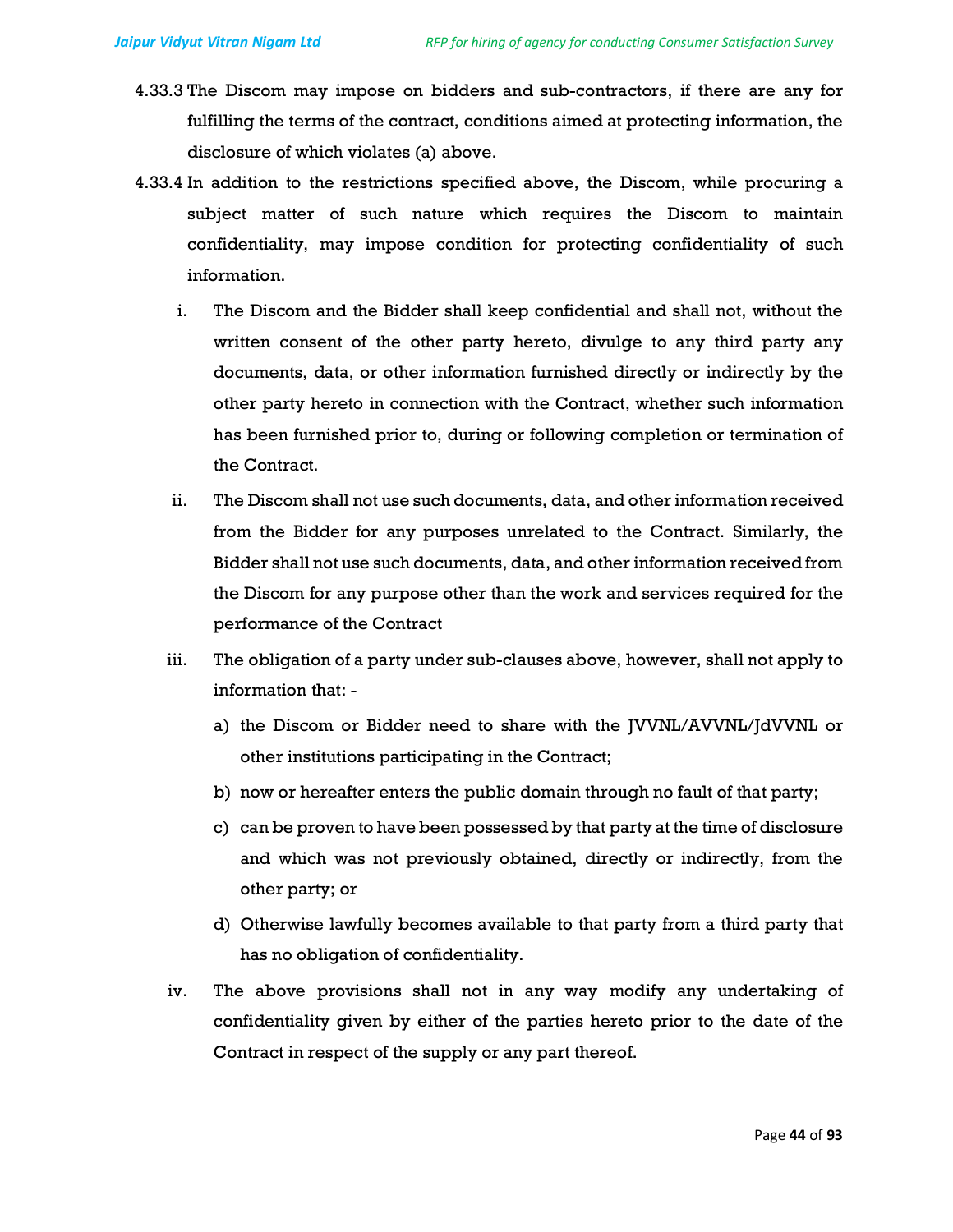v. The provisions of this clause shall survive completion or termination, for whatever reason, of the Contract.

## 4.34 Cancellation of bidding process

- 4.34.1 If any bidding process has been cancelled, it shall not be reopened but it shall not prevent the Discom from initiating a new bidding process for the same subject matter of services, if required.
- 4.34.2 The Discom may, for reasons to be recorded in writing, cancel the process of procurement initiated by it
	- i. At any time prior to the acceptance of the successful Bid; or
	- ii. After the successful Bid is accepted in accordance with (d) and (e) below.
- 4.34.3 The Discom shall not open any bids or proposals after taking a decision to cancel the procurement and shall return such unopened bids or proposals.
- 4.34.4 The decision of the Discom to cancel the services and reasons for such decision shall be immediately communicated to all bidders that participated in the bidding process.
- 4.34.5 If the bidder who's Bid has been accepted as successful fails to sign any written contract as required, or fails to provide any required security for the performance of the work order, the Discom may cancel the bidding process.
- 4.34.6 If a bidder is convicted of any offence under the Act, the Discom may:
	- i. Cancel the relevant bidding process if the Bid of the convicted bidder has been declared as successful but no contract has been entered into;
	- ii. Rescind (cancel) the relevant contract or forfeit the payment of all or a part of the contract value if the contract has been entered into between the Discom and the convicted bidder.

# 4.35 Code of Integrity for Bidders

- 4.35.1 No person participating in a bidding process shall act in contravention of the code of integrity prescribed by the State Government.
- 4.35.2 The code of integrity include provisions for:
	- i. Prohibiting
		- a. Any offer, solicitation or acceptance of any bribe, reward or gift or any material benefit, either directly or indirectly, in exchange for an unfair advantage in the bidding process or to otherwise influence the bidding process;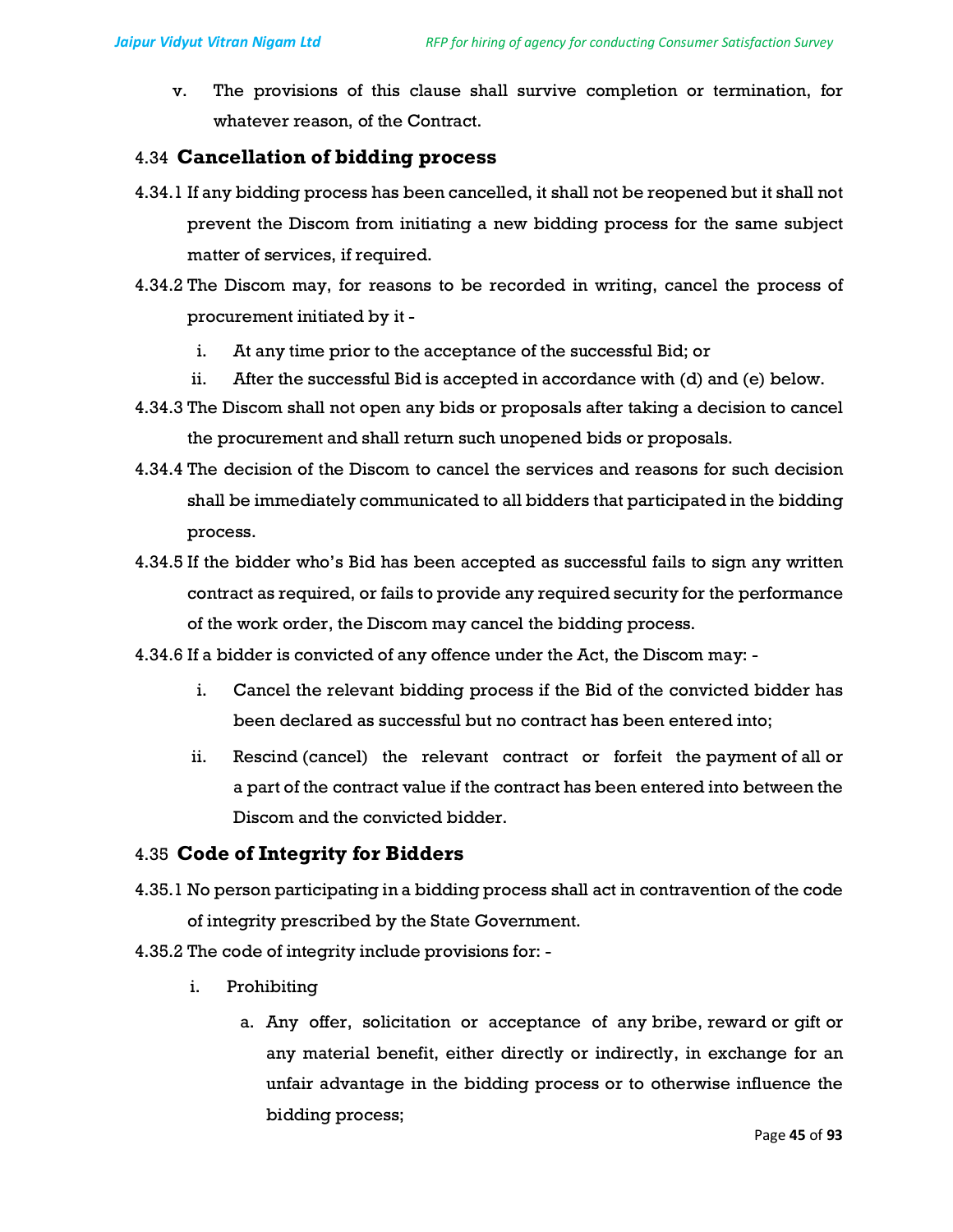- b. Any omission, including a misrepresentation that misleads or attempts to mislead so as to obtain a financial or other benefit or avoid an obligation;
- c. Any collusion, bid rigging or anti-competitive behavior to impair the transparency, fairness and progress of the bidding process;
- d. Improper use of information shared between the Discom and the bidders with an intent to gain unfair advantage in the bidding process or for personal gain;
- e. Any financial or business transactions between the bidder and any officer or employee of the Discom;
- f. Any coercion including impairing or harming or threatening to do the same, directly or indirectly, to any party or to its property to influence the bidding process;
- g. Any obstruction of any investigation or audit of a bidding process;
- ii. Disclosure of conflict of interest;
- iii. Disclosure by the bidder of any previous transgressions with any entity in India or any other country during the last three years or of any debarment by any other Purchaser.
- 4.35.3 Without prejudice to the provisions below, in case of any breach of the code of integrity by a bidder or prospective bidder, as the case may be, the Discom may take appropriate measures including:
	- i. exclusion of the bidder from the bidding process;
	- ii. calling-off of pre-contract negotiations and forfeiture or encashment of bid security;
	- iii. forfeiture or encashment of any other security or bond relating to the procurement;
	- iv. recovery of payments made by the Discom along with interest thereon at bank rate;
	- v. cancellation of the relevant contract and recovery of compensation for loss incurred by the Discom;
	- vi. debarment of the bidder from participation in future procurements of the Discom for a period not exceeding three years.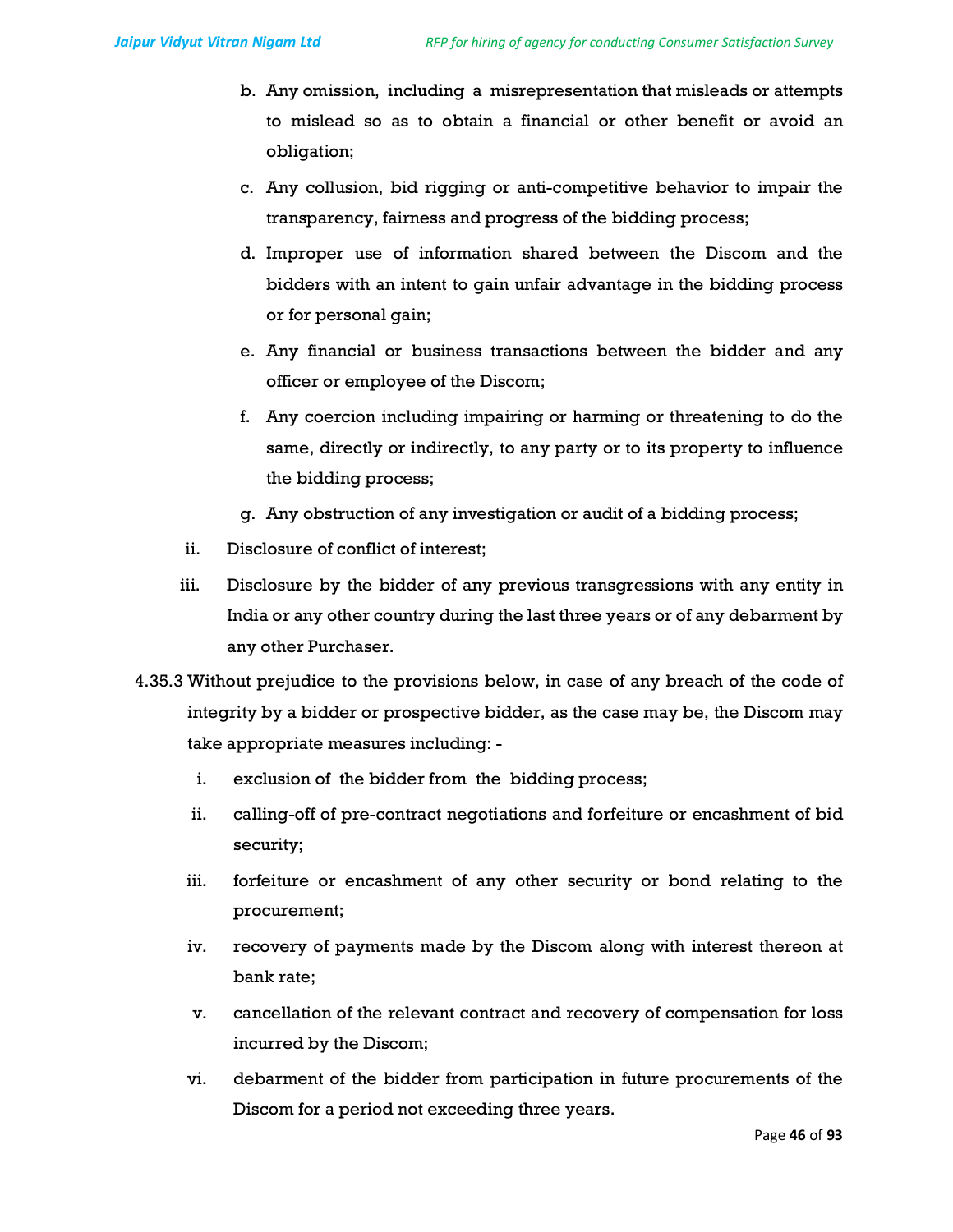## 4.36 Appeals

- 4.36.1 Subject to "Appeal not to lie in certain cases" below, if any bidder or prospective bidder is aggrieved that any decision, action or omission of the Discom is in contravention to the provisions of the Act or the rules or guidelines issued there under, he may file an appeal to such officer of the Discom, as may be designated by it for the purpose, within a period of 10 days from the date of such decision or action, omission, as the case may be, clearly giving the specific ground or grounds on which he feels aggrieved:
	- i. Provided that after the declaration of a bidder as successful in terms of "Award of Contract", the appeal may be filed only by a bidder who has participated in procurement proceedings:
	- ii. Provided further that in case the Discom evaluates the technical Bid before the opening of the financial Bid, an appeal related to the matter of financial Bid may be filed only by a bidder whose technical Bid is found to be acceptable.
- 4.36.2 The officer to whom an appeal is filed under (4.36.1) above shall deal with the appeal as expeditiously as possible and shall endeavour to dispose it of within 30 days from the date of filing of the appeal.
- 4.36.3 If the officer designated under (4.36.1) above fails to dispose of the appeal filed under that sub-section within the period specified in (4.36.2) above, or if the bidder or prospective bidder or the Discom is aggrieved by the order passed, the bidder or prospective bidder or the Discom, as the case may be, may file a second appeal to an officer or authority designated by the State Government in this behalf within 15 days from the expiry of the period specified in (4.36.2) above or of the date of receipt of the order passed under (4.36.2) above, as the case may be.
- 4.36.4 The officer or authority to which an appeal is filed under (4.36.3) above shall deal with the appeal as expeditiously as possible and shall endeavour to dispose it of within 30 days from the date of filing of the appeal:
- 4.36.5 The officer or authority to which an appeal may be filed under (4.36.1) or (4.36.3) above shall be :

First Appellate Authority: As may be decided by the Board of directors

Second Appellate Authority: As may be determined by Government of Rajasthan

- 4.36.6 Form of Appeal:
	- i. Every appeal under  $(4.36.1)$  and  $(4.36.3)$  above shall be as per **Annexure-XI** along with as many copies as there are respondents in the appeal.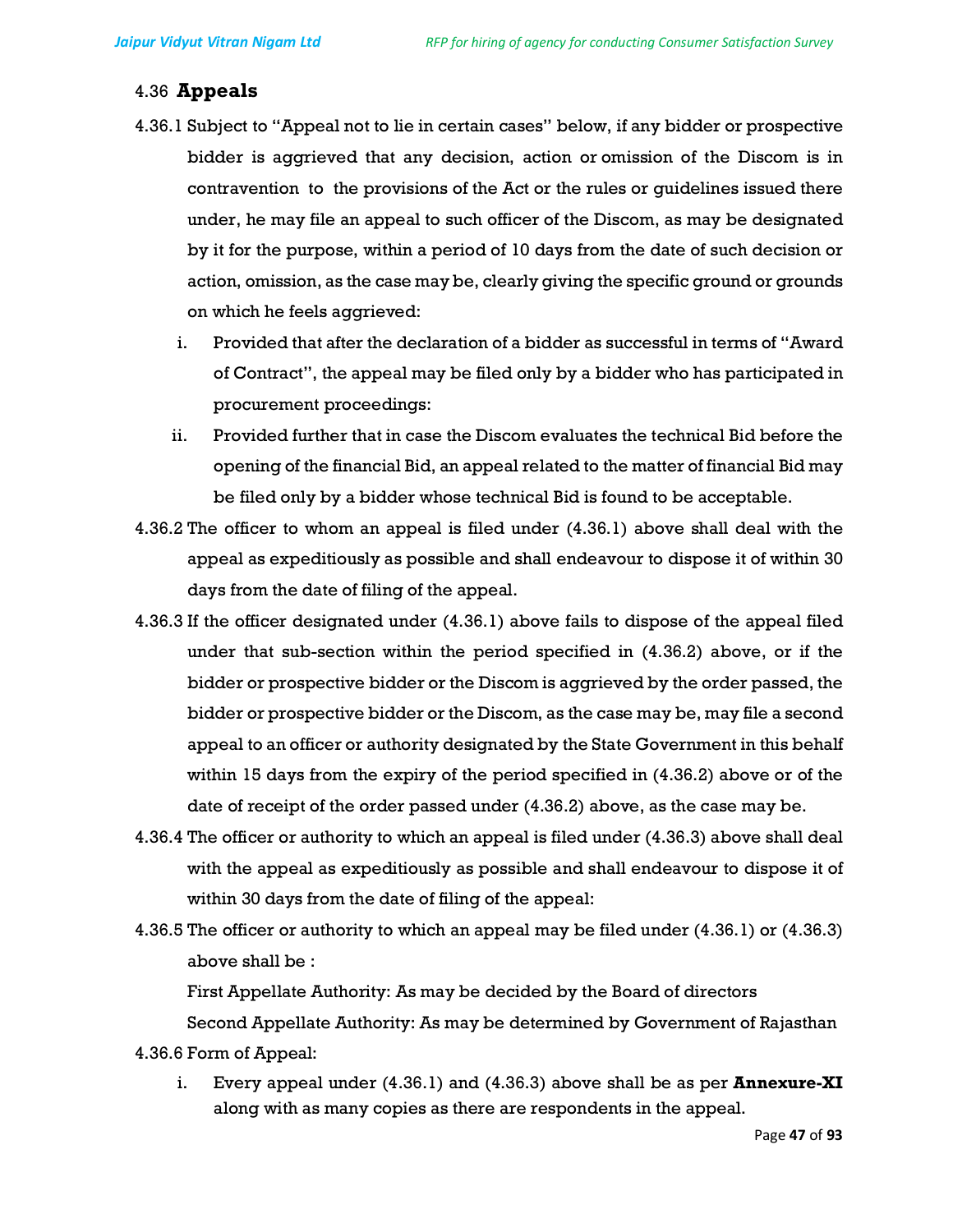- ii. Every appeal shall be accompanied by an order appealed against, if any, affidavit verifying the facts stated in the appeal and proof of payment of fee.
- iii. Every appeal may be presented to First Appellate Authority or Second Appellate Authority, as the case may be, in person or through registered post or authorized representative.
- 4.36.7 Fee for Appeal: Fee for filing appeal:
	- i. Fee for first appeal shall be rupees two thousand five hundred and for second appeal shall be rupees ten thousand, which shall be non-refundable.
	- ii. The fee shall be paid in the form of bank demand draft or banker's cheque of a Scheduled Bank payable in the name of Appellate Authority concerned.
- 4.36.8 Procedure for disposal of appeal:
	- i. The First Appellate Authority or Second Appellate Authority, as the case may be, upon filing of appeal, shall issue notice accompanied by copy of appeal, affidavit and documents, if any, to the respondents and fix date of hearing.
	- ii. On the date fixed for hearing, the First Appellate Authority or Second Appellate Authority, as the case may be, shall,
		- a. hear all the parties to appeal present before him; and
		- b. peruse or inspect documents, relevant records or copies thereof relating to the matter.
	- iii. After hearing the parties, perusal or inspection of documents and relevant records or copies thereof relating to the matter, the Appellate Authority concerned shall pass an order in writing and provide the copy of order to the parties to appeal free of cost.
	- iv. The order passed under (4.39.3) shall also be placed on the State Public Procurement Portal.
- 4.36.9 No information which would impair the protection of essential security interests of India, or impede the enforcement of law or fair competition, or prejudice the legitimate Commercial interests of the bidder or the Discom, shall be disclosed in a proceeding under an appeal.

# 4.37 Stay of procurement proceedings:

4.37.1 While hearing of an appeal, the officer or authority hearing the appeal may, on an application made in this behalf and after affording a reasonable opportunity of hearing to the parties concerned, stay the procurement proceedings pending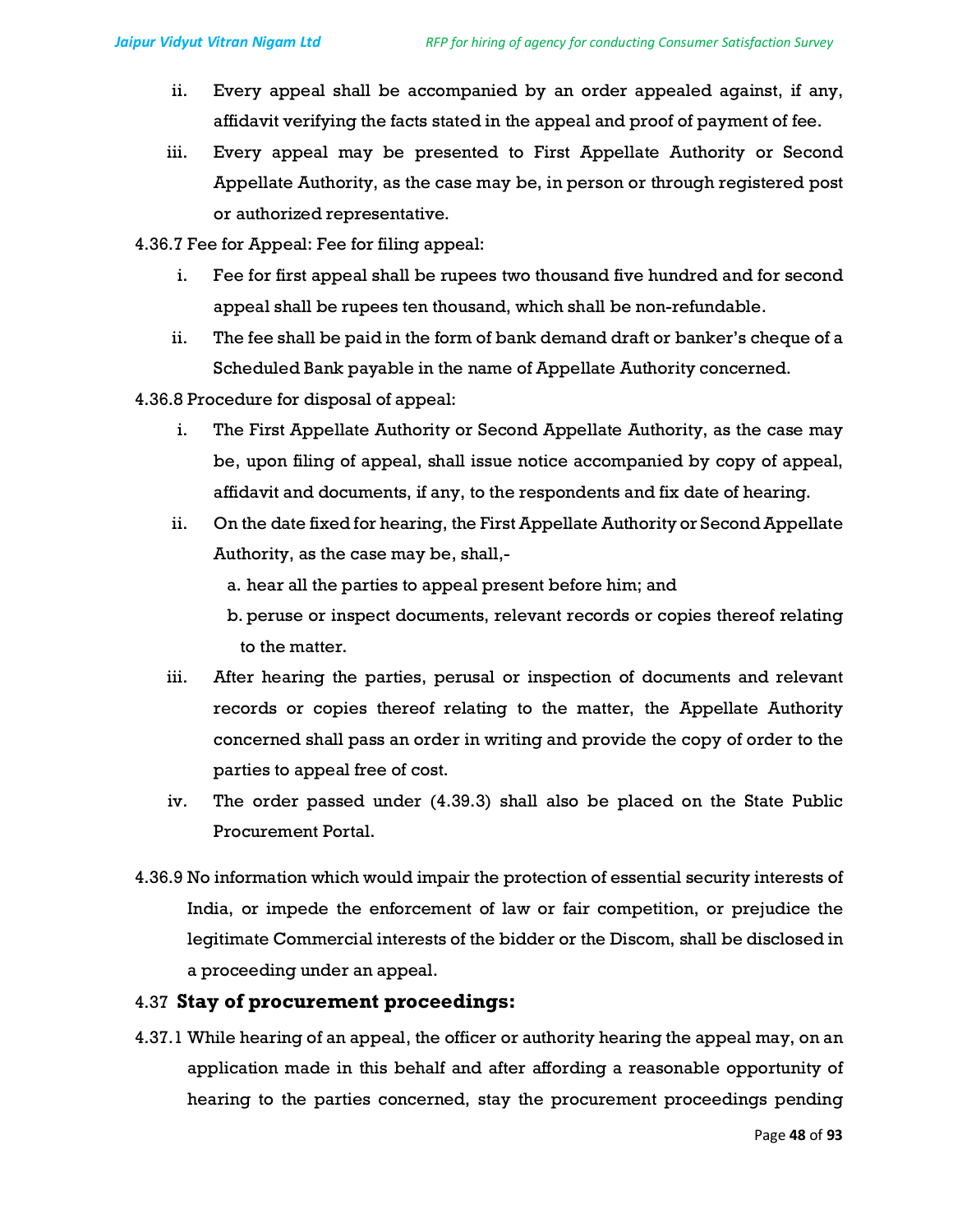disposal of the appeal, if he, or it, is satisfied that failure to do so is likely to lead to miscarriage of justice.

#### 4.38 Vexatious Appeals & Complaints:

4.38.1 Whoever intentionally files any vexatious, frivolous or malicious appeal or complaint under the "The Rajasthan Transparency Public Procurement Act 2012", with the intention of delaying or defeating any procurement or causing loss to the Discom or any other bidder, shall be punished with fine which may extend to twenty lakh rupees or five per cent of the value of procurement, whichever is less.

#### 4.39 Offences by Firms/ Companies

- 4.39.1 Where an offence under "The Rajasthan Transparency Public Procurement Act 2012" has been committed by a company, every person who at the time the offence was committed was in charge of and was responsible to the company for the conduct of the business of the company, as well as the company, shall be deemed to be guilty of having committed the offence and shall be liable to be proceeded against and punished accordingly:
- 4.39.2 Provided that nothing contained in this sub-section shall render any such person liable for any punishment if he proves that the offence was committed without his knowledge or that he had exercised all due diligence to prevent the commission of such offence.
- 4.39.3 Notwithstanding anything contained in (a) above, where an offence under this Act has been committed by a company and it is proved that the offence has been committed with the consent or connivance of or is attributable to any neglect on the part of any director, manager, secretary or other officer of the company, such director, manager, secretary or other officer shall also be deemed to be guilty of having committed such offence and shall be liable to be proceeded against and punished accordingly.
- 4.39.4 For the purpose of this clause
	- i. "company" means a body corporate and includes a limited liability partnership, firm, registered society or co- operative society, trust or other association of individuals; and
	- ii. "director" in relation to a limited liability partnership or firm, means a partner in the firm.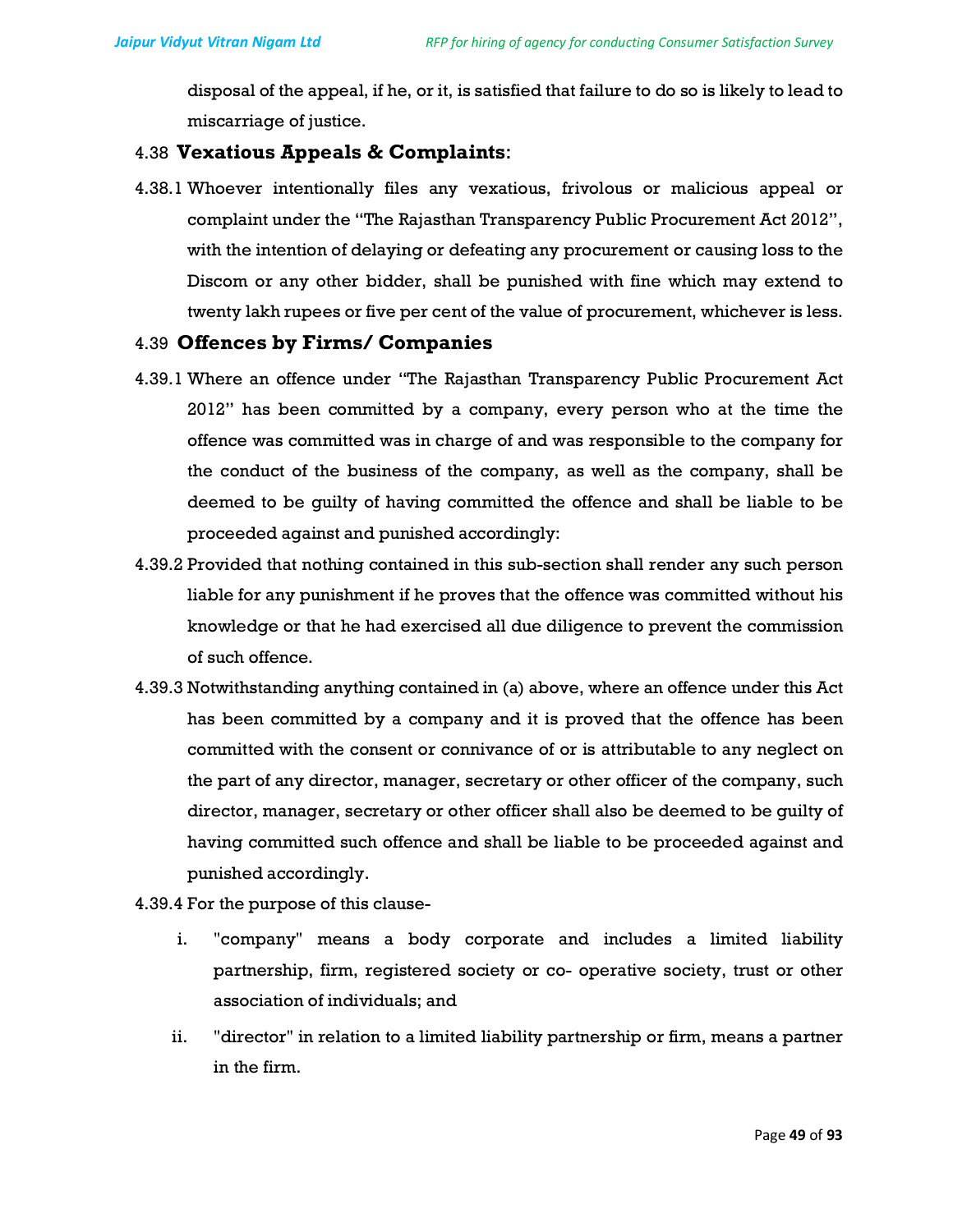4.39.5 Abetment of certain offences: Whoever abets an offence punishable under this Act, whether or not that offence is committed in consequence of that abetment, shall be punished with the punishment provided for the offence.

#### 4.40 Debarment from Bidding

- 4.40.1 A bidder shall be debarred/blacklisted by the Discom if he has been convicted of an offence
	- i. under the Prevention of Corruption Act, 1988 (Central Act No. 49 of 1988); or
	- ii. under the Indian Penal Code, 1860 (Central Act No. 45 of 1860) or any other law for the time being in force, for causing any loss of life or property or causing a threat to public health as part of execution of a public procurement contract.
- 4.40.2 A bidder debarred under (a) above shall not be eligible to participate in a bidding process of any Discom for a period not exceeding three years commencing from the date on which he was debarred.
- 4.40.3 If the Discom finds that a bidder has breached the code of integrity prescribed in terms of "Code of Integrity for bidders" above, it may debar the bidder for a period not exceeding three years.
- 4.40.4 Where the entire bid security or the entire performance security or any substitute thereof, as the case may be, of a bidder has been forfeited by the Discom in respect of any bidding process or contract, the bidder may be debarred from participating in any bidding process undertaken by the Discom for a period not exceeding three years.
- 4.40.5 The Discom shall not debar a bidder under this section unless such bidder has been given a reasonable opportunity of being heard.

#### 4.41 Monitoring of Contract

- 4.41.1 An officer or a committee of officers named Contract Monitoring Committee (CMC) may be nominated by Discom to monitor the progress of the contract during its execution.
- 4.41.2 During the contract period the CMC shall keep a watch on the progress of the contract and shall ensure that the bidder has deployed sufficient resources in proportion to the quantum of work assigned to the survey agency. The CMC will also inspect the performance of the agency from time to time.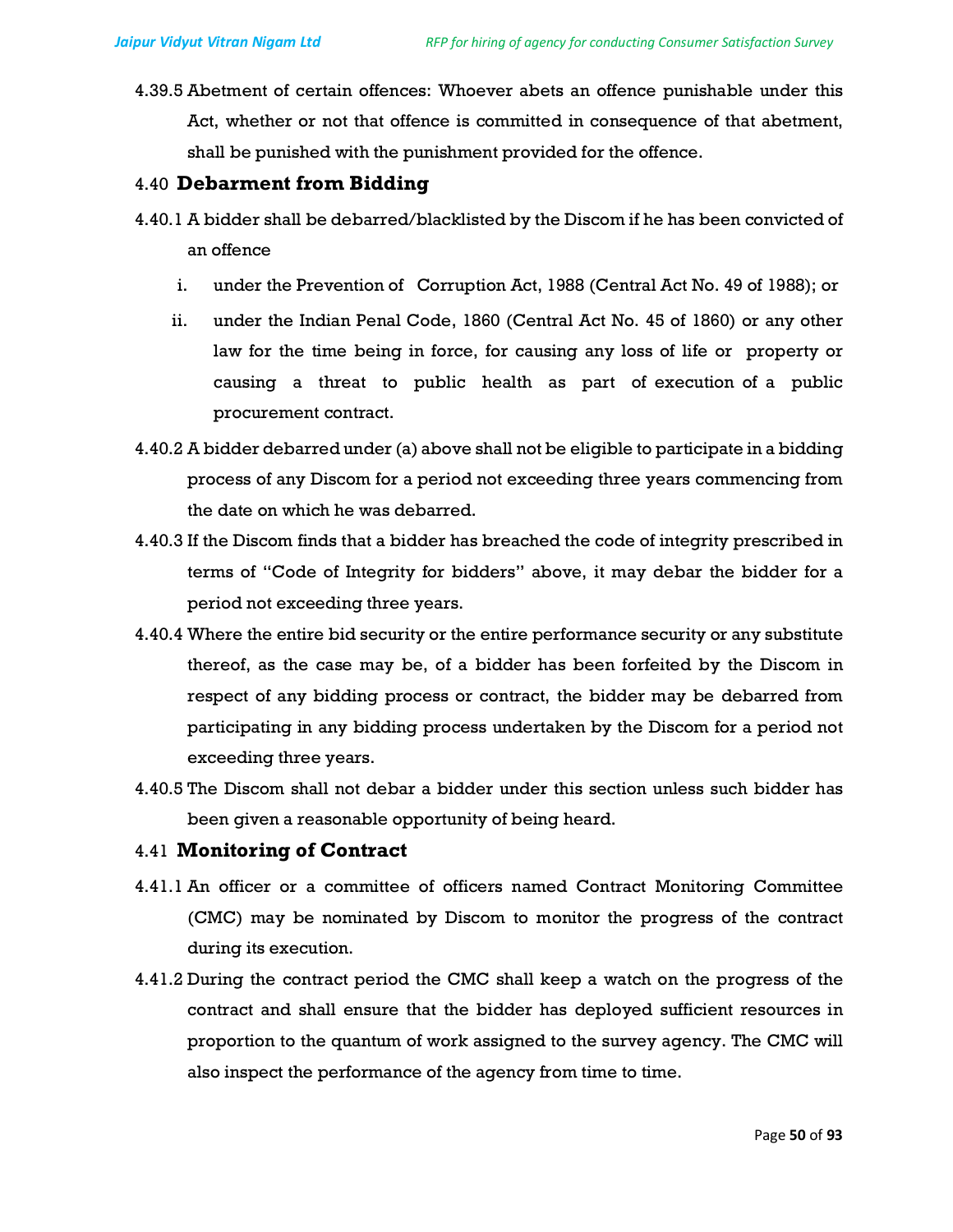- 4.41.3 If delay in providing the desired quality of service is observed a performance notice would be given to the selected bidder to take remedial action in that regard.
- 4.41.4 Any Change in the constitution of the firm, etc. shall be notified forth with by the contractor in writing to the Discom and such change shall not relieve any former member of the firm, etc., from any liability under the contract.
- 4.41.5 No new business partner/ partners shall be accepted in the firm by the selected bidder in respect of the contract unless he/ they agree to abide by all its terms, conditions and deposits with the Discom through a written agreement to this effect. The bidder's receipt for acknowledgement or that of any partners subsequently accepted as above shall bind all of them and will be sufficient discharge for any of the purpose of the contract.
- 4.41.6 The selected survey agency shall not assign or sub-let his contract or any substantial part thereof to any other agency without the permission of Discom except the one with whom the Bidder has partnered for the purpose of execution of the project (if any).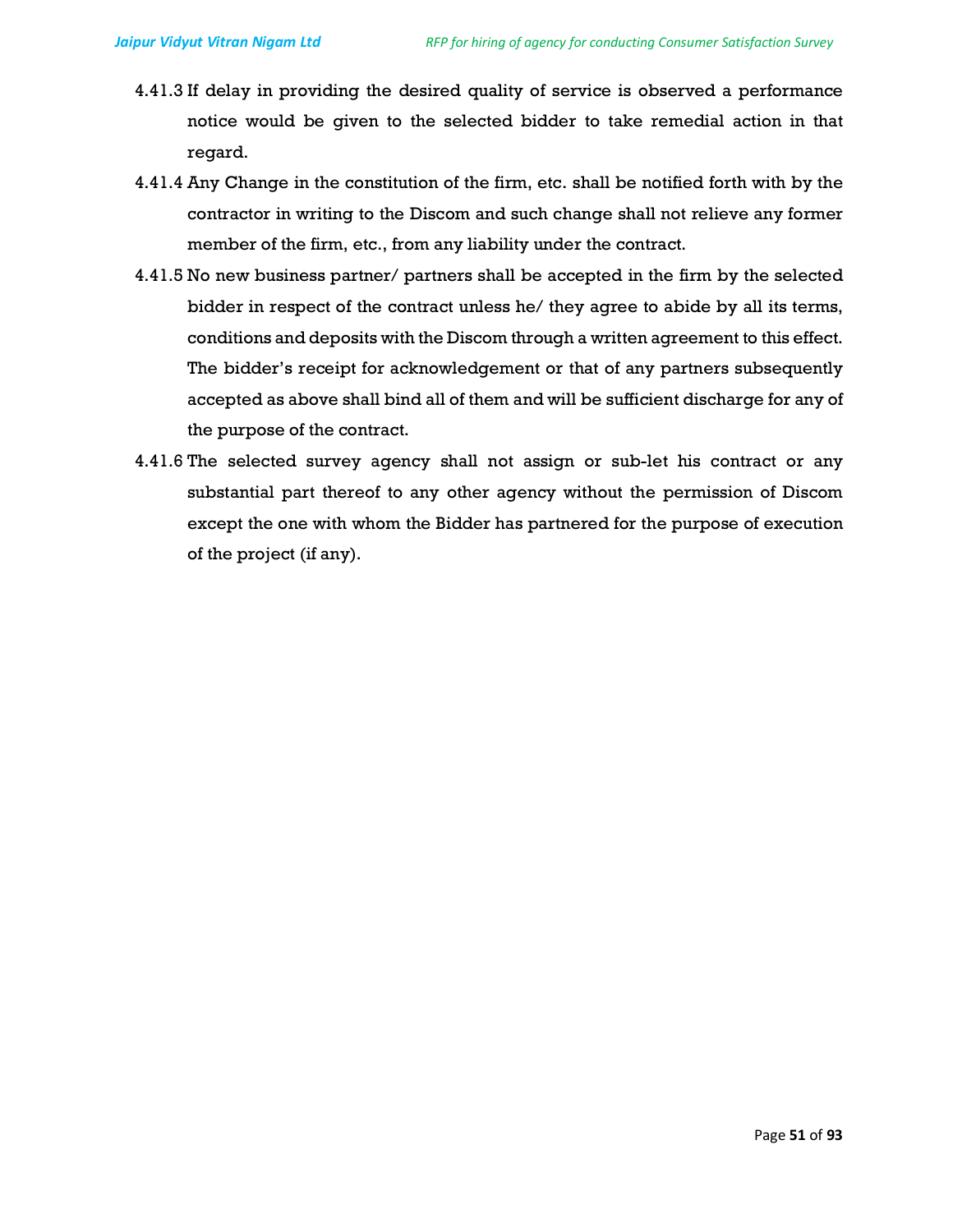# 5 TERMS AND CONDITIONS, OF TENDER & CONTRACT

#### 5.1 Definitions

For the purpose of clarity, the following words and expressions shall have the meanings assigned to them as under / under the heading Definition and Abbreviations earlier in this document: -

- a) "Contract" means the Agreement entered into between the Discom and the Bidder, together with the Contract Documents referred to therein, including all attachments, appendices, and all documents incorporated by reference therein.
- b) "Contract Documents" means the documents listed in the Agreement, including any amendments thereto.
- c) "Contract Price" means the price payable to the Bidder as specified in the Agreement, subject to such additions and adjustments thereto or deductions there from, as may be made pursuant to the Contract.
- d) "Day" means calendar day.
- e) "Completion" means the fulfilment of the Related Works & Services by the Bidder in accordance with the terms and conditions set forth in the Contract.
- f) "Purchaser" means the entity that is a recipient of a works or services provided by the Selected Bidder, here it shall mean Discom.
- g) "Subcontractor" means any natural person, private or government entity, or a combination of the above, including its legal successors or permitted assigns, to whom any part of the Goods to be supplied or execution of any part of the Services is subcontracted by the Bidder.
- h) "Bidder" means any firm/ agency/ company/ contractor/ supplier/ vendor responding to Invitation for Bids / Request for Proposal / Notice Inviting Tender and which is participating in the Bid.

# 5.2 General Conditions of Contract

5.2.1 The following GCC shall be applicable to and form part of the Contract to be executed between the Discom and the Contractor unless specifically excluded or amended in the Contract.

#### 5.3 Interpretation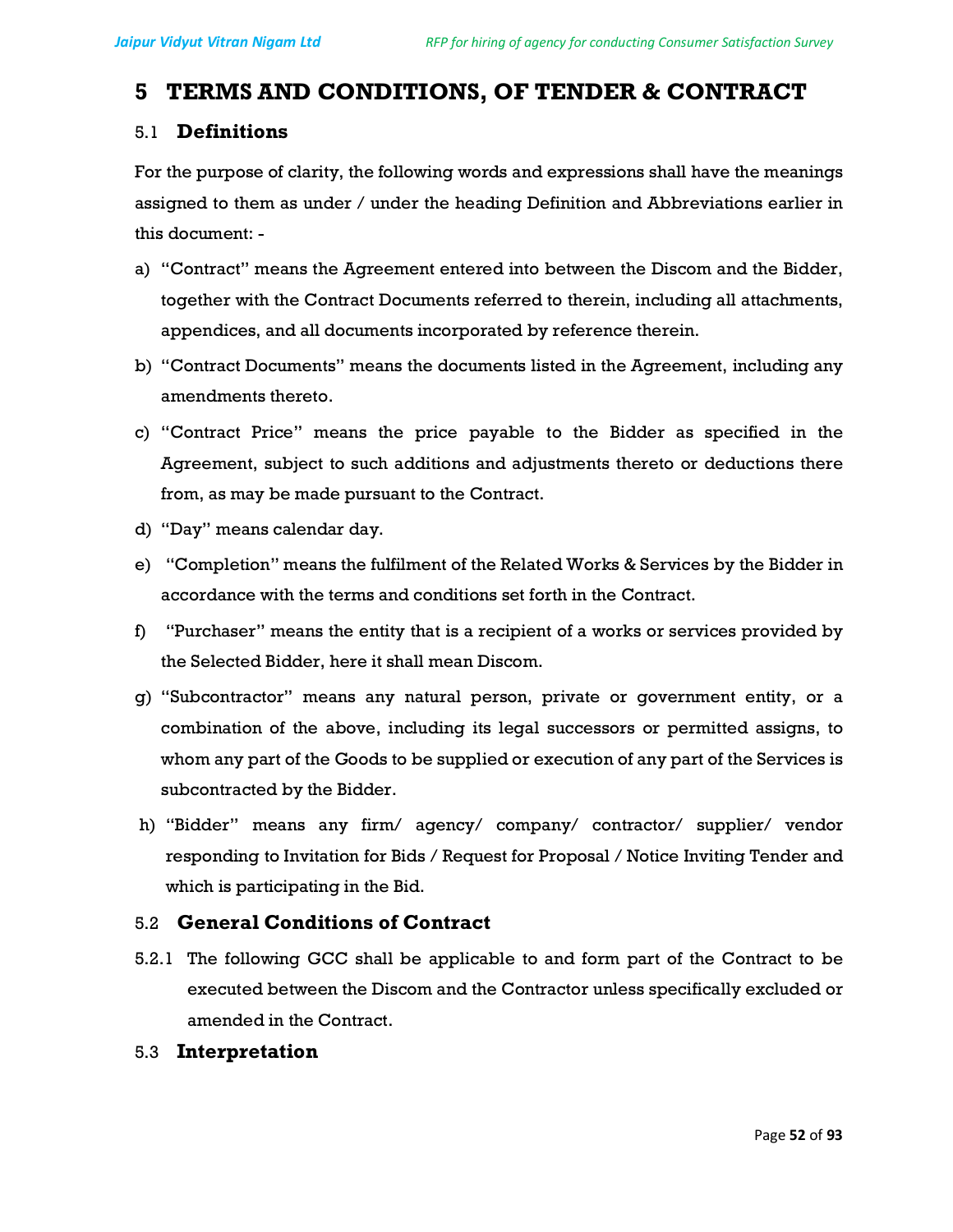- 5.3.1 In the event of an inconsistency between the terms of the Contract and the Proposal, the terms of the Contract shall prevail;
- 5.3.2 The clause headings are for convenient reference only and do not form part of this RFP;
- 5.3.3 Unless otherwise specified a reference to a clause number is a reference to all of its sub-clauses;
- 5.3.4 unless otherwise specified a reference to a clause, sub- clause, article or section is a reference to a clause, sub-clause or section of this RFP including any amendments or modifications to the same from time to time;
- 5.3.5 a word in the singular includes the plural and a word in the plural includes the singular;
- 5.3.6 a word importing a gender includes any other gender;
- 5.3.7 a reference to a person includes a partnership and a body corporate;
- 5.3.8 a reference to legislation includes legislation repealing, replacing or amending that legislation;
- 5.3.9 where a word or phrase is given a particular meaning it includes the appropriate grammatical forms of that word or phrase, which have corresponding meanings;
- 5.3.10 Whenever a material or article is specified or described by the name of a particular brand, manufacturer or trademark, the specific item shall be understood as establishing type, function and quality desired. Products of other manufacturers may also be considered, provided sufficient information is furnished so as to enable the Discom to determine that the products are equivalent to those named.

#### 5.4 Corrupt Practices

- 5.4.1 The survey agency, shall observe the highest standards of ethics during the execution of the Project;
- 5.4.2 The Discom will reject a Proposal for award if it determines that the Bidder recommended for award has engaged in Corrupt Practice, Fraudulent Practice, Collusive Practice, or Coercive Practices in competing for the Contract;
- 5.4.3 After the issuance of the LOI if it comes to the knowledge of the Discom that the Survey Agency has engaged in Corrupt Practice, Fraudulent Practice, Collusive Practice, or Coercive Practices at any stage, the Discom shall forthwith terminate the Contract as per the provisions of Clause related to termination.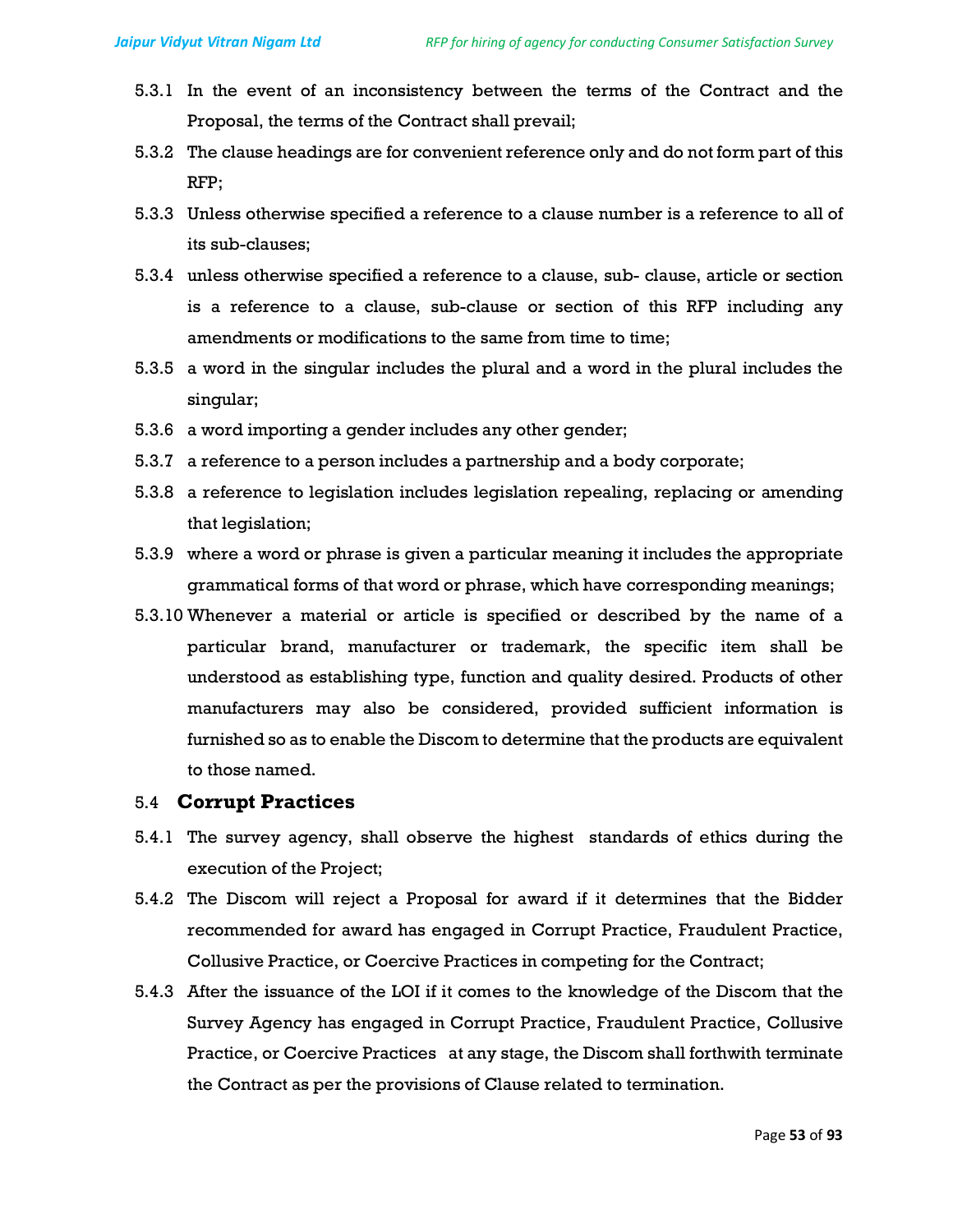#### 5.5 Language

- 5.5.1 The official language of the Bidding Documents is English. Contract as well as all correspondence and documents relating to the Contract exchanged by the Survey Agency and the Discom, shall be written in English. Supporting documents and printed literature that are part of the Bidding Documents may be in another language provided they are accompanied by an accurate translation of the relevant passages in English, in which case, for purposes of interpretation, the English translation shall govern.
- 5.5.2 The Survey Agency shall bear all costs of translation to English and all risks of the accuracy of such translation. The Survey Agency shall be bound to the English translation and what has been stated therein.

#### 5.6 Consortium

5.6.1 Consortium are not allowed to participate in this bidding

#### 5.7 Conditions Precedent to the Contract

5.7.1 The Survey Agency shall submit an unconditional and irrevocable performance security deposit to Discom from any nationalized bank / Scheduled bank as per the GCC.

#### 5.8 Taxes & Duties

- 5.8.1 All custom duties, excise duties, Central Sales Taxes and other levies payable by the bidders other than VAT and Service Tax in respect of the transaction between the bidders and their vendors/sub – suppliers while procuring any subassemblies, raw materials and equipment shall be treated as included in the bid price and no claim on this behalf will be entertained by the owner.
- 5.8.2 The work contract tax on the entire value of material supplied and erected, Central Sales Tax/VAT, excise duty, local taxes, Rajasthan entry tax as applicable/leviable on the goods procured from outside Rajasthan, levies, and other liabilities of Govt, if leviable in respect of the transaction between the owner and the Survey Agency under the contract on the date of opening of bids (techno-Commercial) shall be treated as included in the bid price and no additional payment on this account shall be paid by the Nigam. The service tax shall be payable extra at the applicable rate on production of necessary documents/proof.
- 5.8.3 Any income tax, surcharge on income tax and other corporate taxes including work contract tax, service tax and entry tax as applicable/ leviable on the goods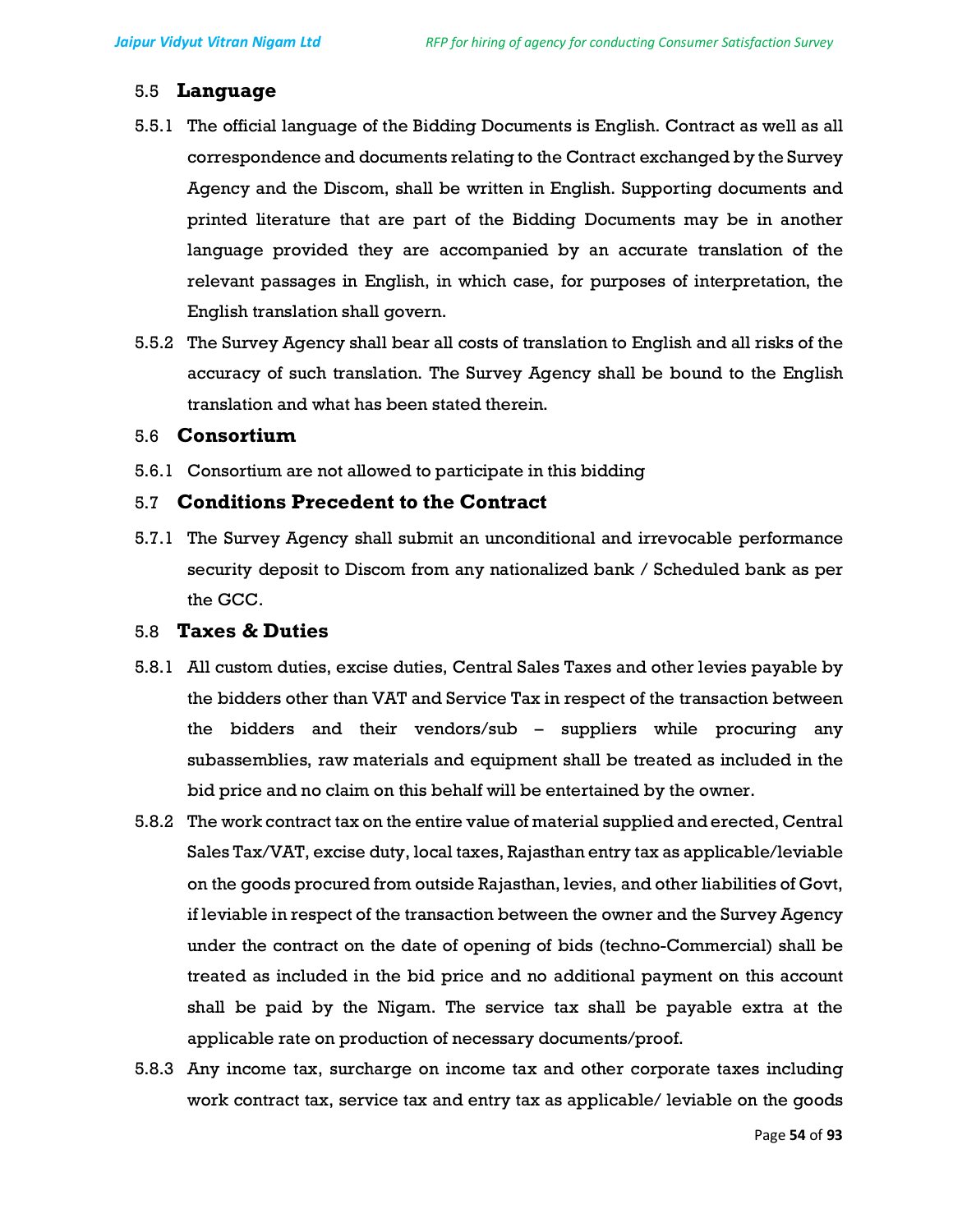procured from outside Rajasthan as attracted under the law, shall be deducted at source, as per the prevailing Govt rules by payment making authority from each bill. Necessary TDS certificate shall be issued by payment making authority.

- 5.8.4 Jaipur Vidyut Vitran Nigam Limited is registered dealer under Central Sales tax Act and is entitled to concessional rate of Central sales tax as per rules in force. Necessary declaration Form 'C' for availing supply of material on concessional sales tax shall be issued by the Nigam on completion of ordered work/ financial year ending.
- 5.8.5 Any statutory variation in existing rates of taxes/duties/levies/charges during contracted completion period shall be to Nigam's account. However, for claiming any such statutory variation, the Survey Agency is required to furnish the documentary evidence/proof in support of the same for scrutiny and approval. Any downward variation in above rates of taxes/duties/levies shall have to be passed on to the Nigam

#### 5.9 Disputed Payments

- 5.9.1 An invoice raised by Survey Agency can be disputed by Discom however, Discom shall remit the 50% of the disputed payments to Survey Agency within 30 (Thirty) Days of submission of claims.
- 5.9.2 In case dispute is resolved in favour of Survey Agency, Discom shall within 7 (Seven) Days of settlement of such disputes pay the balance amount if any.
- 5.9.3 In case dispute is resolved in favour of Discom, Survey Agency shall within 7 (Seven) Days of settlement of such disputes refund the excess amount if any.
- 5.9.4 All disputed penalties shall be resolved by way of appropriate dispute resolution mechanism detailed in the Contract and there shall be no right to offset such penalties against amounts owed to the Survey Agency, without undertaking the aforementioned appropriate dispute resolution.

#### 5.10 Settlement of Disputes:

5.10.1 General: If any dispute arises between the Survey Agency and Discom during the execution of a contract that would be amicably settled by mutual discussions. However, if the dispute is not settled by mutual discussions, a written representation will be obtained from the contractor on the points of dispute. The representation so received shall be examined by the concerned Procurement Committee which sanctioned the tender. The Procurement Committee may take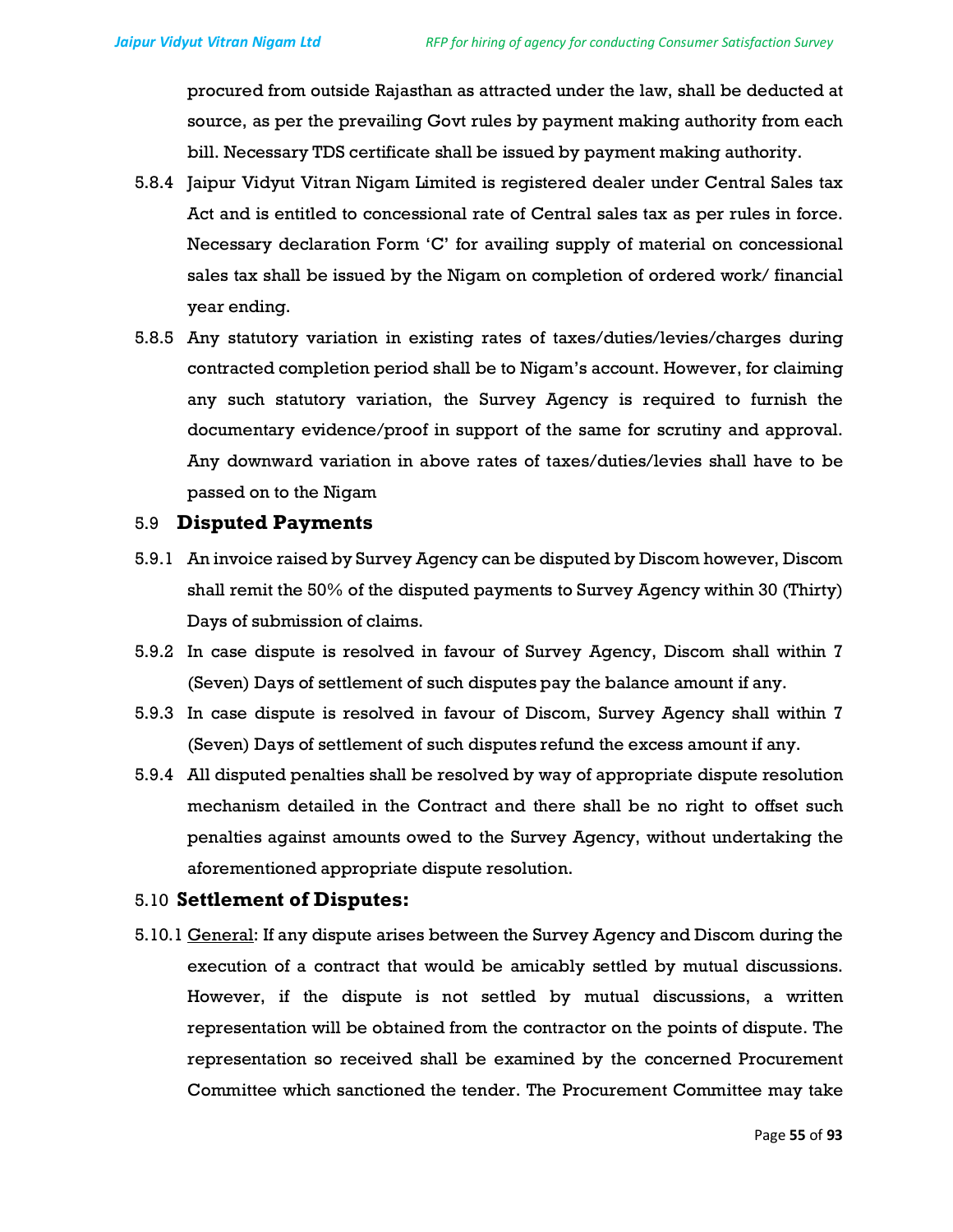legal advice of a counsel and then examine the representation. The contractor will also be given an opportunity of being heard. The Committee will take a decision on the representation and convey it in writing to the contractor.

- 5.10.2 Standing Committee for Settlement of Disputes: If a question, difference or objection arises in connection with or out of the contract agreement or the meaning of operation of any part, thereof or the rights, duties or liabilities of either party have not been settled by mutual discussions and same shall be submitted for the decision of tender sanctioning Procurement Committee agreed by the decision of above procurement committee, it shall be referred to the empowered standing committee for decision. The standing committee shall consist of following members, provided that there shall be at least one Director (Finance) : -
	- Chairman of Board of Directors of JVVNL : Chairman • Managing Director/Whole time Director, JVVNL : Member • Managing Director/Whole Time Director, AVVNL : Member
		- Managing Director/Whole Time Director, JdVVNL : Member
		- A Legal Expert to be nominated by the Chairman : Member
- 5.10.3 Procedure for reference to the Standing Committee: The Survey Agency shall present his representation to the Managing Director, JVVNL along with a fee equal to two percent of the amount of dispute, not exceeding Rupees One Lac, within three months from the date of communication of decision of the tender sanctioning Procurement Committee. The officer-in-charge of the project who was responsible for taking delivery of the goods and/ or service from the Survey Agency shall prepare a reply of representation and shall represent the Discom's stand before the standing committee. From the side of the Survey Agency, the claim case may be presented by himself or through a lawyer. After hearing both the parties, the standing committee shall announce its decision which shall be final and binding both on the Survey Agency and Discom. The standing committee, if it so decides, may refer the matter to the Board of Directors of Discom for further decision.
- 5.10.4 Legal Jurisdiction: All legal proceedings arising out of any dispute between both the parties regarding a contract shall be settled by a competent court having jurisdiction at Jaipur, where agreement has been executed and by no other court, after decision of the standing committee for settlement of disputes.
- 5.10.5 Arbitration: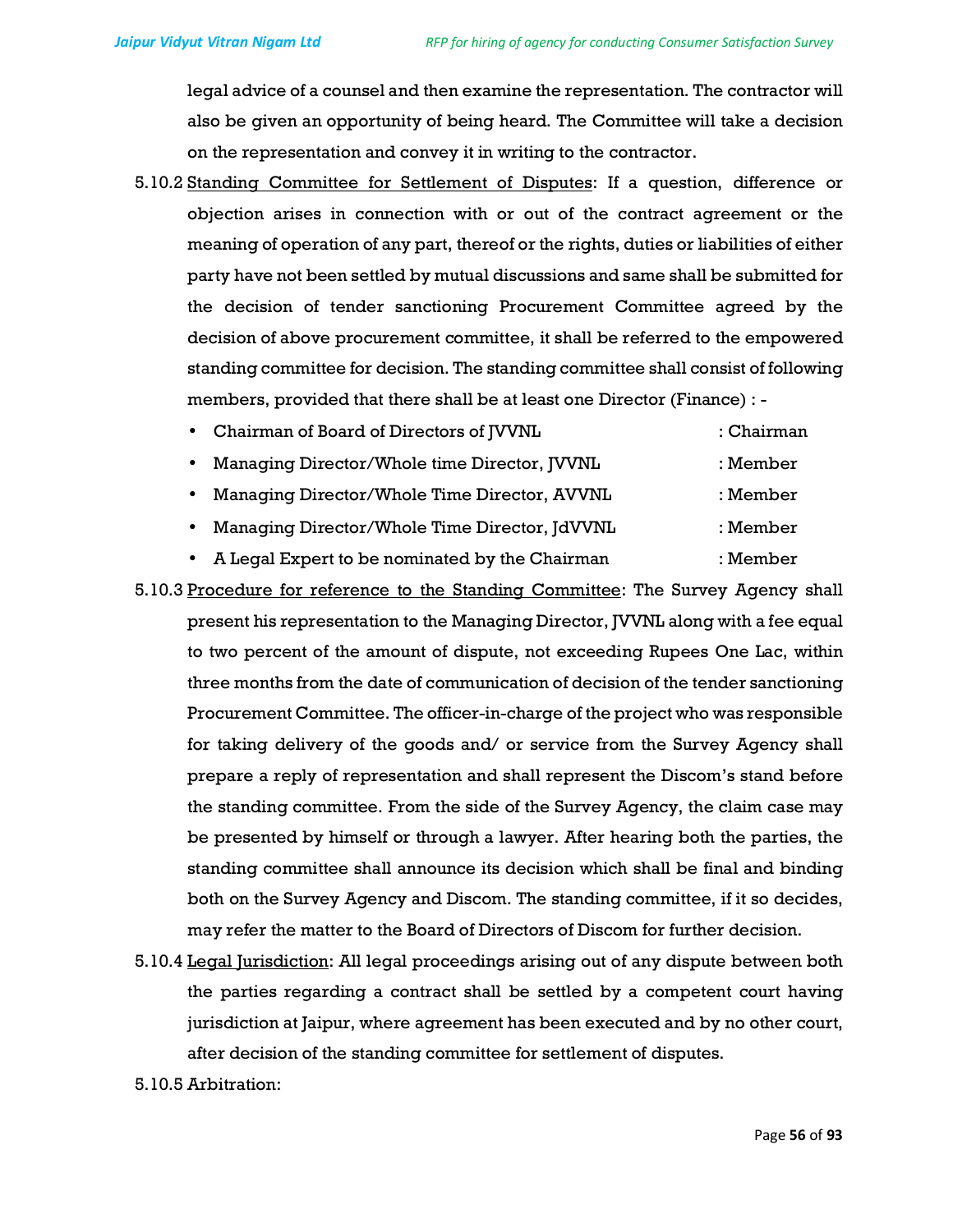- i. Any Dispute not settled amicably as above, shall, at the request of either party, be submitted to arbitration by a panel of three arbitrators. Arbitration proceedings shall be conducted according to the provisions of Arbitration and Reconciliation Act, 1996.
- ii. While submitting the dispute or difference to arbitration in accordance with this clause the party so submitting shall, in its notice, specify the name of one arbitrator appointed by it. Within 30 (Thirty) Days of receipt of notice, the other party shall appoint an arbitrator. The third arbitrator (who will act as a chairman) shall be nominated by the two arbitrators appointed as aforesaid or, failing such nomination within 30 (Thirty) Days of the appointment of the second arbitrator shall be appointed in accordance with the Arbitration and Reconciliation Act, 1996.
- iii. The language of arbitration shall be English. The venue of arbitration shall be Jaipur.
- iv. The arbitral award shall be reasoned in writing. The arbitrators shall also decide on the cost of arbitration proceedings.
- v. The parties agree that the award of the arbitrators shall be final and binding upon the parties.
- vi. Notwithstanding anything to the contrary, the provisions of this Clause shall survive the termination of the Contract.
- 5.10.6 The Survey Agency and the Discom shall continue to perform their respective obligations under the Contract during the conduct of the dispute settlement procedures.

#### 5.11 Governing Laws

5.11.1 The Contract shall be governed by and interpreted in accordance with the laws of India. The High Court of Judicature in the State of Rajasthan and Courts subordinate to it shall have exclusive jurisdiction in respect of any disputes relating to the bidding process, award of Contract and execution of the Contract.

#### 5.12 Confidential Information

5.12.1 The Discom and the Survey Agency undertake to each other to keep confidential all proprietary information (written as well as oral) concerning the business and affairs of the other, which has been obtained or received as a result of the discussions leading to or the entering of the Contract.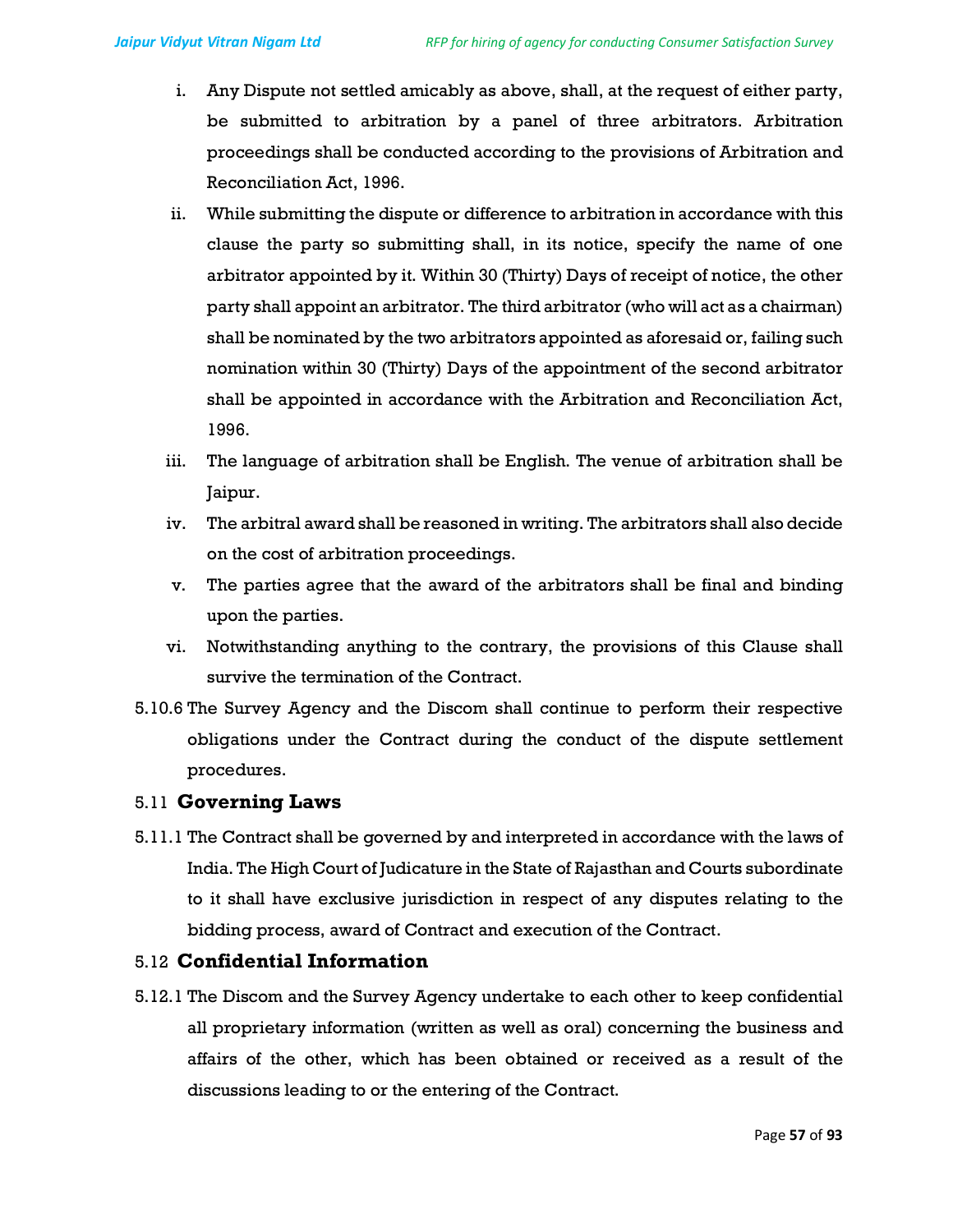- 5.12.2 After the entering of the Contract the Discom and the Survey Agency shall keep confidential and shall not, without the written consent of the other party, divulge to any third party any documents, data, or other information furnished directly or indirectly by the other party hereto in connection with the Contract, whether such information has been furnished prior to, during or following completion or termination of the Contract. Notwithstanding the above, the Survey Agency may furnish to its Sub contractor such documents, data, and other information it receives from the Discom to the extent required for the Sub contractor to perform its work under the Contract, in which event the Survey Agency shall obtain from such Subcontractor an undertaking of confidentiality similar to that imposed on the Survey Agency under this Clause.
- 5.12.3 The Discom shall not use such documents, data, and other information received from the Survey Agency for any purposes unrelated to the Contract. Similarly, the Survey Agency shall not use such documents, data, and other information received from the Discom for any purpose other than the design, procurement, or other work and services required for the performance of the Contract.
- 5.12.4 The confidentiality obligations of a party hereunder, however, shall not apply to information that:
	- i. The Discom or Survey Agency need to share with the institutions participating in the financing of the Project;
	- ii. Now or hereafter enters the public domain through no fault of that party;
	- iii. Can be proven to have been possessed by that party at the time of disclosure and which was not previously obtained, directly or indirectly, from the other party; or
	- iv. Otherwise lawfully becomes available to that party from a third party that has no obligation of confidentiality.
- 5.12.5 The above provisions of this GCC Clause shall not in any way modify any undertaking of confidentiality given by either the Discom or the Survey Agency prior to the date of the Contract.
- 5.12.6 Both the Discom and the Survey Agency undertake to the other to take all such steps as shall from time to time be necessary to ensure compliance with the provisions of the above clauses by its employees, agents and Sub-contractors.
- 5.12.7 The provisions of this GCC Clause shall survive completion or termination, for whatever reason, of the Contract.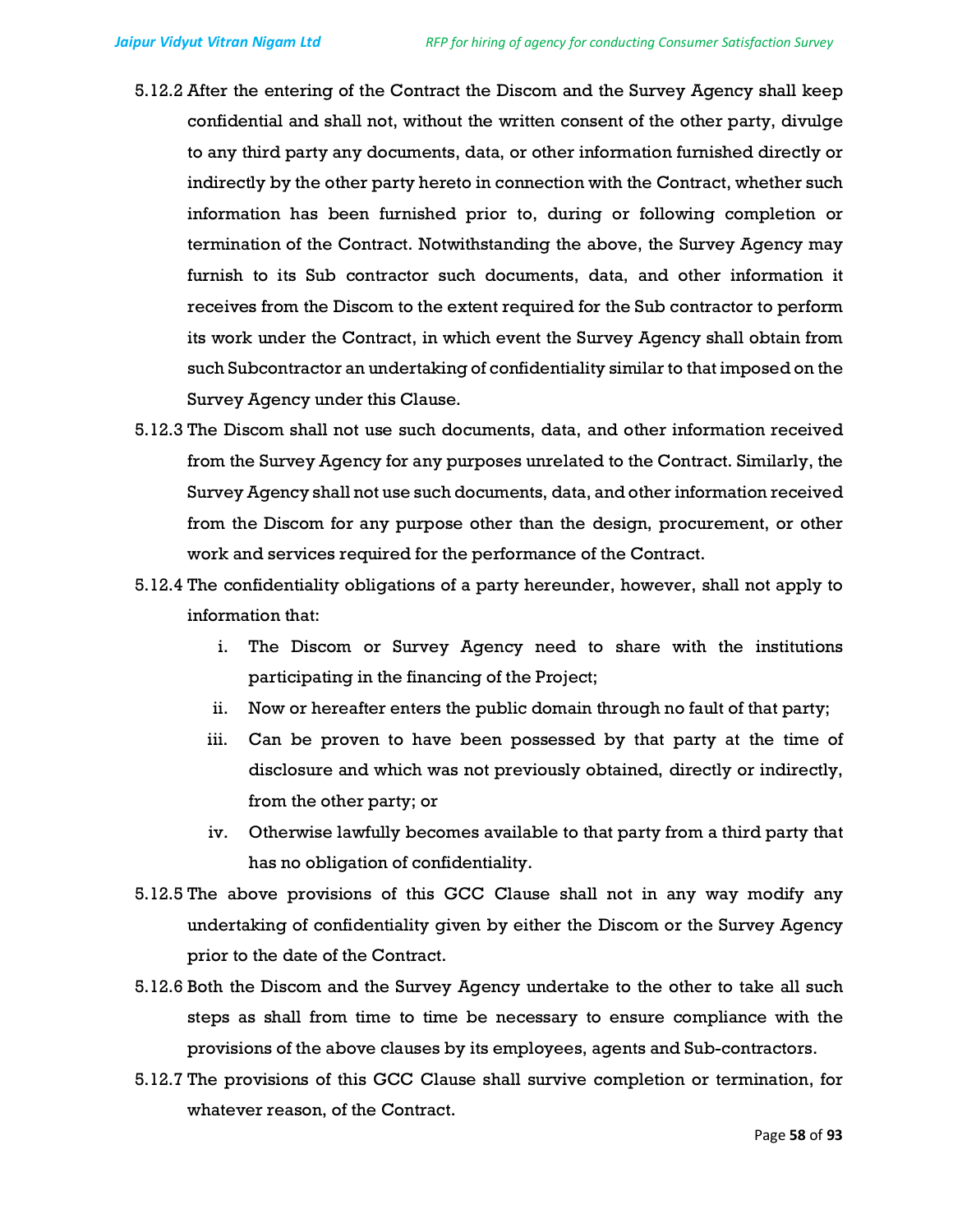#### 5.13 Subcontracting

5.13.1 The sub-contracting is not allowed. The Survey Agency found to sub-contract a part or entire work shall liable for a breach under the Contract.

#### 5.14 Provisions Relating to Staff

- 5.14.1 The Survey Agency shall provide its own staff for providing all the services under the Contract. The Survey Agency shall be responsible for following all laws relating to employment and for depositing all statutory amounts pertaining to its employees under the applicable statutory provisions. The Survey Agency shall submit to the Discom, a certificate of conformance to all labour related statutory provisions every month.
- 5.14.2 The Survey Agency does not have any obligation to accept any employee of Discom on deputation for this Project. However, upon written request from the Survey Agency, the Discom shall, consider at its sole discretion, to depute such of its named staff requested by the Survey Agency. All expenses of such employees with agreed deputation allowance will be borne by the Survey Agency.
- 5.14.3 Other than as aforesaid, the Survey Agency may not solicit Discom employees to join its services for the term of the Contract. The Discom may not solicit Survey Agency employees to join its services for one year after the term has ended.
- 5.14.4 The Survey Agency shall be responsible for the identification and control of Corrupt Practices by its employees in the delivery of the services.
- 5.14.5 If the Survey Agency finds that any of its employees has engaged in Corrupt Practice, Fraudulent Practice, Collusive Practice, or Coercive Practices, such employee shall be forthwith removed from performing any activity relating to the Contract and shall be dealt with under the disciplinary processes of the Survey Agency's service conditions.
- 5.14.6 Where such Corrupt Practice by the employee has material financial implications and amounts to criminal conduct, the Survey Agency is free to prosecute such employee for such criminal conduct.
- 5.14.7 Each case of corruption dealt with by the Survey Agency shall be informed in writing to the Discom.

## 5.15 Insurance

5.15.1 The agency at its cost shall arrange, secure and maintain all necessary insurance as may be pertinent to the Project and obligatory in terms of law to protect its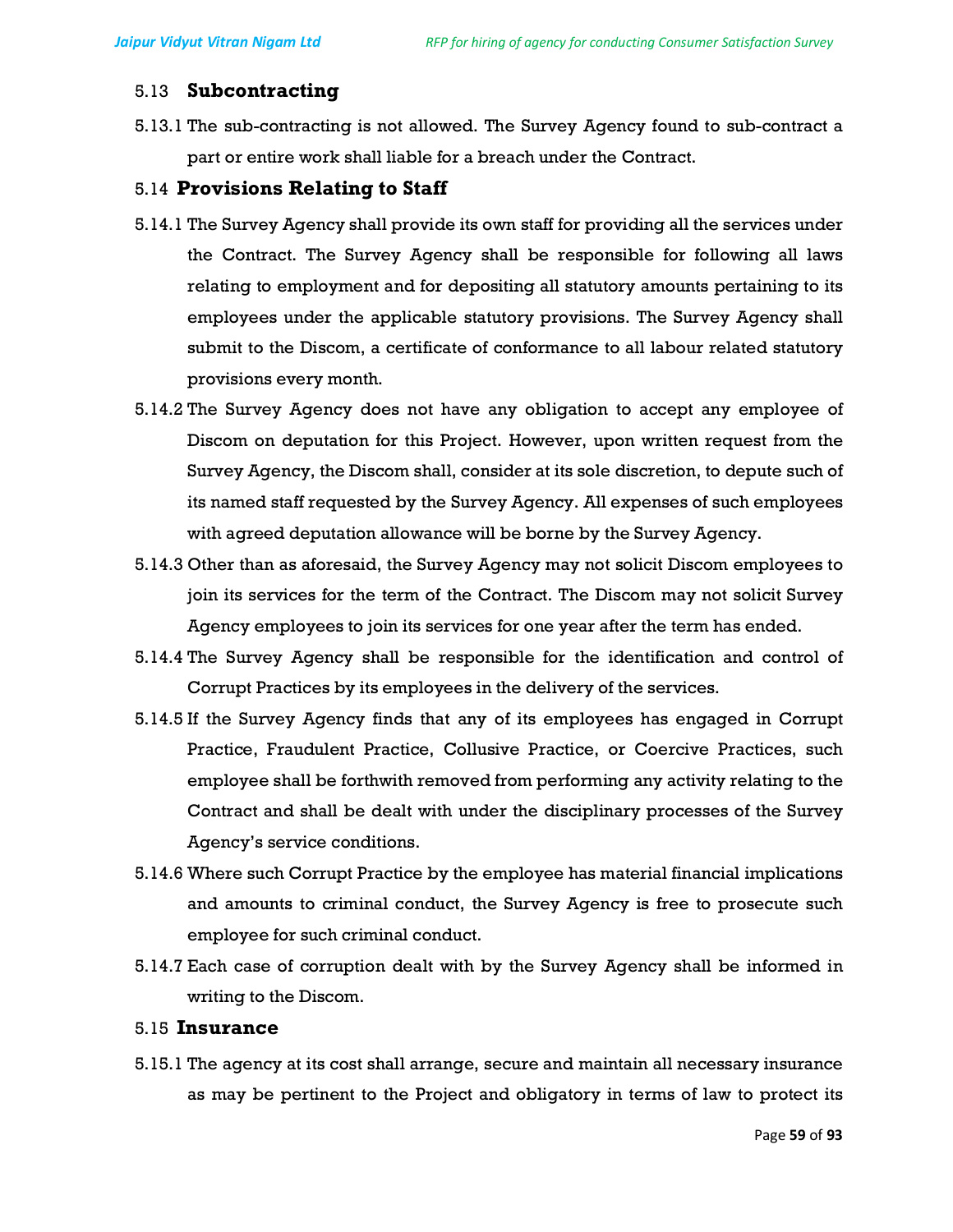interest and interest of the Discom. The responsibility to maintain adequate insurance coverage at all time during the term of the Contract shall be that of the Agency alone. The Agency's failure in this regard shall not relieve him of any of his contractual responsibilities and obligations.

- 5.15.2 The perils required to be covered under the insurance shall include, but not be limited to fire and allied risks, miscellaneous accidents (erection risks), workman compensation risks, theft, pilferage, riot and strikes and malicious damages, civil commotion, weather conditions, flood & earth-quake, accidents of all kinds, etc.
- 5.15.3 The Agency shall obtain accident liability insurance for its employees for payment of compensation because of injury, fatal or otherwise due to accident during course of operation carried out by him for complying with its contractual obligations thereof. It shall indemnify the Discom against any claim from such employees or damage to property whatsoever while these arise out of or in consequences of the execution of works, operation and all activities to be performed until the successful completion of the Contract shall be to the account of the Agency. The Agency shall be responsible for preference of all claims and make good the damages or loss by way of repairs and/or replacement of the Goods, damaged or lost.

#### 5.16 Indemnification

- 5.16.1 The Agency during the term of the Contract shall indemnify, defend and hold the Discom harmless against:
	- i. Any acts of omissions / commission of the Agency with regard to the Scope of Work. In such event, Agency shall have no claim for compensation, incentive or any other claim against Discom.
	- ii. Claims against Discom made by any third party for any act of commission or omission by Agency and co-operate with Discom in defending any action with the third party.
	- iii. Non-compliance with the laws, regulations, orders and directives by the Agency.
	- iv. Any penalty imposed on account of non-compliance as stated hereinabove.
	- v. This indemnity shall survive 3 (Three) years beyond the term of the Contract.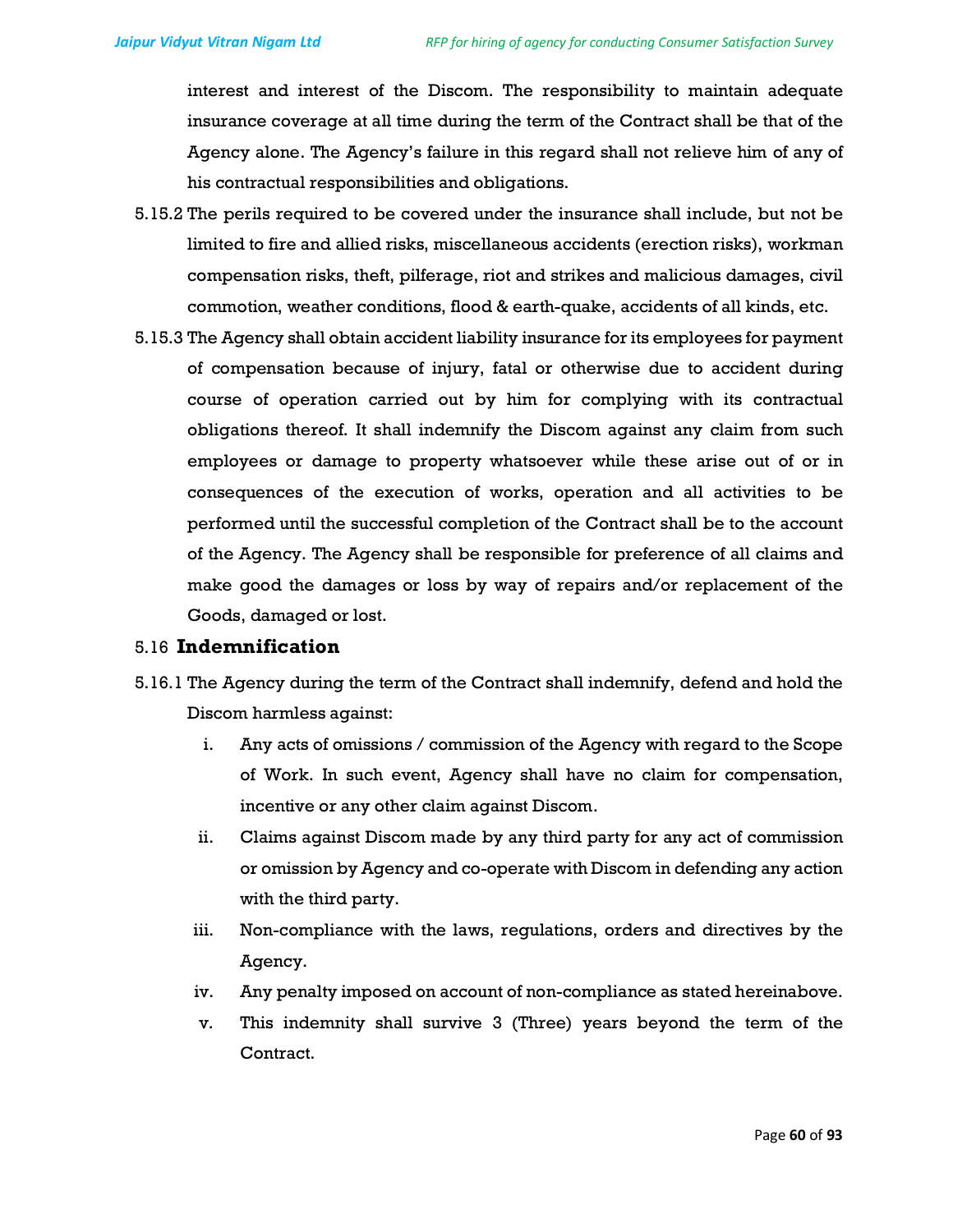- 5.16.2 Discom shall indemnify, defend and hold the agency harmless against the acts of commission/omission in the Area under jurisdiction of Discom.
- 5.16.3 The indemnity Bond shall be furnished by the Agency before commencement of the work and shall be valid till the completion of work.

#### 5.17 Limitation of Liability

- 5.17.1 Except in cases of gross negligence or wilful misconduct:
	- i. Neither party shall be liable to the other party for any indirect or consequential loss or damage, loss of use, loss of production, or loss of profits or interest costs, provided that this exclusion shall not apply to any obligation of the Survey Agency to pay penalties to the Discom; and
	- ii. The aggregate / cumulative liability of the Survey Agency to the Discom, whether under contract, in tort, or otherwise, shall not exceed 20% (Twenty Percent) of the Contract Price. Provided that this limitation shall not apply to the cost of repairing or replacing defective Goods, or to any obligation of the Survey Agency to indemnify the Discom with respect to patent infringement.

#### 5.18 Change in Laws and Regulations

5.18.1 Unless otherwise specified in the Contract, if after the date of the invitation for bids, any law, regulation, ordinance, order or bylaw having the force of law is enacted, promulgated, abrogated, or changed in India and such change affects the Project, then the Survey Agency shall inform the Discom in writing about such change explaining the effect of the change to the Survey Agency's obligations under the Contract. The Discom and the Survey Agency shall negotiate in good faith and alter such terms as needed to affect continuation of the Contract.

#### 5.19 Events of Default / Breach of Contract

- 5.19.1 Unless any such event occurs as a result of a force majeure event, the Discom and or the Survey Agency (as per context), shall be in breach of the Contract in the event of:
	- i. A material failure to perform material obligations under the Contract;
	- ii. Failure to conform to the any statutory provisions / regulatory orders that apply to the Contract.
- 5.19.2 Breach Capable of Remedy: the Discom and or the Survey Agency may notify the other of a breach by it in writing. The party in breach shall forthwith take any actions needed to remedy the breach upon receipt of the notice. If the remedy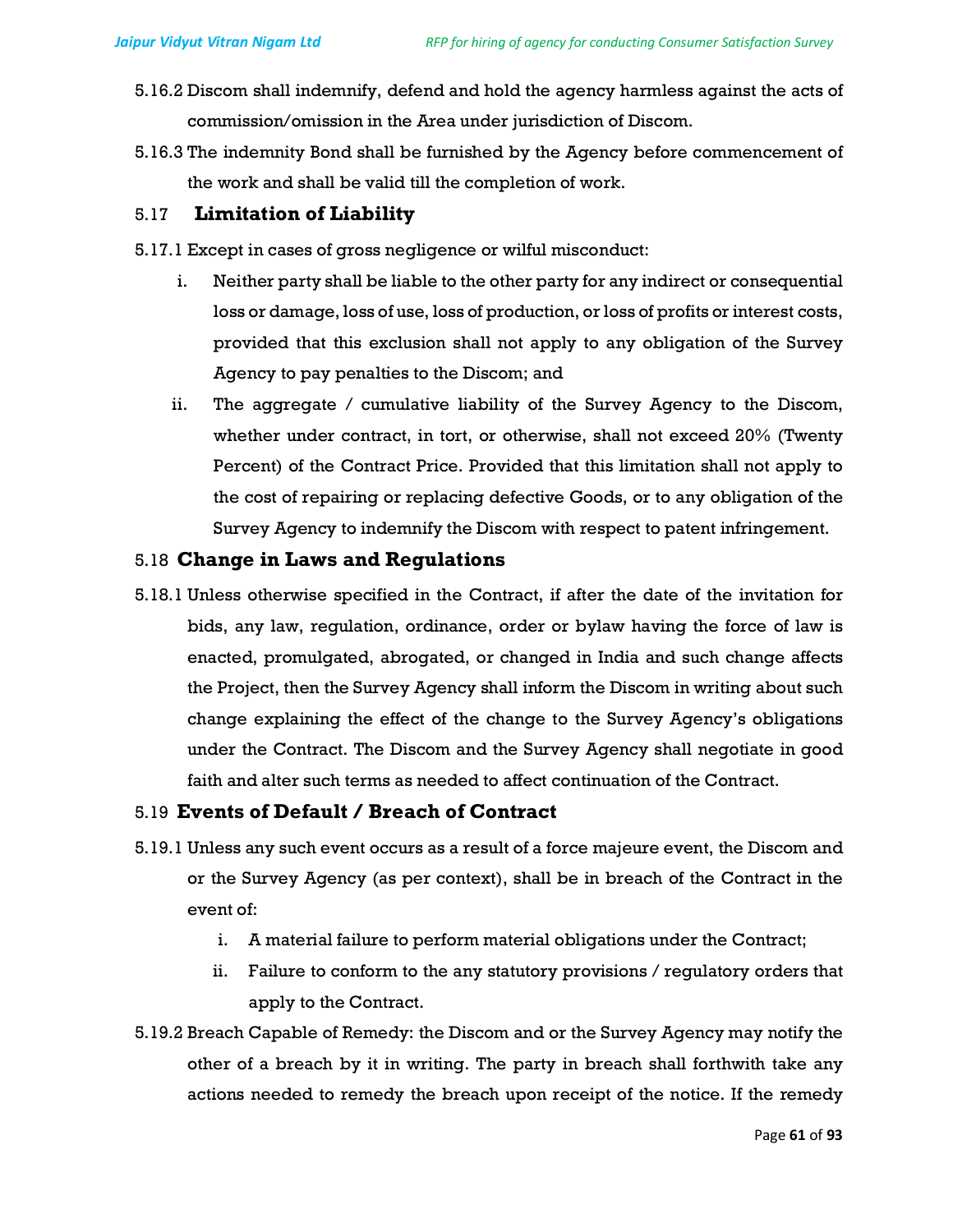shall take more than 30 (Thirty) Days then the party in breach shall inform the other of such time requirements. Within 30 (Thirty) Days, or such other time as may have been agreed, the party in breach shall notify the other of the breach having being remedied. If the breach is not remedied by the party in breach within the stipulated time, it must show bona fide action towards remedy and seek a further extension of time from the other party. If the breach is not remedied even after an extension of the time, the notifying party shall have the right to terminate the Contract.

5.19.3 Breach Not Capable of Remedy: The notifying party may notify the party in breach of a Breach by it in writing. It shall also commence any action within its powers (other than termination of the Contract) to mitigate any damage or limit its liability because of the breach by the party in breach. The notifying party shall set out in writing, any costs incurred or expected to be incurred or damages incurred or likely to be incurred directly as a result of a breach, to the party in breach. The two parties shall negotiate in good faith to reach a settlement for the costs / damages using the dispute resolution procedure if needed. If an amicable settlement is not reached, the notifying party shall have the right to terminate the Contract.

#### 5.20 Force Majeure

Page 62 of 93 5.20.1 Neither the Discom nor the Survey Agency shall be liable to the other if, and to the extent, that the performance or the delay in performance of any of its obligations under the Contract is prevented, restricted, delayed or interfered with due to occurrence of any event of force majeure including acts of God, acts of any Government (de-jure or defacto) or regulatory body or public enemy, war, riots, industry wide strikes, state wide strikes, political agitation or boycott, communal strife, civil commotion, act of foreign enemy or terrorist or military action, politically motivated sabotage, any political or economic upheaval, disturbance, movement, struggle or similar occurrence, invasion, armed conflict or act of foreign enemy, blockade, insurrection, extremely adverse weather conditions, floods, lightning, earth-quake, landslide, cyclone, volcanic eruption, chemical or radioactive contamination or ionizing radiation, fire or explosion, any judgment or order of court of competent jurisdiction or statutory authority made against the Survey Agency in any proceedings for reasons other than Failure of the Survey Agency to comply with any applicable laws or applicable permits oron account of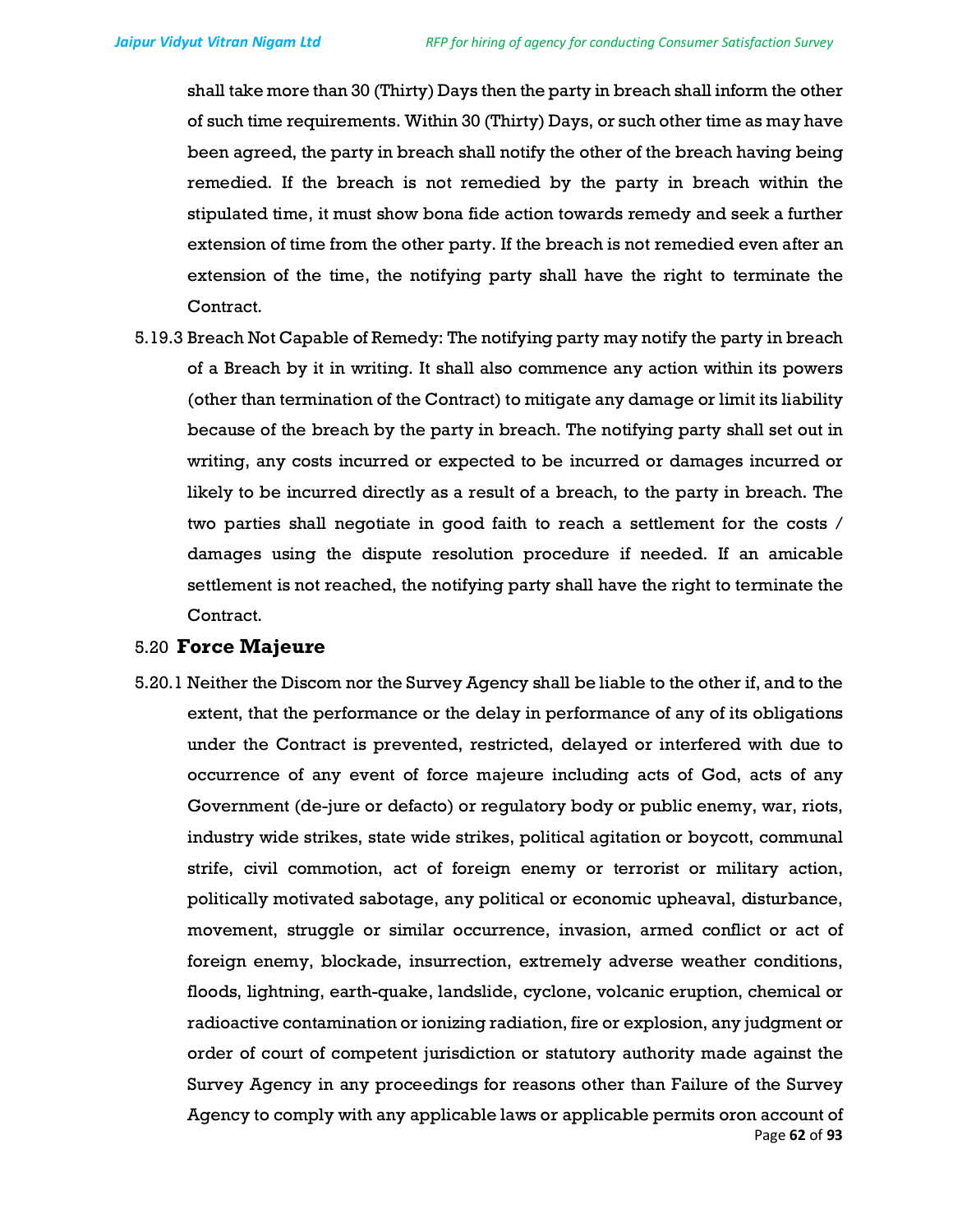breach of any applicable laws or applicable permits or of any contract or Enforcement of the Contract or exercise of any of its rights under the Contract by the Discom, or any event or circumstances of nature analogous to any of the foregoing.

- 5.20.2 The party claiming an event of force majeure shall promptly notify the other party in writing and provide full particulars of the cause or the events and the date of first occurrence thereof as soon as possible after the event and also keep the other party informed of any further developments.
- 5.20.3 The party so affected shall use its best efforts to remove the cause of nonperformance and the parties shall resume performance hereunder when events pertaining to this clause are removed.
- 5.20.4 In the event of a force majeure condition applying to a part of the Project Area the Survey Agency may seek a delay due to force majeure for that area and is obliged to continue normal service and fulfil all obligations under this Contract in all areas not affected by the force majeure event.
- 5.20.5 A condition of force majeure shall not relieve any party of any obligations due under the Contract prior to the event of force majeure.

#### 5.21 Termination of Contract on Discom's Initiative

- 5.21.1 The Discom reserves the right to terminate the contract either in part or in full due to reasons other than those mentioned under clause entitled Survey Agency's default. The owner shall in such an event give fifteen days (15 days) notice in writing to the Survey Agency of his decision to do so.
- 5.21.2 The Survey Agency upon receipt of such notice shall discontinue the work on the date and to the extent specified in the notice, make all reasonable efforts to obtain cancellation of all orders and contracts to the extent they are related to the work terminated and terms satisfactory to the owner, stop all further sub-contracting or purchasing activity related to the work terminated, and assist the owner on maintenance protection and disposition of the work acquired under the contract by the owner.
- 5.21.3 In the event of such a termination the contract shall be cancelled without any liability on either side.
- Page 63 of 93 5.21.4 If the contractor is an individual or a proprietary concern and the individual or the proprietor dies and if the contractor is a partnership concern and one of the partners dies, then unless the owner is satisfied that the legal representatives of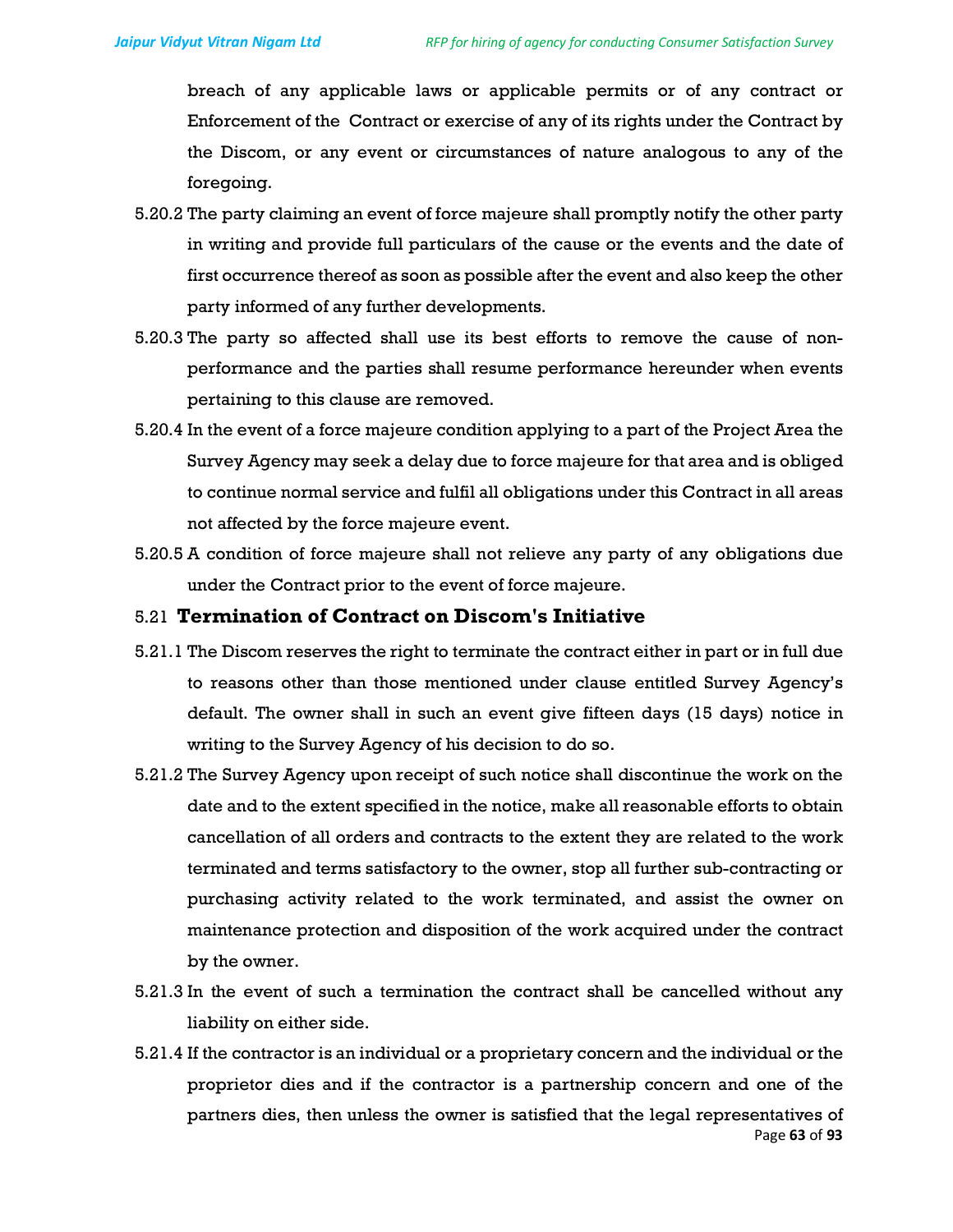the individual contractor or of the proprietor of the proprietary concern and in the case of partnership, the surviving partners, are capable of carrying out and completing the contract the owner shall be entitled to cancel the contract as to its incomplete part without being in any way liable to payment of any compensation to the estate of deceased contractor of the contract, The decision of the owner that the legal representatives of the deceased contractor or surviving partners of the contractor's firm cannot carry out and complete, the owner shall not hold the estate of the deceased contractor and / or the surviving partners of the estate of the deceased contractor and /or the surviving partners of the contractor's firm liable to damages for not completing the contract.

#### 5.22 Survey Agency 's Default

5.22.1 If the Survey Agency neglect to execute the works with the diligence and expedition or refuse or neglect to comply with any reasonable orders given to him, in writing by the engineer in connection with the works or shall contravenes the provisions of the contract, the Discom may give notice in writing to the Survey Agency make good the failure, neglect or contravention complained of. Should the Survey Agency fail to comply with the notice within thirty (30) days from the date of service thereof, then and in such case the owner shall be at liberty to employ other workmen and forthwith execute such part of the works as the Survey Agency may have neglected to do or if the owner shall think fit, it shall be lawful for him without prejudice to any other right he may have under the contract, to take the works wholly or in part out of the Survey Agency 's hands and re-contract with any other person or persons complete the works or any part thereof and in that event the owner shall have free use of all Survey Agency 's equipment that may have been at the time on the site in connection with the works without being responsible to the Survey Agency over the same, and the owner shall be entitled to retain and apply any balance which may be necessary, the payment of the cost of executing the said part of the works or of completing the works as the case may be. If the cost of completing the works or executing a part thereof as aforesaid shall exceed the balance due to the Survey Agency, the Survey Agency shall pay such excess. Such payment of excess amount shall be independent of the liquidated damages for delay, which the Survey Agency shall have to pay if the completion of works is delayed.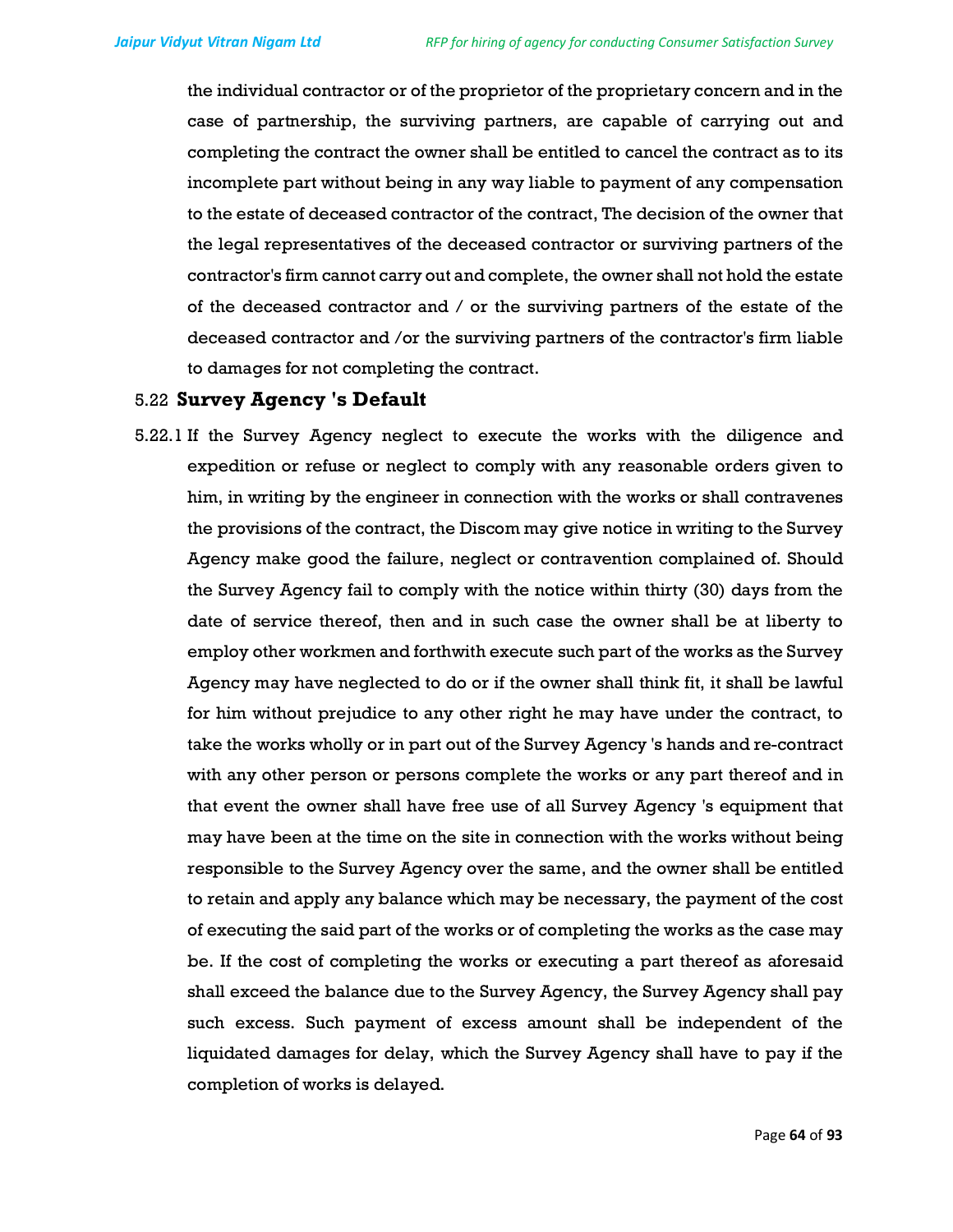- 5.22.2 In addition, such action by the Discom as aforesaid shall not relieve the Survey Agency of his liability to pay liquidated damages for delay in completion of works.
- 5.22.3 The termination of the contract under this clause shall not entitle the Survey Agency to reduce the value of the performance bank guarantee nor the time thereof. The performance guarantee shall be valid for the full value and for the full period of the contract including guarantee period.

#### 5.23 Assignment and Ownership

- 5.23.1 The Survey Agency shall not assign, in whole or in part, its obligations under the Contract.
- 5.23.2 The Survey Agency shall always remain within the beneficial ownership of the Bidder for the term of the Contract.

#### 5.24 Public disclosure

- 5.24.1 All materials provided to the Discom by the Bidder are subject to national and state public disclosure laws such as RTI etc.
- 5.24.2 Save to fulfil its obligations under Consumer engagement service, the Survey Agency shall not make or permit to be made a public announcement or media release about any aspect of the Contract without prior written consent from the Discom, which shall not be unreasonably withheld.
- 5.24.3 The Survey Agency may disclose details of the Project to the extent necessary to authorities having jurisdiction e.g. stock exchanges, tax authorities etc.

### 5.25 Adherence to Safety Procedures, Rules & Regulations

- 5.25.1 Survey Agency shall comply with the provisions of all laws including labour laws, rules, regulations and notifications issued thereunder from time to time. All safety & labour laws enforced by statutory agencies and by Discom shall be applicable in the performance of the Contract and Survey Agency's team shall abide by these laws.
- 5.25.2 The Survey Agency shall report as soon as possible any evidence, which may indicate or is likely to lead to, an abnormal or dangerous situation and shall take all necessary emergency control steps to avoid such abnormal situations.

#### 5.26 Survival

- 5.26.1 The clauses in the Contract which by their nature are intended to survive after termination of the Contract shall remain in effect after such termination.
- 5.27 Extension in Delivery Period and Liquidated Damages (LD)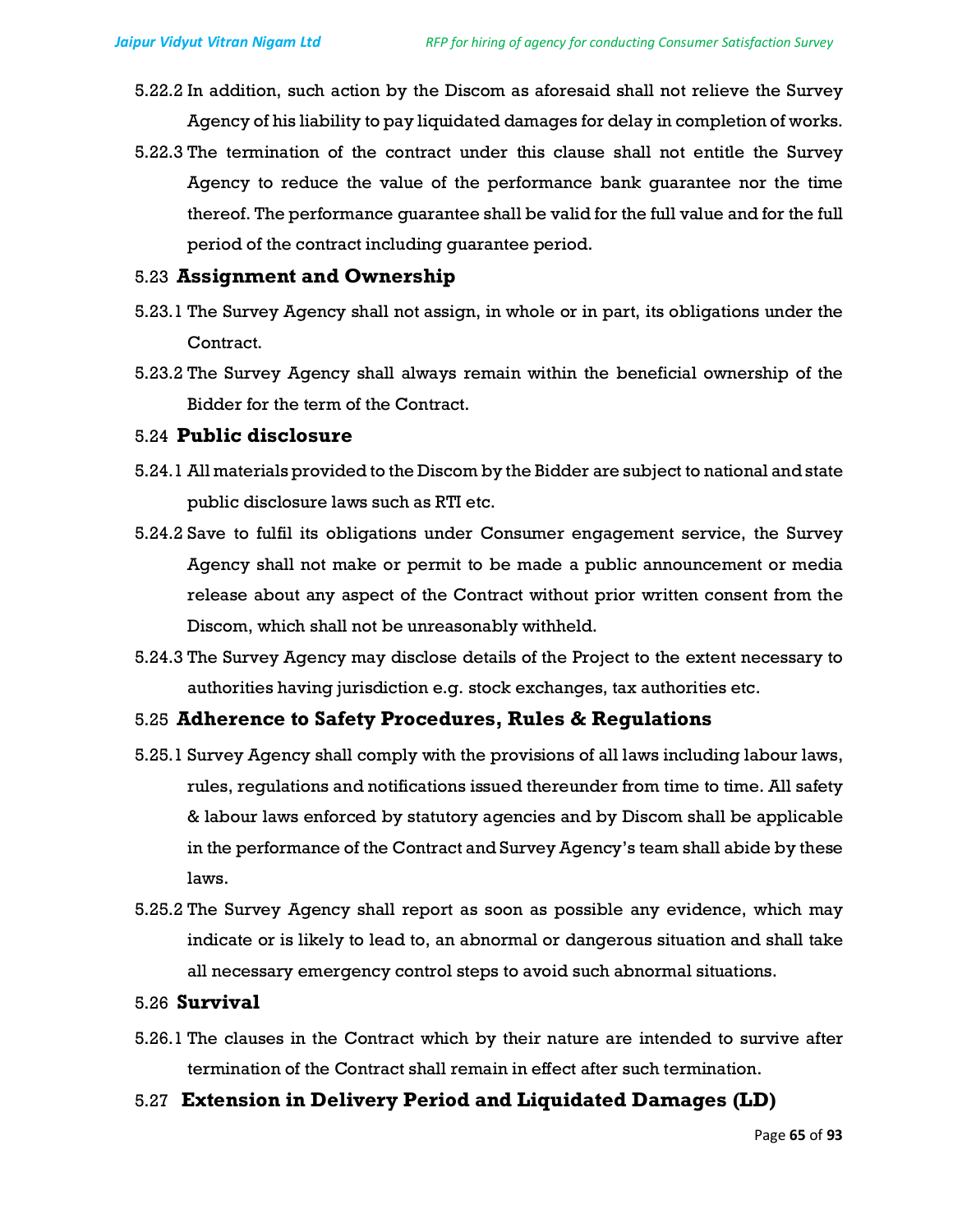- 5.27.1 Except as provided under clause "Force Majeure", if the successful bidder fails to perform the services within the period specified in the Contract, the Discom may without prejudice to all its other remedies under the Contract, deduct from the Contract Price, as liquidated damages, a sum equivalent to the percentage specified in (d) below for each week or part thereof of delay until actual performance, up to a maximum deduction of the percentage specified in the bidding document and/ or contract. Once the maximum is reached, the Discom may terminate the Contract pursuant to clause "Termination".
- 5.27.2 The time specified under clause 3.3 in the bidding document shall be deemed to be the essence of the contract and the successful bidder shall provide services within the specified period.
- 5.27.3 Delivery completion period may be extended with or without liquidated damages, if the delay in the service is on account of hindrances beyond the control of the successful bidder.
	- i. The successful bidder shall request in writing to the Discom giving reasons for extending the delivery period of service, if he finds himself unable to complete the service within the stipulated delivery period or is unable to maintain prorate progress in service delivery. This request shall be submitted as soon as a hindrance in delivery of service occurs or within 15 days from such occurrence but before expiry of stipulated period of completion of delivery of service after which such request shall not be entertained.
	- ii. The Discom shall examine the justification of causes of hindrance in the delivery of service and the period of delay occurred due to that and recommend the competent authority on the period of extension which should be granted with or without liquidated damages.
	- iii. Normally, extension in delivery period of service in following circumstances may be considered without liquidated damages:
		- (a) When delay has occurred due to delay in supply of data, details etc. if Discom was required to supply them to the Survey Agency as per terms of the contract.
	- iv. If the competent authority agrees to extend the delivery period/ schedule, an amendment to the contract with suitable denial clauses and with or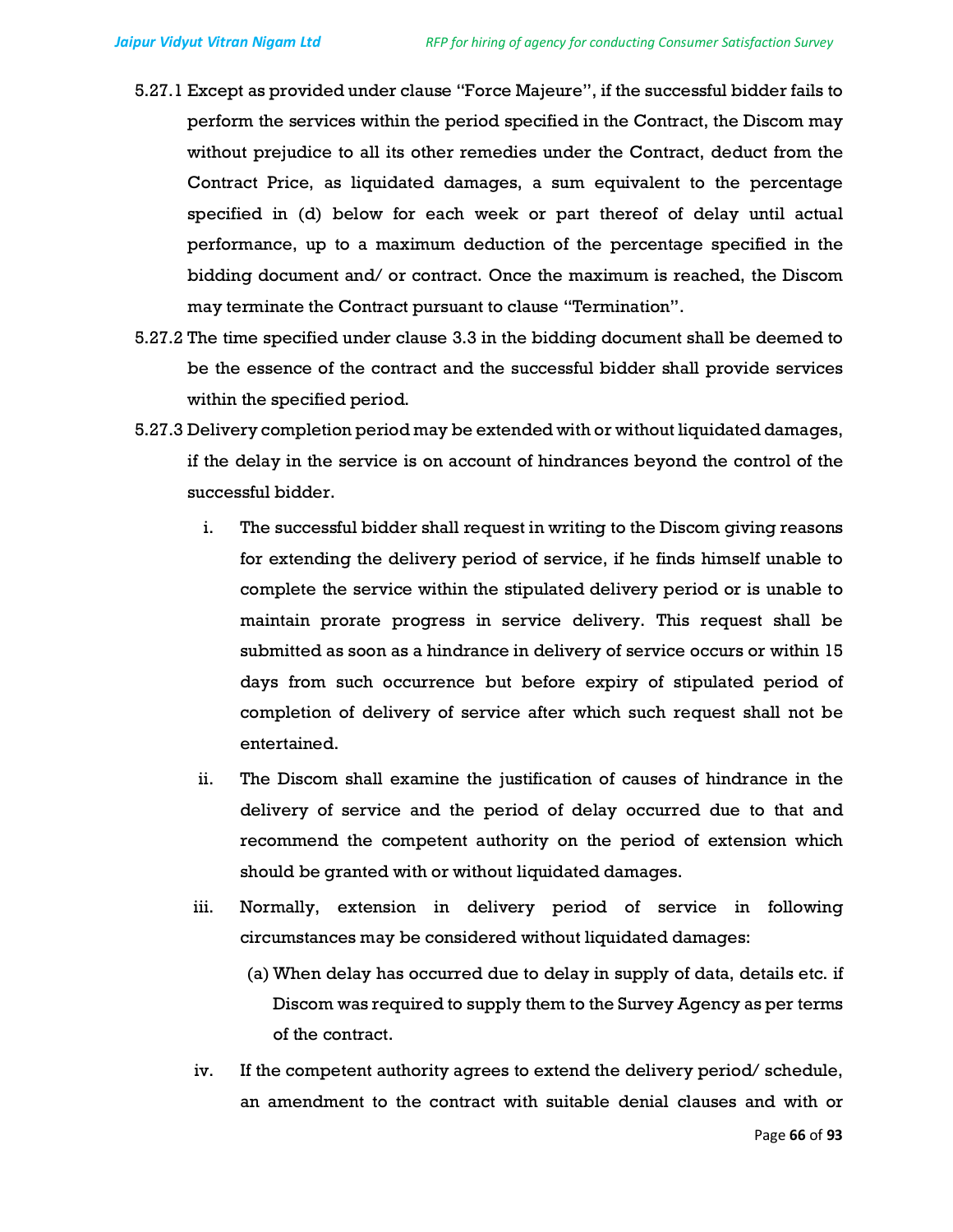without liquidated damages, as the case may be, shall be issued. The amendment letter shall mention that no extra price or additional cost for any reason, what so ever beyond the contracted cost shall be paid for the delayed supply of service.

- v. It shall be at the discretion of the concerned authority to accept or not to accept the services rendered by the Survey Agency after the expiry of the stipulated delivery period, if no formal extension in delivery period has been applied and granted.
- vi. The competent authority shall have right to cancel the contract with respect to undelivered service.
- vii. If Discom in need of the service rendered after expiry of the stipulated delivery period, it may accept the services and issue a letter of extension in delivery period with usual liquidated damages and denial clauses to regularize the transaction.
- 5.27.4 In case of extension in the delivery and/ or installation/ completion/ commissioning period is granted with full liquidated damages, the recovery shall be made on the basis of following percentages of value of service which the supplier/ successful bidder has failed to complete:

| S1.<br>No. | Condition                                                                                               | $T.D.*$ |
|------------|---------------------------------------------------------------------------------------------------------|---------|
| a.         | Delay up to one fourth period of the prescribed period of<br>delivery of services                       | 2.5%    |
| b.         | Delay exceeding one fourth but not exceeding half of the<br>prescribed period of delivery of services   | 5.0%    |
| C.         | Delay exceeding half but not exceeding three fourth of the<br>prescribed period of delivery of services | 7.5%    |
| d.         | Delay exceeding three fourth of the prescribed period of<br>delivery of services                        | 10.0%   |

i. The maximum amount of liquidated damages shall be 20% of the value of the work order provided under this contract

ii. \*The percentage refers to the payment due for the associated work or service.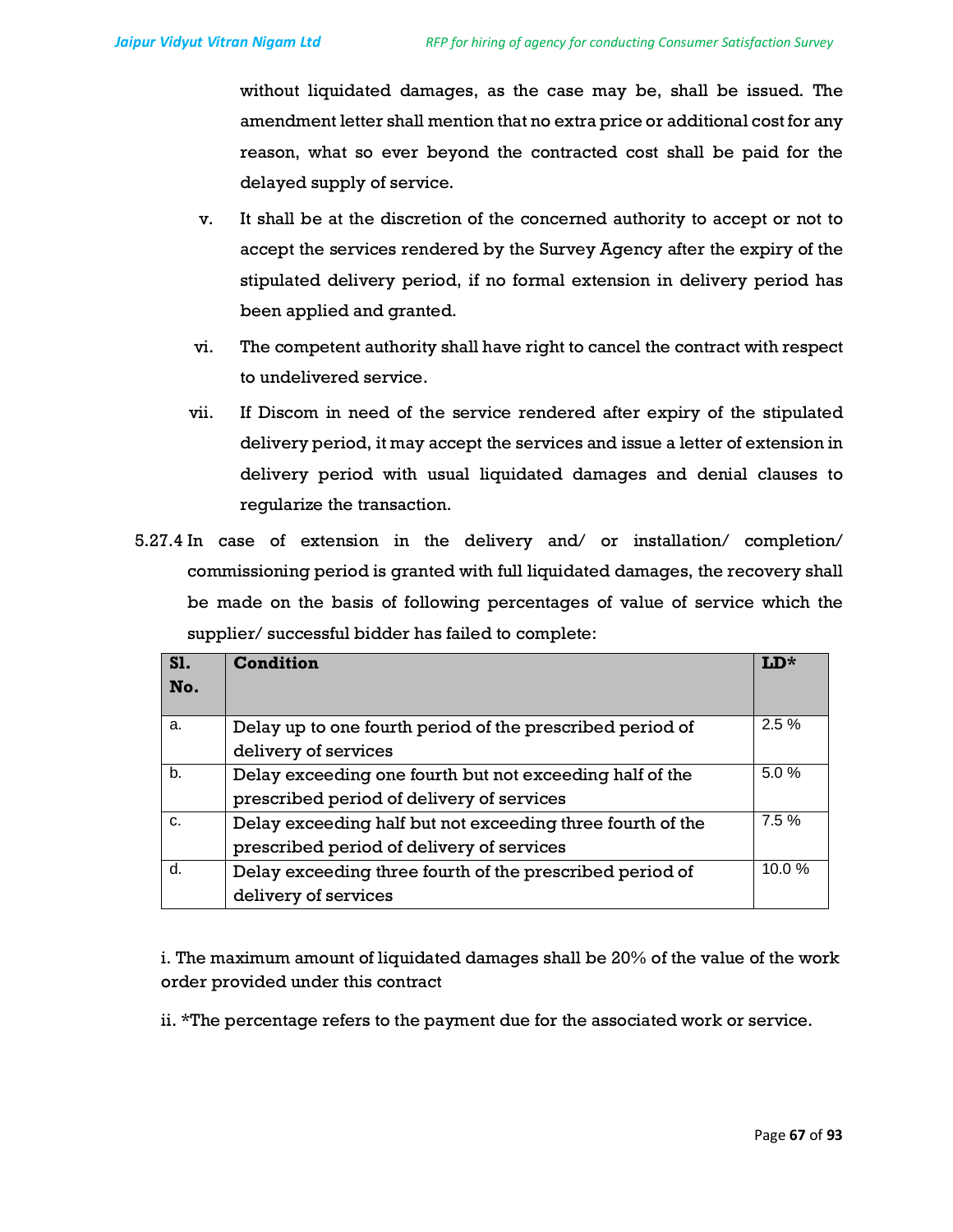# 6 SPECIAL TERMS AND CONDITIONS OF TENDER & CONTRACT

# 6.1 Terms of Payment

6.1.1 Payment shall be made by the Discom only after submission of project deliverables, delivery of services and acceptance of the tasks detailed as below, to the entire satisfaction of the Discom i.e. JVVNL/AVVNL/JdVVNL and shall be subject to liquidated damages and penalties:

| S. No        | Reference to SoW       | <b>Deliverable</b>   | <b>Amount</b><br>payable              |  |  |
|--------------|------------------------|----------------------|---------------------------------------|--|--|
|              |                        |                      | (reference to price bid)              |  |  |
| $\mathbf{I}$ | Undertake all          | Final Report and     | $20\%$<br><b>of</b><br>payment<br>for |  |  |
|              | activities mentioned   | presentation (after  | applicable financial year as          |  |  |
|              | in Clause 3.1.6 of the | incorporating        | specified in the Price bid.           |  |  |
|              | scope of work          | feedback/comments    |                                       |  |  |
|              |                        | of the committee)    |                                       |  |  |
| $\mathbf{2}$ | Undertake all          | Survey Report        | 60%<br>of<br>for<br>payment           |  |  |
|              | activities mentioned   | (separately for each | applicable financial year as          |  |  |
|              | in Clause 3.1.7 of     | circle)              | specified in the Price bid.           |  |  |
|              | the scope of work      |                      |                                       |  |  |
| 3            | Undertake all          | Analysis Report and  | 20%<br>of<br>for<br>payment           |  |  |
|              | activities mentioned   | Recommendation       | applicable financial year as          |  |  |
|              | in Clause 3.1.8 of the |                      | specified in the Price bid.           |  |  |
|              | scope of work          |                      |                                       |  |  |

# 6.2 Invoicing & payments

- 6.2.1 Survey agency will raise an invoice for 100% of the price component as applicable under S. No. 1/2/3 of the clause 6.1 post approval of final report as applicable under stage-I/II/III of the scope of work by the concerned approval authority of Rajasthan Discoms.
- 6.2.2 The invoice shall be submitted by hand in five copies marked Original, JVVNL/AVVNL/JdVVNL copy (3 numbers), and survey agency copy. When the invoice is delivered, the Discom shall acknowledge receipt by signing, dating and stamping the contractor copy and returning it to the Contractor.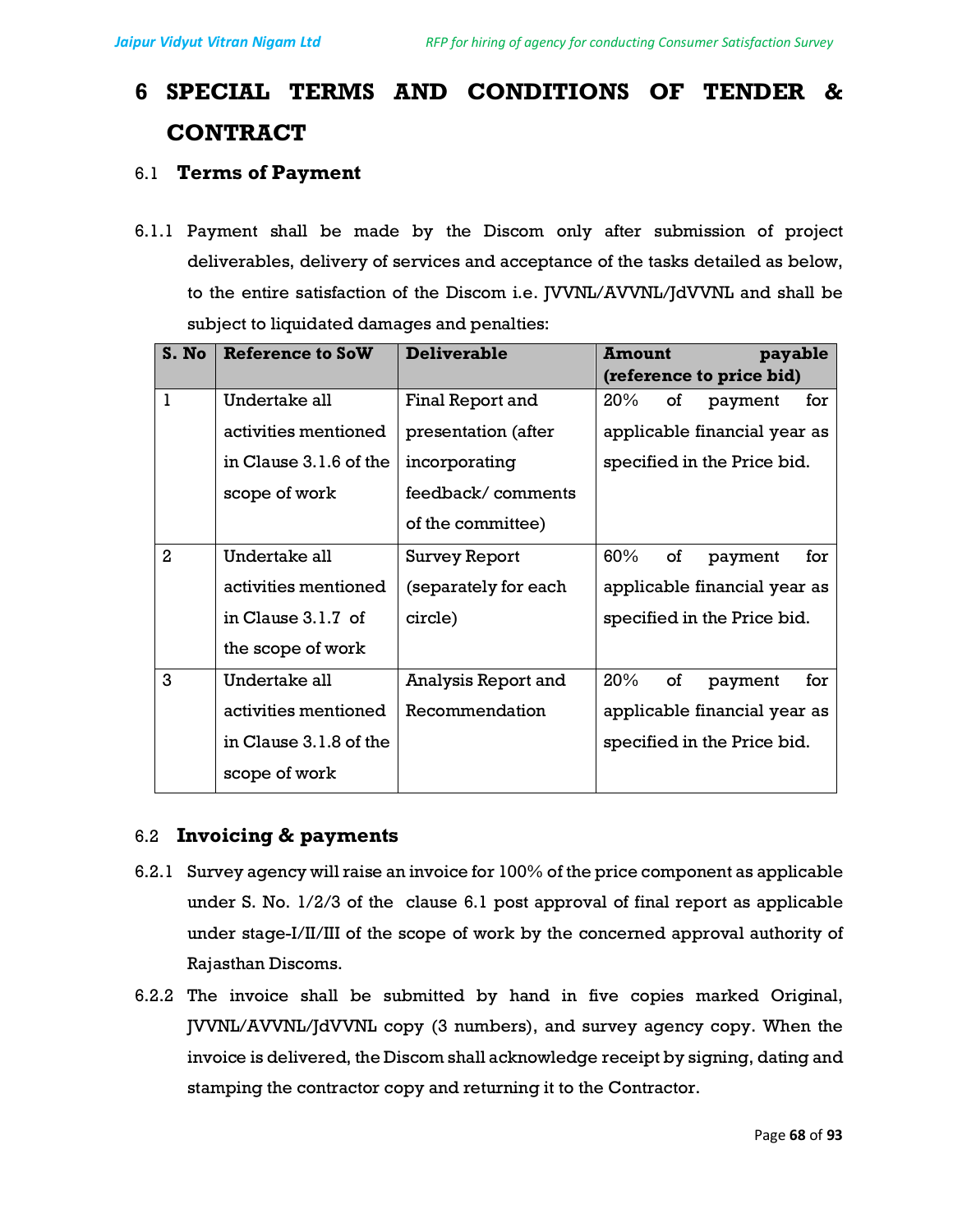- 6.2.3 The invoice shall be accompanied by the approved copy of final reports.
- 6.2.4 The invoice shall clearly state the number of consumers surveyed per sub-division number of subdivisions and circles surveyed.
- 6.2.5 The Discom, upon receipt of the invoice and accompanying documentation, shall verify the invoice within 7 (Seven) Working Days and send it to accounts or other concerned department for processing of payment.
- 6.2.6 The payment shall be released within 30 working days post verification of the invoice.

# 6.3 Service Level Standards/ Requirements/ Agreement

- 6.3.1 Service Level Requirements (SLRs) as defined in the table below. Each SLR shall be evaluated on a yearly basis after submission of final survey report.
- 6.3.2 SLR penalty (deduction in payable amount) specific to non-compliance of a given SLR is defined as a percentage of the total value of the work order provided under this contract attributable over a year.
- 6.3.3 SLR penalty stated above is additive such that the total penalty for all non-complied SLRs shall be sum of their corresponding value/percentages.
- 6.3.4 Maximum applicable penalty shall not exceed 20% (other than LD) of the payment payable on a particular financial year. If the penalty exceed maximum applicable penalty, Discom may terminate the contract.
- 6.3.5 These penalties are in addition to Liquidated Damages (As per RFP) which may be imposed on late delivery of the defined deliverables as per clause 5.27.4 of this document.

| S.             | Parameter          | <b>Service Level</b>       | <b>Additive penalty for failure to</b> |
|----------------|--------------------|----------------------------|----------------------------------------|
| No.            |                    | <b>Requirements (SLRs)</b> | achieve stated SLRs                    |
|                | $Alpha = (No. of)$ | Alpha = $100\%$            | $(2.5\%$ for each percent or part      |
|                | subdivision        |                            | thereof below 100% and upto            |
|                | surveyed)/(Total   |                            | 95% and 4% for each percent or         |
|                | no. sub-division)  |                            | part thereof below 95%) of the         |
|                | $*100$             |                            | total amount payable for a             |
|                |                    |                            | particular financial year              |
| $\overline{2}$ | $Beta = (No. of$   | Beta = $100\%$             | (2.5% for each percent or part         |
|                | consumer           |                            | thereof below 100% and upto            |
|                | surveyed)/16000    |                            | 95% and 4% for each percent or         |
|                | $*100$             |                            | part thereof below 95%) of the         |
|                |                    |                            | total amount payable for a             |
|                |                    |                            | particular financial year              |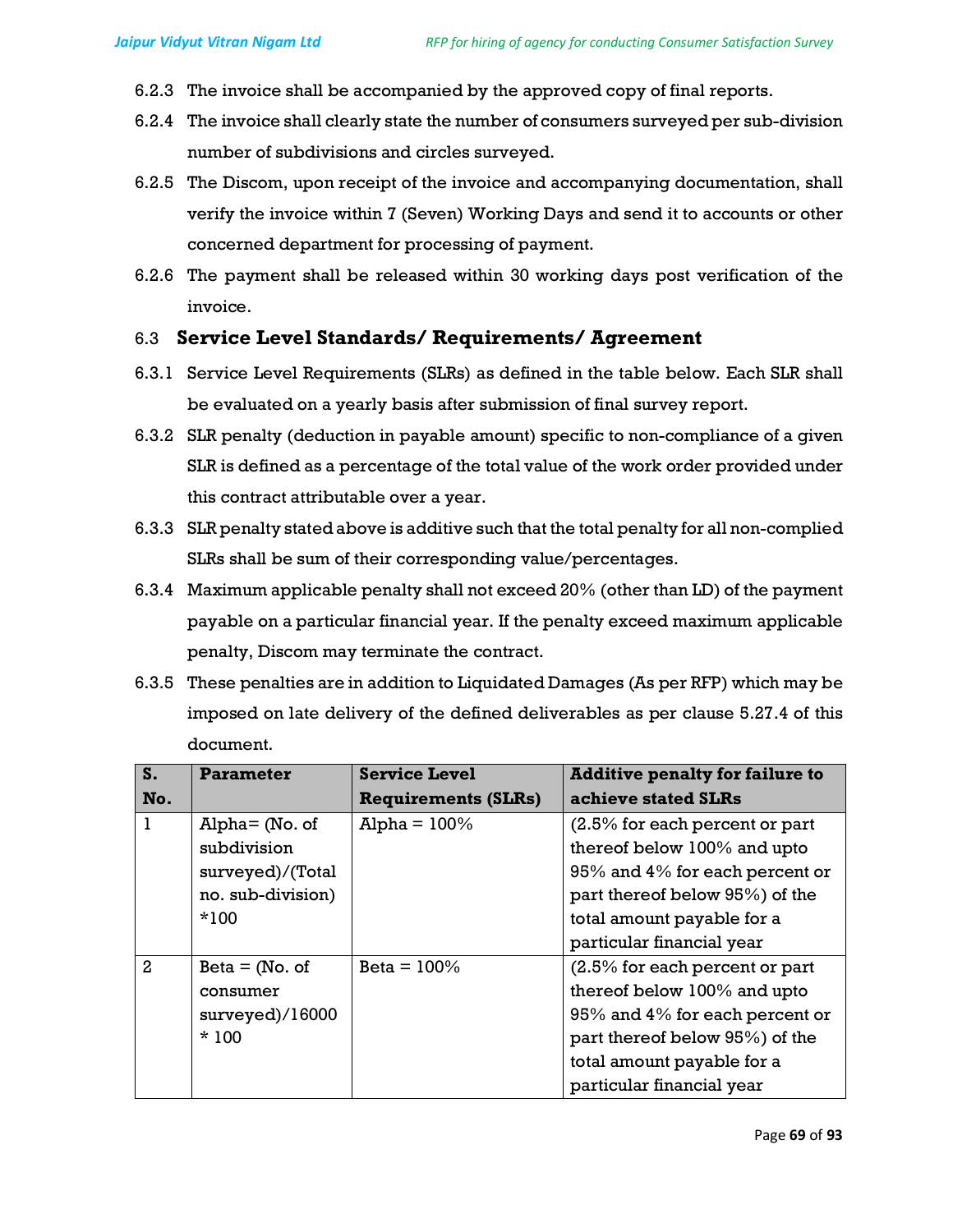# 7 BID DATA SHEET (As on 31<sup>st</sup> March 2016)

Jaipur, Jodhpur and Ajmer Discoms are public utility companies under the Department of Energy, Govt. of Rajasthan, which are engaged in the power distribution work across all 33 districts of Rajasthan state, serving various categories of regular consumers detailed as under (as on 31st March 2016):

| <b>Category</b>          | <b>JVVNL</b> | <b>AVVNL</b> | <b>JdVVNL</b> | <b>Total</b> |
|--------------------------|--------------|--------------|---------------|--------------|
| Domestic                 | 2804675      | 2893211      | 2517248       | 8215134      |
| Non-domestic             | 338729       | 271092       | 243264        | 853085       |
| Public street light      | 3730         | 3542         | 5631          | 12903        |
| <b>Agriculture total</b> | 438605       | 404607       | 286179        | 1129391      |
| Metered                  | 402355       | 346556       | 247332        | 996243       |
| Flat rate                | 36250        | 58051        | 38847         | 133148       |
| <b>Industrial total</b>  | 60827        | 57155        | 39619         | 157601       |
| Small industrial         | 46650        | 45287        | 30477         | 122414       |
| Medium industrial        | 11258        | 8752         | 7679          | 27689        |
| Large industrial         | 2919         | 3116         | 1463          | 7498         |
| Public water works       | 16294        | 17018        | 12823         | 46135        |
| Small                    | 15839        | 16641        | 11696         | 44176        |
| Medium                   | 332          | 305          | 961           | 1598         |
| Large                    | 123          | 72           | 166           | 361          |
| Mixed load               | 8495         | 13085        | 10566         | 32146        |
| T Railway                | 3            | 0            | 0             | 3            |
| <b>Grand Total</b>       | 3671358      | 3659710      | 3115330       | 10443698     |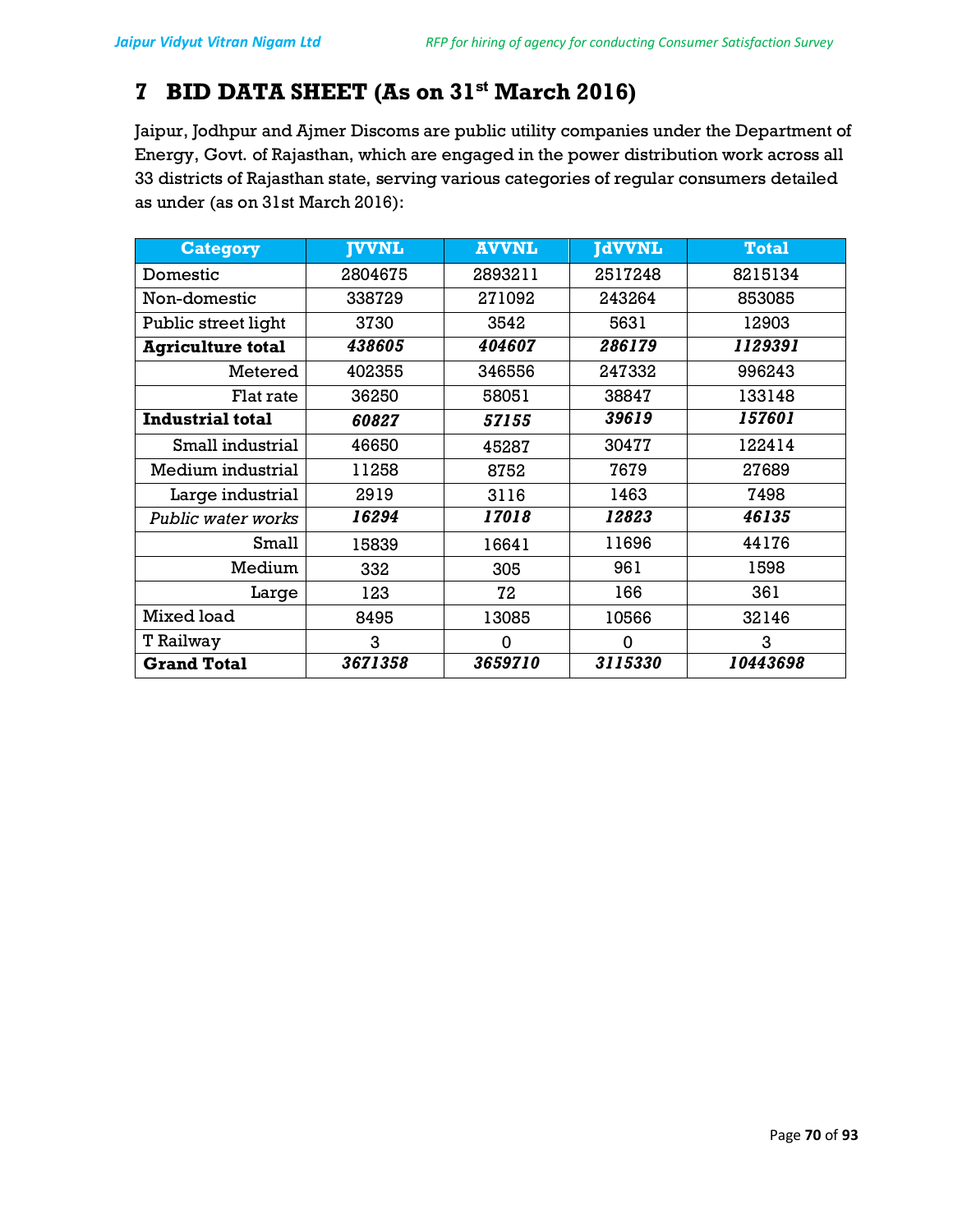# Annexure I

# TECHNICAL PROPOSAL – STANDARD FORMS

Annexure I-A: Technical Proposal submission form.

Annexure I- B: Firm's references.

Annexure I- C: Format of Curriculum Vitae of proposed key professional staff.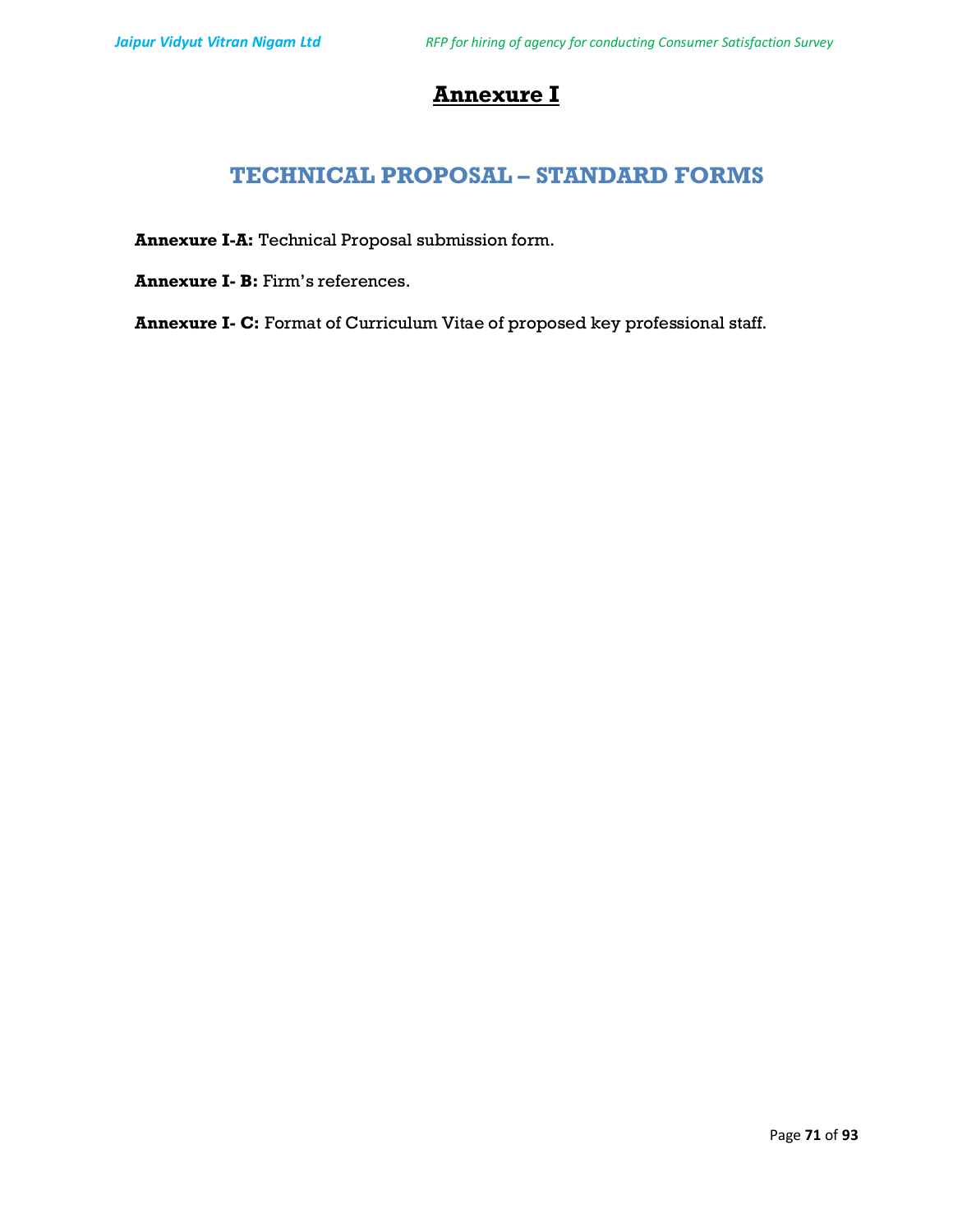#### Annexure I-A: TECHNICAL PROPOSAL SUBMISSION FORM

(on company's letterhead)

To,

Superintending Engineer (Commercial),

JVVNL,

[Reference No. ]

Dear Sir,

Ref: Request for Proposal (RFP) Notification dated................ No..........

- 1. I/We, the undersigned bidder, having read & examined in detail, the Bid Document, the receipt of which is hereby duly acknowledged, I/ we, the undersigned, offer to work as mentioned in the Scope of the work and in conformity with the said bidding document.
- 2. I/ We hereby declare that our bid is made in good faith, without collusion or fraud and the information contained in the bid is true and correct to the best of our knowledge and belief.
- 3. I/ we hereby submit our token of acceptance to all the tender terms & conditions without any deviations. Hence, we are hereby submitting our Bid and offer to provide services to Discom for carrying out the project in accordance with your RFP.
- 4. Until a formal contract is prepared and executed, this bid, together with your written acceptance thereof and your notification of award shall constitute a binding Contract between us.
- 5. I/We agree to abide by this RFP for a period of days as specified in the NIT from the closing date fixed for submission of bid as stipulated in the RFP document.
- 6. I/We understand that the Discom is not bound to accept any bid received in response to this RFP.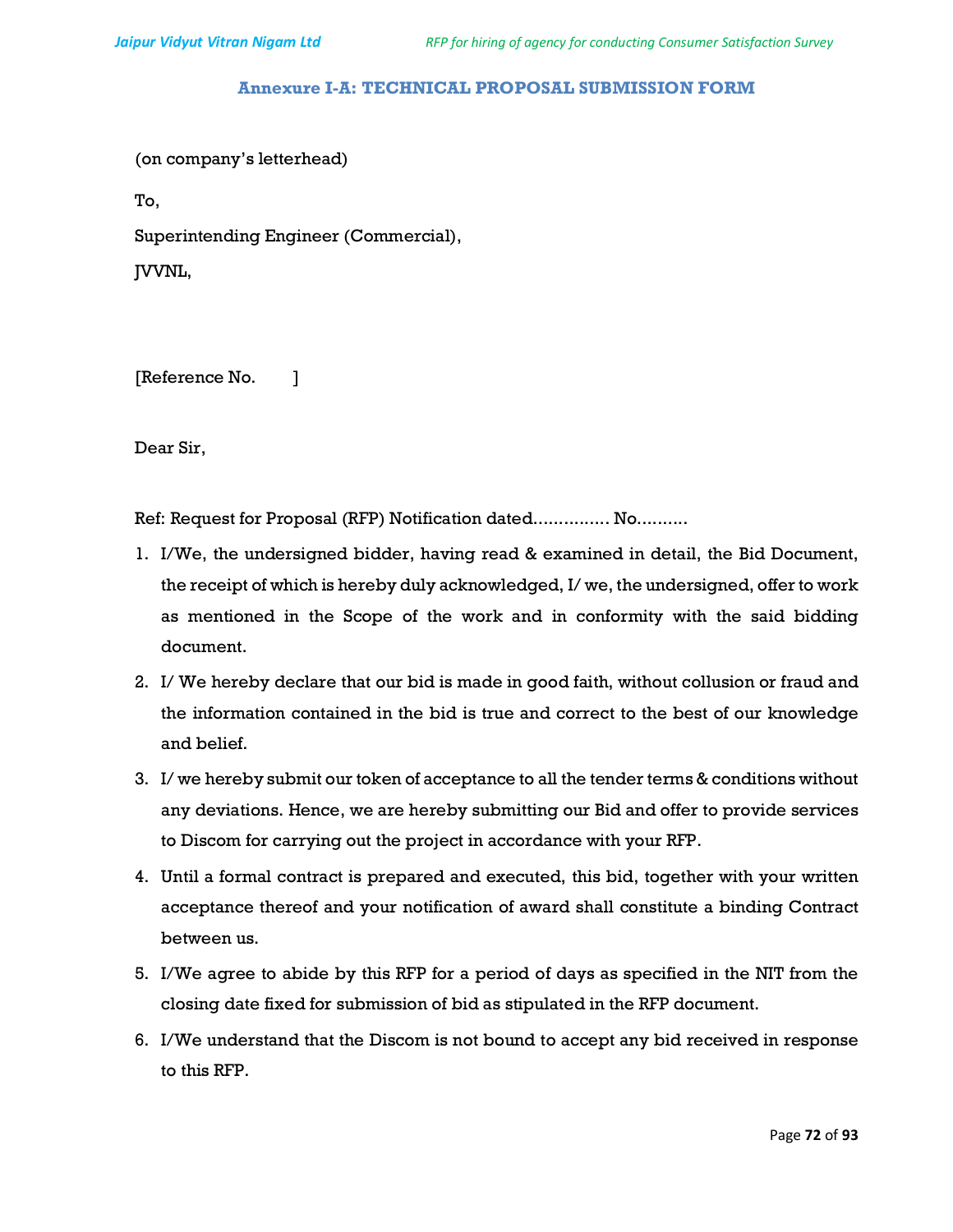7. In case we are engaged by the Discom, we shall provide any assistance/cooperation required by Discom, appointed auditing agencies (if any), state government officials and Other Stakeholders of the project for performing their duties with respect to this project. We understand that our non-cooperation for the same shall be grounds for termination of service.

Signature………………… In the capacity of……………………… Duly authorized to sign Proposal for And on behalf of……………………….. Seal of the Organization: - Date………………….. Place………………….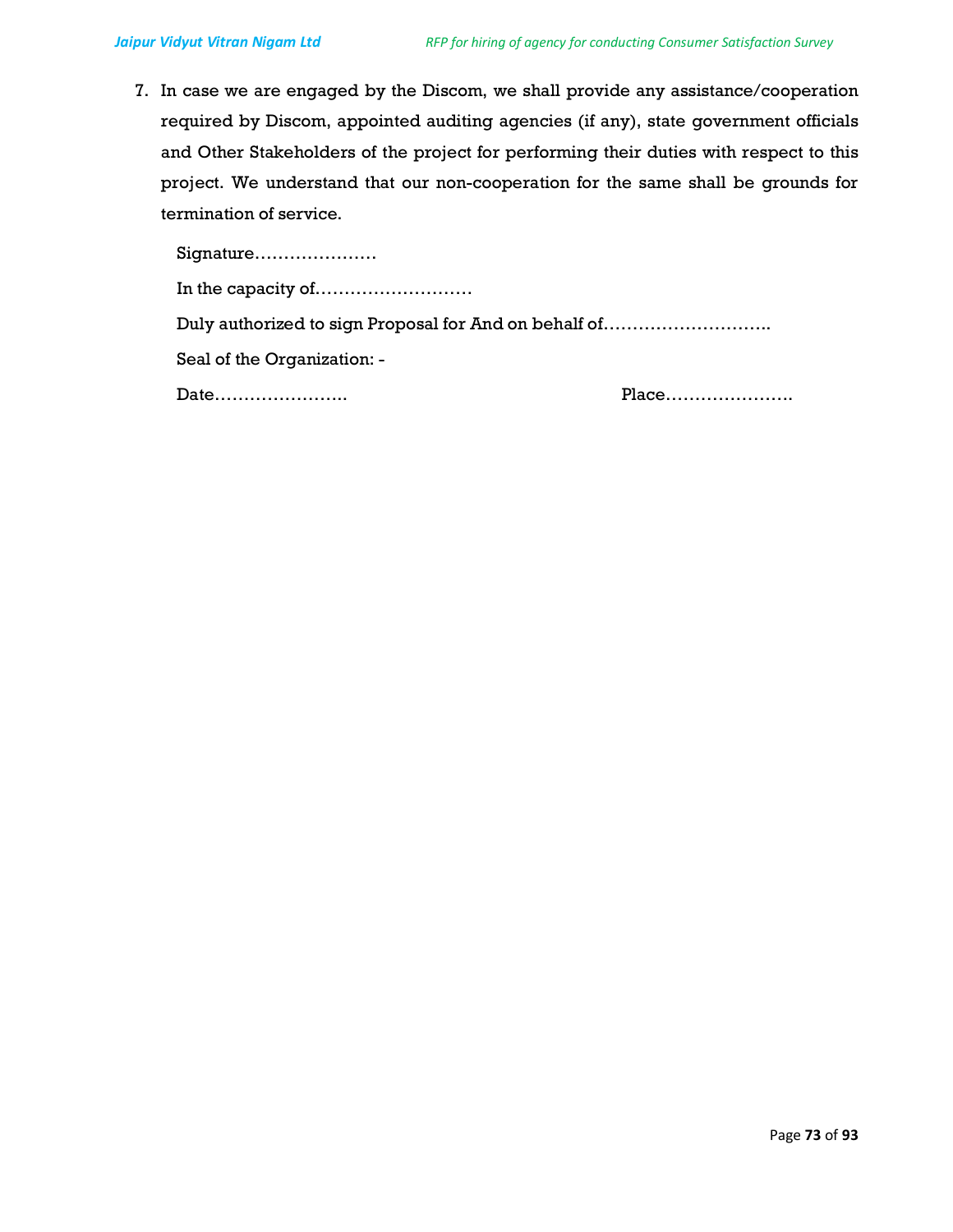# Annexure I- B: FIRM'S REFERENCES

# Relevant Services Carried Out With Reference To Scope of Work

## That Best Illustrate Qualification

Using the format below, provide information on each reference assignment for which your firm/entity, either individually as a corporate entity or as one of the major companies within an association, was legally contracted.

## I. Survey Related Experience

| S1.<br>No.     | Name of Assignment<br>and Brief description<br>of services | Name and<br>Address of<br><b>Client</b> | <b>Duration</b><br>of<br>work<br>in<br>months (Start<br>date-<br>End<br>date) | Project<br>Cost | <b>Value</b><br>οf<br>completed<br>work |
|----------------|------------------------------------------------------------|-----------------------------------------|-------------------------------------------------------------------------------|-----------------|-----------------------------------------|
|                |                                                            |                                         |                                                                               |                 |                                         |
| $\overline{2}$ |                                                            |                                         |                                                                               |                 |                                         |
|                |                                                            |                                         |                                                                               |                 |                                         |
|                |                                                            |                                         |                                                                               |                 |                                         |
|                |                                                            |                                         |                                                                               |                 |                                         |

# II. Rajasthan power sector related experience

| <b>S1. No.</b> | Name of Assignment and   Duration of work in   Duration<br>Brief description of services   months (Start date-   work | End date) | οi |
|----------------|-----------------------------------------------------------------------------------------------------------------------|-----------|----|
|                |                                                                                                                       |           |    |
|                |                                                                                                                       |           |    |
|                |                                                                                                                       |           |    |
|                |                                                                                                                       |           |    |

Signature…………………

In the capacity of………………………

Duly authorized to sign Proposal for And on behalf of………………………..

Seal of the Organization: -

Date………………….. Place………………….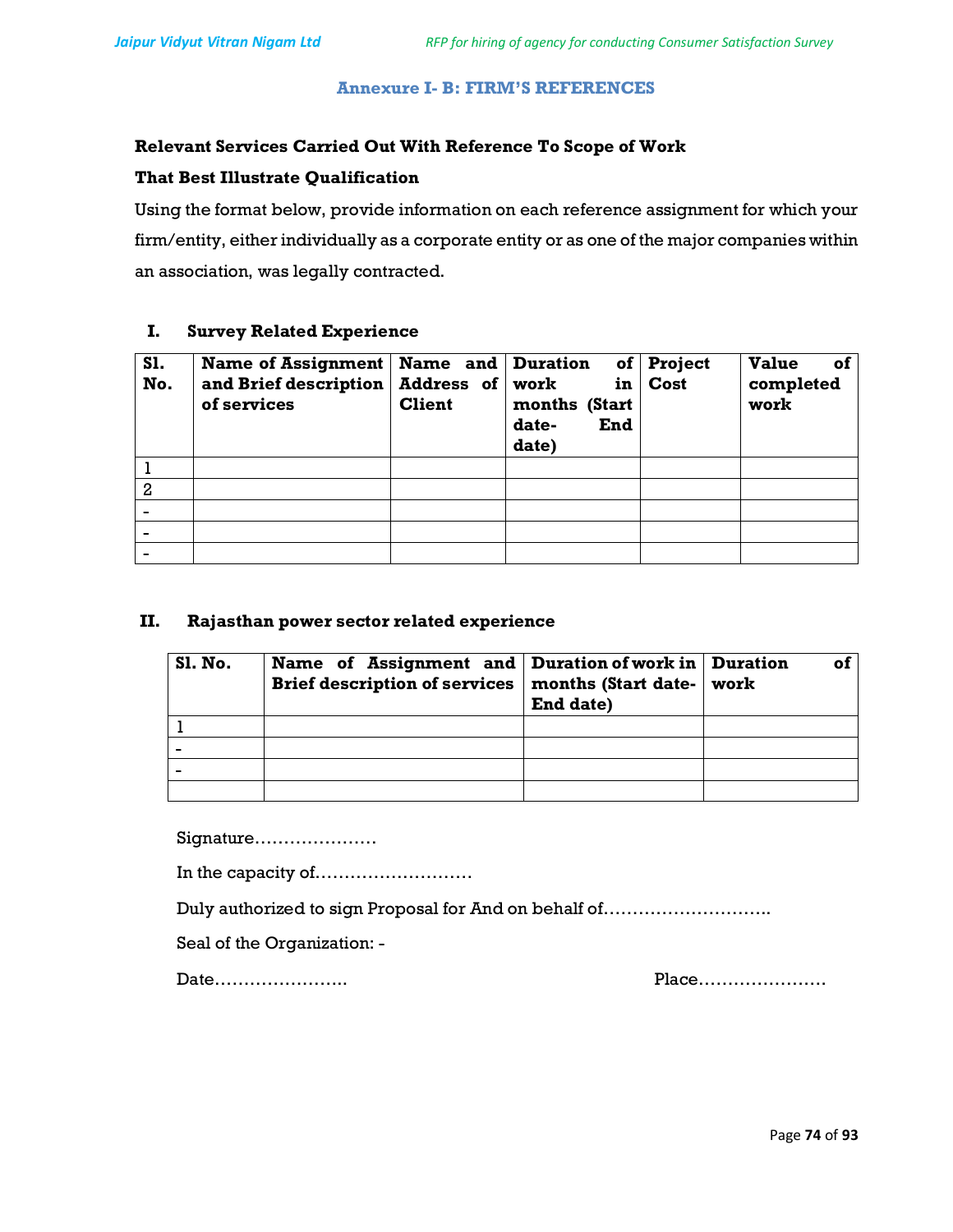# Annexure I-C: FORMAT OF CURRICULUM VITAE (CV) FOR PROPOSED KEY PROFESSIONAL STAFF

# Key Qualifications:

[Give an outline of staff member's experience and training most pertinent to tasks on assignment. Describe degree of responsibility held by staff member on relevant previous assignments and give dates and locations. Use about half a page.]

#### Education:

[Summarize college/university and other specialized education of staff member, giving names of schools, dates attended, and degrees obtained. Use about one quarter of a page.]

#### Employment Record:

[Starting with present position, list in reverse order every employment held. List all positions held by staff member since graduation, giving dates, names of employing organizations, titles of positions held, and locations of assignments. For experience in last ten years, also give types of activities performed and client references, where appropriate. Use about two pages.]

## Languages:

[For each language indicate proficiency: excellent, good, fair, or poor; in speaking, reading, and writing]

## Certification:

I, the undersigned, certify that to the best of my knowledge and belief, these data correctly describe me, my qualifications, and my experience.

# [Signature of staff member and authorized representative of the Firm] Day/Month/Year

Full name of staff member: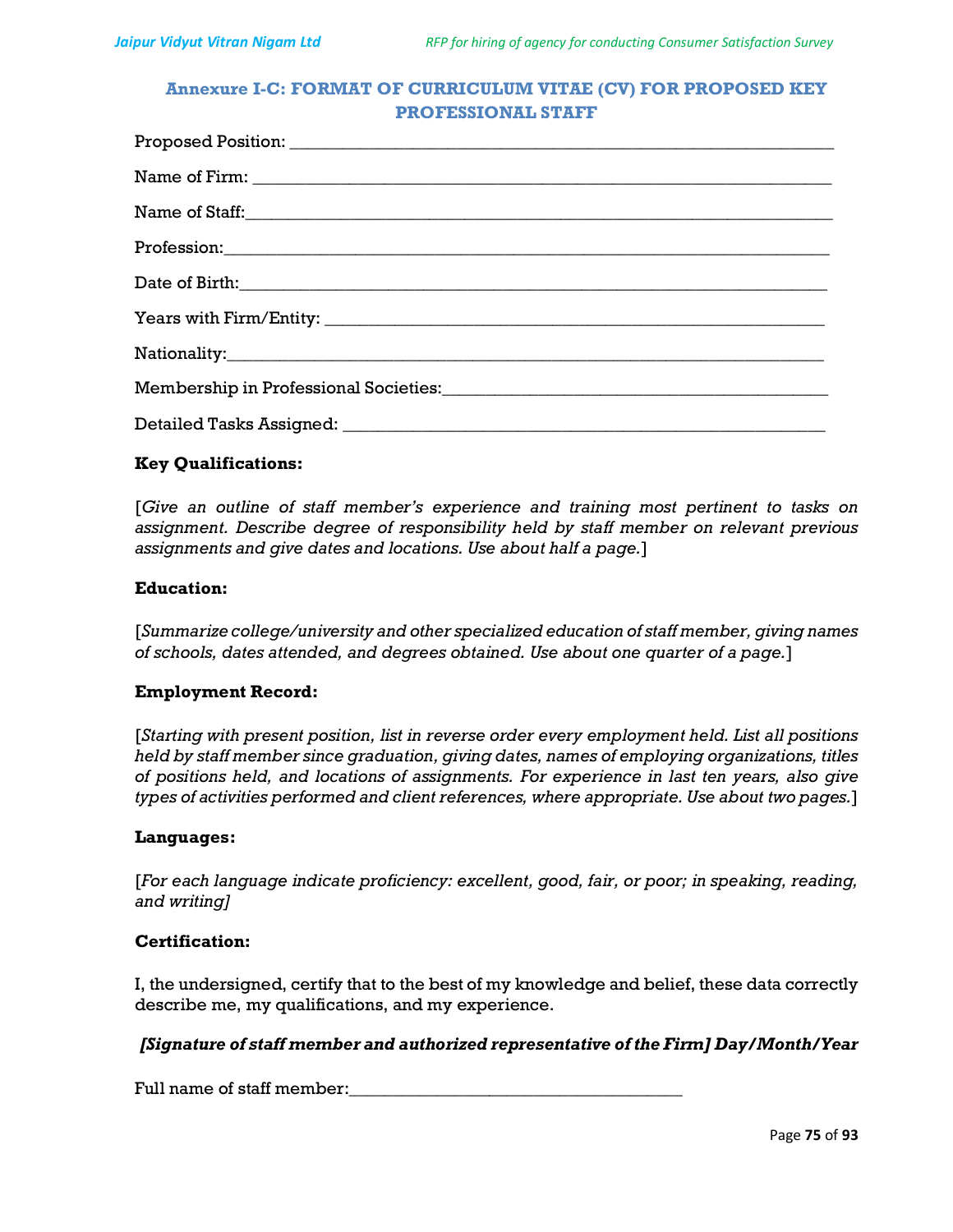# Annexure II ELIGIBILITY CRITERIA REFERENCES (To be enclosed with the technical bid)

| Sr.            | <b>Qualification Requirements</b>                                                                                                                                                                                                                                                                                                                                   | <b>Document Required</b>                                                                                                                                                                                                                                            | Reference |  |  |  |
|----------------|---------------------------------------------------------------------------------------------------------------------------------------------------------------------------------------------------------------------------------------------------------------------------------------------------------------------------------------------------------------------|---------------------------------------------------------------------------------------------------------------------------------------------------------------------------------------------------------------------------------------------------------------------|-----------|--|--|--|
| No             |                                                                                                                                                                                                                                                                                                                                                                     |                                                                                                                                                                                                                                                                     | Page No.  |  |  |  |
|                | <b>Pre-Qualification Requirement</b>                                                                                                                                                                                                                                                                                                                                |                                                                                                                                                                                                                                                                     |           |  |  |  |
| 1              | The Bidder must be a company,<br>registered under the Companies<br>Act, 1956 or a partnership firm<br>registered under Partnership Act or<br>a Proprietorship firm & operational<br>for last 10 years.                                                                                                                                                              | Self-attested<br>of<br>the<br>copy<br>Certificate<br>of<br>Incorporation/<br>Registration<br>/ Certificate of<br>Certificate<br><b>Commencement of Business</b>                                                                                                     |           |  |  |  |
| $\overline{2}$ | The Bidder should be registered<br>with the Service Tax department                                                                                                                                                                                                                                                                                                  | (i) Service Tax registration<br>certificate<br>(ii) Pan Card                                                                                                                                                                                                        |           |  |  |  |
| 3              | The bidder should primarily deal in<br>consulting services with market<br>research and its allied activities.                                                                                                                                                                                                                                                       | Copy of work orders                                                                                                                                                                                                                                                 |           |  |  |  |
| 4              | The bidder must not have been<br>blacklisted by any of the Central/<br>State power utilities in India for<br>fraudulent or corrupt practices.                                                                                                                                                                                                                       | The bidder should provide an<br>undertaking (self-certificate)<br>that the bidder has not been<br>blacklisted for fraudulent or<br>corrupt practices by any of<br>Central/ State power<br>the<br>utilities in India in attached<br>format as per <b>Annexure IV</b> |           |  |  |  |
|                | <b>Technical Requirement</b>                                                                                                                                                                                                                                                                                                                                        |                                                                                                                                                                                                                                                                     |           |  |  |  |
| 5              | <b>Bidder</b><br>The<br>done<br>have<br>must<br>minimum one similar work for<br>electricity/ water utilities for any<br>govt. department/ undertaking in<br>last 10 years with coverage of at<br>least 16000 samples.<br>The bidder should have conducted<br>at least one impact assessment/<br>evaluation survey/study in power<br>sector/Government of Rajasthan. | a) Copy of work order(s)<br>mentioning the nature of<br>work, the period<br>during<br>which the work was done, the<br>value of the completed work<br>of completion<br>Copy<br>(b)<br>certificate<br>against<br>the<br>submitted work order(s)<br>Or                 |           |  |  |  |
|                |                                                                                                                                                                                                                                                                                                                                                                     | In case of ongoing work:<br>Certificate<br>issued by<br>any                                                                                                                                                                                                         |           |  |  |  |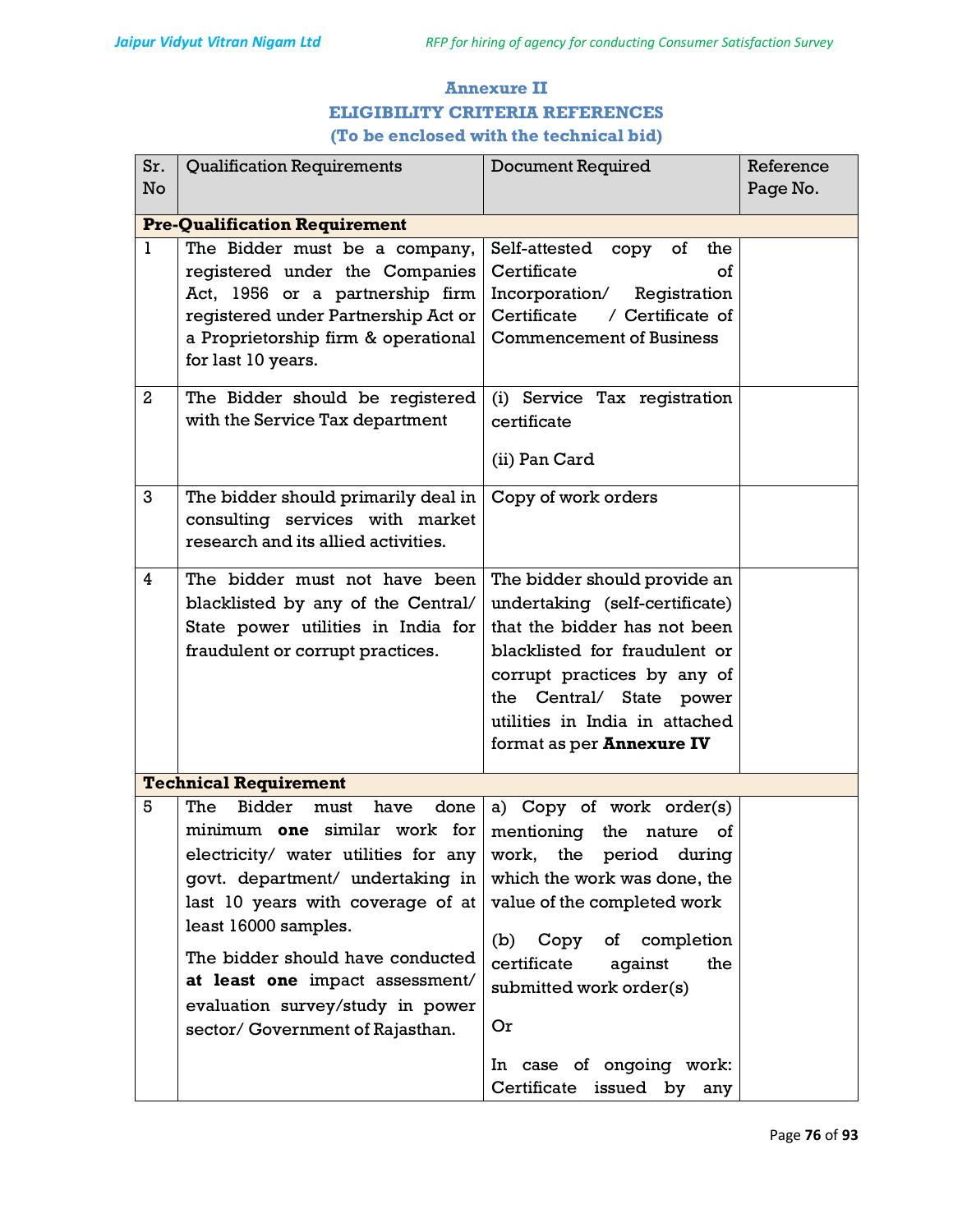|   |                                                                                                                                                                                                                                                                                                                                                | Central/State utility stating<br>the worth of work completed<br>and the tenure to complete<br>such work                                                                                                                                                                                                                                       |
|---|------------------------------------------------------------------------------------------------------------------------------------------------------------------------------------------------------------------------------------------------------------------------------------------------------------------------------------------------|-----------------------------------------------------------------------------------------------------------------------------------------------------------------------------------------------------------------------------------------------------------------------------------------------------------------------------------------------|
|   | <b>Financial Requirement</b>                                                                                                                                                                                                                                                                                                                   |                                                                                                                                                                                                                                                                                                                                               |
| 6 | The Bidder should have an average<br>annual turnover of INR Rs. 2 crores<br>in last three(3) financial years (i.e.<br>2013-14, 2014-15 & 2015-16) from<br>consulting/ advisory business /<br>consumer satisfaction survey<br>FY16<br>In 1<br>financial<br>Note:<br>case<br>statement is not available then, FY13<br>turnover can be considered | of<br>Copy<br>annual<br>Audited<br>balance sheets and profit and<br>loss statements should be<br>enclosed for the last three<br>financial years along with and<br>Certificate<br>indicating<br>CA<br>turnover during last three<br>financial years, i.e.,<br>$FY$ 2013-14 in Crore Rs<br>$FY$ 2014-15 in Crore Rs<br>$FY$ 2015-16 in Crore Rs |
| 7 | The bidder must submit a letter of<br>authorization from the Company<br>authorizing a person to sign the<br>documents<br>behalf<br>of<br>the<br><sub>on</sub><br>submit<br>company,<br>technical,<br>Commercial information and attend<br>meetings on behalf of the company.                                                                   | Letter of authorization<br><sub>on</sub><br>Company's letter head in<br>attached<br>format<br>as<br>per<br><b>Annexure III.</b>                                                                                                                                                                                                               |

\* If any information is not provided than it will be treated as nil.

Signature…………………

In the capacity of………………………

Duly authorized to sign Proposal for And on behalf of………………………..

Seal of the Organization: -

Date………………….. Place………………….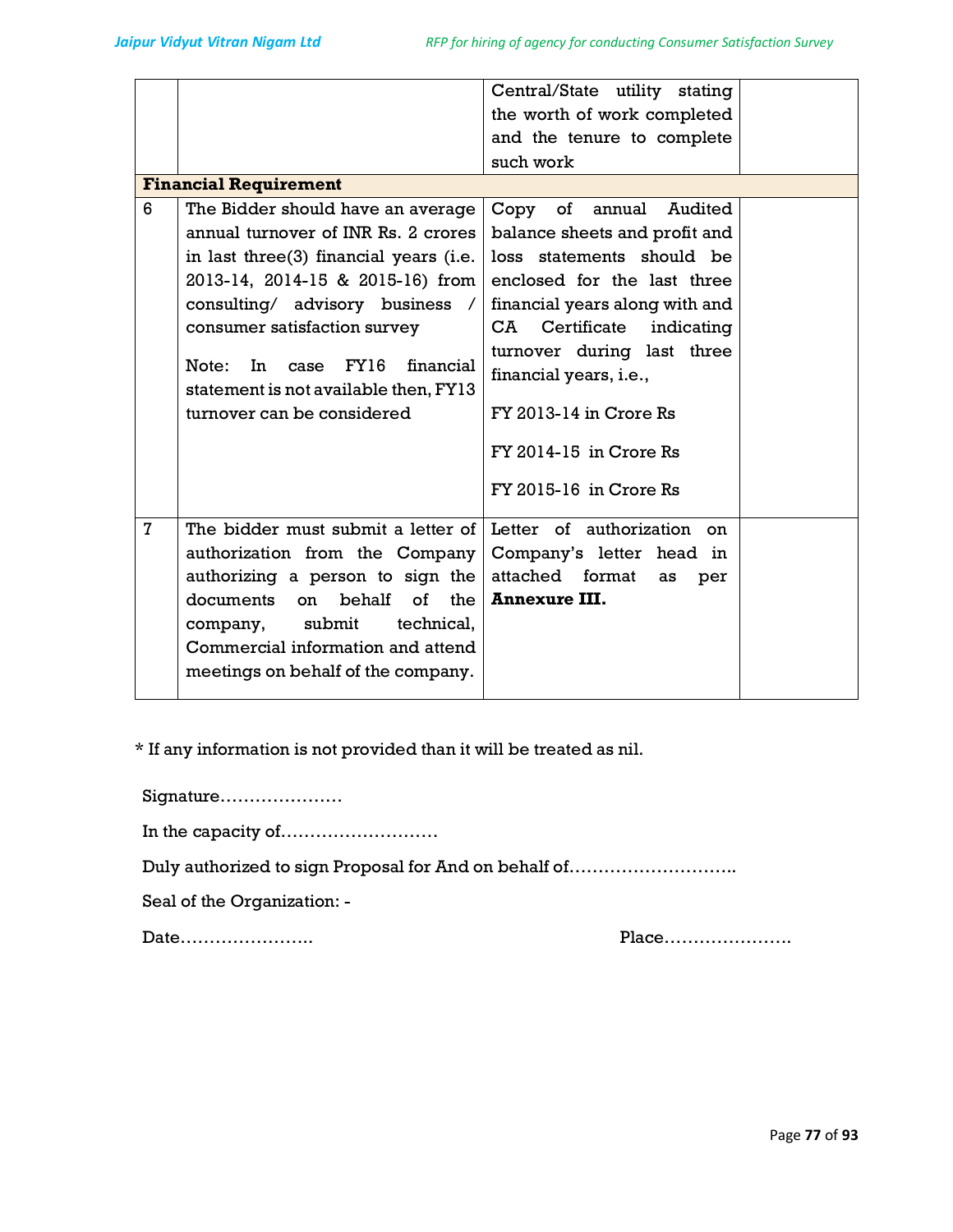# Annexure III BIDDER'S AUTHORIZATION CERTIFICATE (To be enclosed with the technical bid)

To,

The SE (Commercial)

JVVNL, Jaipur

| <bidder's< th=""><th>Employee</th><th>Name&gt;</th></bidder's<> | Employee | Name>                                                                                                        |
|-----------------------------------------------------------------|----------|--------------------------------------------------------------------------------------------------------------|
|                                                                 |          | <designation> in the same is hereby authorized to sign relevant documents on</designation>                   |
|                                                                 |          | behalf of the company/ firm in dealing with Bid of reference <bidder &<="" dept.="" name,="" td=""></bidder> |
|                                                                 |          |                                                                                                              |
|                                                                 |          | qualification, technical & commercial information as may be required by you in the course                    |
|                                                                 |          | of processing the above said Bid. For the purpose of validation, his/her verified signatures                 |
| are as under.                                                   |          |                                                                                                              |

# Thanking you,

| Signature                                             |  |
|-------------------------------------------------------|--|
|                                                       |  |
| Duly authorized to sign Proposal for And on behalf of |  |
| Seal of the Organization: -                           |  |
|                                                       |  |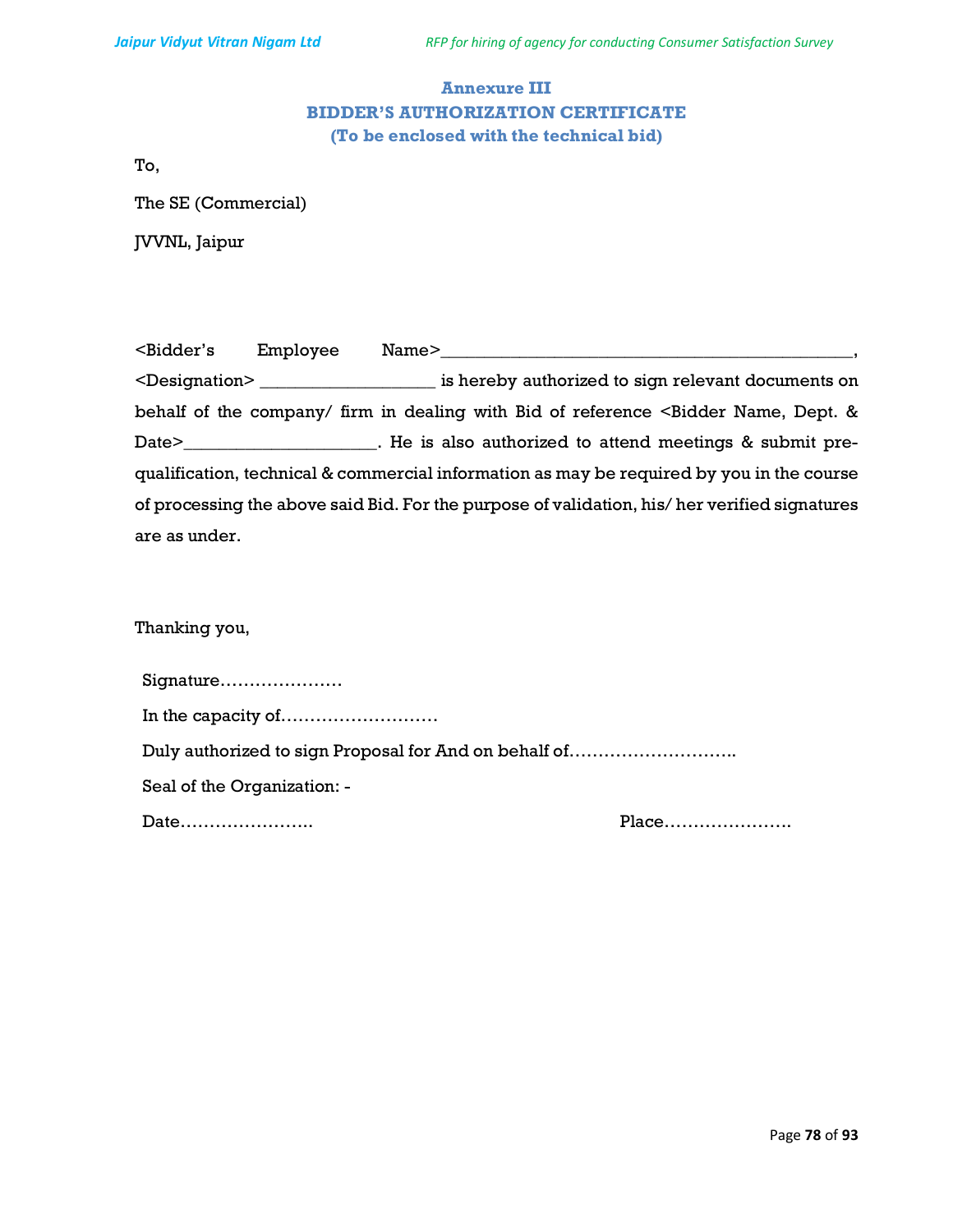# Annexure IV SELF DECLARATION – NO BLACK LISTING (To be enclosed with the technical bid)

To,

Superintending Engineer (Commercial),

JVVNL, Jaipur

In response to the Tender Ref. No. \_\_\_\_\_\_\_\_\_\_\_\_\_\_\_\_\_\_\_\_\_\_\_\_\_\_\_\_\_\_\_\_\_\_\_\_\_\_\_\_\_\_\_\_ dated \_\_\_\_\_\_\_\_\_\_\_\_, as an owner/ partner/ Director of \_\_\_\_\_\_\_\_\_\_\_\_\_\_\_\_\_\_\_\_\_\_\_\_\_\_\_, I/ We hereby declare that presently our Company/ firm \_\_\_\_\_\_\_\_\_\_\_\_\_\_\_\_\_\_\_is having unblemished record and is not declared ineligible for corrupt & fraudulent practices either indefinitely or for a particular period of time by any State/ Central Government/ PSU.

We further declare that presently our Company/ firm \_\_\_\_\_\_\_\_\_\_\_\_\_\_\_\_\_\_\_\_\_\_is not blacklisted and not declared ineligible for reasons other than corrupt & fraudulent practices by any State/ Central Government/ PSU on the date of Bid Submission.

If this declaration is found to be incorrect then without prejudice to any other action that may be taken, my/ our security may be forfeited in full and the tender if any to the extent accepted may be cancelled.

Thanking you,

| Signature                                             |  |
|-------------------------------------------------------|--|
|                                                       |  |
| Duly authorized to sign Proposal for And on behalf of |  |
| Seal of the Organization: -                           |  |
|                                                       |  |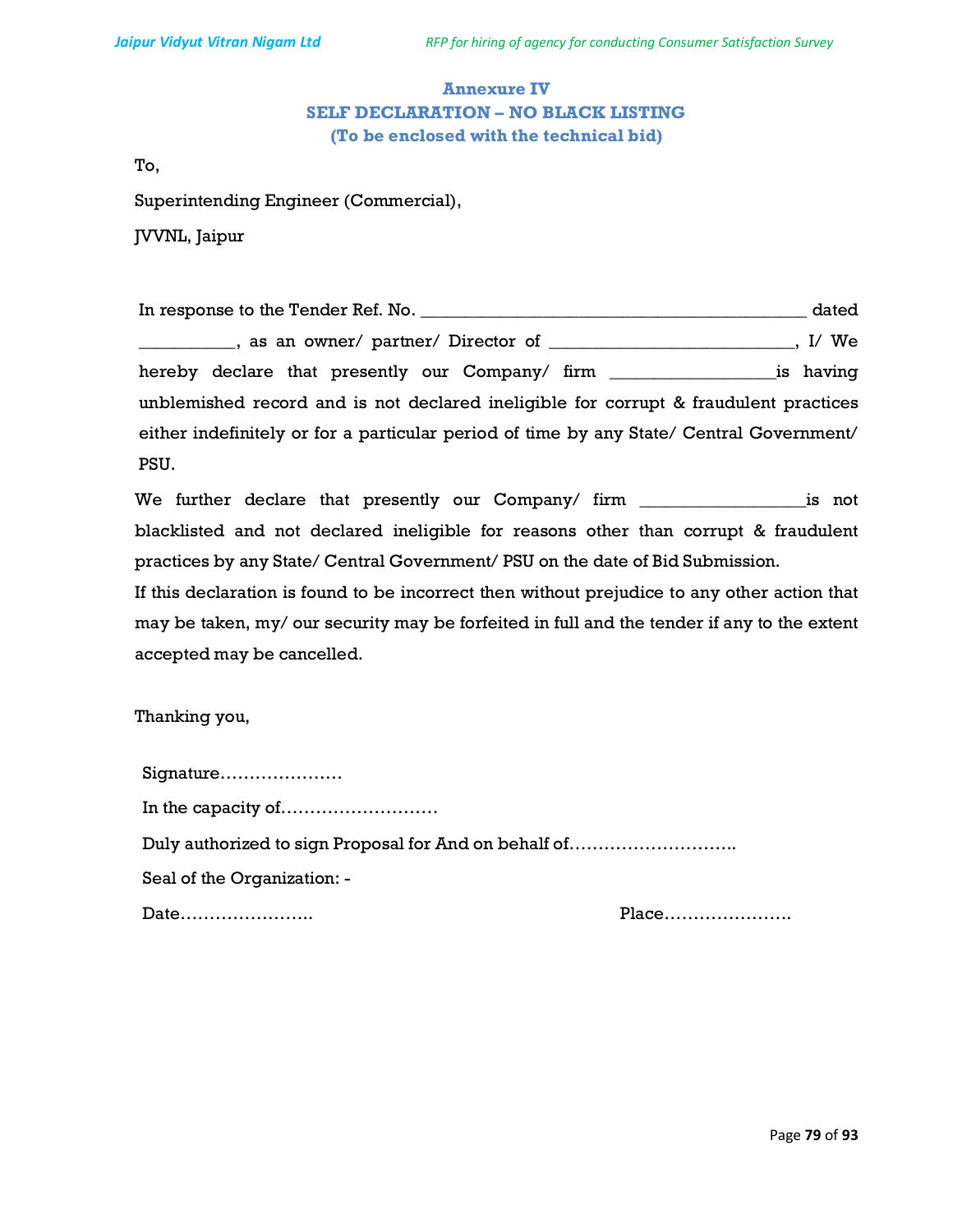## Annexure-V

# PRE- BID QUERIES FORMAT

[Reference No. ]

Name of the Company/Firm:

## Name of Person(s) Representing the Company/ Firm:

| <b>Name of Person</b> | <b>Designation</b> | $Email-ID(s)$ | Tel. Nos. & Fax Nos. |
|-----------------------|--------------------|---------------|----------------------|
|                       |                    |               |                      |
|                       |                    |               |                      |

#### Company/Firm Contacts:

| <b>Contact Person(s)</b> | Address for correspondence   Email-ID(s) | Tel.& Fax Nos. |
|--------------------------|------------------------------------------|----------------|
|                          |                                          |                |
|                          |                                          |                |

# Query / Clarification Sought:

| <b>Sl. No.</b> | $\overline{\mathbf{RFP}}$<br>No. | Page RFP clause No. | <b>Clause</b><br>details | Suggestion/<br>Query/<br><b>Clarification</b> |
|----------------|----------------------------------|---------------------|--------------------------|-----------------------------------------------|
|                |                                  |                     |                          |                                               |
|                |                                  |                     |                          |                                               |

Note: - Queries must be strictly submitted only in the prescribed format (.XLS/ .XLSX/ .ODF/.doc/.docx). Queries not submitted in the prescribed format will not be considered/ responded at all by the Discom

Signature…………………

In the capacity of………………………

Duly authorized to sign Proposal for And on behalf of………………………..

Seal of the Organization: -

Date………………….. Place………………….

Page 80 of 93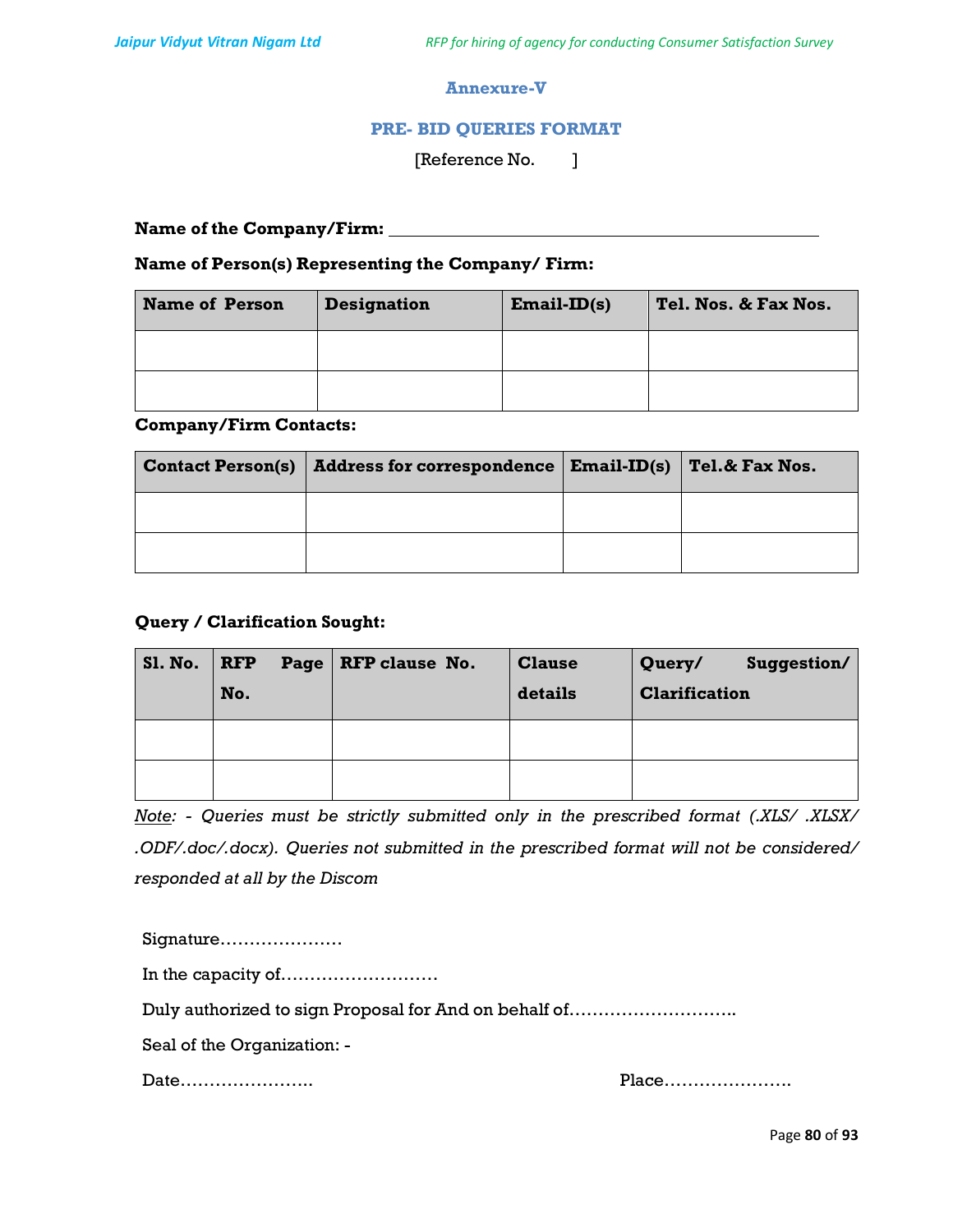# Annexure VI

#### FINANCIAL PROPOSAL SUBMISSION LETTER

(on company's letterhead)

To,

Superintending Engineer (Commercial),

JVVNL,

[Reference No. ]

Dear Sir,

Ref: Request for Proposal (RFP) Notification dated................ No..........

Sir/ Madam:

We, the undersigned bidder, having read & examined in detail, the Bidding Document, the receipt of which is hereby duly acknowledged, I/ we, the undersigned, offer to supply/ work as mentioned in the Scope of the work in conformity with the said bidding document for the same.

I / We undertake that the prices are in conformity with the requirements. The quote/ price are inclusive of all cost likely to be incurred for executing this work. The prices are exclusive of all type of govt. taxes/duties including service tax which shall be paid extra, as per rates applicable and need not be included in the rate above.

I/ We hereby declare that in case the contract is awarded to us, we shall submit the contract performance guarantee as prescribed in the bid document.

I / We agree to abide by this bid for a period of 180 days after the last date fixed for bid submission and it shall remain binding upon us and may be accepted at any time before the expiry of that period.

Until a formal contract is prepared and executed, this bid, together with your written acceptance thereof and your notification of award shall constitute a binding Contract between us.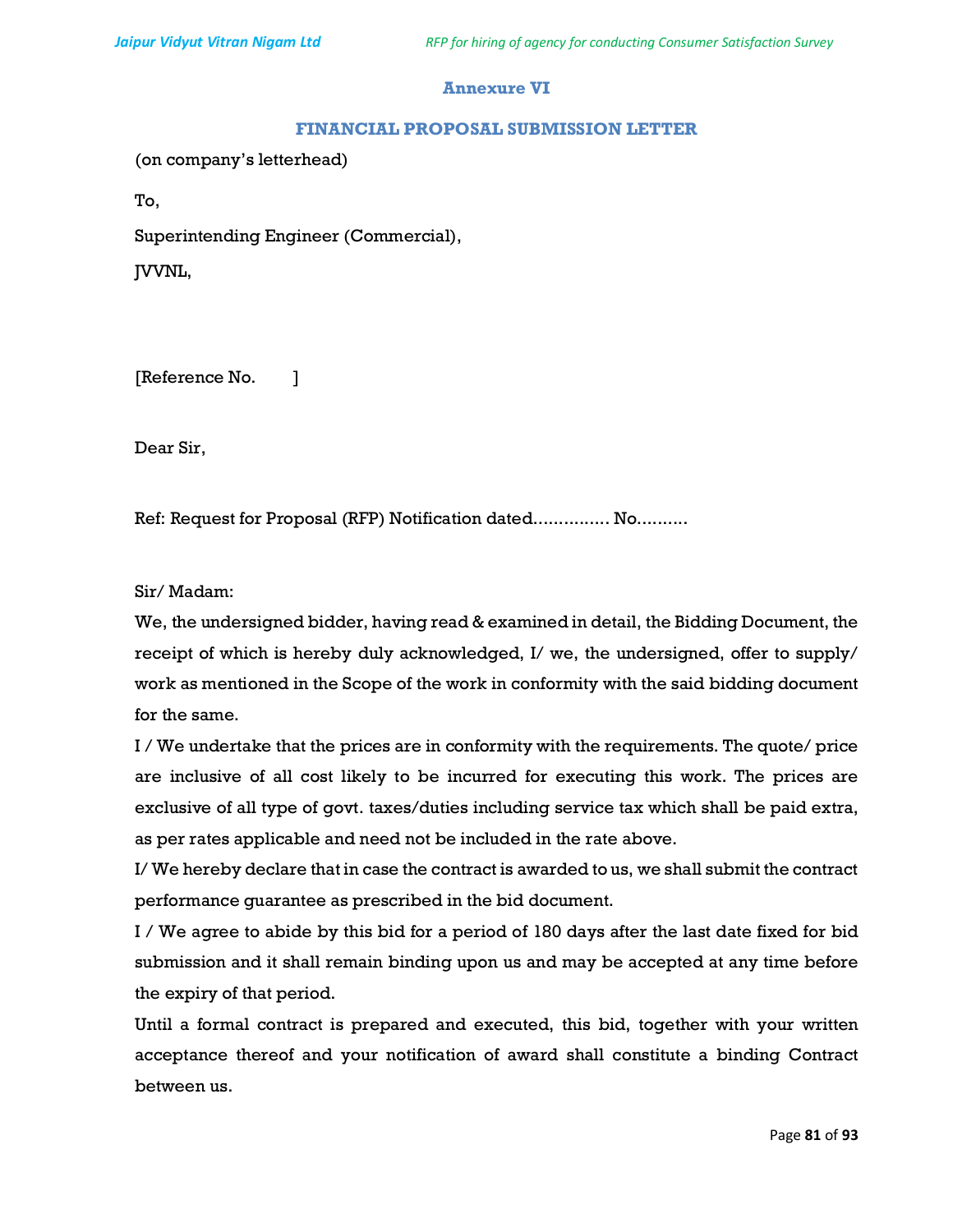I/ We hereby declare that our bid is made in good faith, without collusion or fraud and the information contained in the bid is true and correct to the best of our knowledge and belief. We agree to all the terms & conditions as mentioned in the bid document and submit that we have not submitted any deviations in this regard.

We understand that you are not bound to accept the lowest or any bid you may receive. Yours sincerely,

| Signature                                             |  |
|-------------------------------------------------------|--|
|                                                       |  |
| Duly authorized to sign Proposal for And on behalf of |  |
| Seal of the Organization: -                           |  |
|                                                       |  |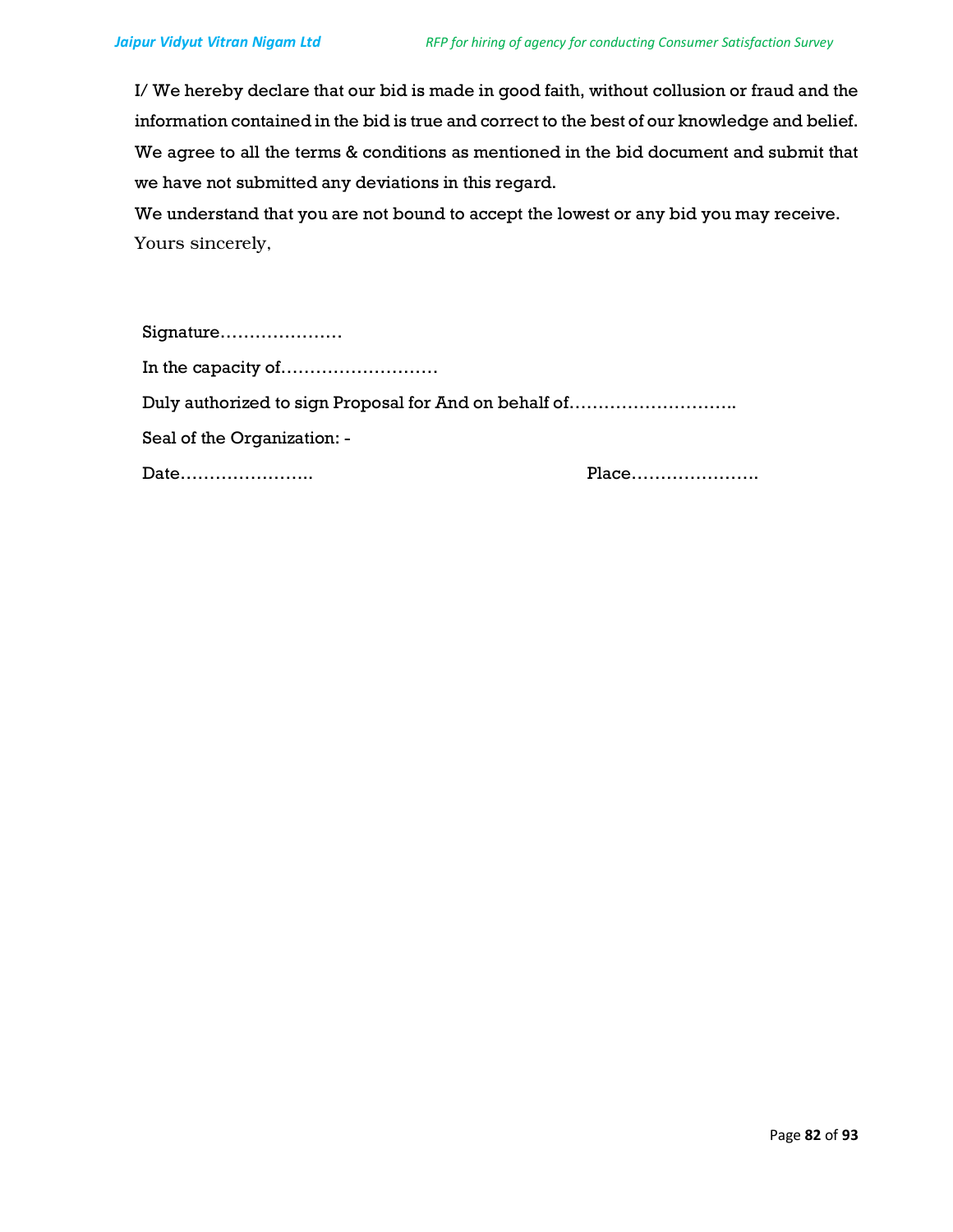# Annexure- VII

# PRICE SCHEDULE

# (To be filled by the bidder in BoQ (.XLS file) on e-Proc website with a cover letter on his Letter head)

To,

Superintending Engineer (Commercial),

JVVNL, Jaipur

| Sl.<br>No.     | Work                               | Per Circle<br>Charges<br>exclusive of<br>Service Tax<br>(in Rs. Lakhs) | Service<br>Tax<br>(in Rs.<br>Lakhs) | Total<br>Charges per<br>circle<br>(in Rs. Lakhs) | No. of<br>Circle | Total<br>(in Rs. Lakhs) |
|----------------|------------------------------------|------------------------------------------------------------------------|-------------------------------------|--------------------------------------------------|------------------|-------------------------|
|                | A                                  | $\mathbf{B}$                                                           | $\mathbf C$                         | $D=B+C$                                          | E                | $F=D X E$               |
| <b>FY16-17</b> |                                    |                                                                        |                                     |                                                  |                  |                         |
| $\mathbf{1}$   | Consumer<br>Satisfaction<br>Survey |                                                                        |                                     |                                                  | 37               |                         |
|                | FY 17-18                           |                                                                        |                                     |                                                  |                  |                         |
| $\overline{2}$ | Consumer<br>Satisfaction<br>Survey |                                                                        |                                     |                                                  | 37               |                         |
| FY 18-19       |                                    |                                                                        |                                     |                                                  |                  |                         |
| 3              | Consumer<br>Satisfaction<br>Survey |                                                                        |                                     |                                                  | 37               |                         |
|                | <b>Grand Total</b>                 |                                                                        |                                     |                                                  |                  |                         |

| <b>Rupees in Words:</b> |  |
|-------------------------|--|
|                         |  |

| Duly authorized to sign Proposal for And on behalf of |       |
|-------------------------------------------------------|-------|
| Seal of the Organization: -                           |       |
| Date                                                  | Place |
|                                                       |       |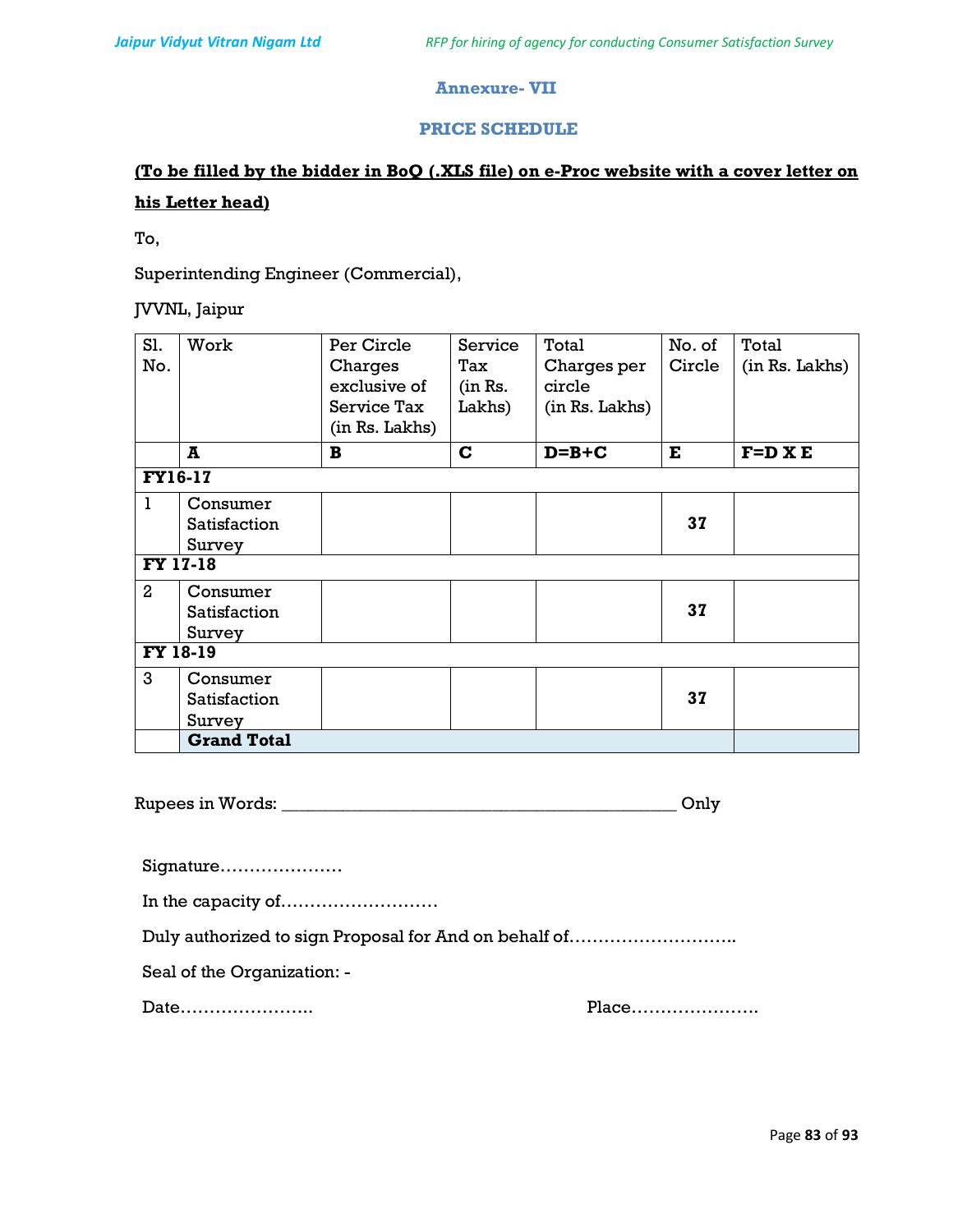#### Annexure-7

#### FINANCIAL BID FORMAT

To,

Superintending Engineer (Commercial), JVVNL, Jaipur

[Reference No. ]

Sir,

We, the undersigned bidder, having read & examined in detail, the Bidding Document, the receipt of which is hereby duly acknowledged, I/ we, the undersigned, offer to work as "Survey Agency/Contractor" as per the defined Scope of the work, Requirement specifications & in conformity with the said bidding document. We hereby offer our best price as per the details below and would be valid as per the details mentioned in the NIT.

I/ We undertake that the prices are in conformity with the specifications/ requirements prescribed. The price quoted is inclusive of all cost likely to be incurred for executing this work. The prices are inclusive of all type of govt. taxes/ duties as asked in the financial bid.

I/ We undertake, if our bid is accepted, to deliver the goods and services in accordance with the requirements of Discom / Energy department mentioned in the bidding document.

I/ We hereby declare that, in case, the contract is awarded to us, we will submit the performance security for the due performance of contract and in the form prescribed by Discom.

I/ We agree to abide by this bid for a period of days specified in NIT, after the last date fixed for bid submission and it shall remain binding upon us and may be accepted at any time before the expiry of that period.

Until a formal contract is prepared and executed, this bid, together with your written acceptance thereof and your notification of award shall constitute a binding Contract between us.

Page 84 of 93 I/ We hereby declare that our bid is made in good faith, without collusion or fraud and the information contained in the bid is true and correct to the best of our knowledge and belief.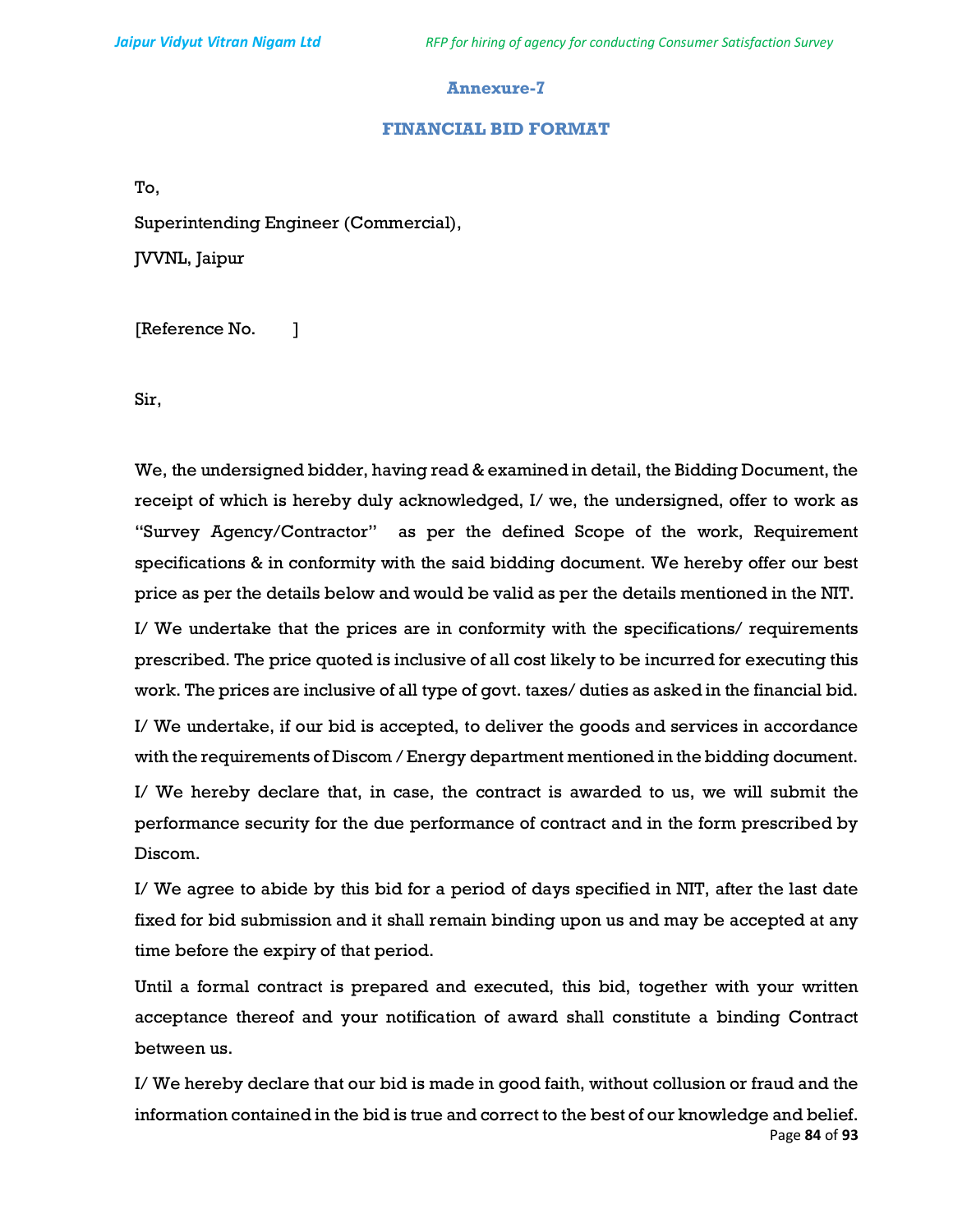We understand that you are not bound to accept the lowest or any bid you may receive.

We agree to all the terms & conditions as mentioned in the bidding document and submit that we have not submitted any deviations in this regard.

| Signature                                                |       |
|----------------------------------------------------------|-------|
| In the capacity of $\dots \dots \dots \dots \dots \dots$ |       |
| Duly authorized to sign Proposal for And on behalf of    |       |
| Seal of the Organization: -                              |       |
| Date                                                     | Place |
|                                                          |       |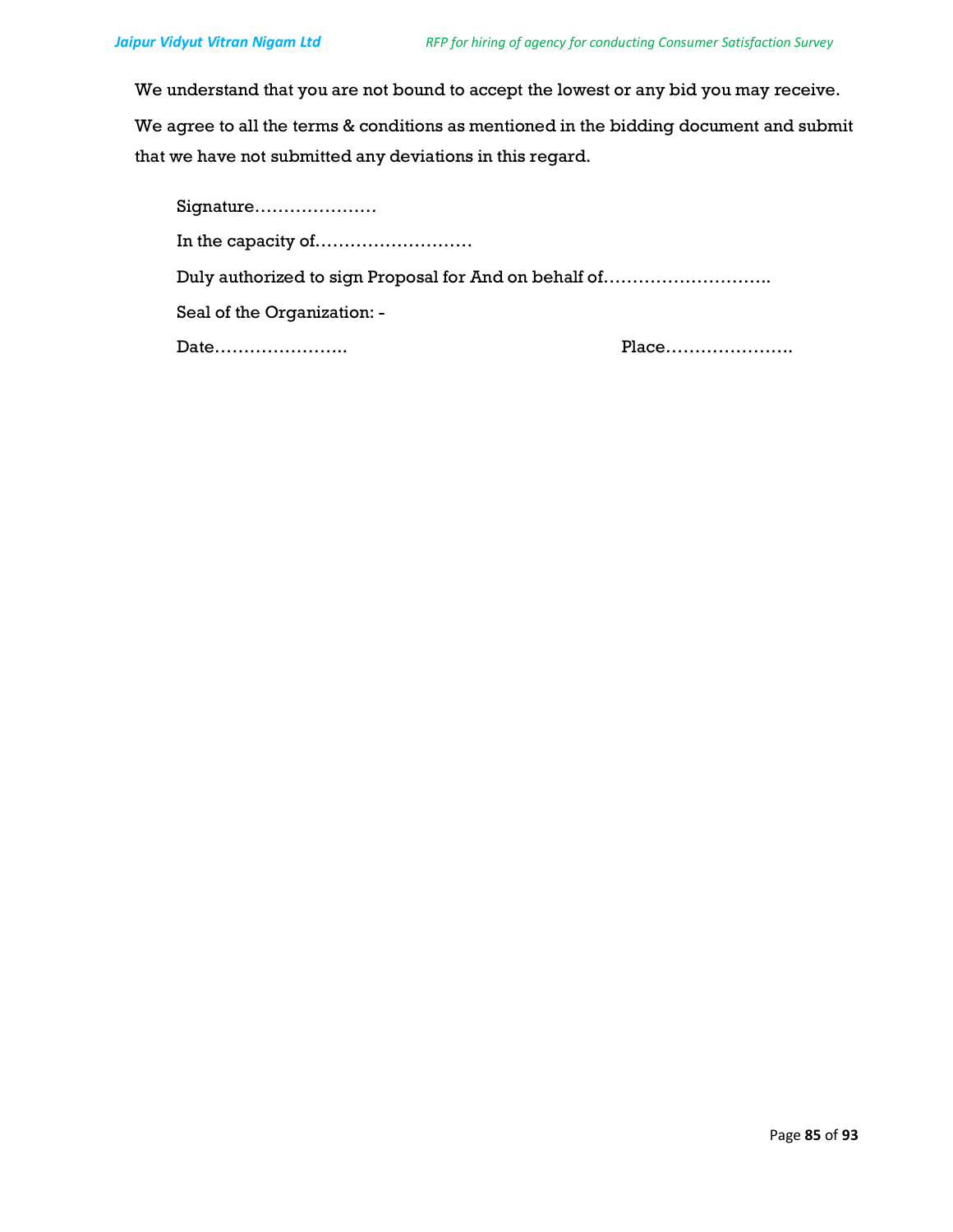\_\_\_\_\_\_\_\_\_\_\_\_\_\_\_\_\_\_\_\_\_\_\_\_\_\_\_\_\_\_,

\_\_\_\_\_\_\_\_\_\_\_\_\_\_\_\_\_\_\_\_\_\_\_\_\_\_\_\_\_\_,

\_\_\_\_\_\_\_\_\_\_\_\_\_\_\_\_\_\_\_\_\_\_\_\_\_\_\_\_\_\_,

#### Annexure-8

#### FORMAT FOR PERFORMANCE SECURITY BANK GURANTEE

To,

- 1. Against contract vide advance acceptance of the Tender covering "Tender/ NIT Reference No. \_\_\_\_\_\_\_\_\_\_\_\_\_\_\_ dated \_\_\_\_\_\_\_\_\_ and Project Titled \_\_\_\_\_\_\_\_\_\_\_\_\_\_\_\_\_\_\_\_\_\_\_\_" (hereinafter called the said 'contract') entered into between {Department name} (hereinafter called the Purchaser) and \_\_\_\_\_\_\_\_\_\_\_\_\_\_\_\_\_ (hereinafter called the Bidder) this is to certify that at the request of the Bidder we \_\_\_\_\_\_\_\_\_\_\_\_\_\_\_\_ Bank Ltd., are holding in trust in favour of the Purchaser, the amount of Rs. (Rupees in words) to indemnify and keep indemnified the Purchaser against any loss or damage that may be caused to or suffered by the Purchaser by reason of any breach by the Bidder of any of the terms and conditions of the said contract and/ or in the performance thereof.
- 2. We agree that the decision of the Purchaser, whether breach of any of the terms and conditions of the said contract and/ or in the performance thereof has been committed by the Bidder and the amount of loss or damage that has been caused or suffered by the Purchaser shall be final and binding upon us and the amount of the said loss or damage shall be unconditionally paid by us forthwith on demand and without demur to the Purchaser.
- Page 86 of 93 3. We \_\_\_\_\_\_\_\_\_\_\_\_\_\_\_\_\_\_\_\_\_\_\_\_\_\_\_\_\_\_\_\_\_\_ Bank Ltd, further agree that the guarantee herein contained shall remain in full force and effect during the period that would be taken for satisfactory performance and fulfilment in all respects of the said contract by the Bidder i.e. till \_\_\_\_\_\_\_\_\_\_\_\_\_\_\_\_\_\_ hereinafter called the said date and that if any claim accrues or arises against us \_\_\_\_\_\_\_\_\_\_\_\_\_\_\_\_\_ Bank Ltd, by virtue of this guarantee before the said date, the same shall be enforceable against us **EXECUTE:** Bank Ltd, notwithstanding the fact that the same is enforced within six months after the said date, provided that notice of any such claim has been given to us \_\_\_\_\_\_\_\_\_\_\_\_\_\_\_\_\_ Bank Ltd, by the Purchaser before the said date. Payment under this letter of guarantee shall be made promptly upon our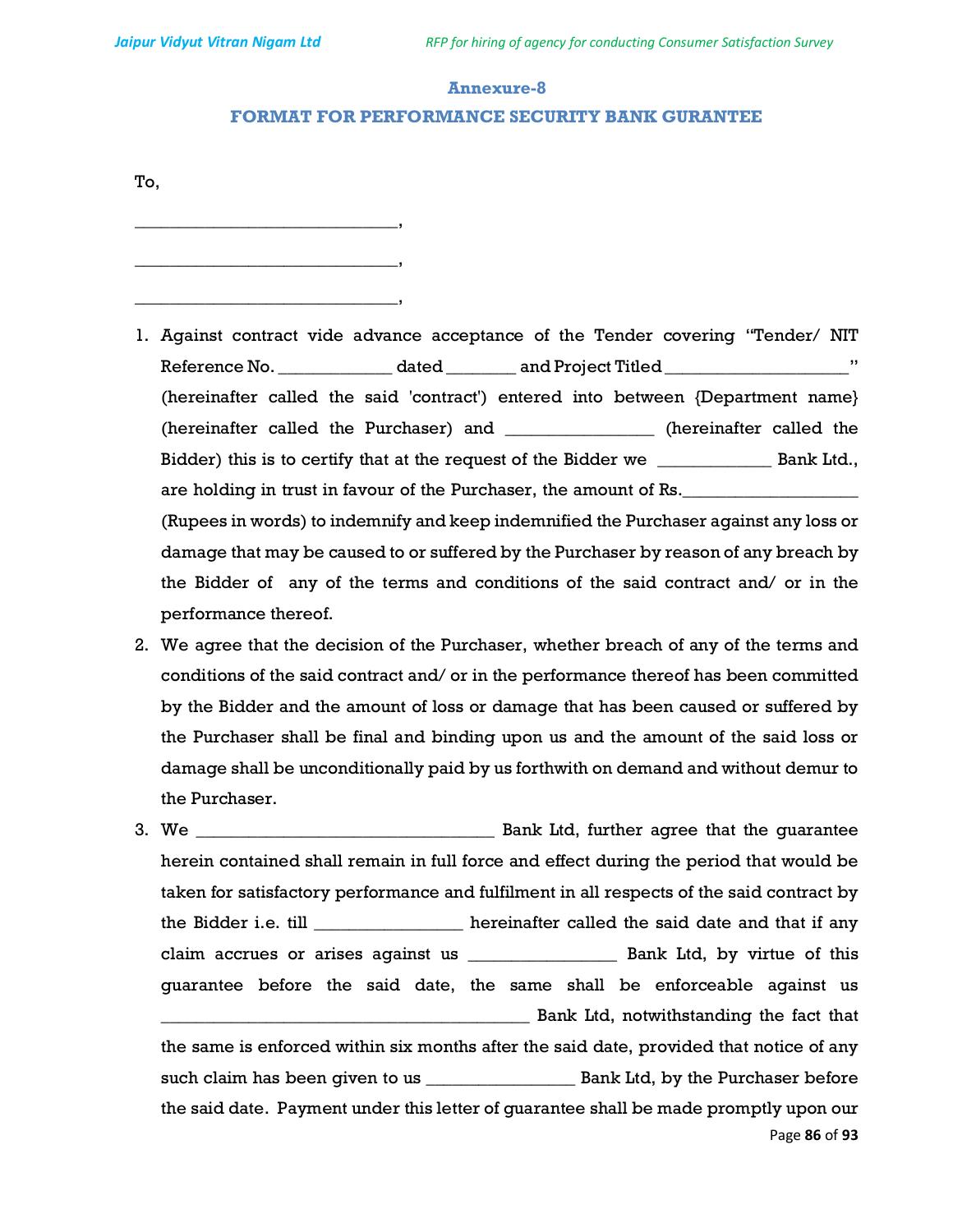WITNESS NO. 2

receipt of notice to that effect from the Purchaser.

- 4. It is fully understood that this guarantee is effective from the date of the said contract and that we \_\_\_\_\_\_\_\_\_\_\_\_\_\_\_\_\_ Bank Ltd, undertake not to revoke this guarantee during its currency without the consent in writing of the Purchaser.
- 5. We undertake to pay to the Purchaser any money so demanded notwithstanding any dispute or disputes raised by the Bidder in any suit or proceeding pending before any court or Tribunal relating thereto our liability under this present bond being absolute and unequivocal.
- 6. The payment so made by us under this bond shall be a valid discharge of our liability for payment there under and the Bidder shall have no claim against us for making such payment.
- 7. We \_\_\_\_\_\_\_\_\_\_\_\_\_\_\_\_\_\_\_\_\_\_\_\_\_\_\_\_\_\_\_\_\_\_ Bank Ltd, further agree that the Purchaser shall have the fullest liberty, without affecting in any manner our obligations hereunder to vary any of the terms and conditions of the said contract or to extend time of performance by the Bidder from time to time or to postpone for any time or from time to time any of the powers exercisable by the Purchaser against the said Bidder and to forebear or enforce any of the terms and conditions relating to the said contract and we,

\_\_\_\_\_\_\_\_\_\_\_\_\_\_\_\_\_ Bank Ltd., shall not be released from our liability under this guarantee by reason of any such variation or extension being granted to the said Bidder or for any forbearance by the Purchaser to the said Bidder or for any forbearance and or omission on the part of the Purchaser or any other matter or thing whatsoever, which under the law relating to sureties, would, but for this provision have the effect of so releasing us from our liability under this guarantee.

8. This guarantee will not be discharged due to the change in the constitution of the Bank or the Bidder.

| WITNESS NO. 1                | <b>Authorized Bank Representative</b> |  |  |
|------------------------------|---------------------------------------|--|--|
|                              |                                       |  |  |
| (Signature)                  | (Signature)                           |  |  |
| Full name and official       | Full name, designation and            |  |  |
| Address (in legible letters) | Address (in legible letters)          |  |  |
| with Bank stamp              |                                       |  |  |
|                              |                                       |  |  |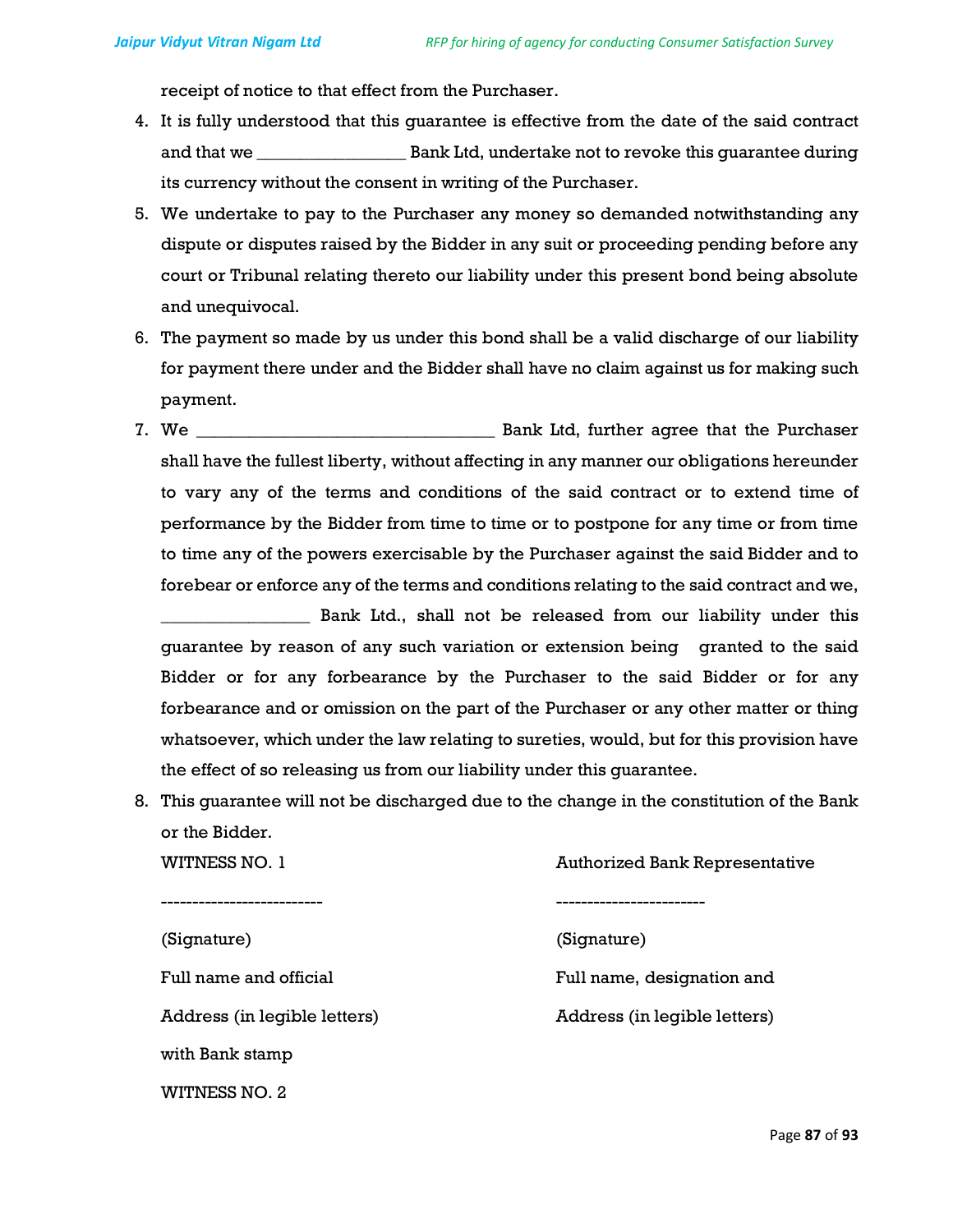-------------------------- Attorney as per power of

Full name and official Dated………………….

(Signature) Attorney No.............

Address (in legible letters)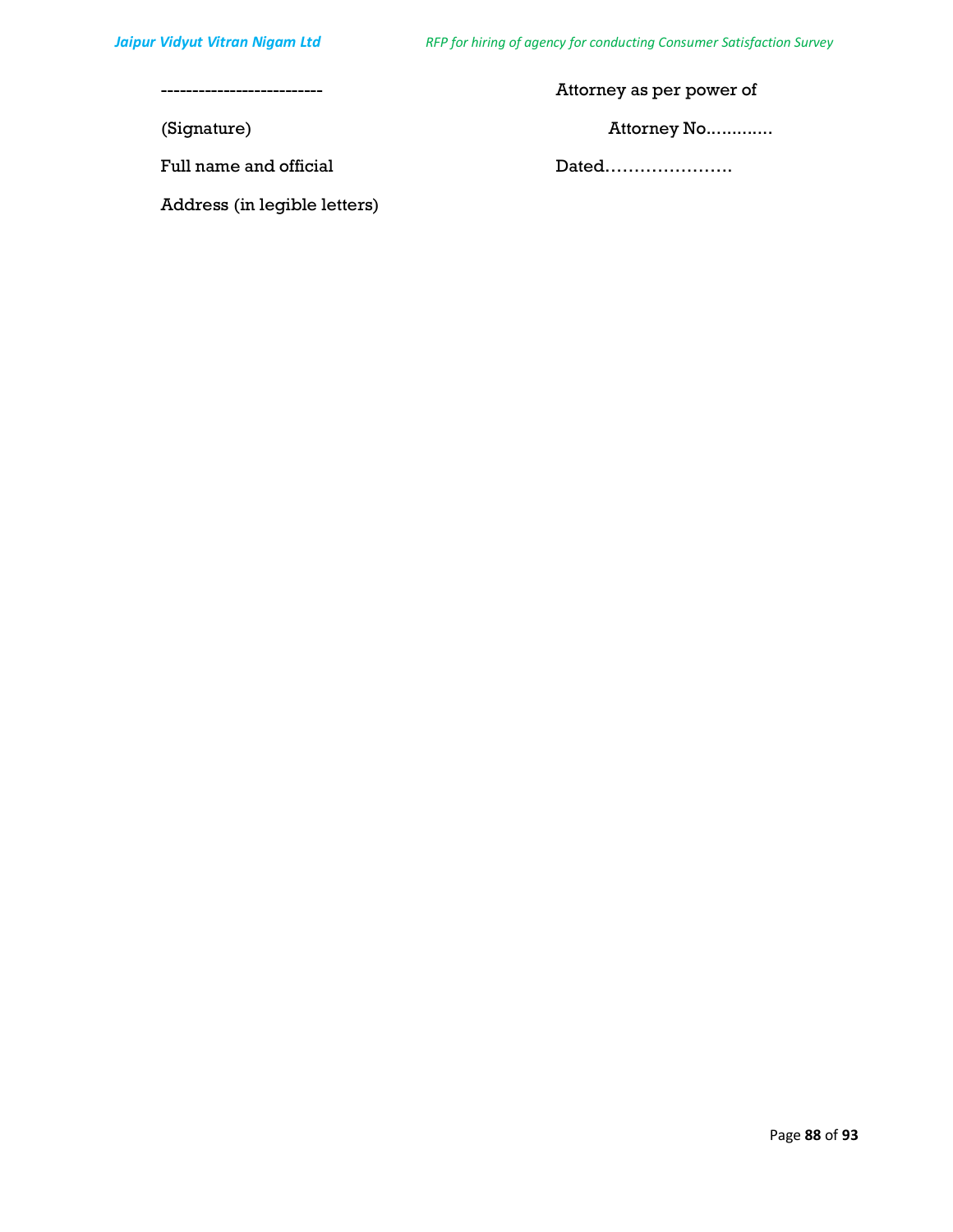#### Annexure-9

#### DRAFT AGREEMENT FORMAT

(To be executed on non-judicial Stamp Paper of Rs. 5000)

An agreement made this\_\_\_\_\_\_ (enter date of Agreement) \_\_between\_\_ (enter your firm's name & address)\_(hereinafter called "the approved supplier", which expression shall, where the context so admits, be deemed to include his heirs, successors, executors and administrators of the one part and the <TENDERING AUTHORITY> which expression shall, where the context so admits, be deemed to include his successors in office and assigns of the other part.

Whereas the successful bidder has agreed with the <tendering authority> to provide qualified and competent surveyor/data interpreter for 3 years to the <tendering authority name and address>at its premises, all those articles set forth in Our Work Order No.

\_\_\_\_\_\_\_\_\_ Dated \_\_\_\_\_\_\_\_\_\_ appended hereto in the manner set forth in the conditions of the bidding document and contract appended herewith and at the rates set forth in the said order.

And whereas the successful bidder has deposited a sum of Rs. \_\_\_\_\_\_\_\_\_\_\_\_\_\_ in the form of Bank Draft No./ Banker Cheque/ Bank Guarantee No. dated.\_\_\_\_\_\_\_\_\_\_\_ valid upto \_\_\_\_\_\_\_\_\_\_\_\_\_\_\_.

Now these Presents witness:

- 1) In consideration of the payment to be made by the <tendering authority> through cheque/ DD at the rates set forth in the Work Order hereto appended the successful bidder will duly provide the said services as set forth in Our Work Order No. \_\_\_\_\_\_\_\_\_\_\_\_ dated \_\_\_/\_\_\_\_/20\_\_\_\_ thereof in the manner set forth in the NIT, Tender, Instructions to Bidders, Terms of Reference, General and Special Conditions of the Tender and Contract, Technical Bid and Financial Bid along with their enclosures.
- 2) The NIT, Tender, Instructions to Bidders, Terms of Reference, General and Special Conditions of the Tender and Contract, Technical Bid and Financial Bid along with their enclosures enclosed with the Tender Notice No.\_\_\_\_\_ dated.\_\_\_/\_\_\_/20\_\_\_ and also appended to this agreement will be deemed to be taken as part of this agreement and are binding on the parties executing this agreement.
- 3) Letter Nos.\_\_\_\_\_\_\_\_\_\_\_\_\_\_\_ dated \_\_\_\_\_\_\_\_\_\_ received from <bidder name> and letter Nos. \_\_\_\_\_\_\_\_\_\_\_\_\_ Dated \_\_\_\_\_\_\_\_\_\_\_\_ issued by the <tendering authority> and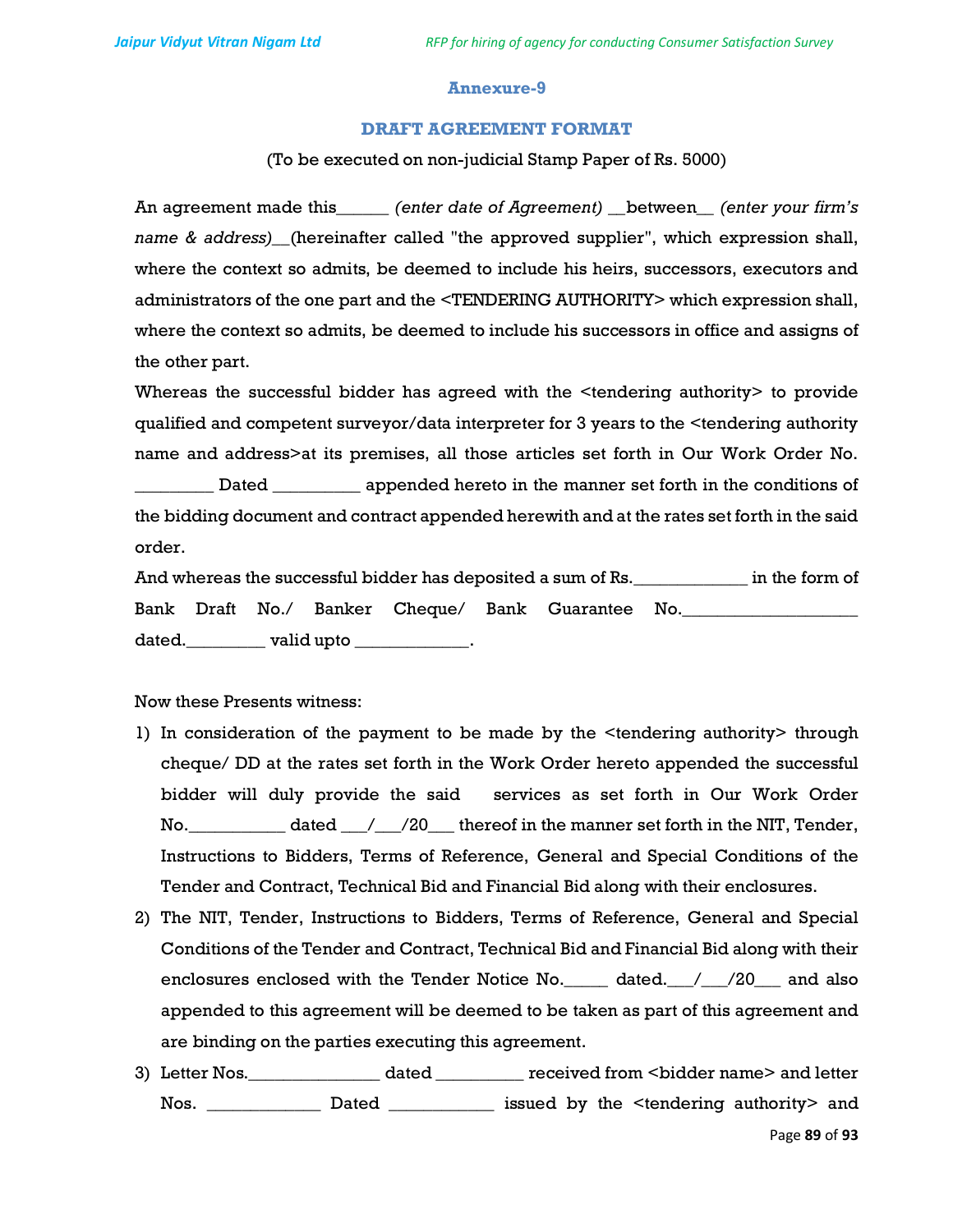appended to this agreement shall also form part of this agreement.

- 4) The <tendering authority> do hereby agree that if the successful bidder shall duly provide the said services in the manner aforesaid to Discom in the said terms and conditions, the <tendering authority> will through cheque/ DD pay or cause to be paid to the approved service provider at the time and the manner set forth in the said conditions, the amount payable for each and every professional.
- 5) The deployment shall be affected and completed within the period as specified in the Work Order.
- 6) In case of extension in the deployment period with liquidated damages, the recovery shall be made on the basis of percentages of value of the service category (as mentioned in the bidding document) which the bidder has failed deploy.
- 7) All disputes arising out of this agreement and all questions relating to the interpretation of this agreement shall be decided by the <tendering authority> and the decision of the <tendering authority> shall be final.

In witness whereof the parties hereto have set their hands on the \_\_\_\_\_ day of\_\_\_\_\_ (Year).

| Signature of the Approved supplier/<br>bidder | Signature for and on behalf of <tendering<br>authority&gt;</tendering<br> |
|-----------------------------------------------|---------------------------------------------------------------------------|
| Designation:                                  | Designation:                                                              |
| Date:                                         | Date:                                                                     |
| Witness No. 1                                 | Witness No.1                                                              |
| Witness No.2                                  | Witness No.2                                                              |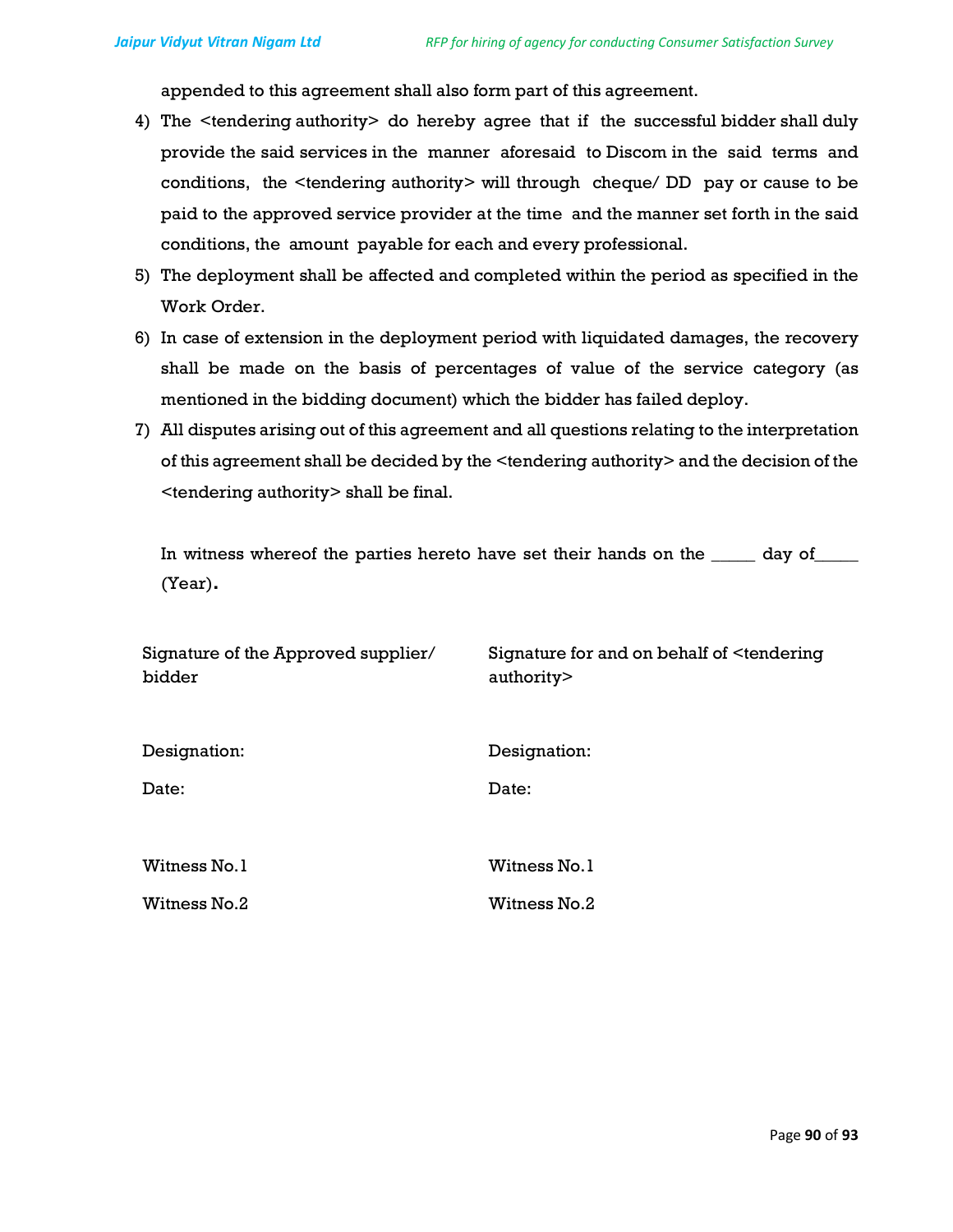# Annexure-X

# FORMAT FOR SUBMISSION OF PROJECT REFERENCES

[Reference No. ]

| Project Name:                                                                    | Value of Contract/Work Order (In INR):                 |  |  |
|----------------------------------------------------------------------------------|--------------------------------------------------------|--|--|
| Country:                                                                         | Project Duration:                                      |  |  |
| Location within                                                                  |                                                        |  |  |
| country:                                                                         |                                                        |  |  |
| Name of Customer:                                                                | Total No. of staff-months of the assignment:           |  |  |
| Contact person with                                                              | Approx. value of the services provided by your company |  |  |
| address, phone, fax                                                              | under the contract (in INR):                           |  |  |
| and e-mail:                                                                      |                                                        |  |  |
| Start date (month/year):                                                         |                                                        |  |  |
| Completion date (month/year):                                                    |                                                        |  |  |
| Name of associated Bidders, if any:                                              |                                                        |  |  |
| Narrative description of Project:                                                |                                                        |  |  |
| List of Services provided by your firm/company (including the details of modules |                                                        |  |  |
| implemented if applicable)                                                       |                                                        |  |  |
|                                                                                  |                                                        |  |  |
|                                                                                  |                                                        |  |  |

Please attach a copy of the work order/completion certificate/purchase order/ letter from the customer for each project reference

Date: Authorized Signatory: Seal of the Organization: Name:

Designation: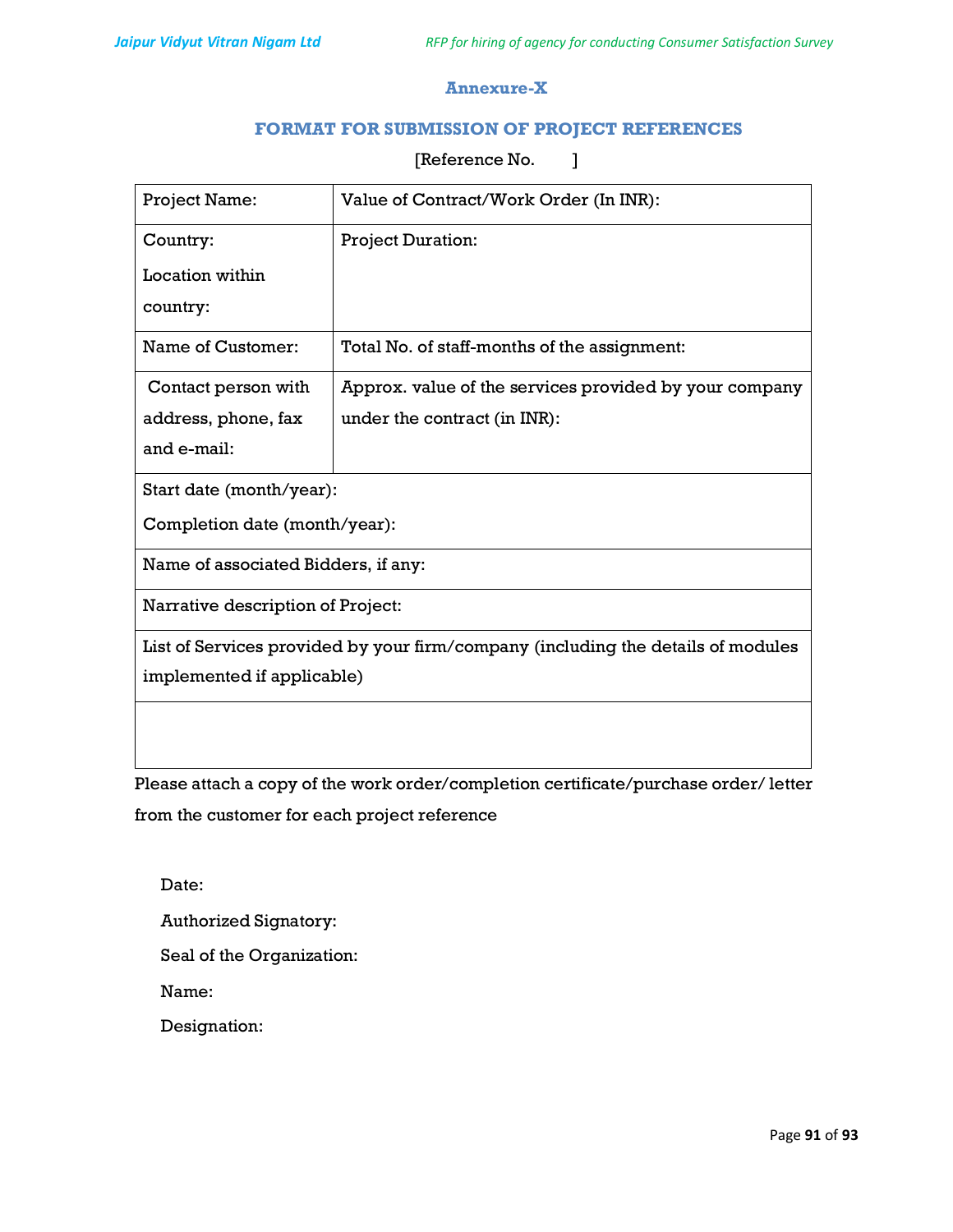# Annexure- XI

## MEMORANDUM OF APPEAL UNDER THE RTPP ACT, 2012

Appeal No ………of ……………

Before the ………………………… (First/ Second Appellate Authority)

- Particulars of appellant:
	- Name of the appellant: <please specify>
	- Official address, if any: <please specify>
	- Residential address: <please specify>
- Name and address of the respondent(s):
	- < please specify>
	- < please specify>
	- < please specify>
- Number and date of the order appealed against and name and designation of the officer/ authority who passed the order (enclose copy), or a statement of a decision, action or omission of the Discom in contravention to the provisions of the Act by which the appellant is aggrieved: <please specify>
- If the Appellant proposes to be represented by a representative, the name and postal address of the representative: <please specify>
- Number of affidavits and documents enclosed with the appeal:  $\leq$  please specify $\geq$
- Grounds of appeal (supported by an affidavit): <please specify>
- Prayer: < please specify>

Place …………………………………….

Date ……………………………………

Appellant's Signature